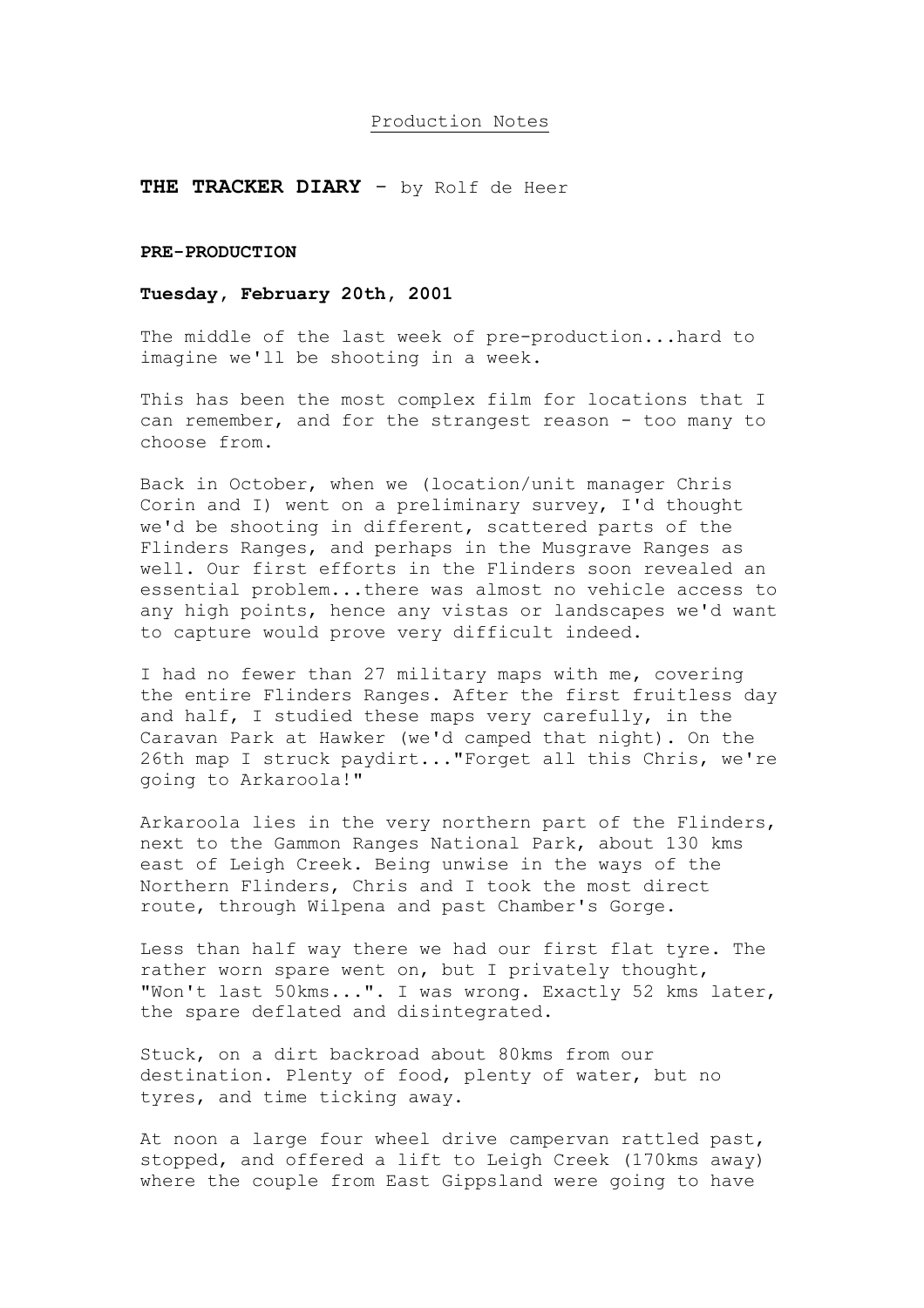their tyre fixed before continuing on into the inland. I accepted, taking the tyre, while Chris stayed with the stricken vehicle.

By 4pm I was in Leigh Creek with a fixed tyre and no way of getting back to the vehicle and Chris. A mail van went almost all the way, but only in the mornings. The school bus went half way, but it had already left. Maybe tomorrow morning...but tomorrow was Saturday...no mail van, no school bus. There were no taxis, no cars to hire, no cars to buy even. I'd have to hitch.

The East Gippsland couple came out of the garage with their fixed tyre and took pity..."Hop in and we'll take you back." It was an extraordinary offer, selfless, kind, unexpected, and one I had no choice but to accept. Thus we rattled the three hours all the way back from where we'd just come.

We arrived back at (a very bored) Chris just on dusk. In the seven hours I'd been gone, he'd been passed by just one car and one bicycle (one of those riding-round-Australia-on-a bicycle people, usually either French or Japanese). At times like this you realise just what a big country this is (the road on which we'd been stranded is marked on maps as a fairly major road).

Got to Arkaroola well after dark, pitched the tents, disposed of a snake under one of them, cooked, ate, fought the flies and mosquitoes, tried to sleep. The tents almost blew away. What a glamorous life this film making is.

Next morning we woke to Arkaroola, and within an hour we knew that the whole film could be shot here... extraordinary, extraordinary country.

Until recently, when dating techniques improved, Arkaroola was the oldest known place on earth, 1.9 billion years old. What's there is what's left after time has gone to work on a mountain range as high as the Himalayas, and just worn it down and worn it down. It looks old, it feels old, it almost smells old.

Everywhere you looked, in every direction, were possible locations (when you're looking for locations, you see the whole world in terms of potential or otherwise for a location...every spot you look at, no matter how interesting or mundane, is either a possible location, a likely location or an area not to be considered for a location), good, viable, accessible locations,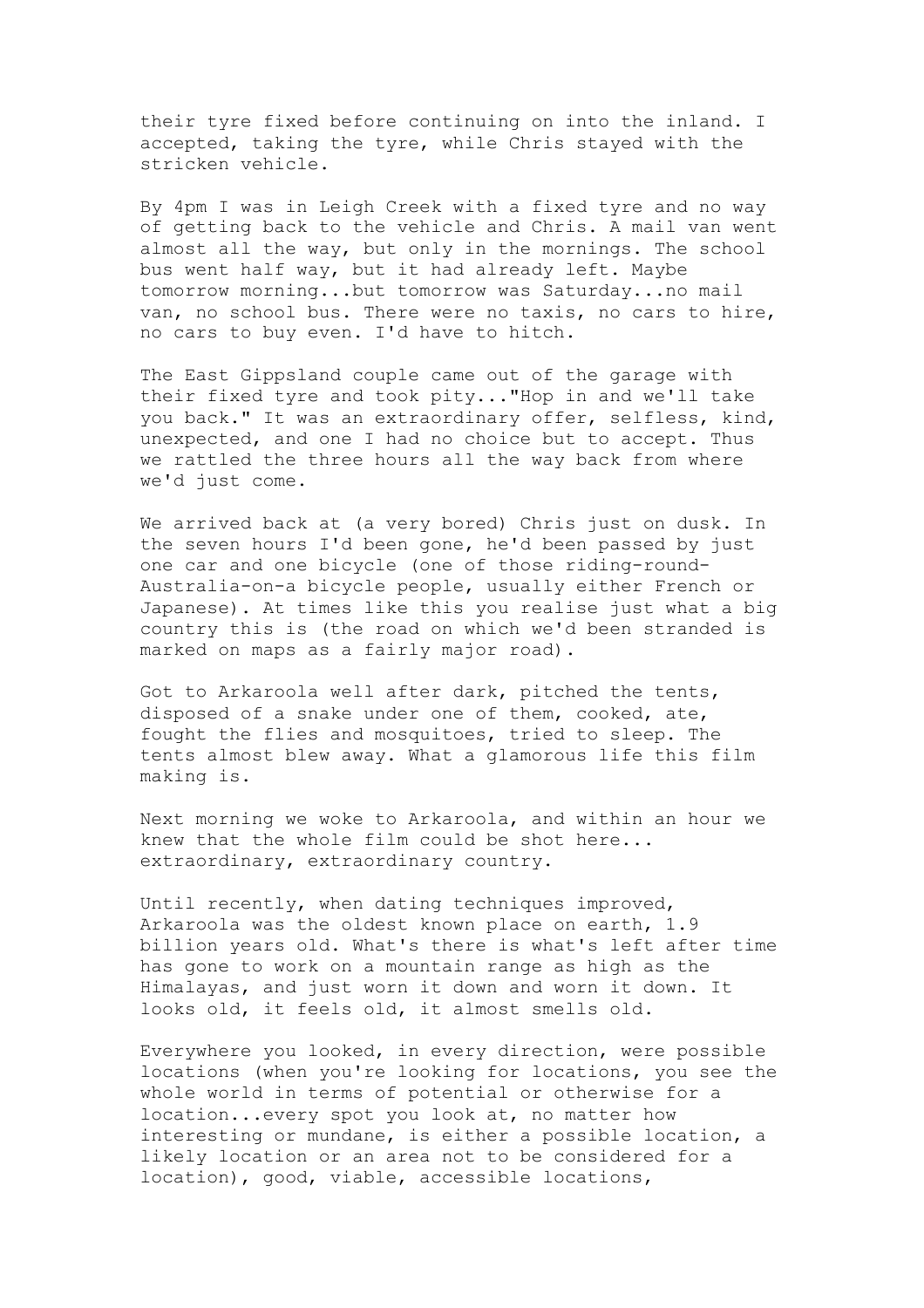magnificent locations, high locations, low locations, varied locations.

It is now some four months since that discovery, we've been back four times, and each time it becomes harder to come back to the city, despite the heat, the difficult conditions, the flies.

In the script there are almost seventy specific locations to be decided upon, and they have to fit together in such a way that they make sense of the narrative of the film...this is a road movie without roads, a journey over perhaps three hundred kilometres, but the locations at Arkaroola are such that you wouldn't expect to find this degree of variation in anything but a much longer journey, let alone within a radius of ten kilometres.

There is an embarrassment of riches, and the question was, how do we co-ordinate this in such an isolated place? How do I keep track of the many places that are possibilities, and then choose the best for each particular scene? How do I keep them in the right order for the film, how do we find them again?

The answer lay in a mixture of old and new technology. A digital stills camera, laptop and colour printer on the one hand, and an old-fashioned map and compass on the other hand.

We took stills of everything that might be appropriate, downloaded them, cropped them into anamorphic (cinemascope) screen ratio, printed them out and, as the air conditioner struggled to keep things cooler than the 43 degrees it was outside, we stuck them onto the wall of the room we were staying in (we'd fortunately graduated from tents by this stage).

Soon one wall was thick with interesting pictures. The other wall was by this time sparsely covered by labels, of the scenes for which new locations were required. As time went on, choices were made, and pictures taken from the random wall and placed onto the specific wall.

When we'd photographed all the waterholes at Arkaroola, for example, I made choices about the three I would use. Their suitability for the scene was a factor, their degree of shooting ease/difficulty, distance for the horses to walk, distance for the crew to drive and/or walk, likelihood of water still being in them in up to ten weeks' time, and so on. Eventually I'd chosen my three waterholes. Then the locations for the scenes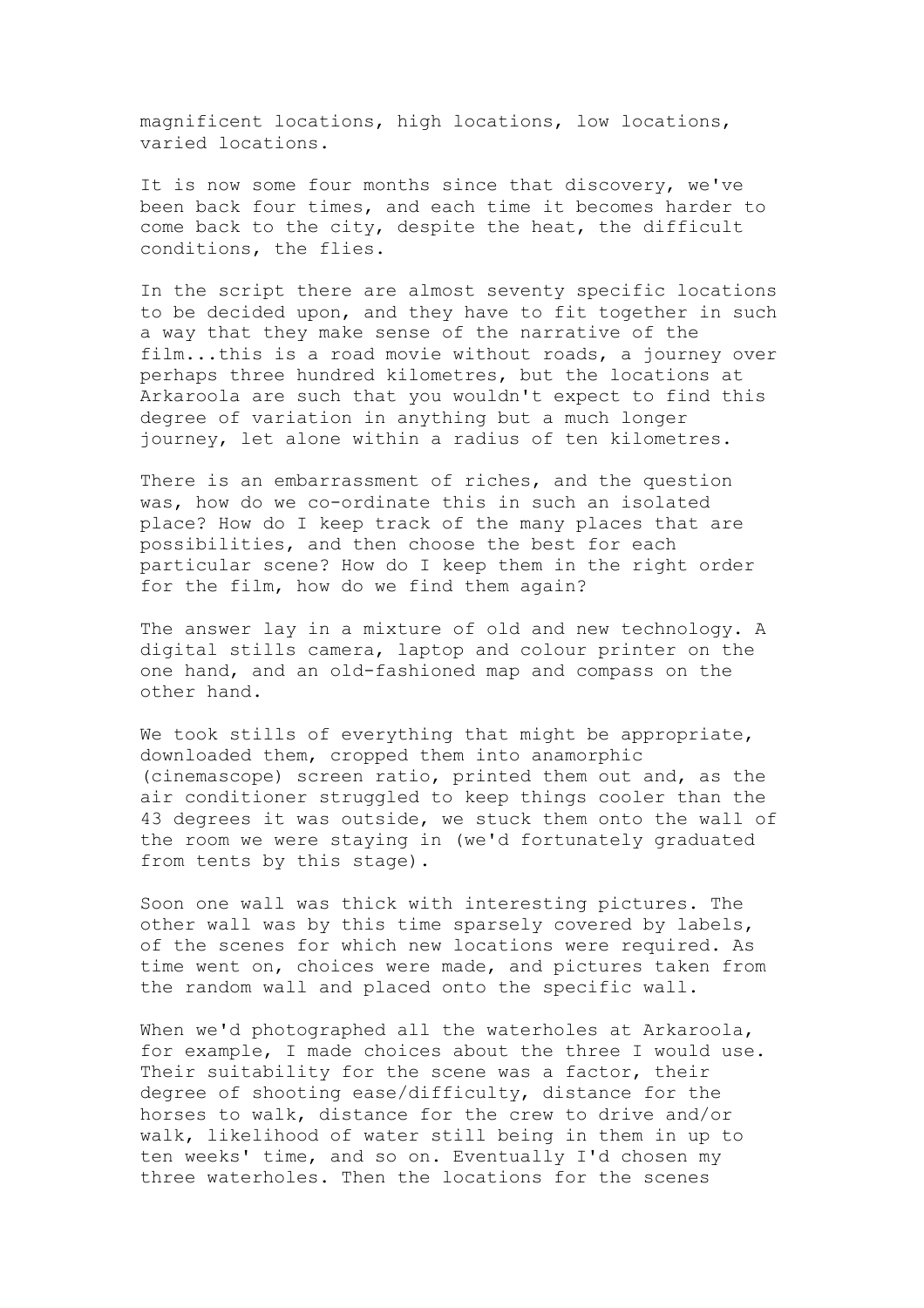leading up to these water holes could be chosen, or for the scenes immediately after, or, where that may already be specifically known, the need for some sort of landscape transition shot would become apparent. And so it went, until all the gaps in the specific wall were filled, and cadence of the landscape in the film determined.

Tomorrow the emphasis will shift, from the landscape to the people within it. Two of the actors, Gary Sweet and Damon Gameau, will come in for makeup and hair tests (one of the actors, Grant Page, is still in India, not back in Australia till the weekend, while David Gulpilil, the lead, is still in Arnhem Land). The actors...they're now the key to how this film will work.

#### **Wednesday, February 21st, 2001**

A mixed and muddled day of pre-production in Adelaide, ultimately satisfying.

Long discussions with the first assistant director (Karen Mahood) about how to run the shoot...the trickiest aspect of this is how formal to be with this (or rather, perhaps from her point of view, how casual I'm likely to get).

First Assistant directors are paid to organise the running of the set, hence Karen is effectively paid to organise me. I'm not too easy to organise: I generally know what I want but don't like to be constricted by the ritual of a shoot; I know how I intend to get it but sometimes fail to communicate this adequately. Too often I drift along on the assumption that everyone knows as well as I do that which is in fact in my head and in my head alone. This can, at times, lead to serious misunderstandings.

But on this shoot we are released from many of the constraints of conventional film making.

The crew is quite, quite small, about a quarter the size of many crews, which means that getting around, changing locations, isn't a matter of packing up a circus, moving it, and setting up the same circus somewhere else.

We also have the entire principal cast with us at all times, all of them working each day, and therefore if we want to make sudden change, we can. Their wardrobe is virtually identical for each day of the shoot, the "sets" (the locations) aren't in any way reliant on an art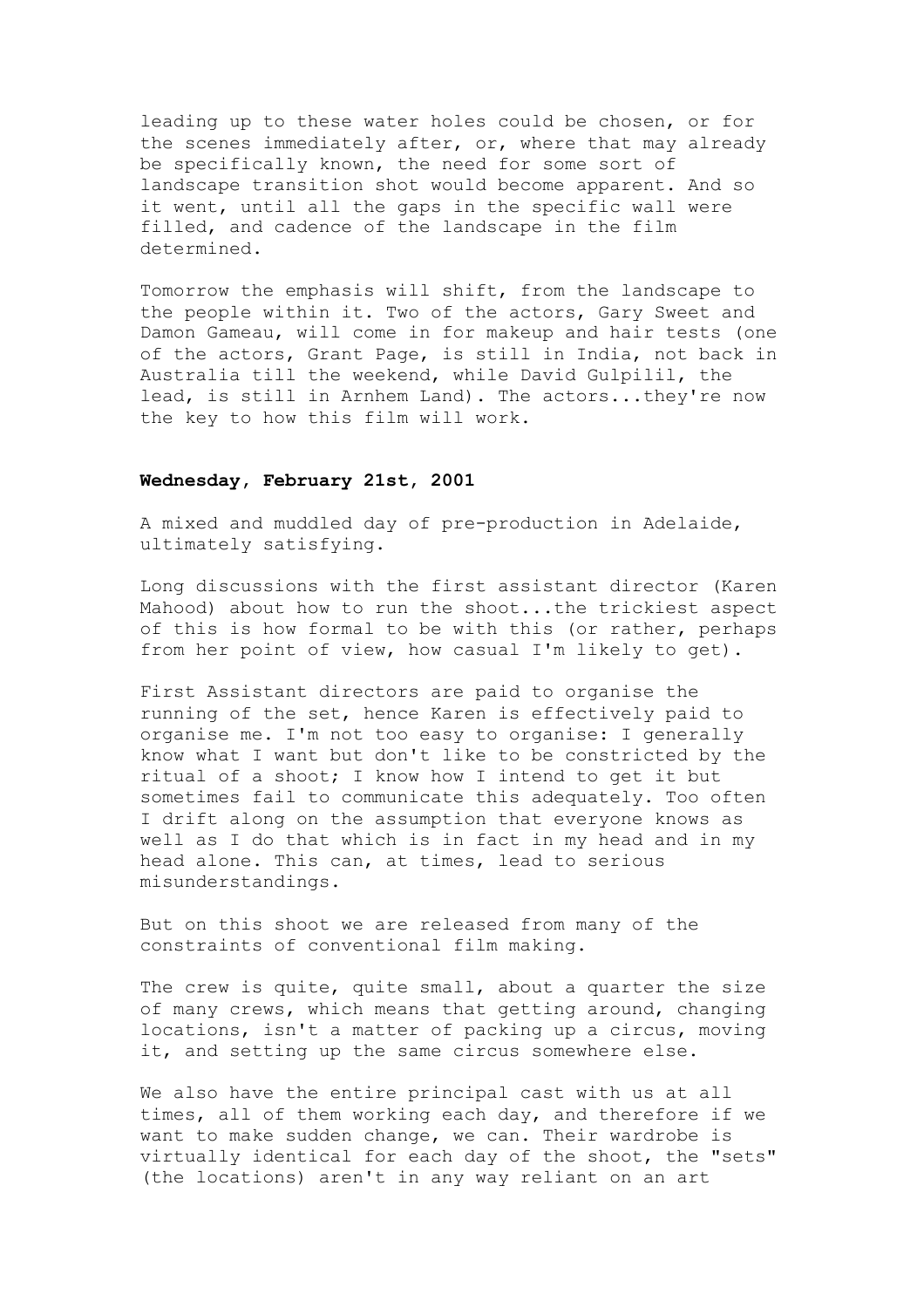department building or adapting them or having to decorate them. They're all there, waiting patiently to be used.

There are no last minute arrangements to be made, for almost anything...no traffic to blocked (or permission to be obtained to do so), no props to be found, no changing of location contracts to fit in with an unexpectedly changed schedule.

All this gives us tremendous flexibility, much more than the average shoot, and it makes me particularly wary of over-organisation. Quite some time was spent discussing the level of actual organisation needed, and what might be the optimum balance between formal work methods and a more improvisatory approach.

It's often difficult for a good First A.D. to release aspects of the shoot to what appears to them to be chance. So far Karen is showing signs of being able to cope.

Theoretical discussions of work procedure were interrupted by the arrival of the Fanatic and the Follower, in the persons of Gary Sweet and Damon Gameau respectively. Here for make-up and hair, to define their "look" for the film, we spend much of the time getting excited about the impending shoot...the location photo wall is an immediate point of interest for both actors.

Gary simply gets more revved up than he already is...this is a film he really wants to do, is very deeply committed to, and the location pictures bring it tantalisingly closer. Damon, a film novice but well-trained (NIDA) and talented, makes the observation that there may not be much need for actual acting in some of those locations, that simply being there will make the right things happen. I think he has a point.

Then haircuts, Beverley (Freeman, makeup/hair/wardrobe and props) doing them a stage at a time so that we don't go irreversibly too far. This too is exciting, as the first external layer is added to the characters they've so far only been able to internalise.

Haircuts are interrupted by the arrival of the neckchains, those now-loathsome (then too?) implements of restraint designed for convicts, suspects and Aboriginals, but still being used on the latter more than a century after their use for the former had been discontinued.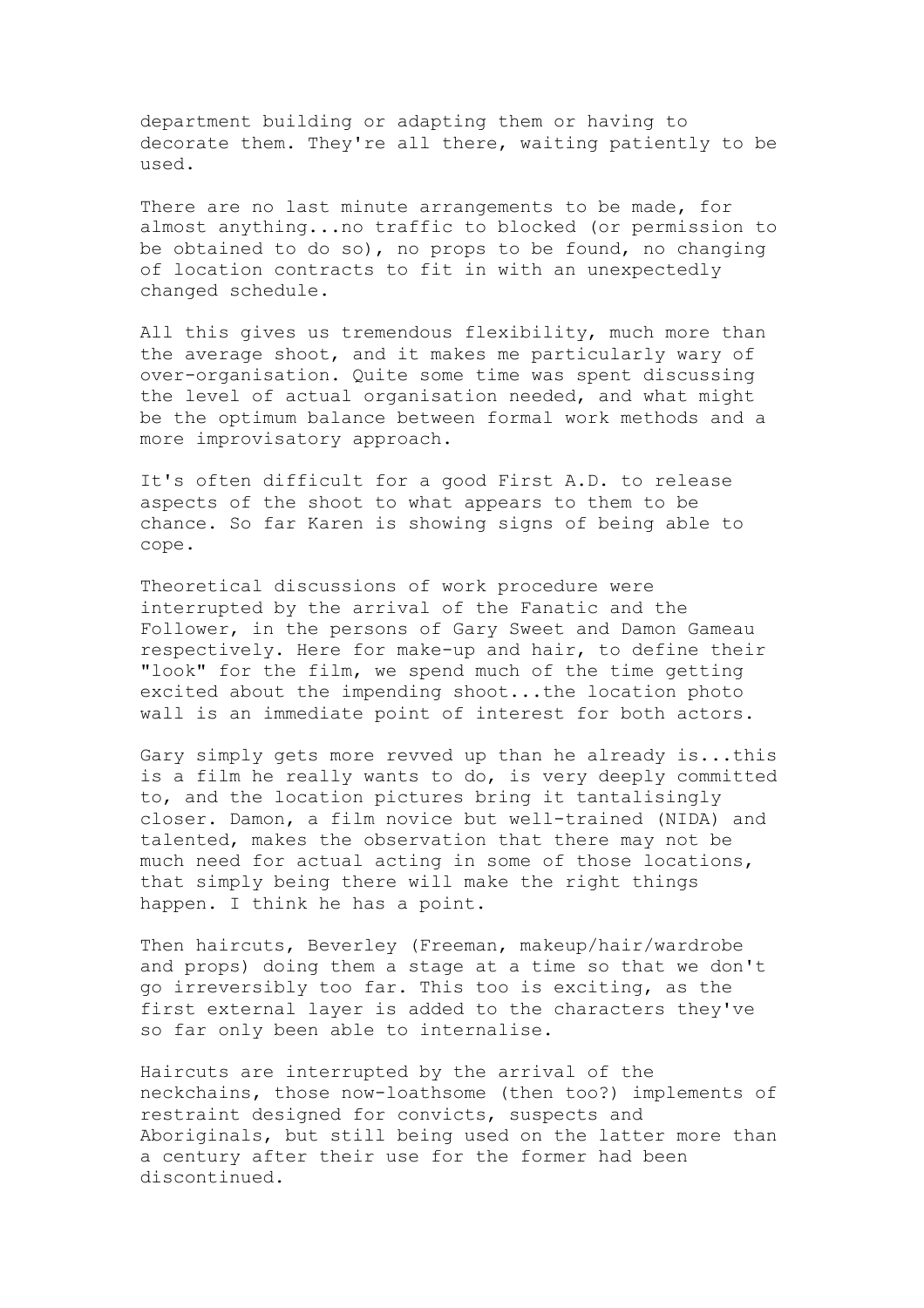The neckchains have been made for us by Lee, a modern-day blacksmith who specialises in making theatrical props. They're pretty well a genuine item the way he's done them, and the jocularity ceases while the implication of the things seeps through. Gary tries one on...we shake our heads in a collective and belated "sorry", that word that some seem to find so difficult to say.

Ian Jones (director of photography) pops his head in. He's concerned about the comfort of the actors, so the chain is fastened to his neck and he tries it out around the corridors of the South Australian Film Corporation studio building.

The neckchain passes Ian's comfort test, but privately I wonder...David Gulpilil will be wearing one almost constantly for the best part of two weeks, Gary Sweet for a week. What of chafing, and blisters, and rubbing the skin red raw? It's going to happen, I'm sure. What to do about it will become the question.

# **Thursday, February 22nd, 2001**

As far as these days can be, this was, for the second last day of pre-production prior to setting off for Arkaroola, a "normal" day. Normal but exhausting...can't think why.

One forgets so easily...doing, on average, one film every two years, 5% of one's working life is spent in preproduction, at almost two year intervals, so that by the time you get round to doing it again, you've forgotten most of what you learnt the previous time. Most of all, one forgets the questions.

The thing that reminds you most that you're in serious pre-production is the constant barrage of questions. Finding within oneself the answers to the myriad of questions posed is what consumes most of one's time and energy. Every department has questions, hundreds of them, and the director is meant to be able to answer most of them (and often can't, because he or she hasn't begun to think about this or that particular subject).

"How long do you want the Follower's hair?" ("Short, I guess.") "How short?" ("Uhhh, half the length it is now." - this is in fact a good answer, because it is specific and prevents immediate further questions.) "How much Fuller's Earth do you want?" (this question is trouble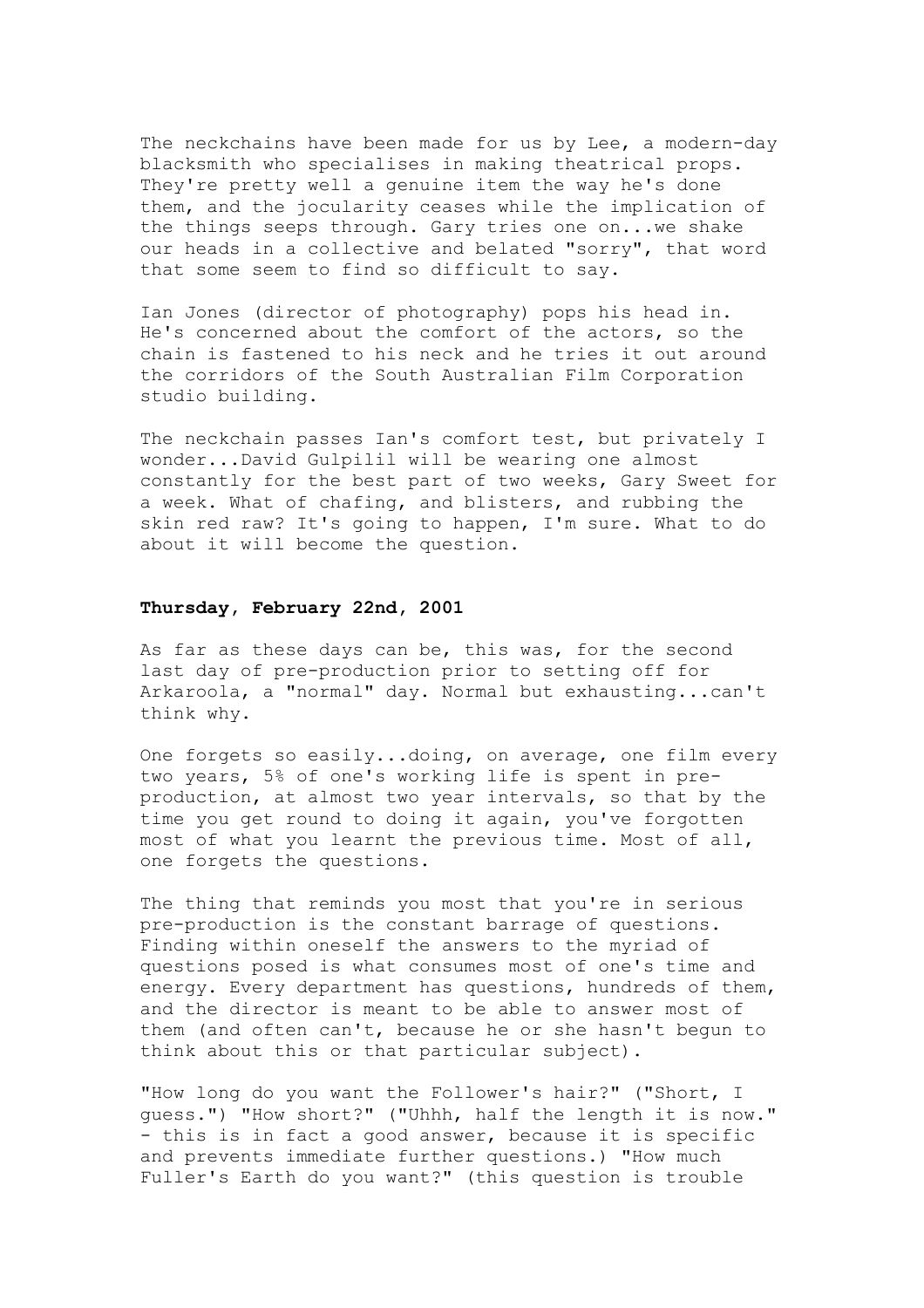because I haven't got a clue: 1 kg? 50kgs? Fuller's Earth is used to make dust, and there are a couple of scenes that will benefit greatly with the addition of dust, but I have not the slightest idea how much does what..."Uhhh, how much does it cost?" Again I think this is a good answer because it'll keep someone busy for a while finding out.) "Where do you get Fuller's Earth?" (Yeah, should've guessed that was coming..."Uhhh, hang on, I'll make a phone call" - I remember on 'Incident at Raven's Gate' we used a lot of dust, so I ring the Special Effects Co-ordinator on that, John Armstrong, who has remained a good friend since then. The advice is not to use Fuller's Earth, but #3 grade talc, available from such and such at about \$7 a 20kg bag - cheaper by far than I'd imagined..."I want 3 bags of #3 grade talc instead of the Fuller's Earth, you can get it at such and such.") An hour later, a phone call..."There are two shades available, a sort of white and a sort of light brown...which do you want?" ("Uhhh, get the sort of white stuff because we're going to have to colour it anyway and if it's white we can probably get to the required shade a bit more easily.")

And so the day passes, question after question after question, about major issues and about microscopic detail.

Three highlights today other than the usual "normality". The first is the costume fitting for the Fanatic and the Follower.

Initially a problem...the specially made boots of the period take impossibly long to put on and to take off. They have to be modified, otherwise we'll waste upward of half an hour of shooting time a day. The maker of them, the grandson of an old cobbler who used to make them when they were contemporary, has a solution...zips down the back of them with a flap of leather to cover the zips.

Then the rest of the costume...both characters come to life again as they put on the clothes they'll be wearing for seven weeks...the differences in their characters, although both are mounted police, is sharply delineated by the differences in their costume. And they both look fantastic, a real thrill. A short fashion parade around the office confirms my thoughts that this is working well (or is everyone merely thrilled to see the production come to life?).

A break for questions and it's off to the rifle range, to sort out the gun situation and for Gary and Damon to get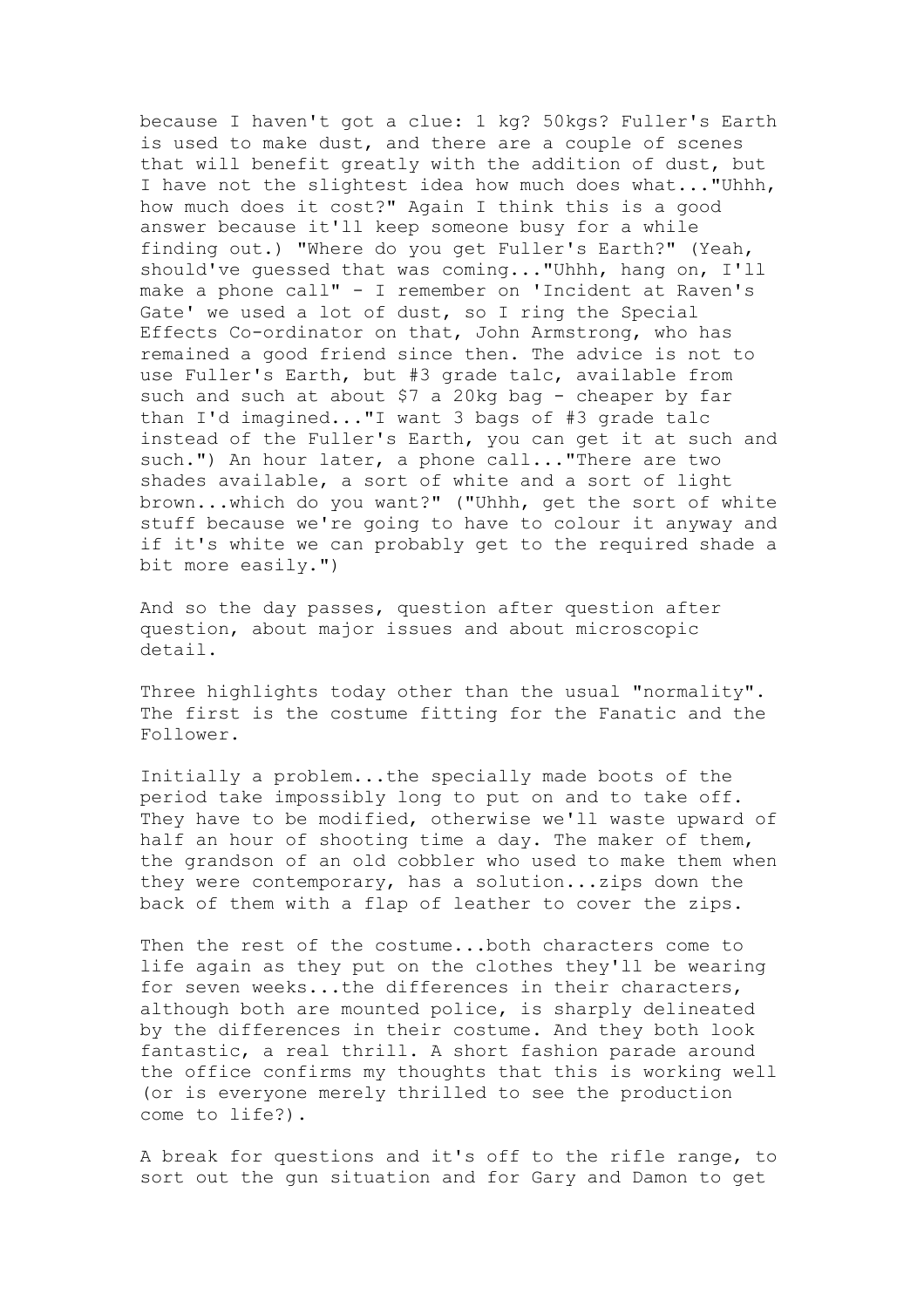some practice handling and shooting. That's a thrill for Damon (first time he's fired a gun) and a lesson for me...even the blanks are capable of causing great damage (think Brandon Lee) and the demonstration of this by the armourer and the gun instructors has me thinking straightaway about how to differently cover the scenes involving shooting.

The final highlight is an extra two pages of script, effectively a new scene. For weeks I've had a little idea nagging away at me, and somehow this little idea had attached itself to a particular location. I checked the scene that we were meant to shoot in that location, and no way would the idea fit with that scene. But the idea refused to go away.

So late in the afternoon I found myself sitting under a tree just outside the office, adding little notes to my script, small thoughts that I accumulate during the day, especially when being driven in a car (it becomes increasingly unsafe for me to be driving at all this close to a shoot...I'll be walking along a creekbed at Arkaroola and suddenly wake up about to run into the back of a truck).

Whilst jotting I came to the particular scene in question, and the jottings in the margin became more elaborate. I found myself writing an extension to the scene that was there, and all the things that had prevented the idea from fitting could be incorporated into the extension and were now supporting the idea.

The new scene scribbled in pencil on the back of the previous page, I walked back into the office, sat behind a computer and wrote it out properly, but not before checking the schedule to see what sort of a mess this would make to our future planning. I was in luck...with just the slightest change in approach to both this scene and the other scene to be shot on the same day, we should comfortably be able to shoot the new material without disrupting the schedule at all.

The scene went into the machine, keys were pressed and it came out in written form. People read it and were pleased (or at least they said they were pleased, sometimes it's hard to tell the difference).

A pleasant way to end the day...it always amazes me how hard the subconscious mind works, and in this case it must have been working overtime.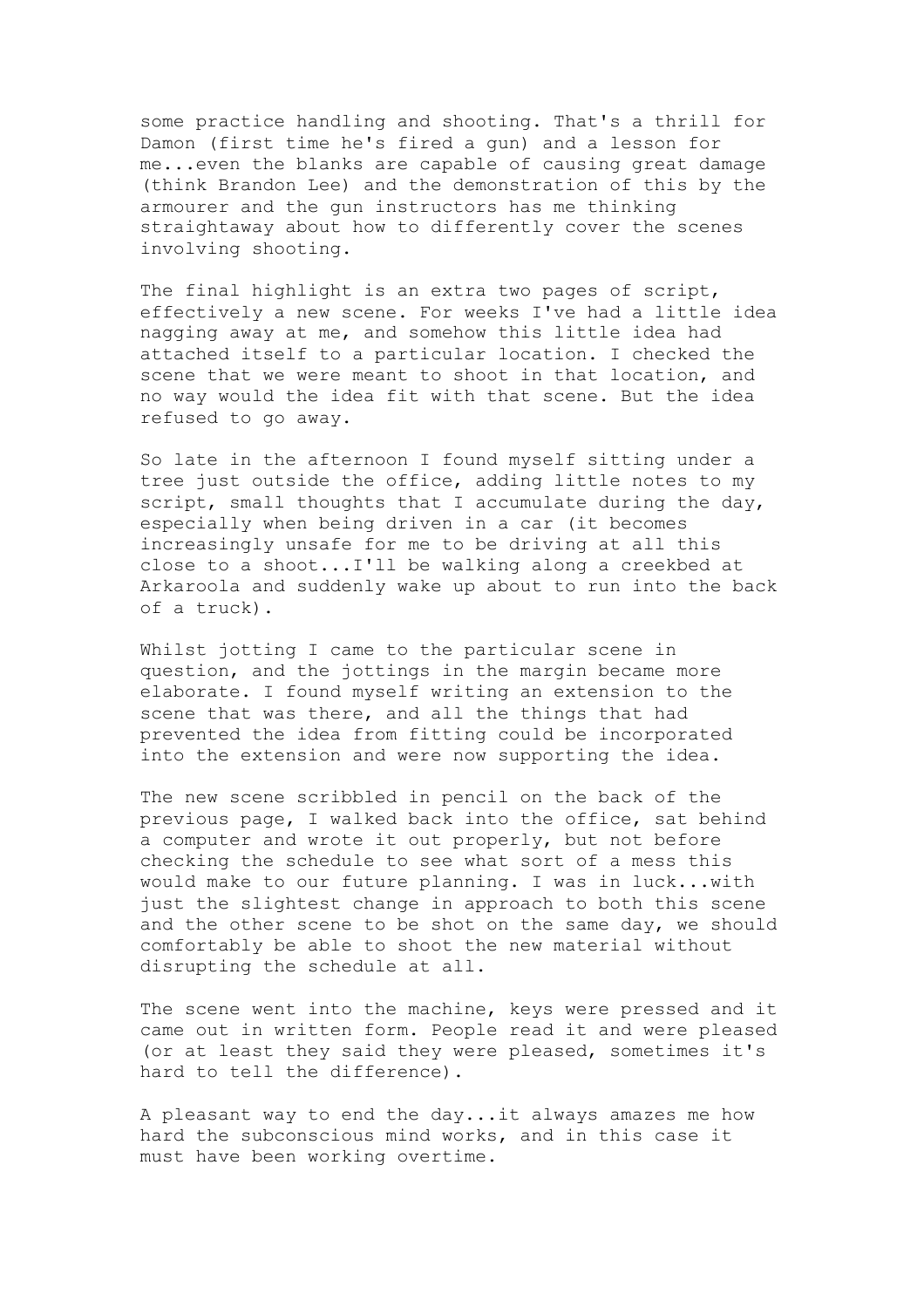Not quite the end of the day...here I am, sitting in the office at 11.15 at night, typing more words into a computer. I've been home, had dinner with the family, helped the kids with their homework (French, maths and English). The building is almost deserted, but down the corridor I hear the sound of Judd (Judd Overton, the clapper loader) patiently working away at the cameras and the lenses, making sure that everything is in as good a shape as it can be. If we have equipment failures during the shoot, it won't be for lack of effort by Judd to prevent this.

### **Tuesday, 27 February, 2001**

Up at 4.30 in a Canberra hotel this morning, after an Australian Film Commission Board meeting and reception for politicians at Parliament House. Plane to Adelaide, charter flight to Balcanoona to join the crew, who travelled yesterday.

Chris picked me up from the barren airstrip, and suddenly I didn't want to go...didn't want to be in Arkaroola, didn't want the questions, didn't want to do the mothering of all and sundry, with everyone wanting their piece of attention from me, their piece of me. I wanted to be home with my family.

A few stories started to come...five flat tyres simply on the way in to Arkaroola (and that's on the good road), the mobile coolroom ruptured a hose and was nonfunctional, the oven in the catering van had ceased working as a result of the rough journey, it had been 43 degrees yesterday, blah blah blah blah. I wanted even less to go.

I hate shooting. I love the writing, like the preproduction (on this film, loved the pre-production), love the post-production (I tell myself during the worst times of any shoot, "It's okay, you get to do the sound mix on this"), but overall I hate shooting. And during the forty or so minutes from Balcanoona to Arkaroola, I hated shooting more than ever.

Out with the defense mechanisms..."Only seven weeks to go"; "Just break it into little pieces, don't think about the whole, just a day at a time" (that one courtesy of an impassioned speech to me by Andrew Swanson, ex the WAFC, when I had the wobbles on "Dingo" - it helped at the time).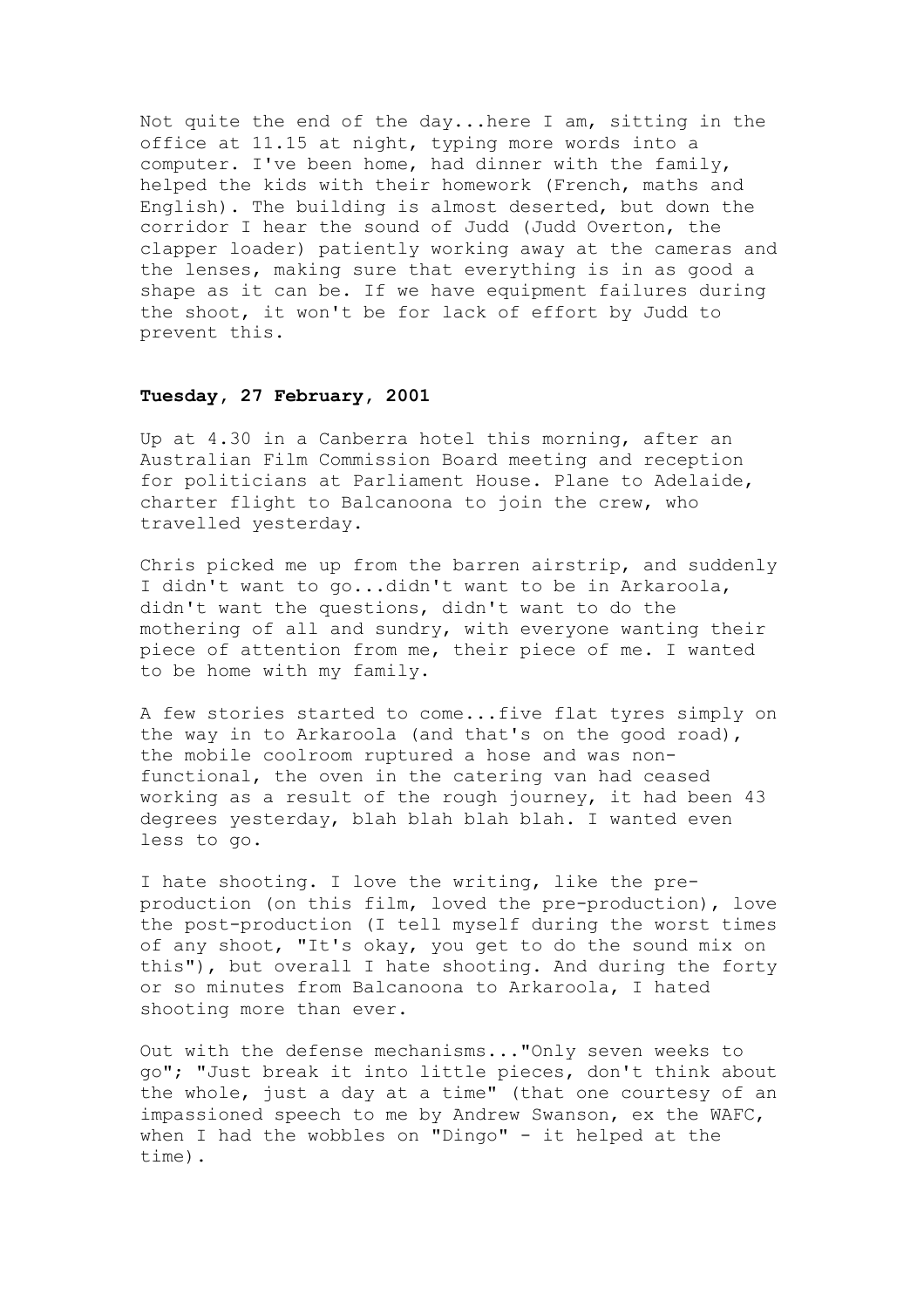So I thought only about tomorrow, and tomorrow wasn't such a bad day on the schedule really...(we'll see).

Once at Arkaroola, all thoughts of misery and self pity vanished. There was energy, and joy at being there, and order being fashioned out of chaos. Everyone seemed happy, everyone was there, everyone was working and no one wanted a piece of me (well, almost no one in the first hour).

After lunch a survey...no one other than Chris and I had seen any of the locations, and I'd seen some of them for only a minute or two. So Karen, Ian, Chris, Grant, Bill (the master horse wrangler) and I set off, to look at stuff for the next three days and work out likely problems. Not too hot (perhaps 35 or 37), not too difficult (though a fair climb up one escarpment), fairly pleasant, really.

The climb was considered possible but difficult for the horses, very difficult but worth it for the crew carrying equipment. Altogether a sense of the film process loomed.

Late for dinner because of yet another flat tyre (always the same wheel, the rear driver's side), and early to bed prior to the first day. No nerves left, really...

#### **SHOOT**

# **Wednesday, February 28th, 2001**

Oh the chaos of the first day of shoot...

It should always be expected, of course, and no amount of preparation seems to be able to avoid it, but it's always surprising what manages to go wrong.

Departure time was scheduled for 0615, to a relatively benign location about 8km away (6km by good dirt road, 2km by 4WD dirt road). I learnt during the day that there is no such thing as a benign location here at Arkaroola, only difficult ones and very difficult ones (and probably a few extremely difficult ones).

One of the actors (he shall remain nameless) had set his alarm for 0630 instead of 0530. He recovered well upon being woken and barely made a dent in the day. Then the little convoy of vehicles (to be guided to location) was delayed when the sound vehicle (which was also the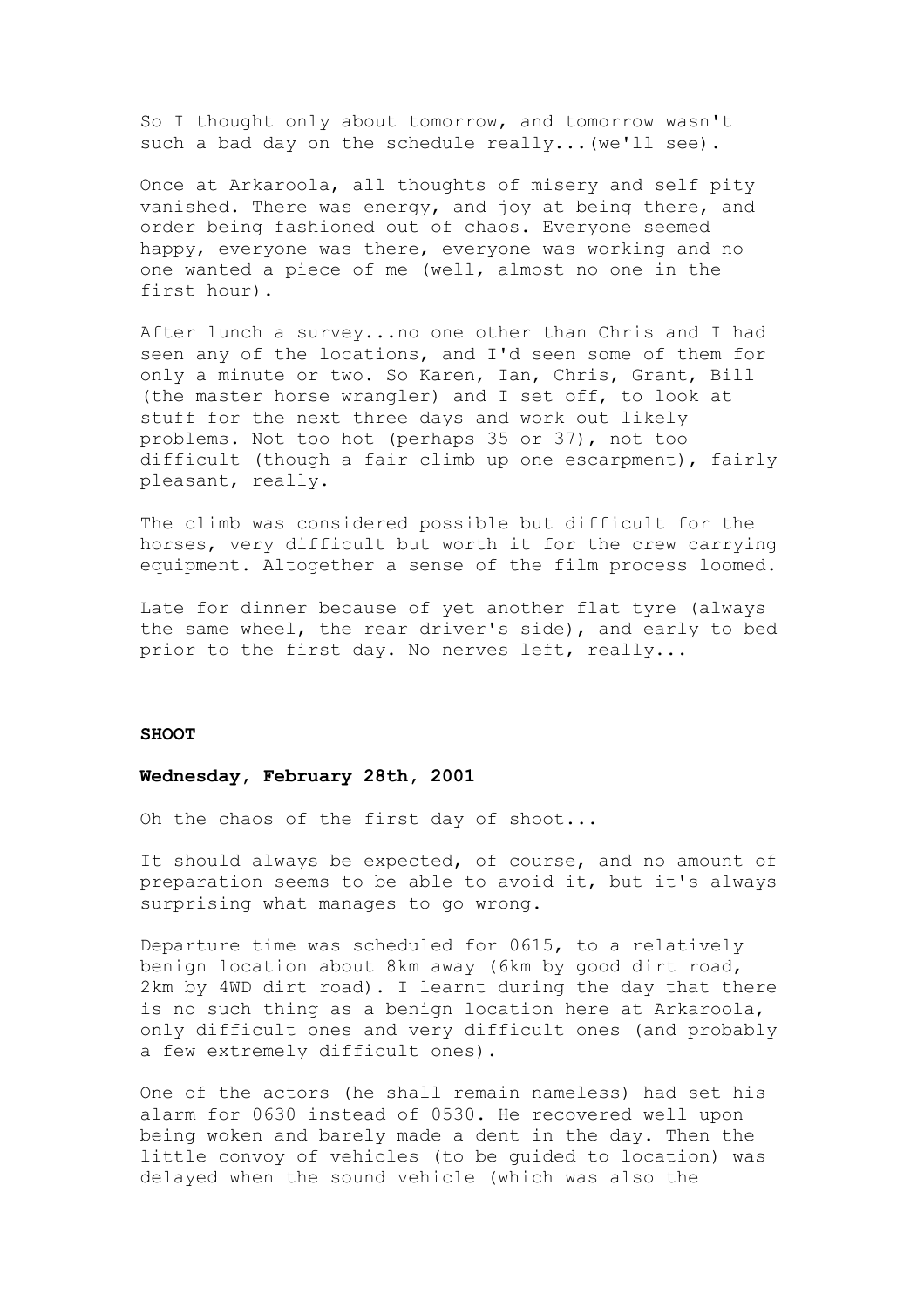designated emergency/ambulance vehicle) failed to start...flat battery.

Problem fairly swiftly solved by Owen (Love, unit etc), but it made little difference, because part of the way into the 4WD track, the grip ute lost its load and blocked everyone behind it. Fifteen or twenty minutes to repack and re-tie (more firmly this time) and on the way again. Six minutes later, the grip ute lost its load again and blocked everyone behind it.

By seven thirty (it was intended to be a sunrise shot, and by now the sun was shining) everyone was on location, except unit, which had had to return to base to get coffee (yes, it seems to be possible to forget the coffee). The horses had arrived, having been walked in via a shortcut, the camera was in position (having been in the convoy ahead of the grips truck) and the final preparations were being made to the "look" of the horse/actor combinations...this first shot was of importance, it would set the looks for almost the rest of the film.

Uh-oh, the Follower's shirt was missing. The actors had ridden the horses in with Bill Willoughby, had not been in full wardrobe yet, and somehow, in the chaos of everyone trying to depart from the same place at the same time, it had been left behind. A mercy "dash" (dashes aren't really possible, nor wise to attempt, on these tracks) back to base for the shirt.

And so it went. The urn for the hot water, which had worked back at base, refused to function on location, and we never did see any coffee on the day. But the day was just warm, not the searing heat of two days ago, and spirits remained high.

The first shot went through its paces and the film came to life...the Tracker on foot out in front, David Gulpilil looking magnificent as he always does; then Gary Sweet, he IS the Fanatic, a consumate horseman, confident and focussed; then Damon Gameau, following as the Follower does, not quite overwhelmed by it all but not far from it; and finally Grant Page leading the packhorse, the gnarled face of the Philosopher having seen it all before. We were, in that remote spot with those actors, suddenly back eighty years in time.

Too much happens in each day to fully describe even the highlights. In the afternoon we gave the horse-mounted steadicam a run, and all the attendant difficulties of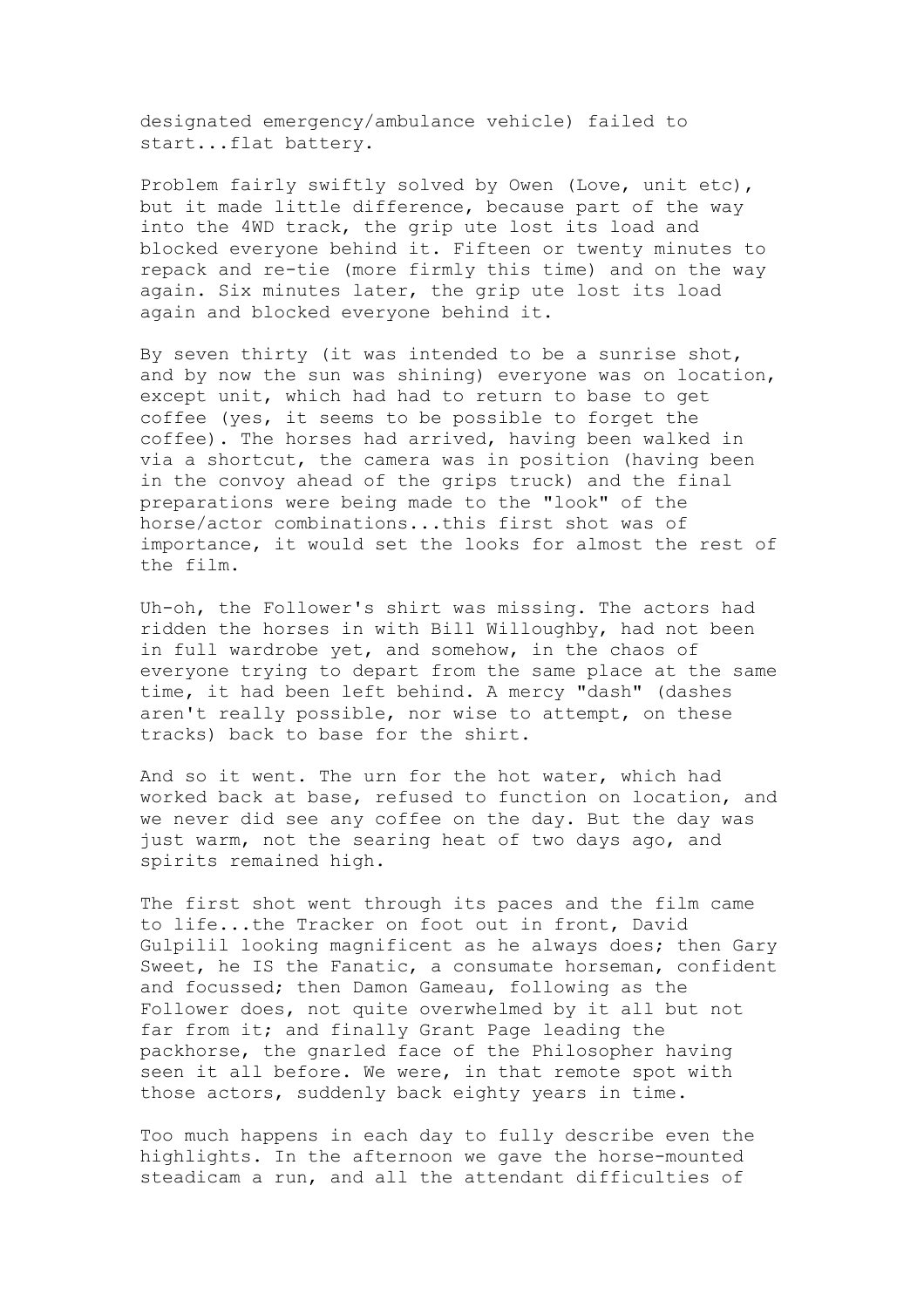making a new rig work in more than theory were there. Results though seem likely to be worth the trouble.

And we had our first on-set accident. About to do our first shot for the afternoon, Damon mounted his horse and was handed his ukulele (the Follower occasionally plays it, even on horseback). He gave it a strum, which so surprised his horse that it reared up and lunged forward, leaving Damon tumbling straight down to earth, which was in a creekbed and covered with fragments of jagged rocks. Beverley Freeman was also bowled over in the ensuing melee.

It could have been a catastrophe, and almost was, but we were lucky...Damon landed on the sound transmitter strapped to his back, smashing it but probably preventing injuries to him more serious than bruises and a few scrapes. Beverley was also bruised, but no more than by life itself, and her sunny disposition was unaffected.

We dropped one small scene for the day (which would have involved a location move and is easily picked up later), but the results for the day were probably highly satisfactory (I'll wait for final judgement until I see them on the big screen).

Meanwhile several off-set catastrophes were also happening. Evangeline (Feary, our most wondrous caterer) was having the hardest time of it. The broken coolroom had not yet been fixed and the Arkaroola coolroom, generously lent to get us out of trouble, was cooler than expected and turned all of Evangeline's carefully selected herbs into compost. The truck with the main food supply had not yet arrived, and there was doubt that there'd be enough food for lunch.

And, at the end of the day, the relatively local extras for the rest of the shoot, including for Monday, Tuesday and Wednesday, suddenly de-materialised. Finding the right extras in the time available for this truly isolated location will now be a major task, and is likely to eat into our (at this stage still healthy) contingency.

Still, the accumulation of images has begun and we escaped the first day's chaos relatively unscathed. As Owen would say, "Too easy!" As Gary would say, "No worries!" As I would say, "We'll see..."

**Thursday, March 1, 2001**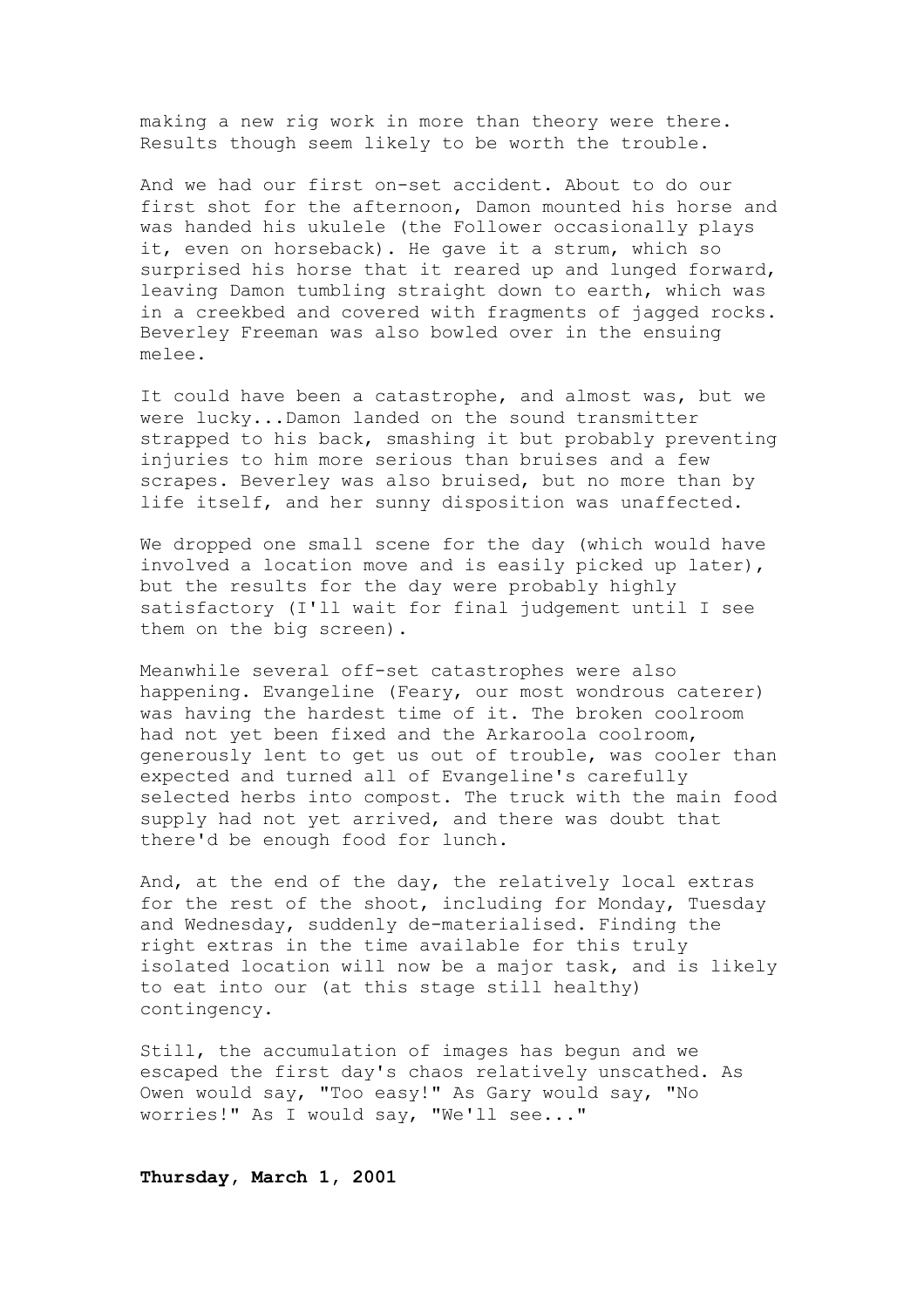Day two of the shoot, and already the feeling is different, it's progressed. Breakfast was less jovial, more focussed on the day ahead, as if everyone began to realise that there are going to be no easy days, but each day will be worth the effort.

And today was certainly a physically more difficult day than yesterday. The first shot meant the separation of actors and camera by a distance of six kilometres. An eight hundred millimetre lens was pointed at an escarpment far, far away. On that slope were the horses and actors, in contact by radio. Even with a lens of that length, they were barely more than specks on the hillside.

Whilst our little camera crew of three (Ian, Judd and myself) waited for horses and actors to find their way to the designated spot, we could see tiny points of light slowly climbing the slope further down...the rest of the crew was carting equipment, water and supplies to the top - the 4WDs had gone as far as they could, and the rest was simply a hard slog to the top. I felt for the crew way over there, as I'd done the climb myself several times on surveys, unburdened, and even then it was hard enough.

Eventually all was ready, and we did a take. General conditions were cloudy with the odd little patch of sun, so we waited for fifteen minutes to do a second take in full sun. That achieved, we packed up the camera and drove to join the main body of the crew.

Up to the top we climbed (this time also burdened), to find quite a little community set up there, despite the transportational difficulties...coffee, shelter, food, more equipment than it turned out we'd need. Straight into setting up the next shots, wherein each of the four characters is introduced.

These seemingly simple setups (camera on tripod, pointed down the ridge, the characters walk towards it from a distance of about 75 metres, on horseback or on foot as appropriate) were actually fairly complex. We were on the long end of the zoom, so the depth of field for focus continually narrowed as the character came closer, reducing ultimately to barely a few centimetres - David Dunkley, pulling focus, had his work cut out for him. Measurements were made and remade, focus marks set up and adjusted, both on the camera and on the ground, more fiddles made as the thickening cloud cover reduced the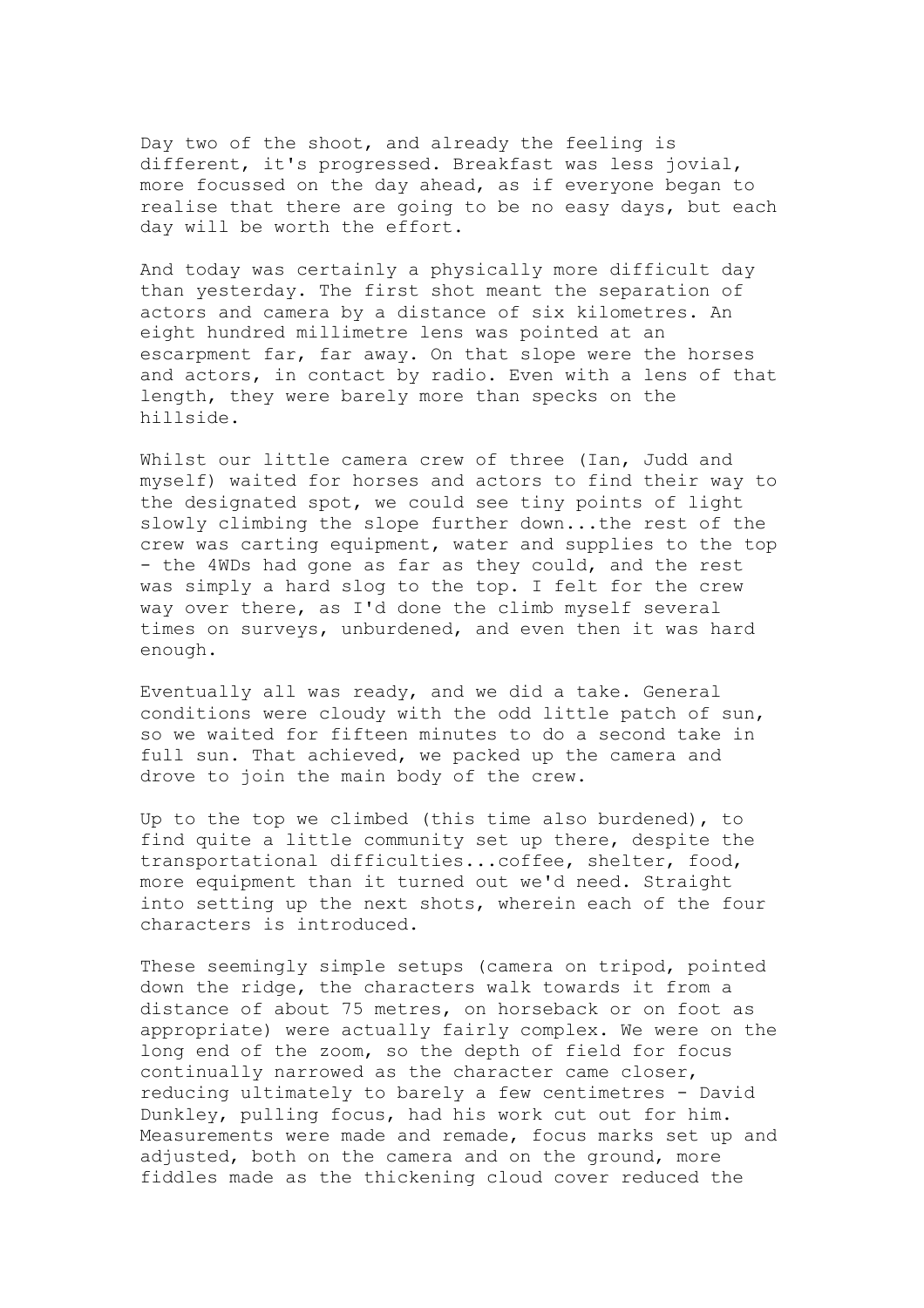amount of light and hence the depth of field even further.

Another degree of difficulty was introduced by "ramping" the camera speed at a particular point in the shot. As the camera speed is increased (creating a slow motion effect), the aperture has to be reduced by a mathematically similar amount to compensate for the film being exposed for less time, even further reducing focus depth of field. Judd was charged with the ramping/aperture duties, and he too was under pressure to perform.

By the time all was ready we'd had lunch, and the cloud cover was very thick indeed...not ideal for the shots, but since these shots were about faces rather than landscape, we could live with it.

Finally shooting, and the material seemed to me to be good...David Dunkley sweated on his focus, Judd was a picture of concentration on his double ramping, and Damon (the Follower) had his by now usual problems of accurately steering the direction of his horse whilst simultaneously playing the ukulele (he's a better ukulele player than he is a rider), but the nature of the shot was forgiving in that regard.

The high ridge we were on gave us a huge view in almost every direction, and the view was not a pretty one - we could see heavy rain about ten kilometres away, gradually making its way towards us. The light fell further, and suddenly there was an urgency about the shooting. With the essentials in the can and a scattering of heavy drops already falling, the big scramble down the mountain was called. Heavy rain in these parts means the possibility of becoming rapidly stranded.

It's at times like this that the unsung heroes of any shoot shine...Robertto Karas (the gaffer), Mike Smith (the grip), Owen and Chris from unit...all carried and lugged and heaved uncomplainingly (as did everyone else, from unit nurse to painter's wife), until in a surprisingly short time we were in the vehicles and on the way back to base.

Better conditions might have gotten us more material to work with in the editing room, but it was satisfying nevertheless to get the day in, without real incident on set (all that was happening off set, with a most unlikely pair, the producer and the co-ordinator, becoming child minders, but that's another story).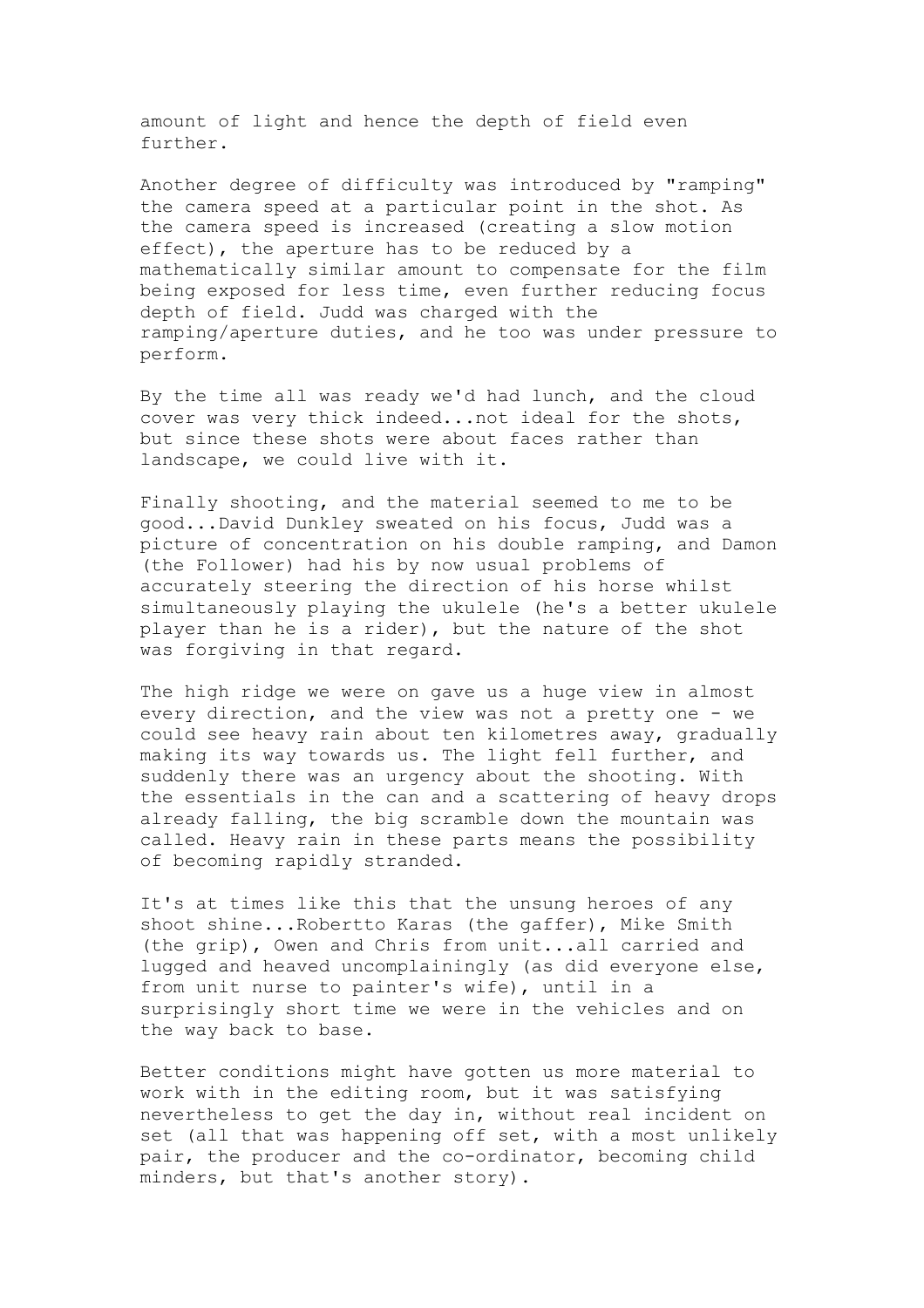# **Friday, March 2, 2001**

Day three of the shoot, and a fine illustration of both the flexibilities and limitations of the schedule.

Shooting is arranged in blocks, around groupings of locations and the transportation of the horses. If a grouping of locations is situated somewhere beyond the easy transportation of horses by truck (i.e., if the roads are too bad), then the horses will camp out until that grouping is completed.

Because a scheduled motion control day has been shifted from tomorrow until deeper into the shoot (availability and preparation time), today and tomorrow are sort of patched together out of bits and pieces. Constructive times though, because we took the opportunity in the morning to survey some key upcoming locations, which no one but Chris and I had yet seen.

Bill and Coop (horse wranglers) tried to find a way up Arkaroola Creek for a shot from a thousand feet higher on Coulthardt's Lookout, while a few of the rest of us took the High Ridge Track to see if the shot would work and to survey other locations for next week.

We had more luck than the horsemen...no way could they get past Arkaroola Waterhole, whilst the High Ridge locations were not only found to be spectacular and workable, but when word came through on the radio from Bill, we found an alternative to that shot that not only worked as well, but that also effectively opened up half a day on the schedule, as the horses were going to be passing through the required spot anyway.

The extras situation (the situation where we don't have any for Monday Tuesday Wednesday) forced a rethink...we (fairly) simply traded the first three days of the week with the last three, giving production an extra three days to source the extras required.

In the afternoon we trekked out to our location, the knoll eight and a half kilometres from yesterday's shoot, from where the Fugitive observes the distant pursuers and where later the Tracker works out they're half a day behind their quarry. A thin layer of clouds lay spread over the sky, which wasn't bad for the Fugitive scene as it would match both the sun and the cloud shots from the previous day. We shot this easily and without incident,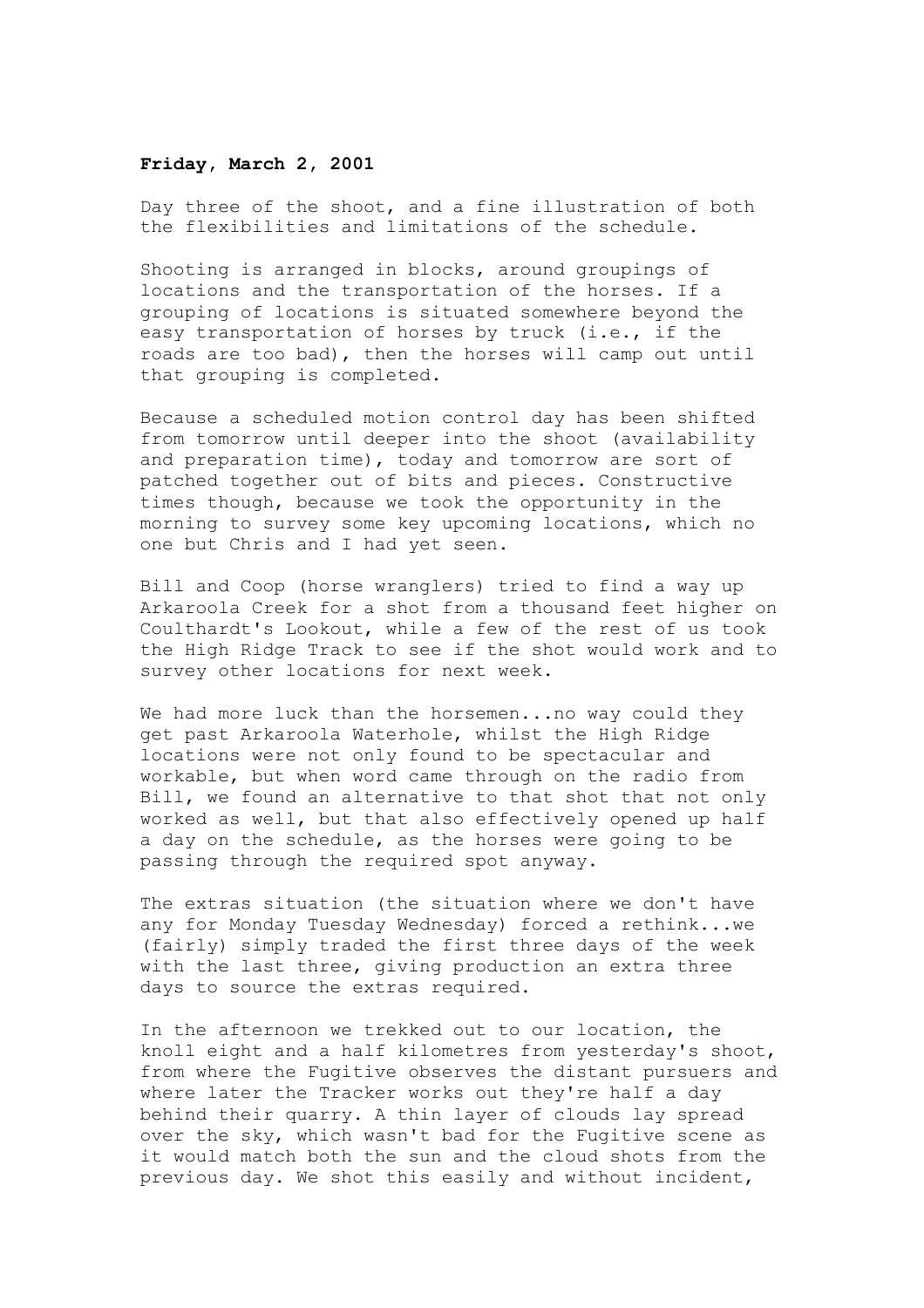apart from the fact that four kilometres away the horse ute, guiding in the horses, had to backtrack about a kilometre to get out of the shot. We shoot big in this country.

Then it was time for the first dialogue scene of the shoot, intended for late afternoon, almost sunset. Actors on the knoll, everyone else off, and we worked the scene for a bit. It felt like it was going to work okay, especially when the horses would be introduced into the scene.

During this time, the cloud had been thickening, until by now the light was very flat. For a scene early in the film that is meant to have epic landscape qualities, and in a narrative sense has to feel close to the end of the day, this just wasn't good enough. We had time, so we waited.

We waited some more, and the cloud simply got thicker. My mood began to be a reflection of the increasingly sombre conditions, until a cloud in my brain lifted and I realised that these conditions could actually be a match for some dusk shooting that we had to do, shooting that, with a little adaptation and styling, could be done in almost any bit of bush, and here we were surrounded by perfectly good bush.

So the plug was pulled on our first dialogue scene and we galvanised into action for the scenes where the Tracker prepares a potion. People crawled over the hillside looking for red beetles and appropriate berries, while the camera crew set up various cutters and reflectors to give the dusk feel in extreme closeup.

Beetles and berries were found, we shot two unscheduled scenes instead of the one scheduled one, had an early dinner and rescheduled the first dialogue scene for the following day, with great hopes of late afternoon sun instead of all day cloud.

### **Saturday, March 3, 2001**

The glamour of film making...I don't know how people eat breakfast at 5 in the morning, but there they were, attempting to take in some sustenance prior to a dawn shoot. Remarkably enough, most of the crew and cast behaved in a relatively cheerful manner, belying their outward appearance of needing at least another four hours sleep (which most of them probably do).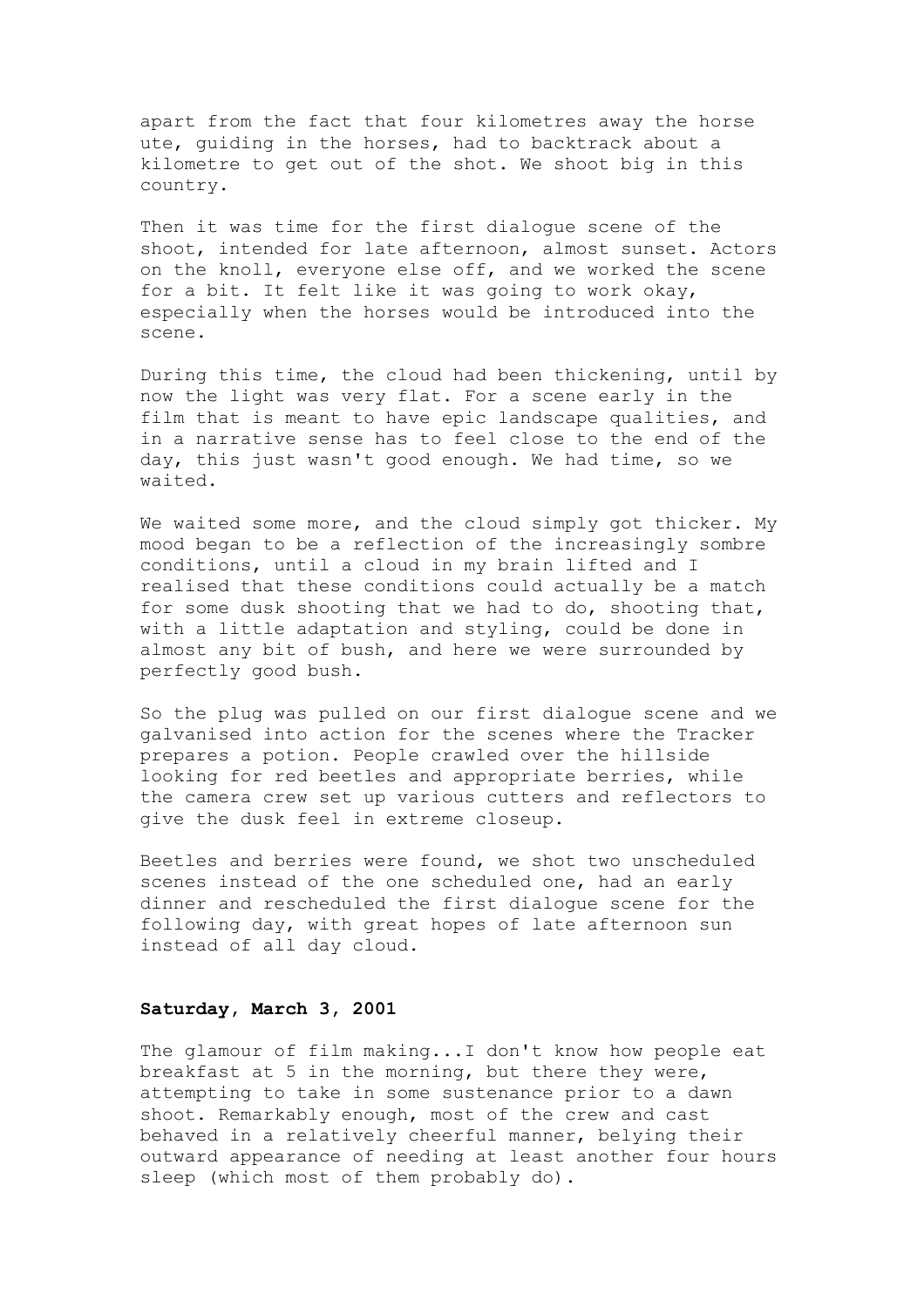Dawn shoots mean travelling out to location and setting up while still dark, in this case in a creekbed strewn with boulders and loose bits of dead mulga. They mean being completely ready to shoot the moment there's just sufficient light, and then shooting like hell before the sun comes up, all at a time when most people simply don't function at their best.

In terms of the number of shots to be done I had no expectation of achieving everything prior to sunrise, particularly when there were horses involved. Shooting the material in order however, from the pursuers waking up at their campsite to their leaving, would mean that at least it would make sense, and the shot immediately after this sequence in the script had been our first shot of the shoot, and we'd managed that only well after sunrise as well.

My anxiousness must have shown in the number of times I asked, "Enough light yet Ian?" (he then gets that impish look on his face, a sort of benign and knowing smile, which could mean anything from thank-god-the-directorhasn't-got-a-light-meter to thank-god-this-directorhasn't-got-a-light-meter).

The knowing smile turns to seriousness and the action suddenly begins. First shot is of the Fanatic, a looming point of view of the Follower as he's being woken by a boot in the face. Gary (Sweet) is ready, does it effortlessly.

Next the Follower, asleep, Fanatic's boot in the face, a startled turn up. Damon (Gameau) is still half asleep anyway (in a sensible job we'd all still be asleep) so he too does it effortlessly.

Things are humming along now. The horses have already arrived and are being readied just up the creek, and we quickly skip two shots in the sequence to take advantage of this. While shaving mirrors and Gary, Grant and Damon are being readied for their next shot, we fire off the shot of David (Gulpilil) bringing in the unsaddled horses. These can now be saddled while we go back and pick up the two shots we skipped.

The next shot is ready almost as soon as the camera is in position...everyone is playing their part with precision, there is a calmness but urgency on set which you wish you could bottle. In goes the slate, "Turn over..." says Karen, "Speed..." says Jim (Currie, sound recordist)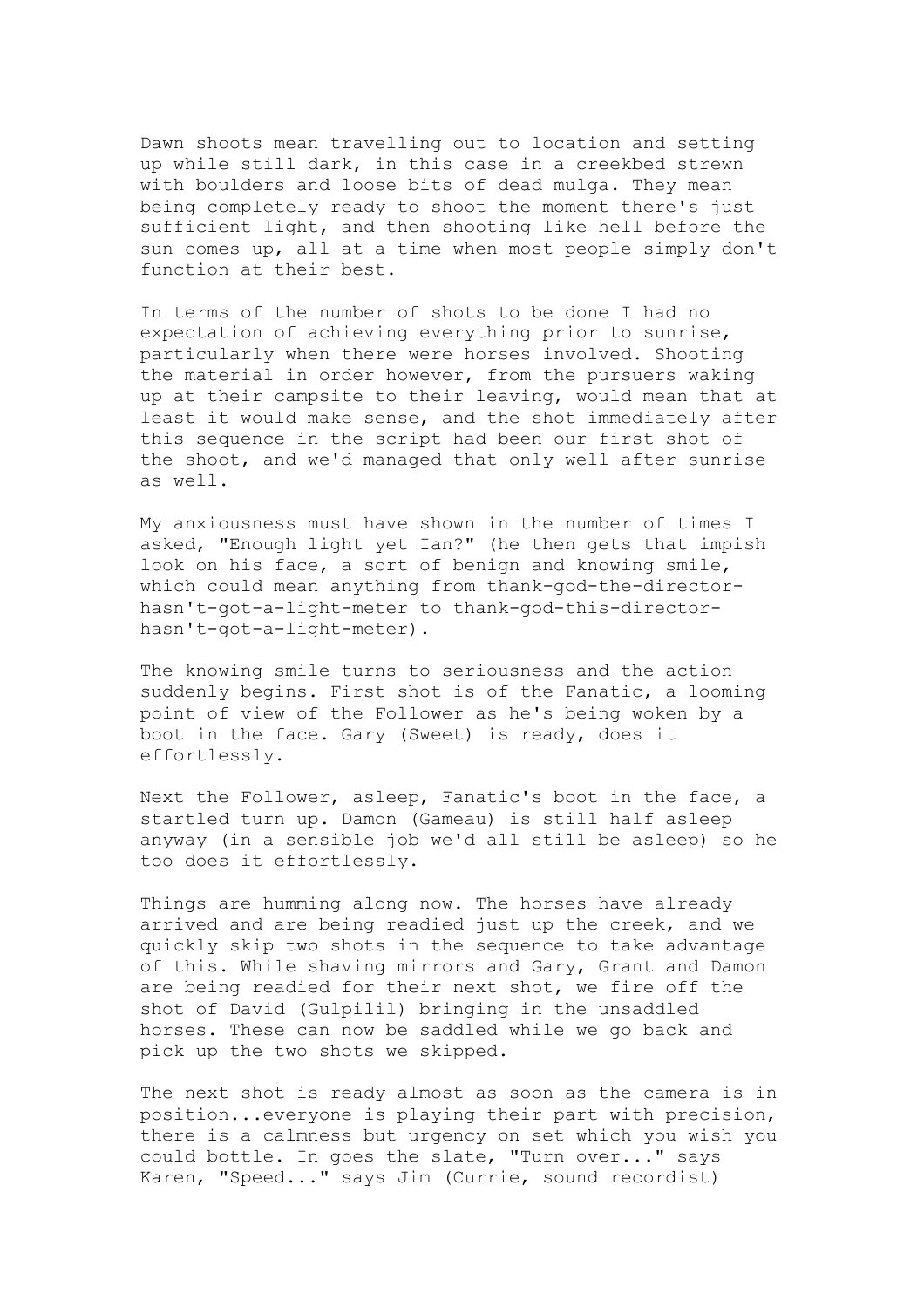"Set..." says Ian, "Action..." says I, and the actors do the rest. "Cut!", gate check, next camera position.

By the time we get to the last shot of the morning, there is some welcome sun on the hill behind, and it's barely seven thirty. Exhilarating shooting, far better than any of us could reasonably have predicted.

With significantly more time on our hands than expected, it's straight into more surveys, in particular for the stunt sequence to be shot at a waterhole in week 5. There are a whole lot of knock-on effects from this. Grant's concern to maintain the highest level of safety while providing a thrilling sequence means that another safety officer will have to be flown in for the day, and the fact that the level of water is dropping by 15 centimetres a week, and no rain can be relied on, means that the sequence will have to be brought forward to the beginning of week 3.

Bill's assessment of the location is that it's difficult but for the most part possible for the horses...certain parts of it will have to be shot elsewhere (more locations for me to find), and for the parts here he'll have to get in some special horse-shoeing material (with tungsten fragments for extra grip). And it's decided that the underwater stuff ought to be shot in more controlled conditions (namely the Arkaroola swimming pool, but don't say anything because we haven't asked the Arkaroola people yet).

Suddenly many departments have much extra work to do. Production have got all sorts of things to organise (and we're not clear yet where the extras for next week will come from). Bill has to not only remember where in his shed at Orroroo he put those tungsten strips at least five years ago, but he has to get them here and then he and Coop have to make horse shoes out of them. Camera has extra equipment to sort out. Karen has a significant reschedule on her hands, without knowing where the new locations will be. I have to find the new locations (when? and where will they fit in the schedule?). And so on (and on).

Off in the afternoon to our little knoll, where the cloud had the previous day stymied our attempt at the first dialogue sequence. Brilliant sunshine, and our problem is the opposite of what it was this morning...how late do we dare to leave it before beginning to shoot the sequence, which has horses in it, dialogue, three camera configurations (on legs, up a ladder, steadicam), and a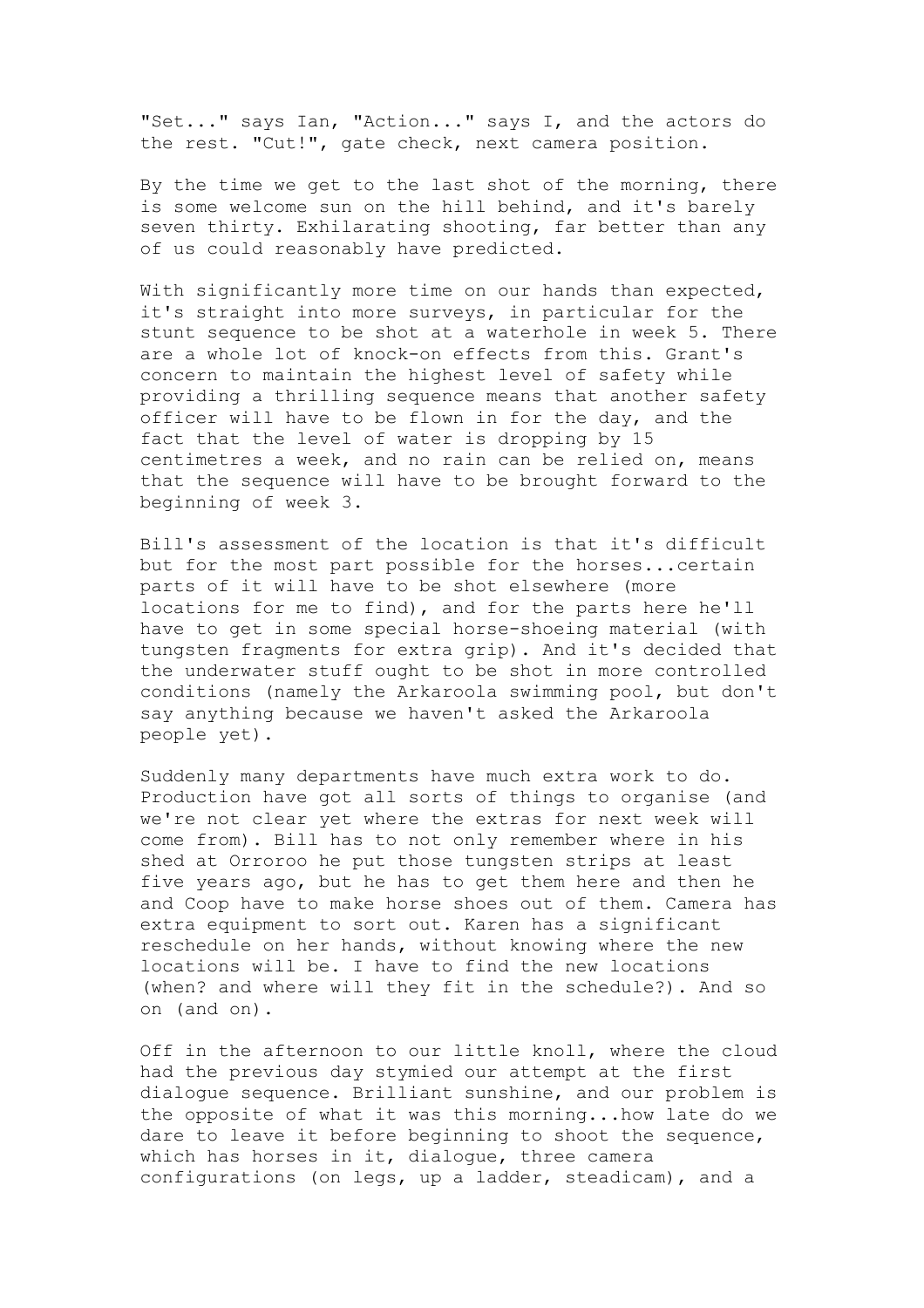number of shots all of which ought to be shot at sunset? The later we leave it, the better the sequence will look...

After this morning's efficiency, we decide we can afford to be more daring - five o'clock we should roll camera on the first shot, giving us a little over two and a half hours to complete the entire scene.

During the wait Grant and I and the actors discuss the up-coming stunt sequence. We analyse, discuss and debate, and by the time we're called to shoot, we've simplified a lot and complicated a little what we're going to be doing, and we're all happy with it.

Up the knoll we walk, talking to David (his is the first shot) about the Tracker, his character and his behaviour. Whatever it is that we've said to each other, it seems to have been right: David is just delightful, alternately focussed, slightly mysterious and very funny, as he should be in this part of the film.

We work through the material methodically, no obvious concern about the sun falling lower and lower in the sky. Gary, as is often the case, hits it on the first take. We go to do another take simply because we can, but a cloud temporarily obscures the sun so we prepare the next setup instead. Damon delivers his first words of dialogue in his first feature film with telling effect, then creates the ending for the scene by trying something in character that works. Grant has the most difficult job, attempting to deliver an undeliverable line of dialogue (I must be more rigorous in not writing exposition), but a quick "Let's drop that second line of dialogue, Grant" soon fixes the problem and he too comes through with flying colours.

We finish the scene with a safe margin of time, and can afford to look around and truly enjoy where we are, which, at this time of day, is just beautiful. In hindsight, yesterday's decision was a terrific one, but luck was only one element. Again everyone had worked efficiently and well, and, even more pleasing, all the actors had delivered at their first real test.

Shooting just doesn't get much better than it did today.

**Monday, March 5, 2001**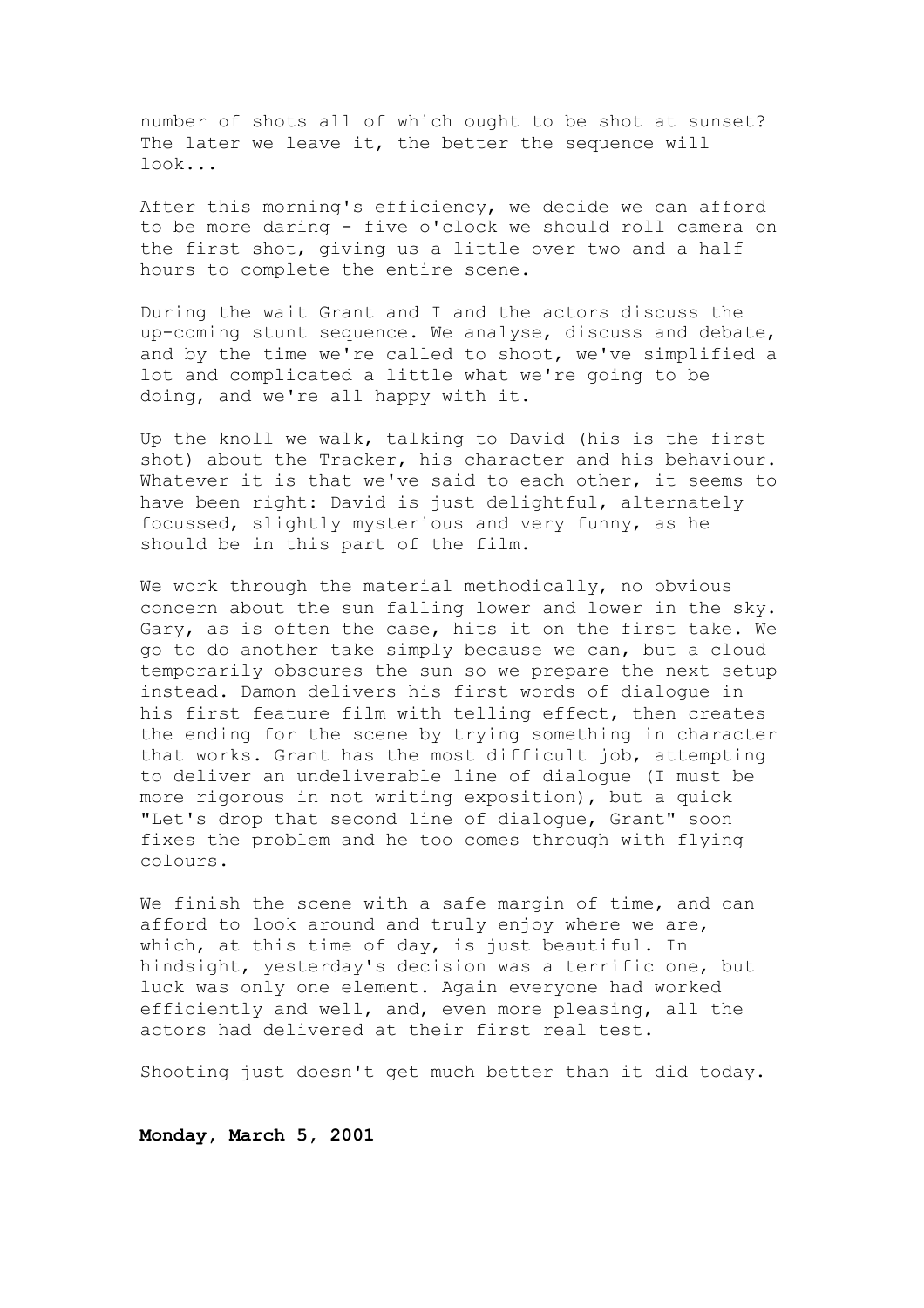Tired as I'm writing this, and I think a few others are too.

We attacked the High Ridge Track today...up almost a thousand feet at the breakneck speed of between 2 and 10 k.p.h. for an early morning scene, then another 16 kms along the same track not much faster for another scene.

Breakfast in the dark, the horses first to go, the rest follow...through a gate that's locked to keep people out because of the risks of inexperienced drivers on this trail, up to a little knoll. We set up and wait for the horses. All that beautiful low sun on the spectacular surrounds was ticking away as we watched, and I expected the horses to be some time yet.

Glad to be wrong on this occasion, because we were barely ready when the horses did arrive, and we swung straight into the scene, dialogue on travelling horseback way above the surrounding mountains. The scene was shot well, and quickly, and suddenly it was only half past nine and most of the day's work had been done.

Up higher still for the next location, a simple large scale travelling shot. The crew is working well now, and within minutes the shade was up, cameras out and ready, sound setting up, water on the camping stove for coffee. Within minutes, however, I discover that getting the horses onto the pre-determined ridge was not a practical possibility: what looked like a ridge adjoining the track, what was shown on the military map as a ridge adjoining the track, was not a ridge adjoining the track. There was, indeed, a deep gap between the track and the ridge.

The idea had been to shoot this and another shot whilst the horses travelled towards the distant location, where they'd camp overnight and where we'd shoot the next day. They'd then spend the following day walking back, during which time we'd shoot another shot.

The speed at which the horses had reached this point had surprised me. It was certainly much faster than predicted. I had a hunch that they'd arrive at their camping spot much earlier than the late afternoon that had been allowed for. On we all went to the next location, probably with nothing to do except work out very carefully the scene for the next day, but maybe, just maybe...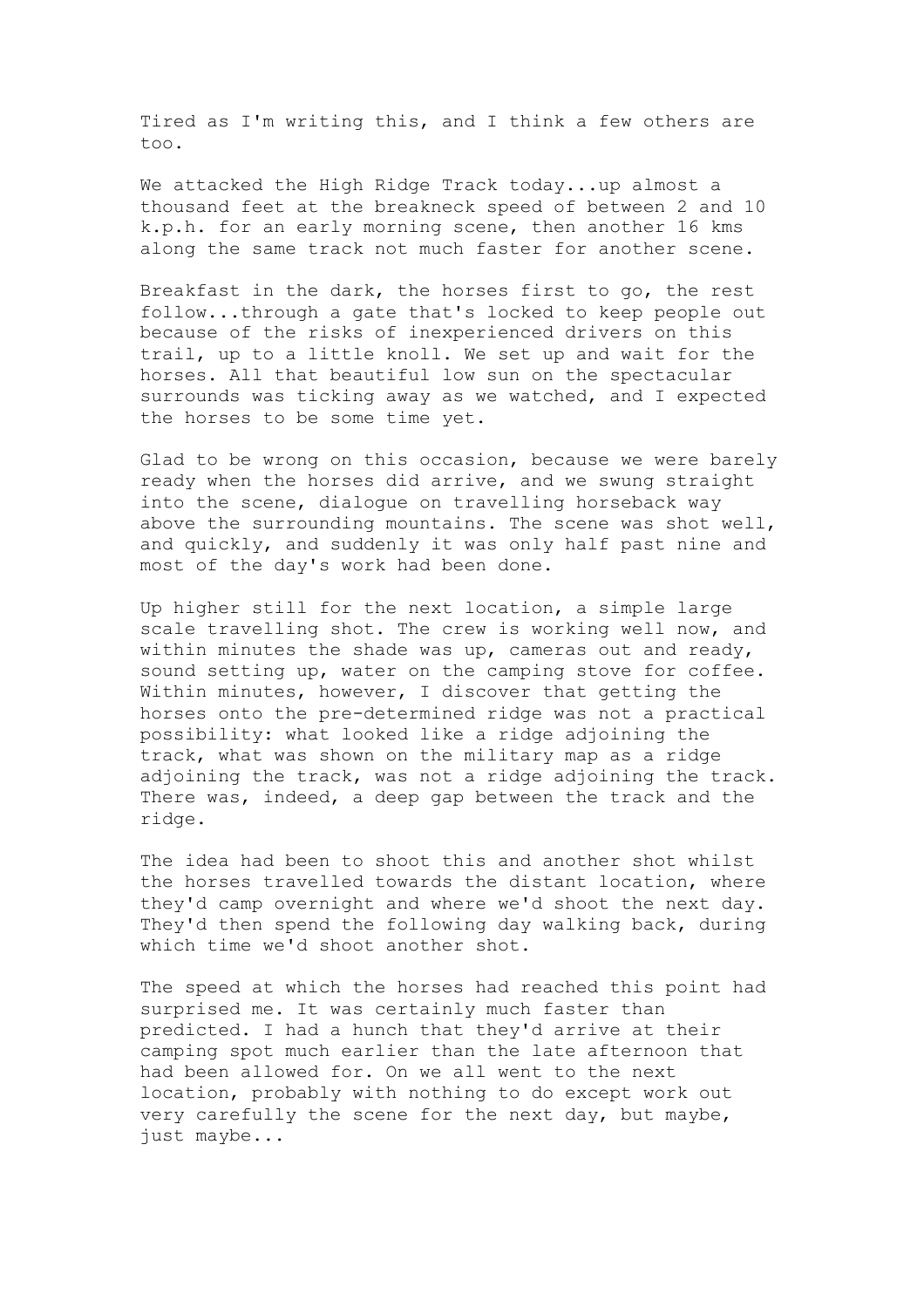Half an hour before midday the horses arrived at the distant campsite, only one and a half kilometres short of the location. Lunch had arrived and was immediately called - apart from people being hungry, it would give the horses a rest.

After lunch, the last (and slowest, and steepest, and roughest) little way to another high and precarious and spectacular location, the best, by common consent, so far.

We began immediately to prepare to shoot the beginnings of the next day's material, a simple scene on this knoll approaching the point in the script where the packhorse is speared and lost down the cliff. Probably, on recent record, less than an hour to knock this over, then quite some hours could be spent preparing the next day.

Despite the fact that David Gulpilil was magnificent (it was his scene for the taking, and he sure took it) some four hours later we finally limped away from the "simple" scene. We had it, and it probably had more in it than I'd originally envisaged, but it was hard, hard work. Steadicam had seemed the obvious way to go for this scene, but if this territory is hard on horses, it is harder by far on steadicammers. The few dozen larger stones and boulders are easy enough to remove, but combine the thousands of smaller, rounder stones on hard ground with a fair sprinkling of the most vicious, spiny spinifex, and you get steadicam hell.

We survived hell intact, but it left a much shorter time to sort out the next day, which was really the scene that had perplexed me a little, what with rearing horses on clifftops, spears flying, guns firing and assorted general chaos. I must have been thinking about it a lot whilst enduring the difficulties of the previous scene (or maybe during the long drive out), because once on the spot with horse master, safety officer, first a.d. and director of photography (Bill, Grant, Karen and Jonesy), I had a clear and approved vision of how to do the scene, and none of it seemed so much trouble after all.

Add to that the bonus of knowing that the trip back for the horses on Wednesday will be faster than expected, and therefore will allow more comprehensive shooting, and all in all the day was very productive...and the rushes will certainly look spectacular.

We returned, tired, to our first rushes report, the material from, as far as I can work out, the first day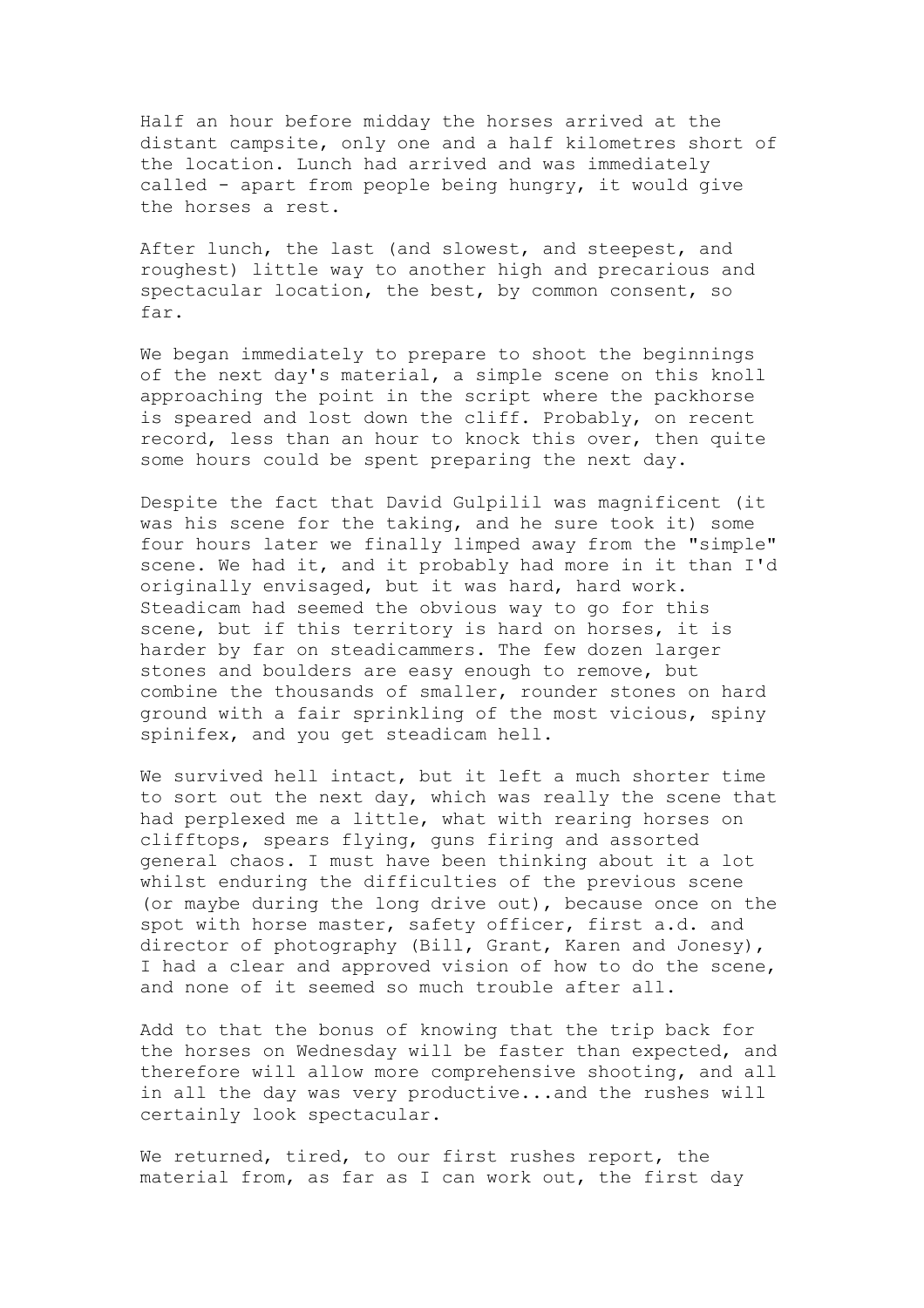and a half (seems like months ago, but it was only last week). The report was glowing, both about the look and about the focus of the actors "...best first day's rushes I have seen" says the editor (and I expected, perhaps, there to be some qualification, but there wasn't any), and all crew and cast were very happy.

# **Tuesday, March 6, 2001**

Day six of the shoot, and a real feeling of being in the thick of things now. Another hour and a half to location to meet with those who had decided to camp out overnight (it's such a lovely location that a few of the crew stayed out with the horse wranglers, who stayed out with the horses).

Gary (Sweet, actor) just made it to the vehicles at departure time, as he'd had to get up even earlier than the rest of us to feed the horses left at base, a job that Bill had happily entrusted him with. As befits his character, Gary is a good rider, which is just as well as he spends most of this film on a horse.

Onto our mountain for the day, without the sound crew, who were still on the track quite some way back dealing with a flat tyre and various other rough terrain misadventures (I still haven't caught up with the details). So we started off with a simple POV (point of view) shot, which didn't require any sound and needed to be shot early anyway, before the ground became all scuffed up in the usual film crew way.

Then onto the main body of work, and within three shots the hairs were standing up on the back of my neck...it was hard to imagine a better feel in the images we were working to bring to the screen. The camera loves David (Gulpilil), and he was remembering to do things I hadn't thought of in the first place. Equally the camera seems to love Gary and Damon and Grant, the more so when they're on horseback in that landscape. It was exciting stuff, and there has increasingly been a pervading sense that "Hey! This film could really work, it really might be something special..." (we'll see).

Then a whole lot of handheld short shots as all hell breaks loose on the mountain top: the pack horse is speared. We had the works - rearing horses, qunfire, dust special effects. The crew worked relentlessly through the day, in conditions that weren't easy. Especially in the afternoon the wind came up very strongly, in powerful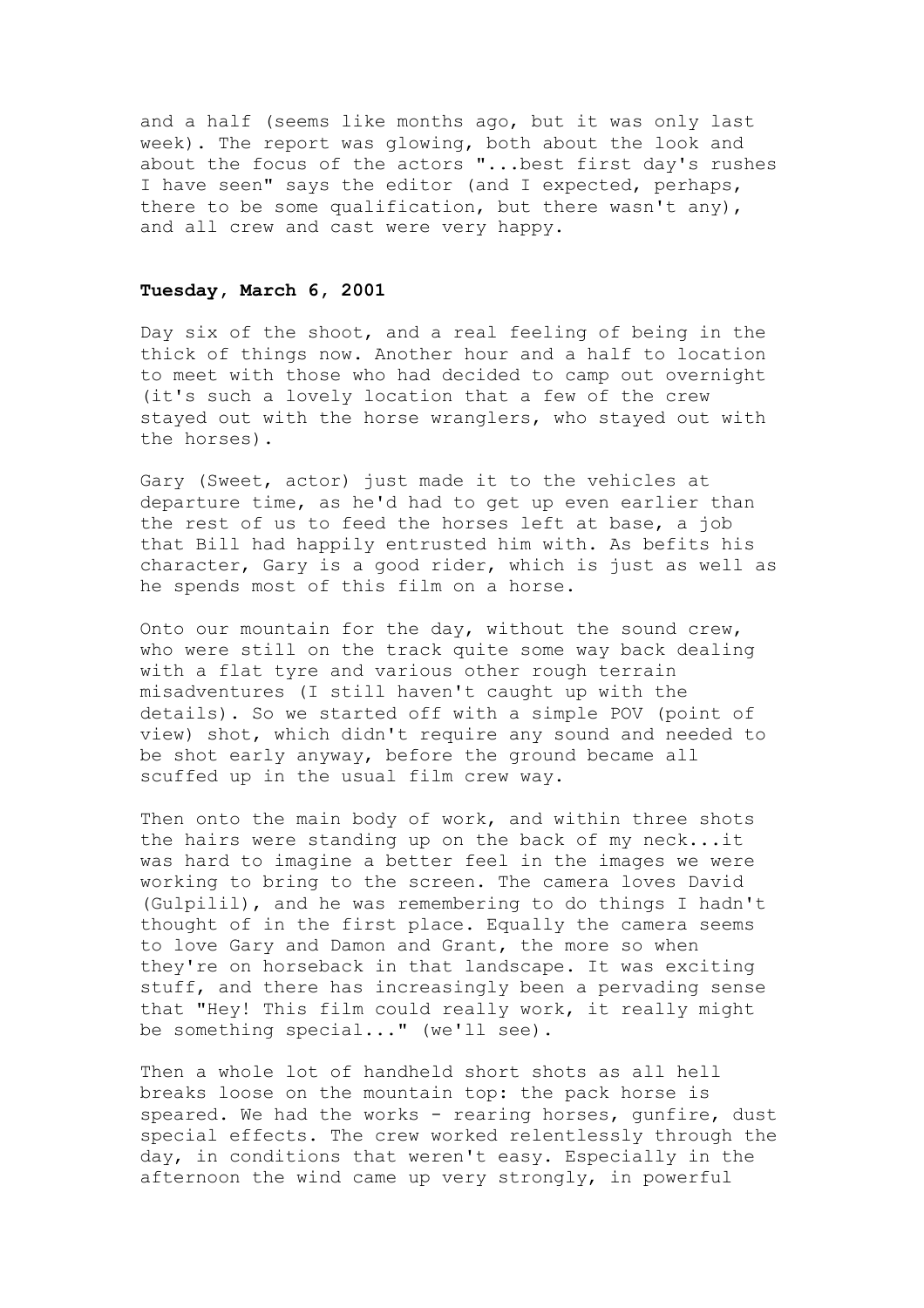gusts that caused more than one take to come to grief with an actor's hat flying down the mountainside.

Again the crew and cast worked at some sort of peak efficiency and commitment to the film. I had cause to reflect on its mixture...people I've worked with consistently, some I've worked with before, and some I'd never worked with...it felt like I'd been working with them all for a long time, even though some of them I barely knew.

I had special cause to reflect on the sound crew, who, as if to make up for previous unknown misdemeanours that day, seemed to pick every situation perfectly, when to record and when just to let camera shoot mute; also because none of us know whether this sequence is going to work (or look rather silly) until the sound work on it has been done in post-production, until all the elements of it are in place.

Jim (Currie) and Mike (Bakaloff) were the sound crew I worked with on my last film in the jungle of South America (we were missing only the redoubtable Duncan Thompson, who has the singular distinction of, when attempting to record various jaguar sounds, having his microphone windsock eaten by a female jaguar on heat...ask him about it). Now we were in the semi-desert in Australia, in a much better working environment, but the level of effort and enthusiasm was undiminished.

The day raced on. Jonesy was full of energy and had his camera crew running up and down the knoll. Damon got to fire his first gun on film, and was duly and correctly excited by it (as his character would have been, firing his first real shot in the line of duty). Shots involving gunfire were peculiar, apart from the earplugs and earmuffs worn by the crew. Instead of the rolling energy of the rest of the filming, there was a sudden stillness and discipline as each gun handover, each gun pointing, each cartridge check, each part of this process, was handled with the utmost discipline by Wayne (O'Donovan, the armourer and David Gulpilil's friend).

Finally to the last shot, one that from the beginning I hadn't expected to work. I'd wanted a big wide shot, from a distant ridge, of the action on top of the knoll and of the dust trail that remained after the pack horse had plunged to its doom. Grant had devised a sort of reverse pulley system, whereby a hessian bag of premixed (for colour) dust was pulled extremely quickly down the steep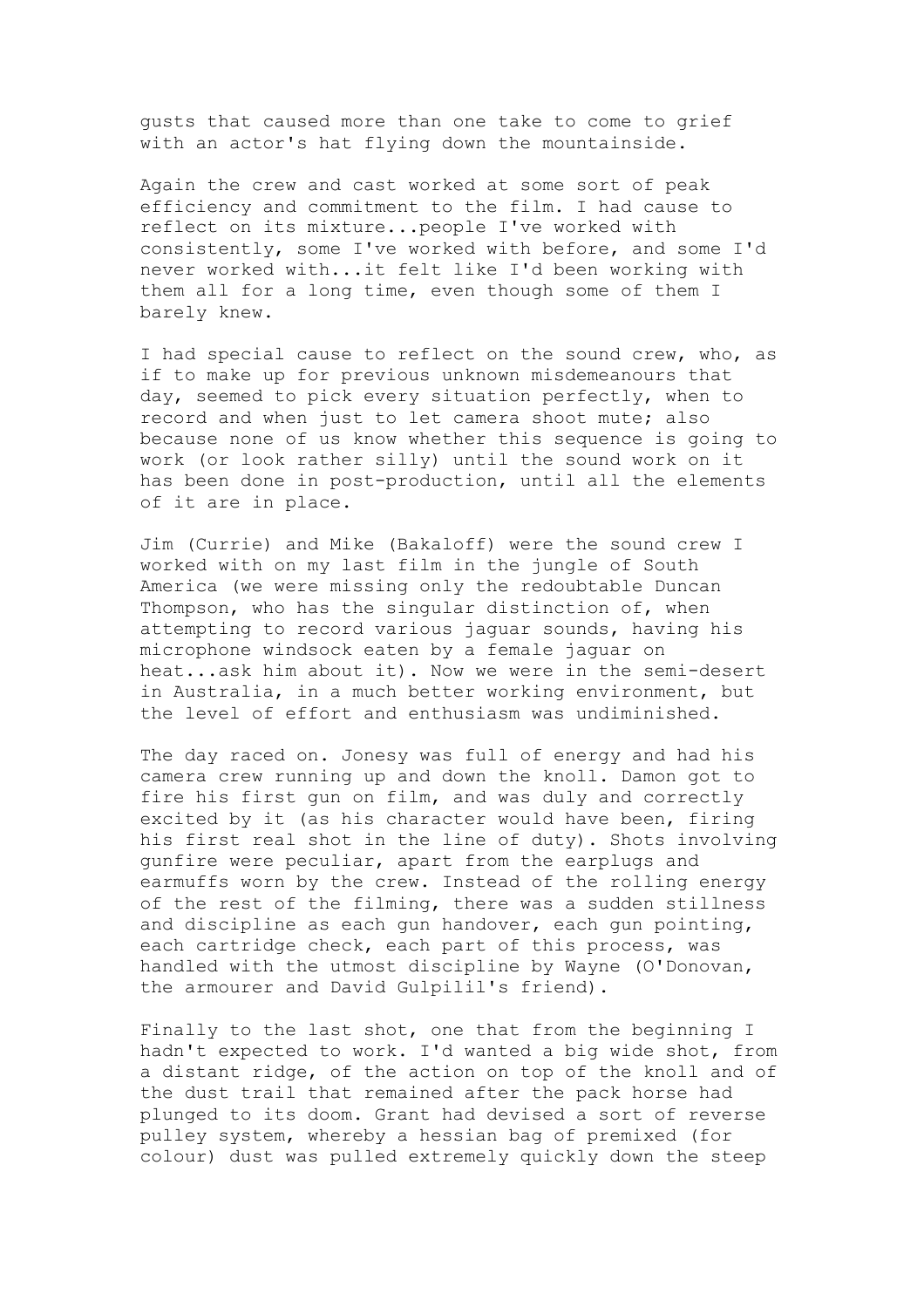incline. The shot would really begin when the bag left the bottom of frame.

The usual unsung culprits (such as Roberto and Mike and Owen) climbed down to man the rope, while from my view from the distant ridge, Gary seemed to be directing the action on top. With the battery on my walkie-talkie failing fast, we rolled camera and I called action. Down the bag flew, only to become firmly stuck in some bushes barely a tenth of the way into its trajectory. Someone (Wayne I think, by the colour of his shirt) climbed all the way up and untangled it.

Again I called for the camera to roll and called action, hoping the walkie-talkie hadn't failed me at this point. Nothing happened for a moment, and I was about to turn away in dismay, when suddenly there was a streak of something down the incline, and the steep face exploded into a lengthy plume of dust that then began to settle gracefully, perfectly.

It was a fitting end to a great day. Twenty-six setups in a remote and difficult location with difficult elements (horses, for a start, although these have been terrifically well-behaved since our little mishap on day one) and unkind weather. And somehow I could have the confidence that each of the setups would make a contribution to the film.

# **Thursday, March 8, 2001**

Day eight, and a very different day's shooting than what we've become used to...leave at a civilised hour (8 am), to a location close to base (6 kms), with pleasant conditions (mainly sand underfoot rather than jagged rocks and prickly bushes, plenty of shade trees and a large waterhole). Shooting couldn't start until ten while the sun made up its mind to peer over the canyon wall, and all in all it was a very pleasant start to the day, a relief even.

On set today was Annie Browning, as representative of the completion guarantors (this is a sort of insurance company which guarantees completion of the film to the investors; they have wide ranging powers when things start to go wrong, including the ability to fire just about anybody, but normally they work co-operatively with the production in times of trouble).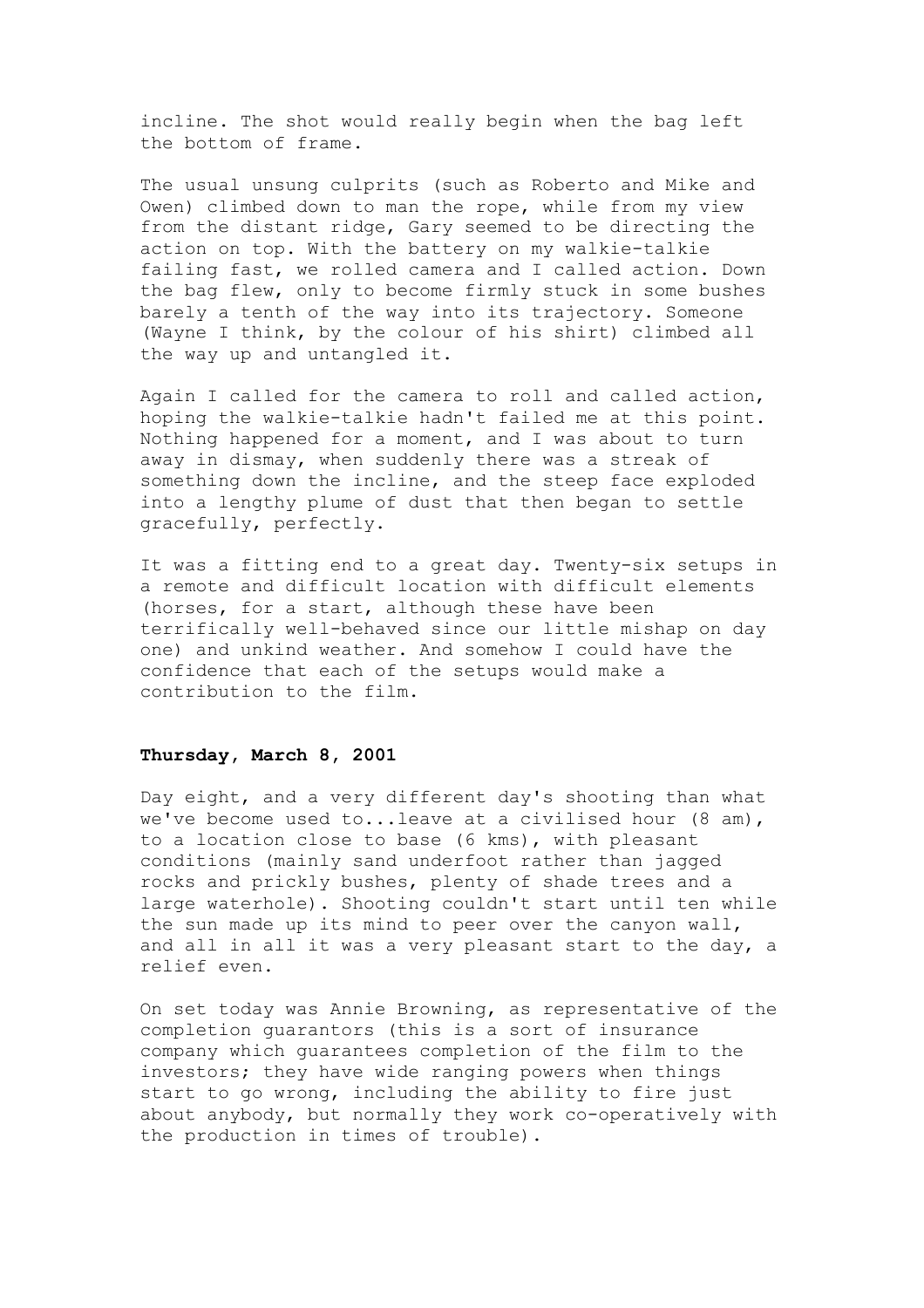Normally the c.g. representatives stand around and watch a lot, and get into lots of discussions with producery types, but Annie's art department background and our small but enthusiastic crew soon got the better of her, and there she was, indistinguishable from any of the rest of us, sweeping sand to eliminate unwanted footmarks, carrying water, assisting wardrobe - a useful extra crew member for the day.

First up was a scene where the Tracker spots a little group of aborigines ahead, and, though fearing the consequences, calling this to the Fanatic's attention. There was a complex range of emotions for David (Gulpilil) to play, and some changed dialogue because of the slightly changed extras situation (changing dialogue late in the piece can really throw actors for whom English is their second language, and English is about David's fifth language).

We rehearsed a little, found the way to go, and shot. With the able support of Gary and Damon, David was magnificent - shivers went down my spine and all I wanted to do in that moment was to get into the editing room and cut the scene. Jim (Currie, sound), was equally impressed by the intimacy of the scene, and had me listen back to some of the takes...it sounded as good as it had appeared to me when shooting.

A break was called as the small group of extras were still being readied for the POV shots, which were eventually fired off after a slight further delay after lunch.

Then onto the big massacre scene, to be shot over two afternoons for consistency of light. We first worked on the geography and placement of all the elements...a line of Aboriginals in the middle, there the horses, there the tracker leaning against a tree, there the Philosopher watching, here the Fanatic, there the Follower.

I had decided to fragment the shooting of this scene, both for convenience and to reduce its impact on us, and first up we decided to shoot most of the tracker's material. That meant bringing out the chains, and the first uneasy moments came for extras and crew alike, as four of them were chained together round the neck as was the custom in those days.

The extras by now were no longer simply extras, but had names...another David, Susan (accidentally called Suzuki through a misunderstanding early on, a nickname that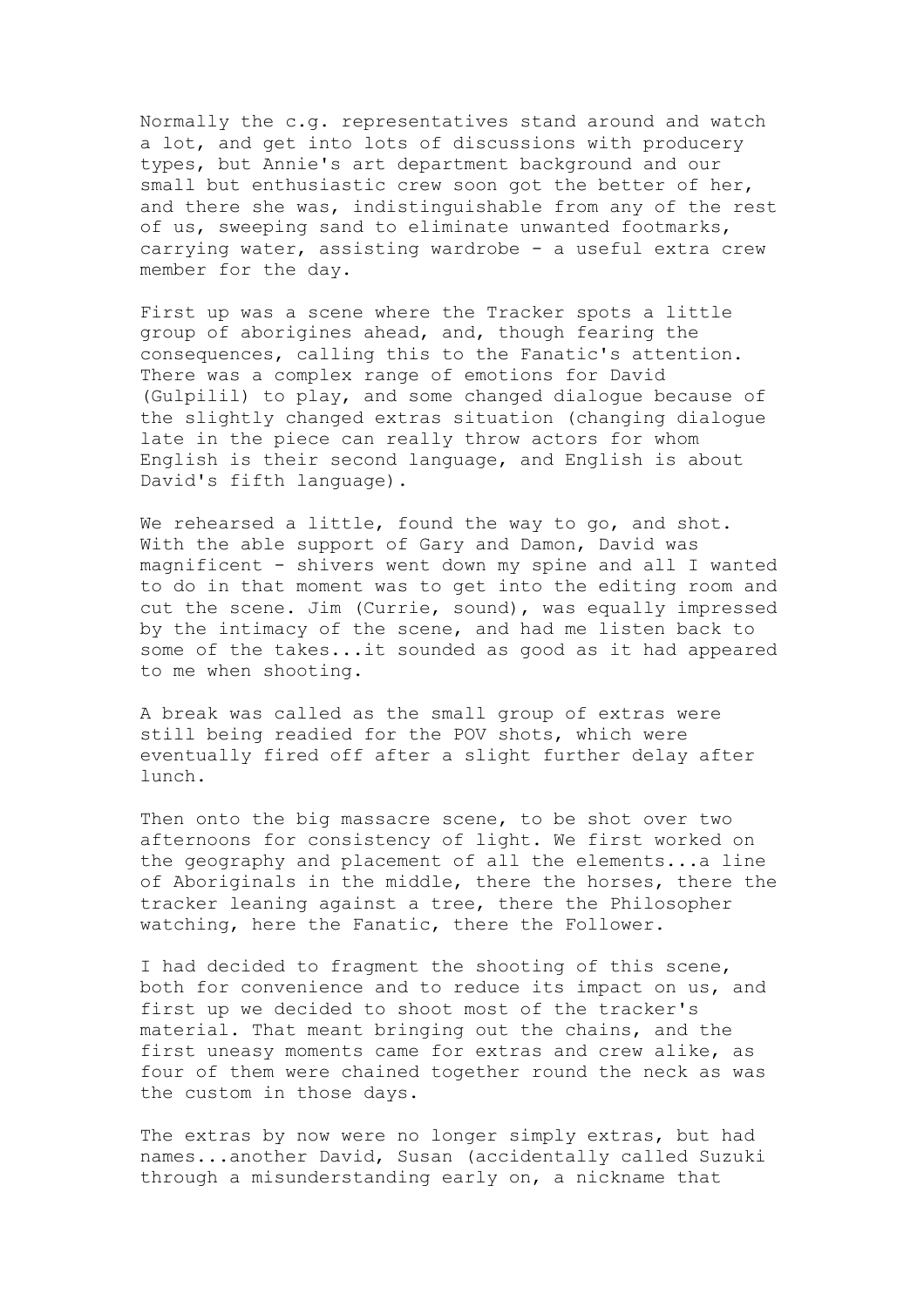stuck), Uncle Ross, Francis, Auntie Dot and Glennys. They stood patiently, chained in the most horrible way, and were a grim reminder about how we used to do things, even in my lifetime (in pre-production, when Beverley and I were sorting out where to source the neck chains, we spoke to a lovely older man, most kind and helpful, about neckchains. I'd read they were still being used in the 1940's, but he corrected me...he'd been a policeman in the desert in the mid-fifties, alone in a territory covering tens of thousands of square miles, and he'd frequently had no option, when called upon to bring in some Aboriginals for whatever reason, but to chain them together and then to his vehicle).

We filmed David, good again, then onto the Philosopher. By the time that shot was set the sun had moved on us, so we went on to the first part of the Follower. Just looking through the lens at the shot convinced me again how right Damon is for the part, both as an actor and for the look. I think we might have found an exceptionally good new talent here (and, as usual, very well trained by NIDA, the National Institute of Dramatic Arts).

During Damon's shot I also watched Gary (off screen, but working hard to support Damon's process), and had cause to reconsider how to cover his opening material. This would now be more complex, and, with the sun fast approaching the rim of the cliffs on the other side of the creek, a halt was called to the day's proceedings, again at a very civilised time.

# **Friday, March 9, 2001**

Hotter than it's been the last few days (more than 50 in the sun), and it sure felt it. Still in the creekbed, so at least some shade available, but both morning and afternoon were difficult, for different reasons, and the heat made both more so. The upcoming day off, Sunday, was a welcome thought at times.

Morning started with one of those easy scenes that rapidly turn into difficult, irritating-to-shoot scenes that threaten to make a mess of the schedule for the next few days. What on paper looked like a simple hour-and-ahalf took all morning and took us back to our massacre site somewhat depleted of energy and with the biggest part of the day still ahead of us.

It's often hard to know exactly what causes these things. Perhaps it was me wanting too much from the scene.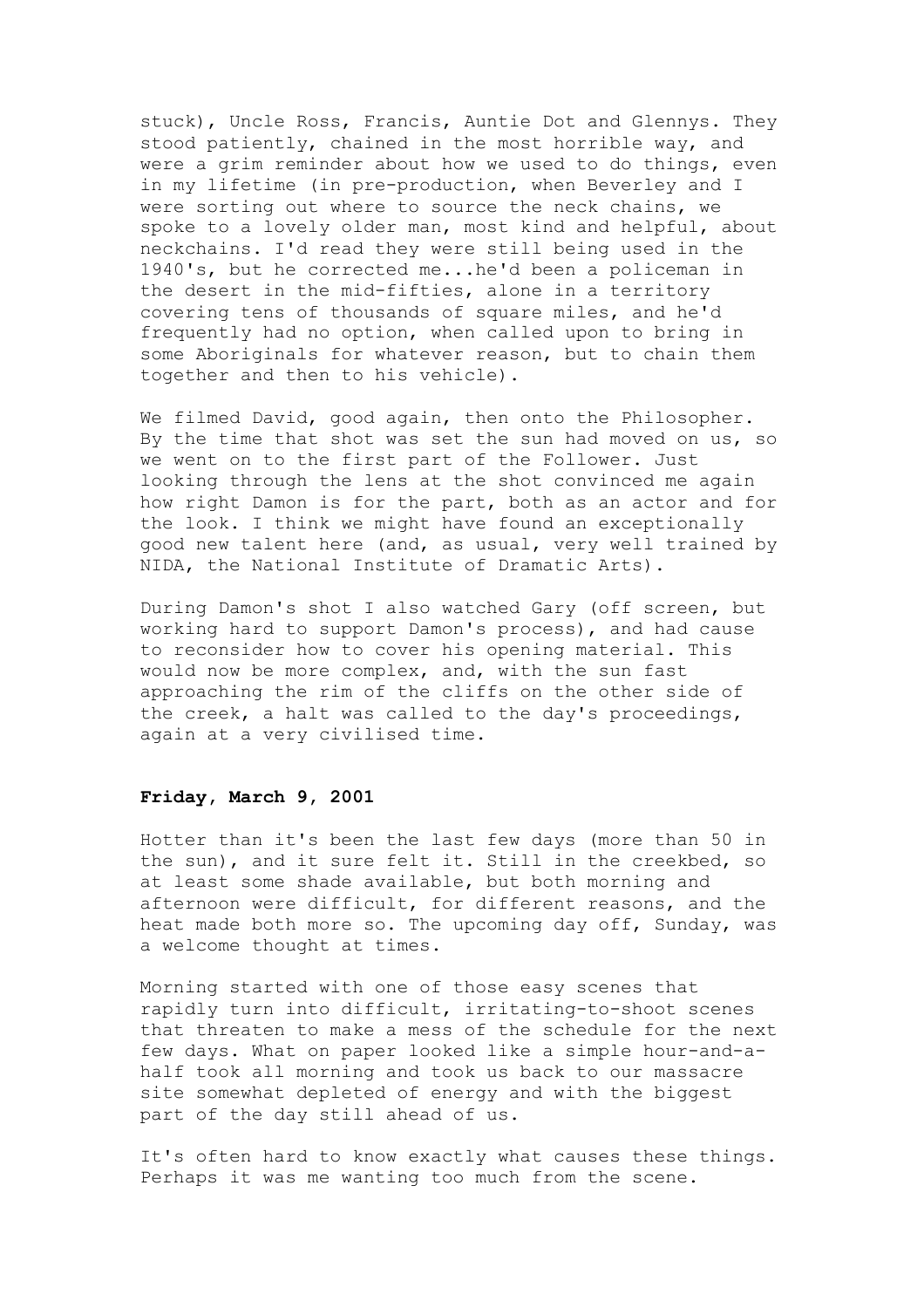Perhaps the more of them we do, the less satisfied we're getting with the way we're covering all these moving scenes, and we're (I'm) looking to be more inventive (equals a greater degree of difficulty equals more time taken). Perhaps the scene had just been underestimated. Or perhaps it was a simple thing that started it, something like Chris (unit) had had to do a run into Leigh Creek, Owen (unit) had had to take an extra back after the first shot and just when the crew and cast began to need it, there was no one to automatically make sure that everyone was drinking enough water in conditions that were suddenly and earlier hotter than expected.

Still, we shot what was required, a little scrappily probably, but there seemed to me to be enough material to eventually cut a decent scene.

Arriving at the massacre site so much later, we decided to drop the charge until the following morning (a better light match) and get straight into the business end of the day. Uncle Ross, Auntie Dot, David, Suzuki, Francis and Glennys were duly chained together for the afternoon and we began.

Gary's first shot was awesome...he ranted and raved and railed at the chained Aboriginals like a true fanatic, powerful yet subtle, frightening whether or not you know that the real man is so far removed from the man he is portraying. His voice echoed around the canyon, and despite the fact that a song is meant to be playing over this sequence, I felt certain that the combination of sounds would be a better option, seeing that we were getting such exceptional material.

I put it down to a consequence of the difficult morning that unfortunately I'm unlikely to have quite the options I thought I'd have...a breakdown of communication with the sound department meant that they'd been completely unprepared for what actually happened, and although they'd managed to get the essence of Gary's rantings, they'd been unable to catch it the way we'd all heard it (ringing through the canyon). These kind of problems arise from a number of different areas: in the first instance we tend not to rehearse this sort of stuff, because there's a spontaneity of performance possible that way; secondly, we were shooting hand-held, meaning we're using the very noisy camera instead of the fairly noisy camera, meaning the sound department has few options to begin with.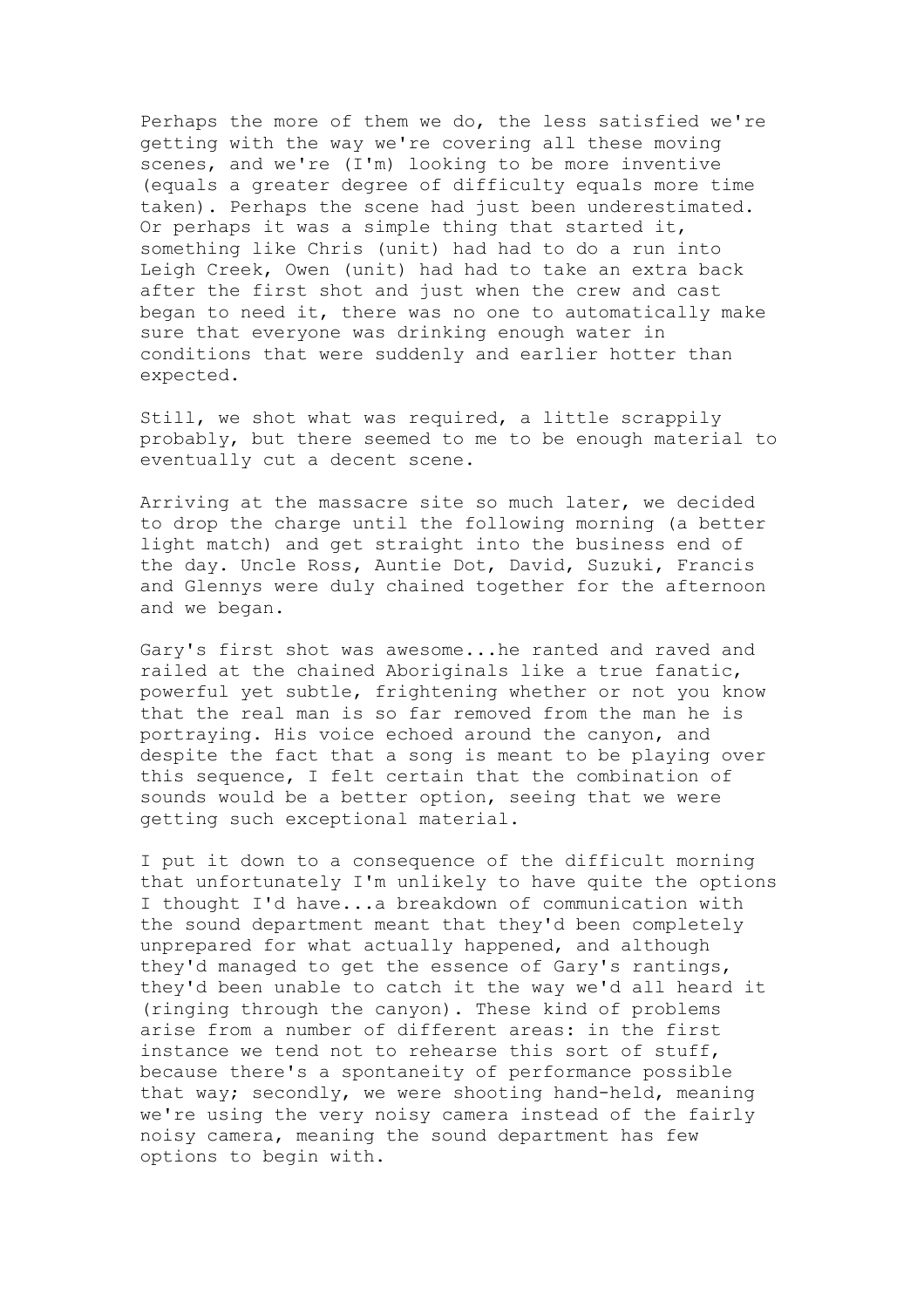Being so far behind on the day, doing it again was not a good option. On we went, and this time it was the Follower's turn, meek and mild and naïve, becoming an ogre by the end of his shot. Equally good as Gary, equally terrible.

We shot until the light told us we could shoot no longer. Most of the scene is in the can, perhaps four more shots to complete, plus the charge leading up to it. After that we can start on tomorrow's work.

The extras were as good as they get...patient, stoic and uncomplaining despite the discomfort of heat and neckchain, and perfect in shot. There was a fair degree of fussing over them and joking in order to take the tenseness out of the situation.

Most, if not all, of the crew and cast (except David Gulpilil) felt something of what it may have been like in those days, and how easily any one of us may have been involved, and how little understanding we really have of the Aboriginal way of being. What we're taught at school is a joke, a sad parody of whatever the reality was or might be.

I think the extras themselves understood what they were doing better than any of us could have explained it to them...they stood, captive in chains, and simply maintained their dignity through anything we could throw at them, any abuse we could visit upon them. David was the only one among us who was actually excited by the scene, by the nature of the depiction. In his home country in Arnhem Land there are still people alive who were present at the massacres that took place there in the first half of the twentieth century, and for him to be seeing how some of it might have been was for him being in touch with his history. But it is our history too.

On the way back I was in the vehicle with the actors. I thought about the strength of some of the images we'd just put down, and their place in the film, the balance of the film. And I suddenly remembered a moment from one of this morning's shots, where, having seen a black figure darting through the bush, the Tracker turns to the Fanatic and announces that there are blacks about, and then breaks into a wide grin, indicating "You fellas are in trouble".

It had not been specifically planned, though in general we'd talked about finding moments like this. It had come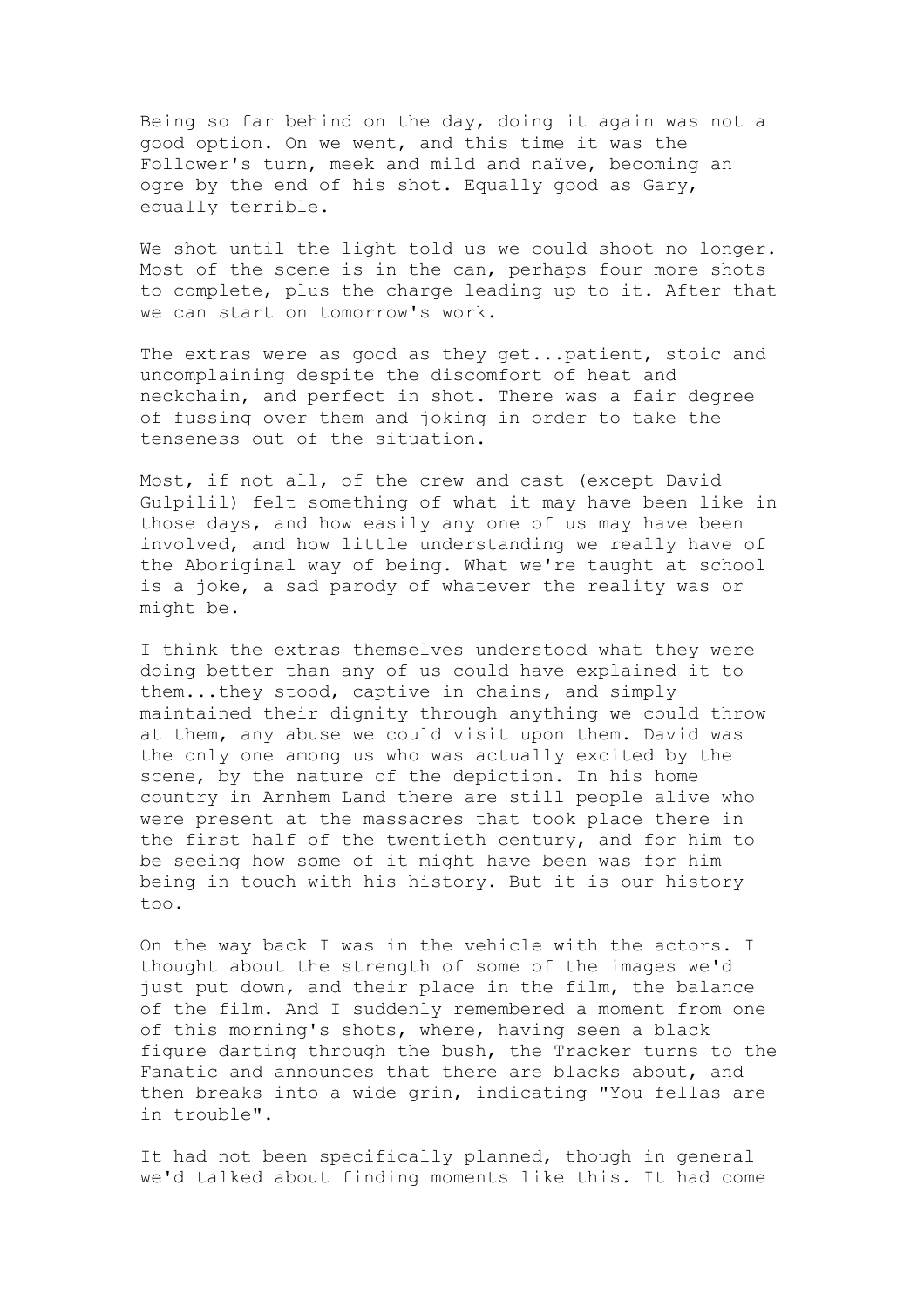from David's heart and understanding. The recollection of that grin assuaged my concern about balance...there is joy in this film, there is beauty in it, and ultimately it is hopeful.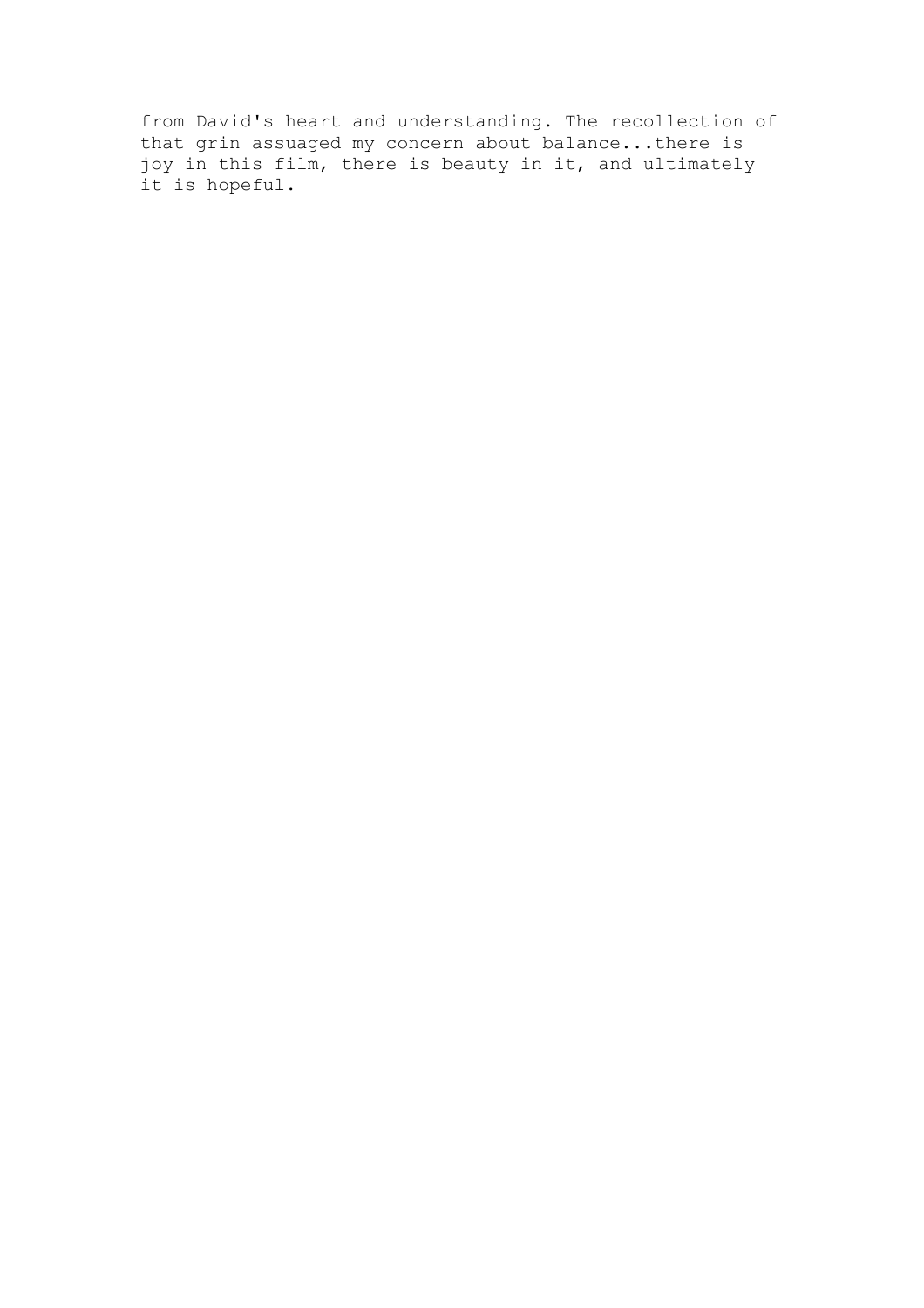### **Saturday, March 10, 2001**

I looked again at the list of what was now scheduled to be shot today, day ten, as I arrived on location: the remaining two shots from the scene where the Tracker spies the small group of blacks (fairly simple); the whole of the charge (another six shots, but horses cantering down the creekbed, constant repositioning, constant hazard); the remainder of the massacre scene (at least eight shots including two time-consuming gunshots); our biggest dialogue scene so far (of the aftermath, in which the nuances and complexity of the performances are paramount and likely to take some time to find); a short scene preparatory to stringing up the corpses; a short scene of the tracking party departing.

We'd be unable to begin until after 10, by which time the sun would have crested the canyon wall on one side. We'd have to complete by 5, by which time the sun would have slipped below the canyon wall on the other side. It was an almost impossible task, and I resigned myself to being half a day behind by the end of the day.

This created some other problems to think about. If we didn't finish with our extras today, they'd have to be housed and fed for an additional two days, paid for another day, and the already squeezed budget would be damaged further, compromising something else further down the track. But if I went ahead and shot only those shots involving the extras to clear them by the end of the day, we'd end up with an impossibly fragmented bunch of scenes to complete, quite clearly compromising the material we were shooting now.

I discussed it with Karen (first A.D.), and found her less pessimistic, although quite aware that we were up against it. We decided just to begin shooting and see how the day developed.

Well the day developed early. Before we could even do the first shot, we ground to a substantial halt. Preparatory to the first charge shot, the wranglers were patiently working with the horses and actors, getting the horses used to the path they'd have to travel, getting the actors used to the increasing speed (a canter was considered maximum safe, so no out-and-out galloping), gradually introducing elements such as the riders using one hand to hold a gun.

It was a great sight, seeing the horses go back and forth, the increasing confidence in the particular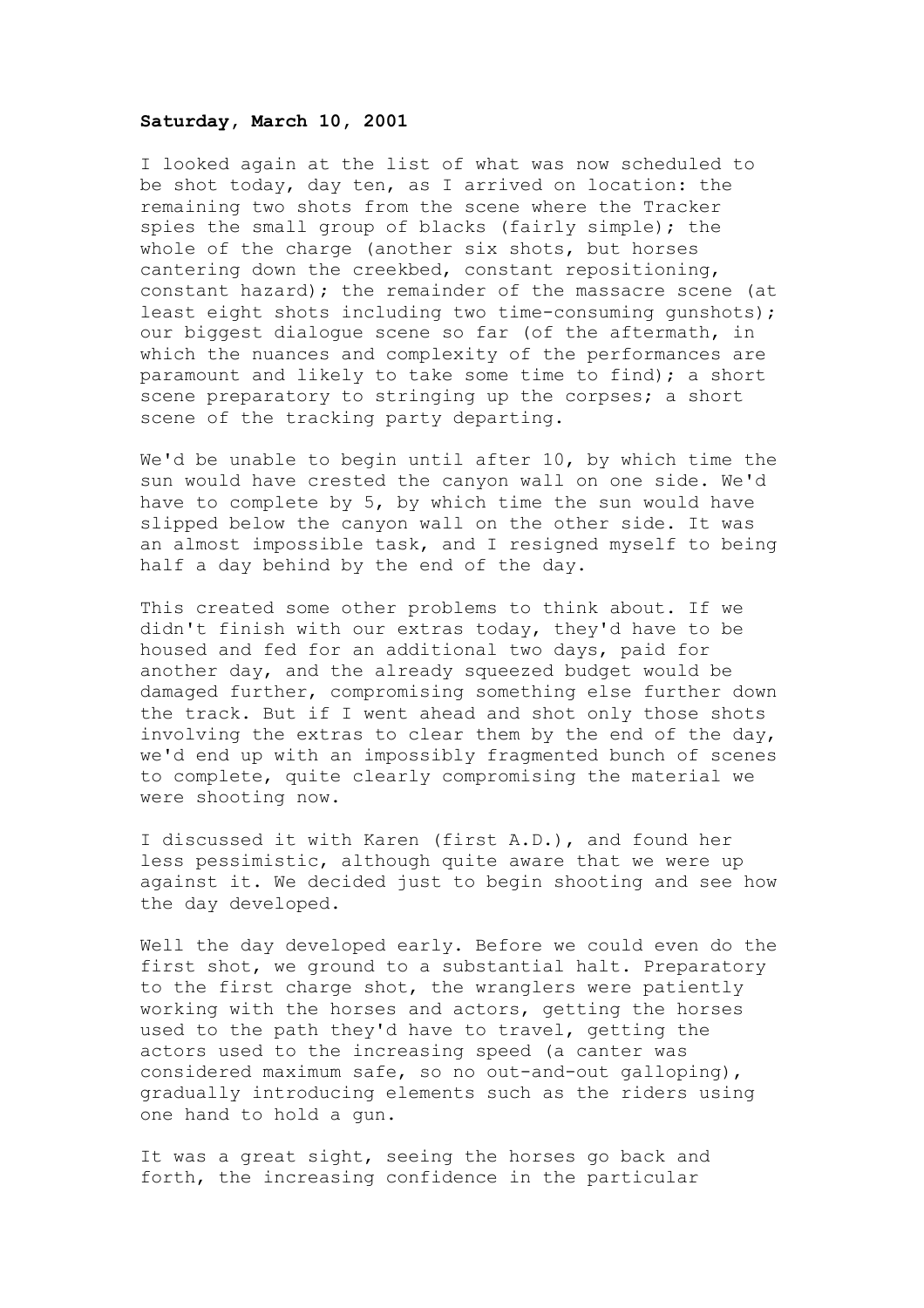conditions of both man and horse. It was not such a great sight when Grant's horse stumbled, dipped and veered sharply. The laws of momentum ensured that Grant did not change direction in the same way that the horse did. Instead, the Philosopher went flying through the air, hat and all, and came crashing down, again with the laws of physics demanding that he land on about the only hard bit of ground in the entire creekbed.

I saw the entire incident in slow motion: while Grant was still going upwards, I knew he was in for it, and I was most concerned for his physical well-being; that feeling stayed with me through to the end, but by the time he'd levelled off I knew the day's schedule was definitely out the window; as he travelled downwards towards a certain hard landing, I knew the entire schedule for the film was in serious jeopardy; by the time the dust had settled and Grant lay unmoving, I was rewriting the script in my head.

As Airlie (unit nurse, also helping out with camera and continuity) and other designated people began to tend to Grant, I turned and put further distance between the inert Philosopher and myself. I don't want to know in situations like that, particularly when you turn and look a few minutes later and still the body doesn't move.

Then I heard a laugh that was unmistakably Grant's. He's a wily old fox...after the shock of a landing as hard as that you never immediately know what might be broken or damaged, and he lay there patiently as Airlie checked him out before giving him permission to move. He was bruised, scraped, scratched and shaken, but nothing broken, nothing serious.

A hasty conference...Grant would be taken back to Arkaroola Village for further medical investigation, Bill (horse master) would double for him in the charge, and then we'd see. The Philosopher costume double had been pirated for the extras in that previous change of plan, so Grant had the further indignity of having his clothes taken off him before he left location.

And so, eventually, we turned back to the task at hand, shooting the day's work, the unlikely having by now been turned into the virtually impossible.

We shot the charge, well and easily except for one shot, during which a persistent focus problem turned out to be a slipping focus ring.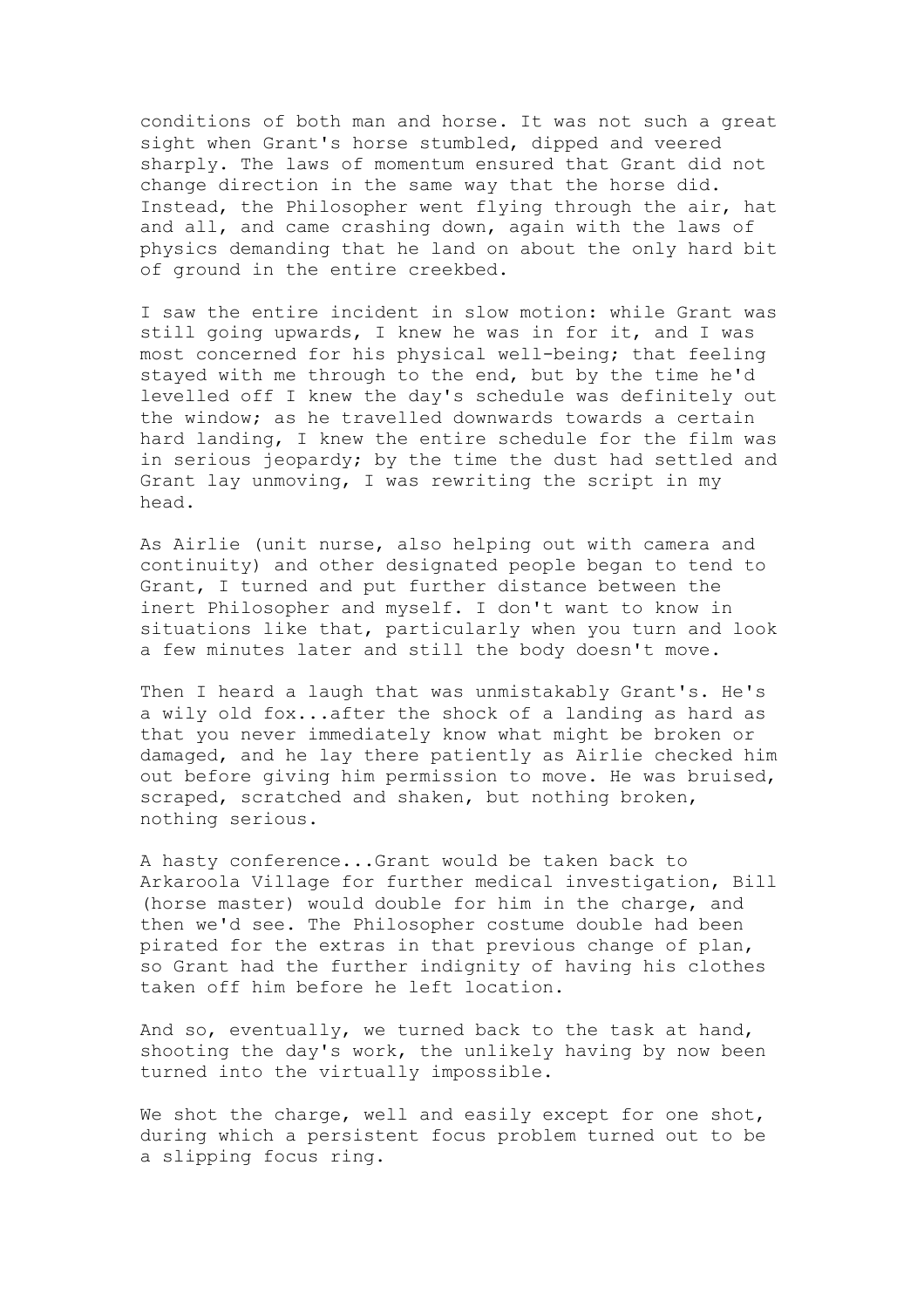We shot the end of the discovery scene, and by the time we'd completed that it was almost lunchtime and Grant was back on set, hobbling, but in good spirits.

Rather than take lunch immediately, I decided to drop the trickiest bits (the gunfiring) of what remained of the massacre scene and try and complete that before the break.

I felt no compromise in doing this, it simply made the build-up to its end different, not worse. We broke for lunch having achieved more than I'd expected.

During lunch the sound crew and armourer recorded the gunfire, so as not to hold up proceedings later in the afternoon. I sat nearby, earplugs in, and considered the substantial dialogue scene, and how to most easily cover it to best effect.

By the time lunch was over I had a comprehensive plan, diagrams of actor and camera positions and a shot list in rough order of shoot. The actors came up first to block the scene. I explained that circumstances were such that I'd prefer to dictate the way the scene would move and be shot, rather than working with them on all the possibilities and allowing movement and coverage to develop organically from the material. All were comfortable with that, especially Gary, whose scene this mostly is (it shifts to the Tracker and the Follower at the end).

Quite quickly we found ourselves shooting. The simple coverage was in fact giving the actors certain freedoms, and the performances began to crackle. Grant first, and almost as if his injury had given him a certain (appropriate) world-weariness. David, mesmerising as usual, then funny. Damon, in shock, hiding himself, then forced to reveal the extent of his anguish. Then Gary, and all the shades his performance in this scene would require.

After a particular take of Gary I looked over to Jim (sound recordist, connoisseur of fine wine and fine performance) and got the unqualified double thumbs-up. The scene was going down, and going down well.

We shot the second last scene, then were set up to shoot the last scene with time to spare. One take, a slight adjustment, then a second take, better than the first.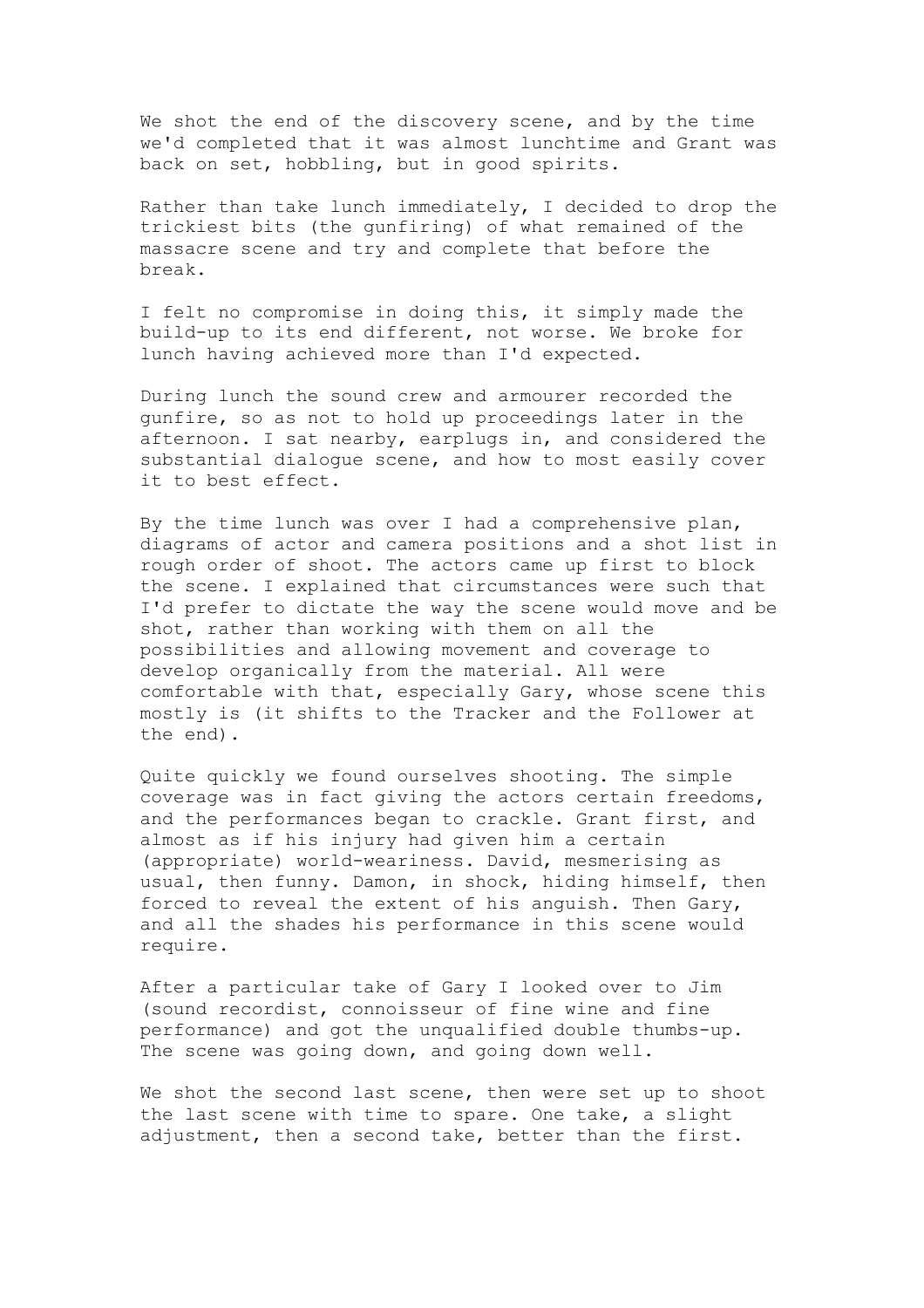Somehow, somehow we'd managed to get the day in. As I write this I still can't quite understand it. Every single person contributed towards it, each of them ought to be mentioned, which would make it something like a long speech at an awards ceremony.

But each film shoot has, for me, an engine room, a certain section of the crew that actually drives it forward on set, with all others helping that without much being able to make it go faster. Different films have different engine rooms; some (like the last film I shot) have none at all. This film clearly has a very efficient engine room.

I suspect the engine room on "The Tracker" is the triumvirate of Jonesy, Mike (grip) and Roberto (gaffer). Sometimes I think it's just Jonesy himself.

### **Monday, March 12, 2001**

Day eleven, and a day unlike any we've had.

First up, it was cool...so much so that the unusual sight of people wearing jackets was the thing that struck one going down to breakfast.

Secondly (and ironically, considering the weather), today was the day we were going to be spending in the Arkaroola swimming pool, shooting the underwater parts of the scene where the Tracker pulls the Fanatic off his horse and down into the waterhole, nearly drowning both of them in the process.

A lot of preparation still needed to be done. A busload of German geology students (Arkaroola is world-renowned as a geologist's paradise) were here at the weekend, and the pool was in heavy use, preventing any setting up prior to the day.

Blacks were draped around the walls of a corner of the deep end, camouflage nets were judiciously placed, water weed and rocks brought up from the creekbed and the waterhole, sunken logs had to be placed, the underwater camera housing had to be tested underwater and so it went.

By lunch we were close to doing the first shot, but the safety officer and unit were still down at the real waterhole, siphoning extra water into it from another waterhole for tomorrow's shoot. Meantime the preparation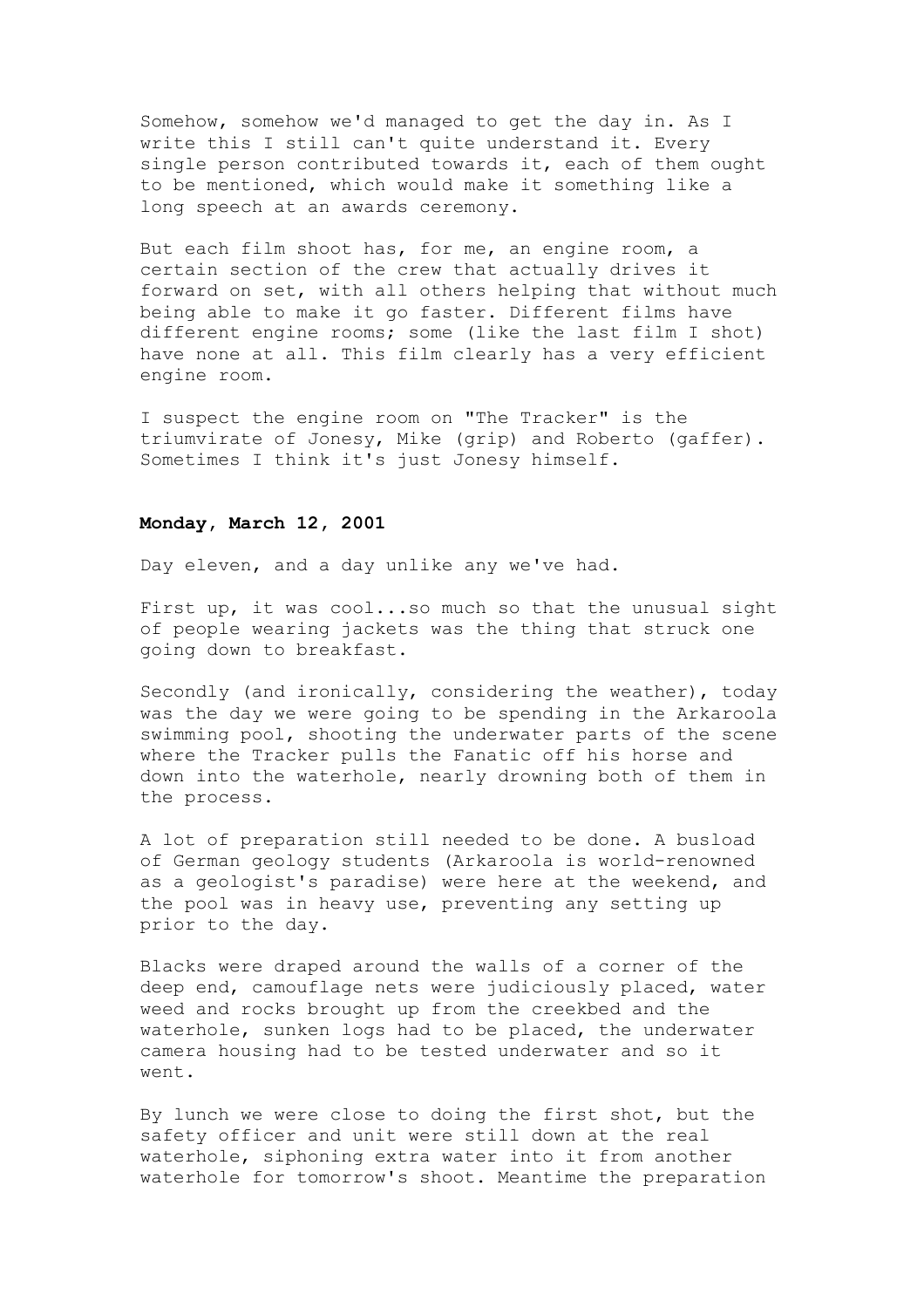time had given me the chance to storyboard the entire sequence (a task I'd meant to do yesterday, on our day off, but for which I hadn't had the time, dealing as I had to with more immediate issues than a shoot a day away).

So we began seriously after lunch with ten shots to get, each of them probably no longer than three or four seconds in the film, hence an expected total of thirty or so seconds of screentime for the day (this is very fiddly sort of shooting).

First David as the Tracker plunged into the pool, Gary watching. Another take necessary. Some minutes are required to reset, and David, who carries not an ounce of extra weight on his entire frame, was shivering by the time we were close to doing the second take. Gary looked less comfortable about the afternoon.

In David went a second time, then eventually a third by the time we had all the technical details worked out and could get it right.

Then Gary's turn, and he benefitted by David's being the guinea pig...one take and he was drying off. Some trials of the next shot, involving the two of them, using Grant and Wayne as the underwater talent (these two, along with Jonesy and Mike the grip, spent many hours in the water), then back into the water for David and Gary.

Mostly things went well, and David and Gary were both patient and terrific. David had to be sent off for a hot shower part of the way through proceedings, otherwise we might have been shooting without him the next day. But back he came, straight into the water, soldiering on.

Gary's last shot was also a testament to his determination to get this film right. There he was, the end of the Tracker's neckchain tangling his hand to his throat to an underwater snag, upside down under water with a breathing apparatus waiting for the frame to be set. When it was, he got rid of the breathing apparatus with his one free hand, and proceeded not only to act, but to act well and for a sustained period of time, such that instead of the expected five seconds of screentime from the shot, we can probably well do with fifteen or twenty seconds of it.

Although ultimately their characters are (literally) mortal enemies in the film, Gary and David are mates on and off set, and it's great to see them end a difficult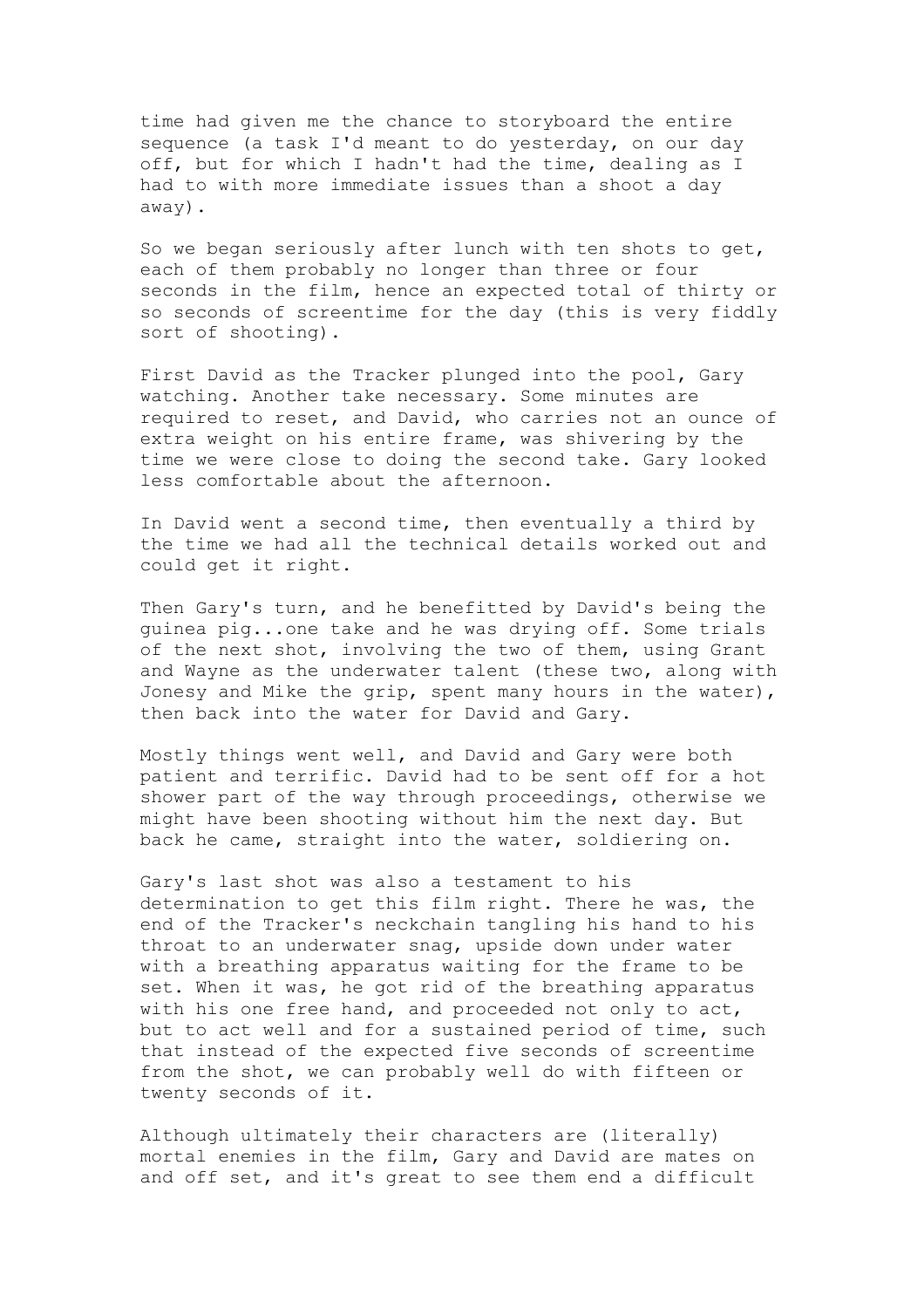day like this, dripping wet, by giving each other a big hug, the looks on their faces saying to each other, "Well done, fellow actor, thank you for supporting me."

And tomorrow we brave the waterhole itself.

# **Tuesday, March 13, 2001**

The real waterhole today, the big stunt day, with two characters, chained together, ending up in the drink from a cliff 6 metres above. An impossible day, since half a day from the schedule was lost preparing for the swimming pool and an already difficult day and a half has now been crammed into a single day.

Things started well enough when Jonesy found a way down for the vehicles, into the creekbed just above the waterhole, saving us close to half a kilometre of gear lugging in each direction. Meanwhile Owen led a team which was trying to pump water from a higher pool into the hero waterhole, to raise the level for extra safety for the stunts to come.

Delays were expected because of the gear carting and water pumping, but by the time the sun had broken above the high ridge directly to the east of us, the upstream pool was all but empty and we were set to shoot.

And the morning's shooting went simply marvellously, all sections working well together...the horses in their new titanium-impregnated shoes, the wranglers, the actors, camera, sound, costume...everything seemed to come together for an incredibly efficient morning's shoot. Even the weather helped...bright and sunny, little wind, and significantly cooler than we'd experienced. I went to lunch a happy man, thinking that there were indeed possibilities that we may get the day in.

After lunch it was a different story. A big wide shot took longer than it should have (yes, we had to climb with camera onto the opposite ridge, and yes, everyone and almost everything was in shot and had to move or be moved, but it still took longer than it should have...I don't know what was going on down there).

Then the two big stunt shots, two cameras on each (we only have two cameras), took, I suppose, as long as they should have, because in both, everything has to be very carefully worked out beforehand, both for safety and for camera.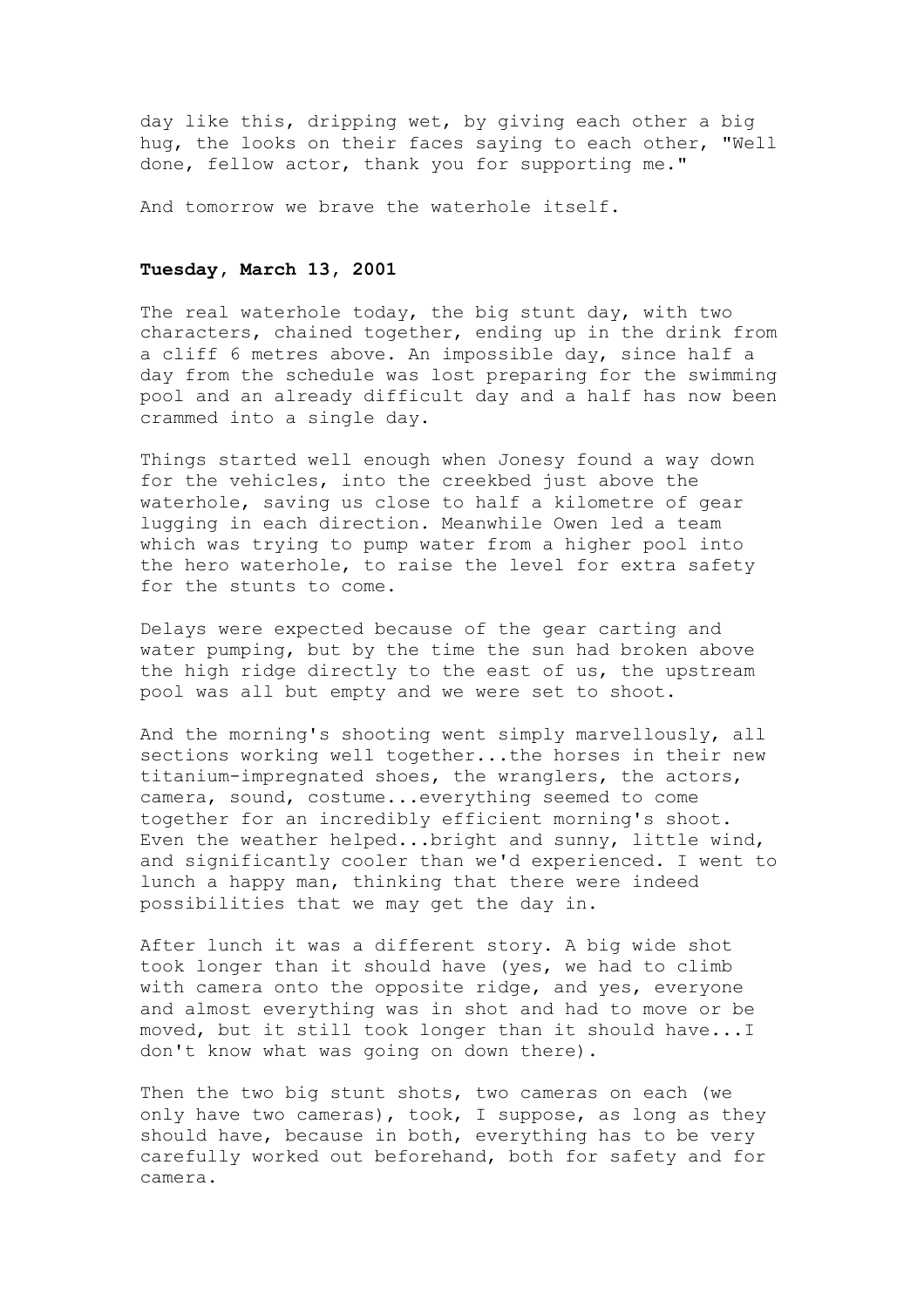The first had Owen doubling for David as he plunged into the pool below, the second had Zed, a stuntman, doubling for Gary as he is pulled face-down down the dry waterfall. Both seemed to go very well, but by the time they were done we were deep into the afternoon.

After a couple of quick POV shots it became obvious to me that the light down in the waterhole was changing so quickly (the shadow of the cliff was starting to move onto the water) that there was no way to finish the day and that we'd better stop that stuff now before we compromised its quality (no point to that when we were going to be coming back anyway).

We still had a substantial dialogue scene to shoot at the top, and I was just thinking about that when another problem struck me...we'd painted ourselves into a corner in terms of script logic with the location we'd chosen and how we'd shot everything so far. The only logical exit was the path the Tracker took before he "fell" in (he was, after all, supposed to be following the path the Fugitive took). He'd taken that path because it was the only safe spot from which to launch the stunt. It was also about the only path where the horses could absolutely not get out (although it doesn't look like that).

The scene would have to be shot somewhere else (don't know where yet). So a quick change of plan - we'd pack up here and head back to base, from where we could shoot a late afternoon scene (a one shot scene of the reduced party climbing a ridge in quite big country) that had been floating backwards and forwards in the schedule. It'd be good to get rid of it.

So back we went, and with still an hour before ideal light, I had time to show Jonesy and Karen two of the missing locations I'd found at the weekend. A day's shoot had been planned for these, but I figured with some smart thinking, we might get away with half a day, do that in the afternoon tomorrow after first finishing the waterhole.

It seemed that this could very well work, so back we came, fired off the shot and called wrap. All in all a highly satisfactory day, despite losing some time. Twenty-two setups, two locations, two stunts, horses, water, clifftops, not bad at all.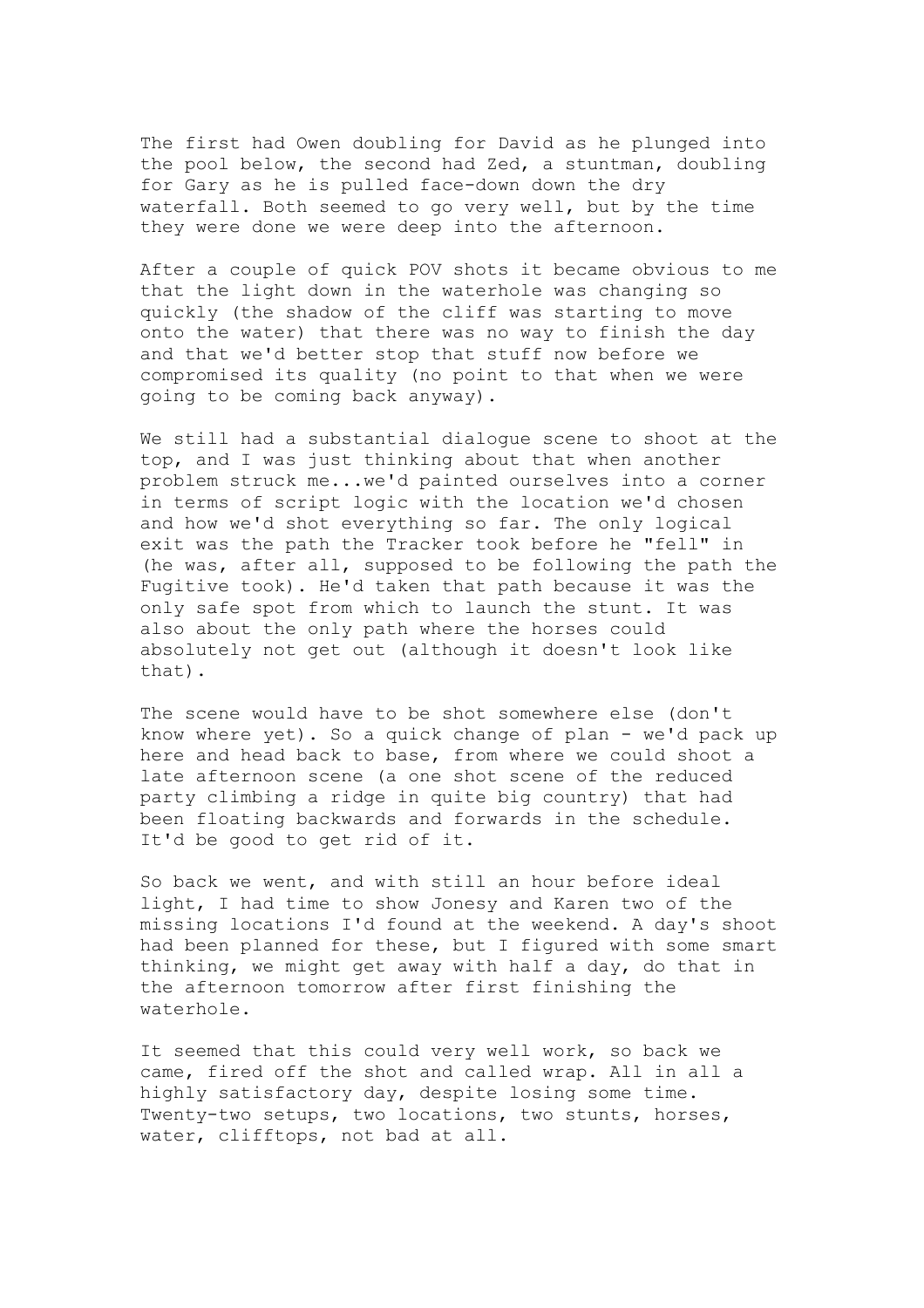## **Wednesday, March 14, 2001**

Day thirteen and back to the waterhole, to finish off the unfinished. Looking again, carefully, at the script overnight, I realised there was more to be done there than at first I'd thought, and any ideas of completing that scene plus a whole day's work rather receded from mind.

The lighting match at the waterhole, however, came about more quickly than expected, a quirk of the sun's trajectory, the precise topography and the fact that we started by shooting down by the water instead of above it. Despite the cool morning and the cold water, David and Gary immersed themselves both physically and mentally with gusto, and we were soon at the point where the Fanatic drags the Tracker out of the water and abuses him.

Couple of problems here: time (or lack thereof); and the steep and muddy slope that was the only way out of the water. Gary and I discussed the possibilities, which were unpredictable. David volunteered that Gary should just do what he had to do, not to worry about his (David's) physical or mental sensibilities. We set a shot that could deal with just about any situation (that is, fairly wide).

Well, two marvellous takes later and the whole of the rest of the scene was done. Gary at one stage literally picked David up and threw him on the bank in anger. David played the pretend-drowning Tracker to perfection. No further coverage seemed necessary...you wouldn't want to cut into performances such as those.

By now the sun was high enough for us to pick up a couple of earlier shots from above the waterhole. Filming was completed probably two hours earlier than just about anyone had expected, and we now had a real chance at the day.

A good suggestion from Damon about some extra sound from him meant we left him with the sound crew as we packed up and hightailed it to the next location, about ten kilometres away. No traffic, but rough roads, you can't have it all. We managed, as I'd hoped, to get the first shot there, a steadicam POV, in the can before lunch.

By now it was hot again, and we were in open, unforgiving country. That, combined with horses and chains and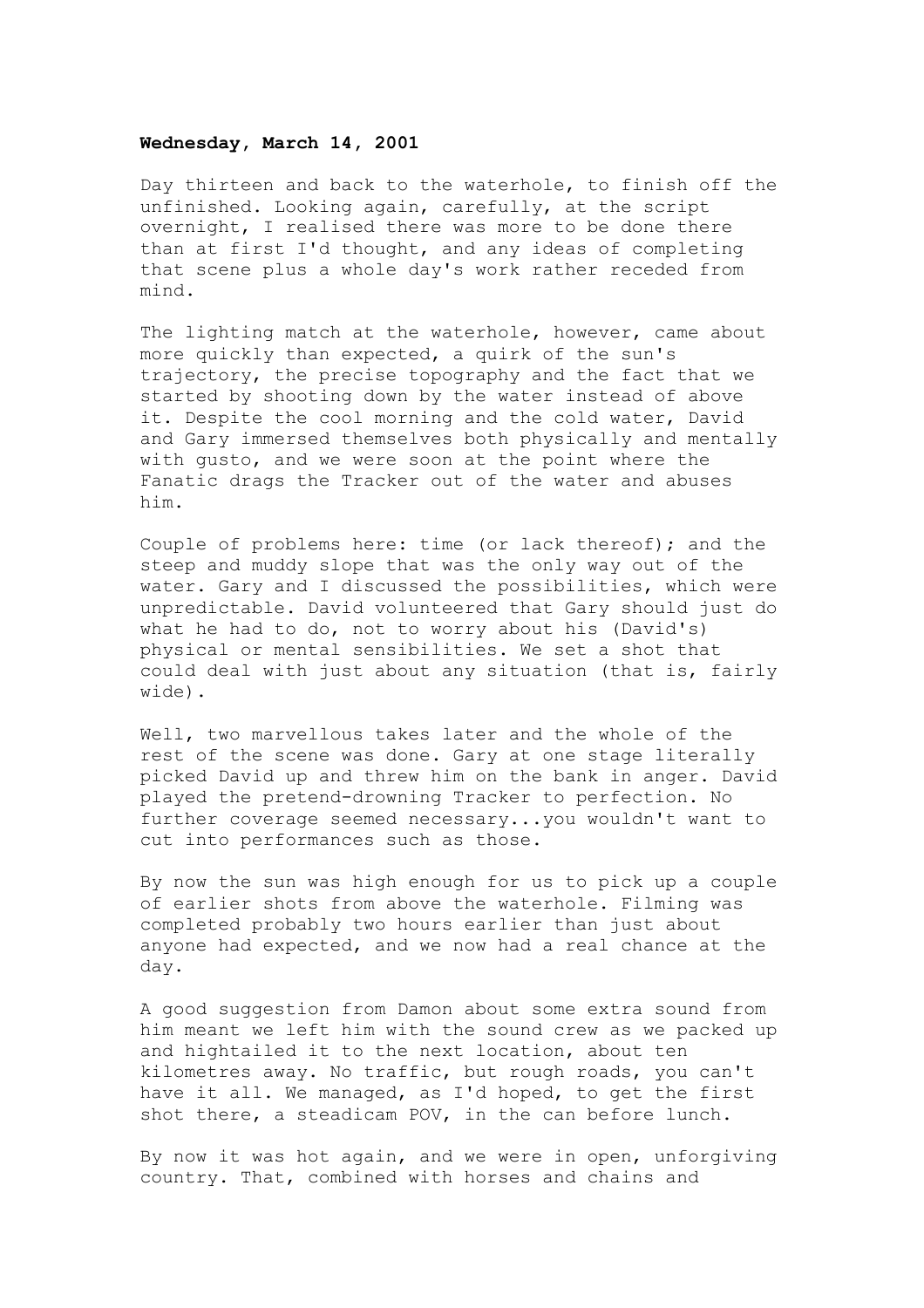steadicam made the initial period after lunch a bit of a struggle. I dropped a planned shot in order to get us out of there to our next location with enough time left to do a substantial scene, where the Fanatic's horse is speared and the Fanatic is thrown.

Again a steadicam POV to begin (by now we've learnt that these should be done first, before we've trampled the ground and completely wrecked any possibility of getting a shot that doesn't have "a film crew was here" stamped all over it), then the Fanatic's point of view of his horse galloping away, spear stuck in its side. David had spent lunch time making the spear, Bill had spent the morning making the rig to hold it.

This was tricky business, because we were going to try and do it unrehearsed, to preserve the look of the ground, a wide, mud-baked and cracked creekbed. The hero horse was placed next to the camera, whilst in the distance the wranglers paraded the other horses back and forth, then into the bush, back and forth, then into the bush. The hero horse soon became very edgy, being very keen to join his friends at the other end of the creekbed.

Camera and sound rolled, action was called, and the horse galloped off beautifully. But it was smarter than we were. Even though this was its first time at this location, it knew where the road (track) was, and it knew the going was easier there. Off it veered sharply to the right, out of shot, across some open land, onto the road and to the other horses.

Take two. A human chain is organised, just out of shot, to block the horse's path to the road. Again action, and this time the horse, having half-done it once before, galloped off even more keenly, right down the centre of the creekbed, the spear sticking out beautifully.

One major event left, and that was the horse rear and the Fanatic's fall. Gary padded up (he was to do the stunt himself - his years on "Police Rescue" have made him quite an expert, he's also a good rider and knows the horse), last minute check for rocks on the softer dried mud/sand surface of the creekbed. A couple of careful test rears, no problem, Gary's in control of his horse.

The camera rolls, the horse with Gary on board walks and rears and...Gary sort of stays on for a bit, then launches himself onto the ground. Workable, but it didn't look as convincing as it might (Gary told me afterwards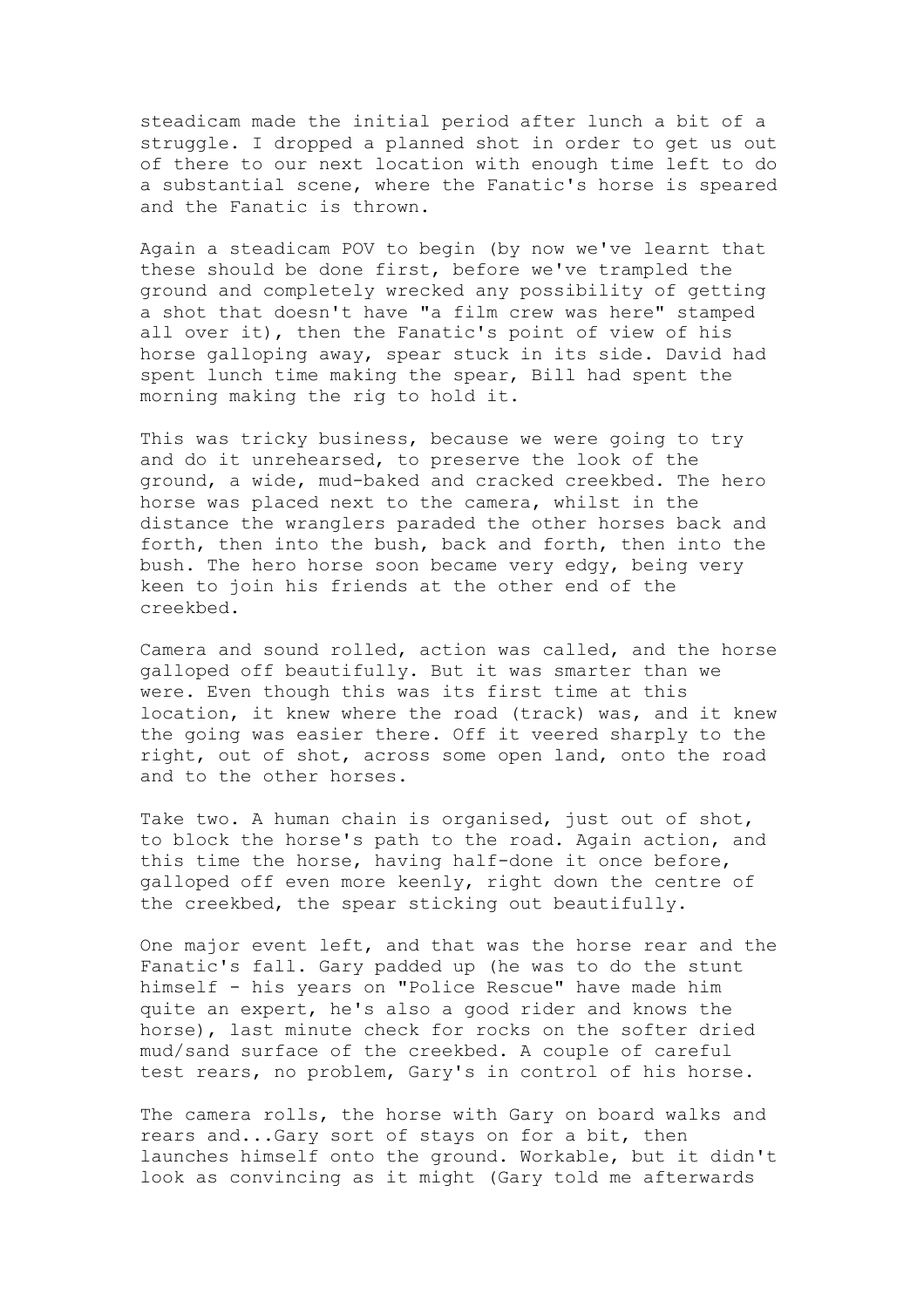that his only problem had been that it just wasn't "natural", falling off a horse), and some bright blue elbow protectors had been revealed as his sleeves were pushed up during the shot.

A second take, with an added instruction...if the fall goes well enough, and if the horse takes off, then it'd be great if Gary could continue the shot and go for his rifle, which would, by then, be lying on the ground.

Up went the horse, down went the Fanatic in a cloud of dust, off went the horse, across went the Fanatic for his rifle, up went the rifle, pointed here, there, where did that spear come from? It was terrific, and it made shooting the rest of the scene so much easier that we finished the day with enough time to do a wild track of the horse running off (for sound). Again the human chain, and again the horse performed perfectly...it was a good end to an exceptionally good day.

### **Thursday, March 15, 2001**

Day fourteen was the first of two days in a new area of locations, which will include our longest dialogue scene so far plus a substantial walk-in (always difficult simply because of the physical toll on people lugging equipment long distances before shooting even begins, and the difficulty of providing even basic amenities, like water, let alone coffee or tea or food).

A lot of indecision (by me) as to what we should do on which of the two days...I'd eventually decided to start with the dialogue scene so as to make sure it did not get compromised by lack of time. I'd half-feared this scene. One is never quite sure whether the words themselves will work when spoken by the actors, and it's often very tricky shooting a long scene outside when the light varies as much as it does over the course of a day. Matching it shot to shot can become a nightmare.

We arrived at the first location, a large waterhole in a wide creekbed, to find that the level of it had dropped very substantially since I'd seen it last some weeks ago. The edges were very boggy as a result and there was no way the horses could come right up to it (they were edgy even coming near). More prevarication...what sort of wide shot? Where now to stage the action? For the first time that I can remember on this shoot, Jonesy and I were talking at cross-purposes.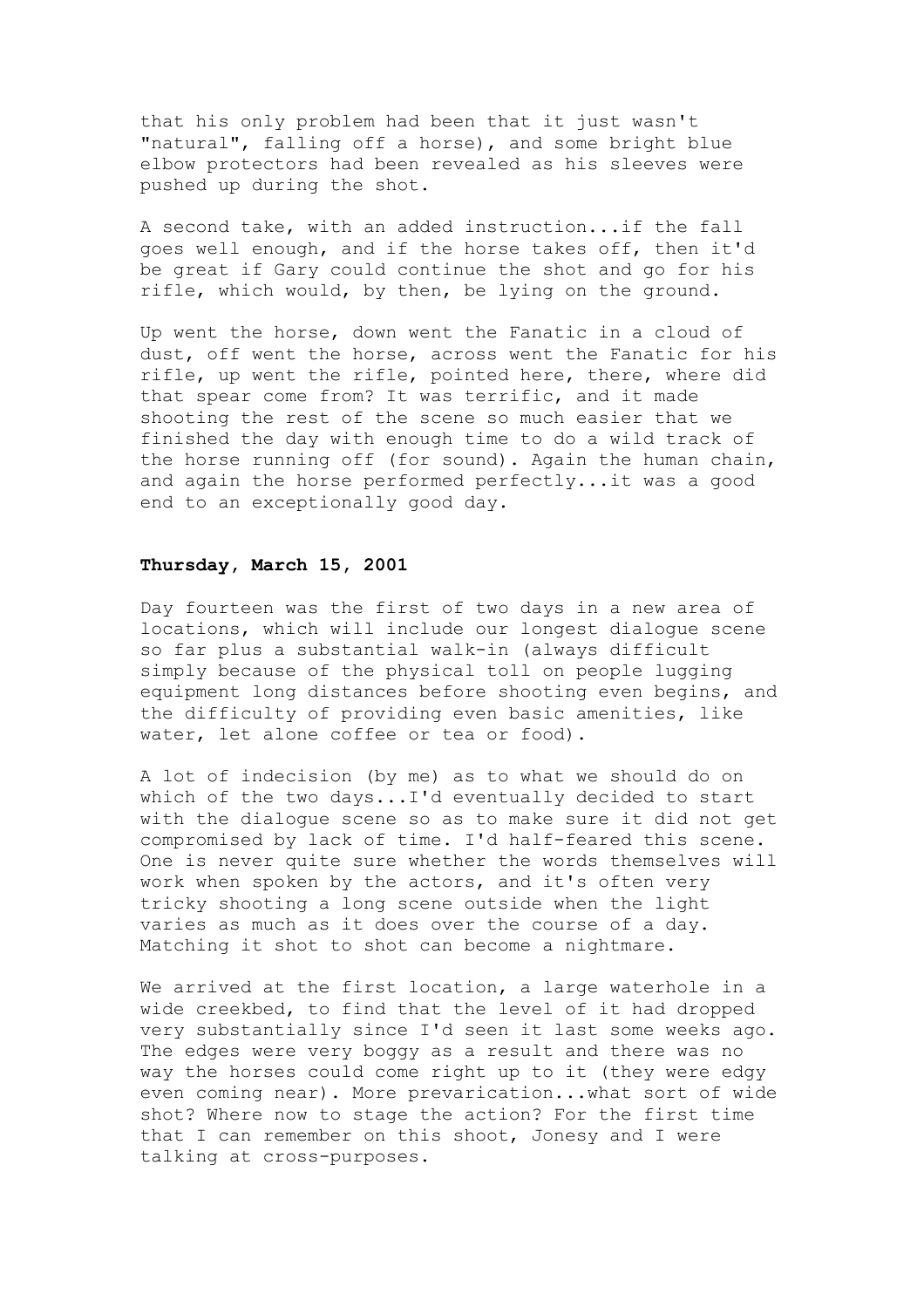If the very start of the day was inauspicious, the main part of the morning made up for it. While the camera was being prepped, I rehearsed with the actors away from set (again the problem of destroying the surface of the ground before we've shot it). The scene began to flow.

Shooting was very straightforward, and very smooth. The actors were nailing their parts, the crew working very efficiently. By ten o'clock we could afford to call a tea break, by eleven thirty the scene was done.

Not possible to shoot anything else before lunch, and lunches had not yet arrived, so we surveyed locations for some of the remaining work in this area (only Chris and I had ever been here). We decided to shoot one shot of one of tomorrow's scenes first up after lunch, as Murray (the extra involved) would be arriving with the lunches and that way we could clear him. The horse wranglers were consulted about the area for two scenes and they began investigating those.

After lunch we knocked off the shot with Murray (looking very regal and traditional on a distant and high rocky outcrop) and began the main afternoon scene, wherein the Tracker starts to sow the seeds of doubt in the tracking party. The area was spooky in feel...surface was small quartz stones on fairly flat ground, with scrubby casuarinas surrounding. The take of the main walking shot was fantastic for a sound quality we hadn't heard before.

It was, by now, getting quite hot. At one point the gate check (wherein the small camera aperture that lets in the image is checked for cleanliness) had to be delayed because the small metal torch employed had been sitting in the sun and was too hot for Dunkles to handle. We pushed through the scene and completed it in good time, then again were left with an hour or so until the next shot could be done (the sun was still too high to match the areas in the script where these would go).

Then good news and bad news from the horse wranglers... they'd found somewhere for a steep climb, but the selected spot for the main walk down into the waterhole scene was an absolute no go. The best they could do would not achieve the intention of the scene.

At times like this it is always best to go straight back to the script (something I often forget to do). A bit of reading, a bit of analysing, some wandering round and suddenly I saw something...the complete opposite angle to how we had shot the waterhole in the morning now looked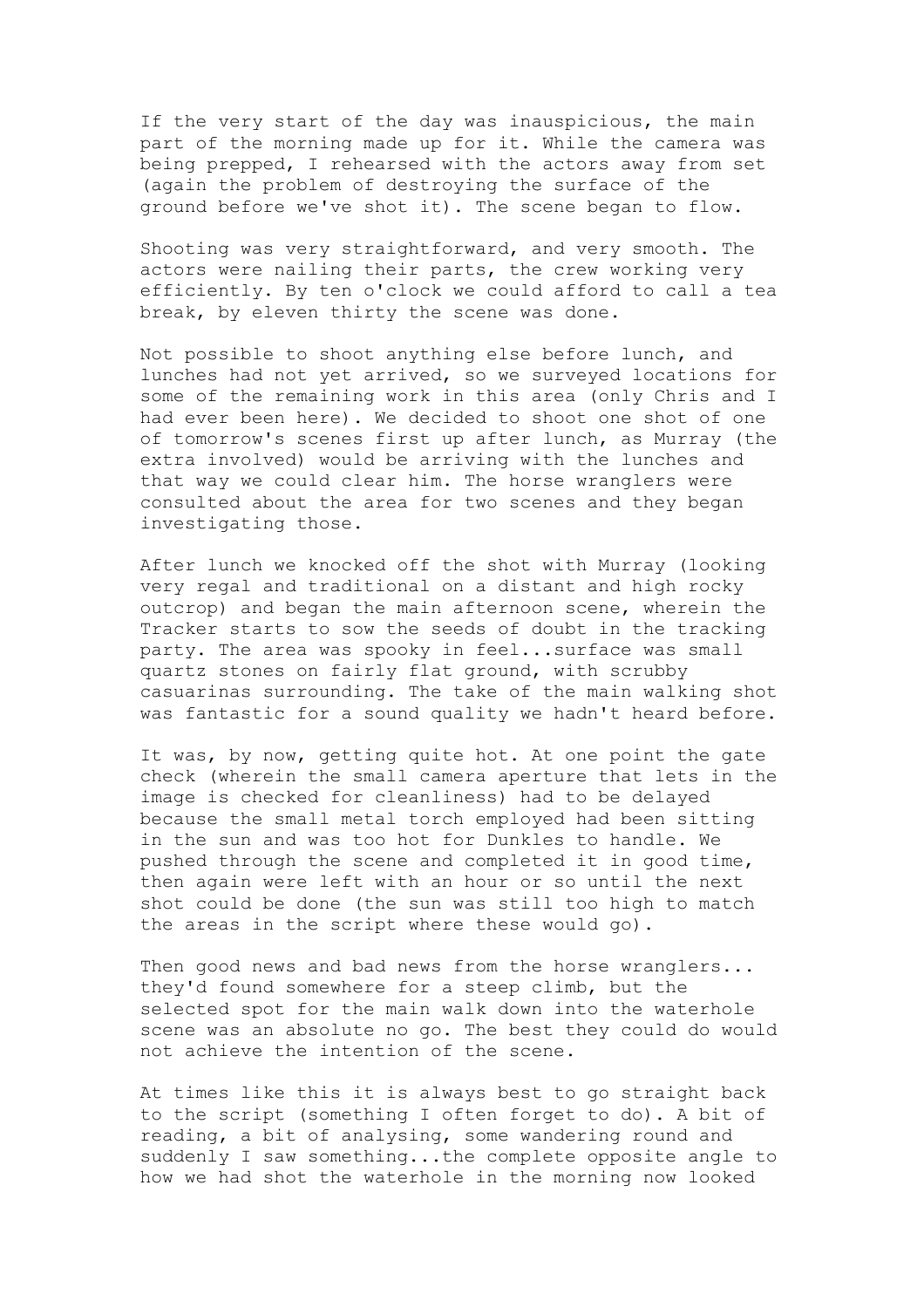terrific and workable (the sun had shifted and changed the whole feel of the place).

A yell over to where the crew were patiently waiting in the shade - all galvanised into action and within fifteen minutes that problem had been solved.

Then a scramble onto opposite hills for camera and cast with horses for the steep climb, and right on schedule we finished the day, having achieved more than certainly I'd expected, and having made the next day, with the long walk-in scene, that much more achievable. Just as well, tomorrow promises to be very hot, with storms forecast for the afternoon. We'll see...

## **Friday, March 16, 2001**

Onto the High Ridge Track with the camera crew at sunrise, the rest of the crew way down below preparing for one of the "big" shots in the film. There they were, mere specks to the eye but rather better seen through a 500mm lens.

Not long and all is in readiness: turn over and action, the horses walk, the zoom out starts. Suddenly it looks like a dozen special effects experts have gone mad down there...a dust storm blows up right on cue (does it look real? I don't know yet), causing the actors on the valley floor to abort their mission (a hat blew off), but that making no difference to the shot, because by then we're too wide to see any people, let alone hats.

Another take, then off we set to join the others for the walk-in to the little canyon called American Gap. By the time we reached base camp the horses (and almost all the equipment) were in. The walk-in was obviously not quite the problem we thought it might be.

It was a little early to start shooting, not enough sun in the canyon yet, so we began by rehearsing, first the horses' walk, then with actors, then with dialogue. All was ready by the time the light was right and we began, quietly enough.

A few clouds began to appear, and became somewhat annoying by spacing themselves such that there never seemed quite enough time to get in a complete take. The wind started to blow, occasionally howling through the canyon, and darker clouds began to be seen. By the time we were at the end of our second shot conditions had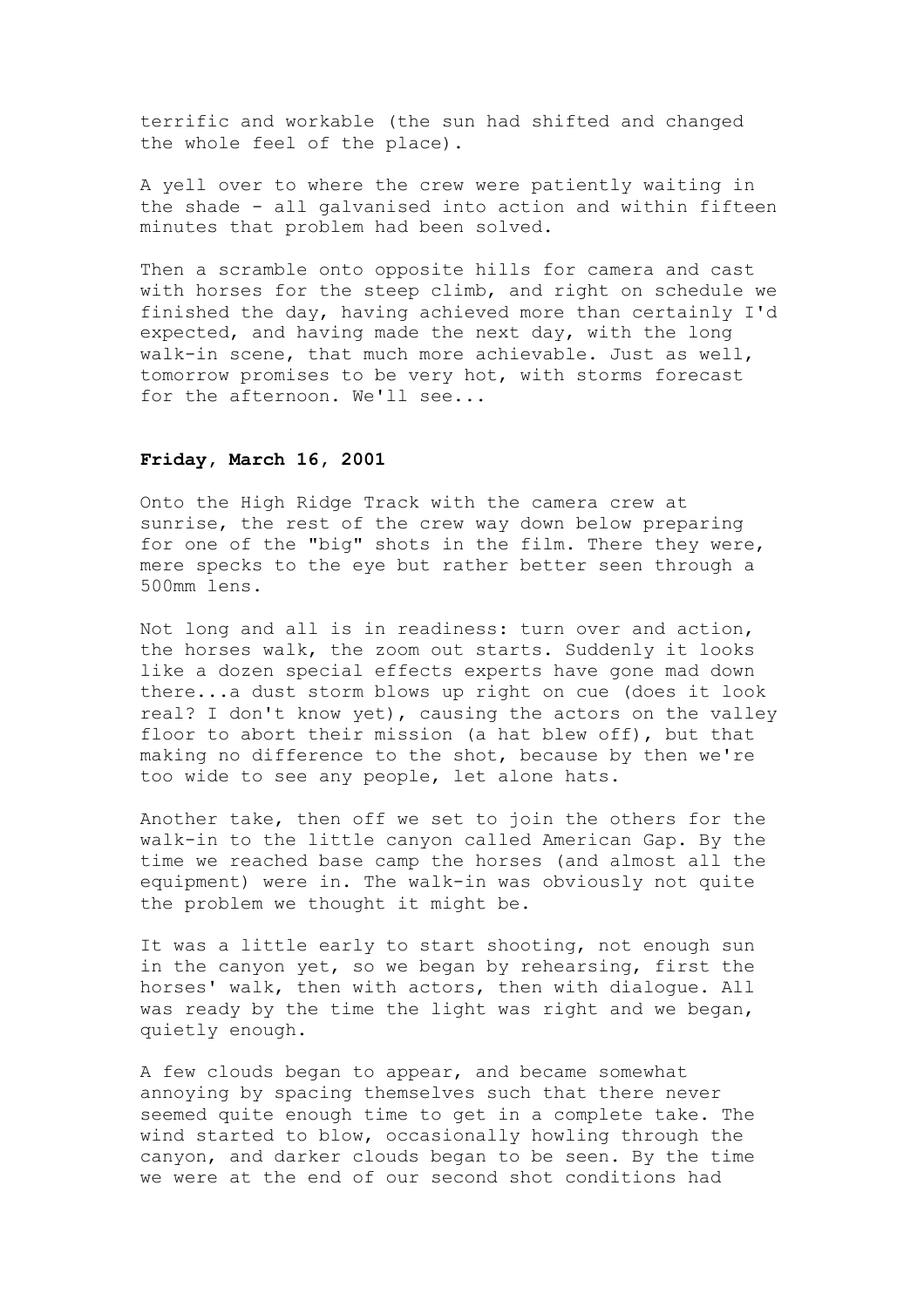deteriorated - a lot of wind, heavy cloud with the occasional burst of sunlight, the odd rumble of thunder in the distance.

An up-to-date local weather forecast was radioed for, and we were assured that it would rain (it certainly looked as if it would). Mike Smith had climbed up the canyon wall to the mountain top and radioed that he couldn't see any relief in sight. Creekbed in narrow canyon, possible heavy rain nearby, likely rain here...it didn't take much imagination to work out that we should probably walk back out and return to Arkaroola base to work out what to do.

So back out we walked, all lugging, into the vehicles and off, with a one o'clock meeting scheduled to discuss our schedule. The rain came when we were part of the way back and looked as if it was setting in for the day.

We'd effectively lost a day in the schedule, and I wanted to go back to the canyon and get that scene. I thought about what was coming up in the future, and also how to use the rain rather than be running from it. Difficult, because various scenes deeper in the film had already been shot in fine weather, and there are risks involved in being out there when it's coming down.

Just prior to the meeting I'd worked out something of a solution for myself. A day further in the schedule was dedicated to a motion control shot (motion control is a computerised, roboticised, camera-movement system, very exotic and fairly cumbersome but occasionally very attractive to use to get particular visual effects).

The mocon shot, intended to compress the passing of a day, was very high risk, being very weather-dependent for a sustained period of time (in this case eight continuous hours of filming because of the time lapse aspects). If I could find a way to replace this by using the rain, then we'd have solved a number of problems simultaneously...how to use the afternoon, saving a day later in the schedule to go back and complete today's shooting, plus we'd save some money in the budget at the same time. (These things are never, of course, so simple...cancellation of the mocon suddenly meant a large amount of extra work for Julie and Celia, to undo what had meant a large amount of work for them organising it in the first place.)

The new idea came from the image of rain on the Follower's face, and was simple (though beyond me to describe it adequately here). I explained it at the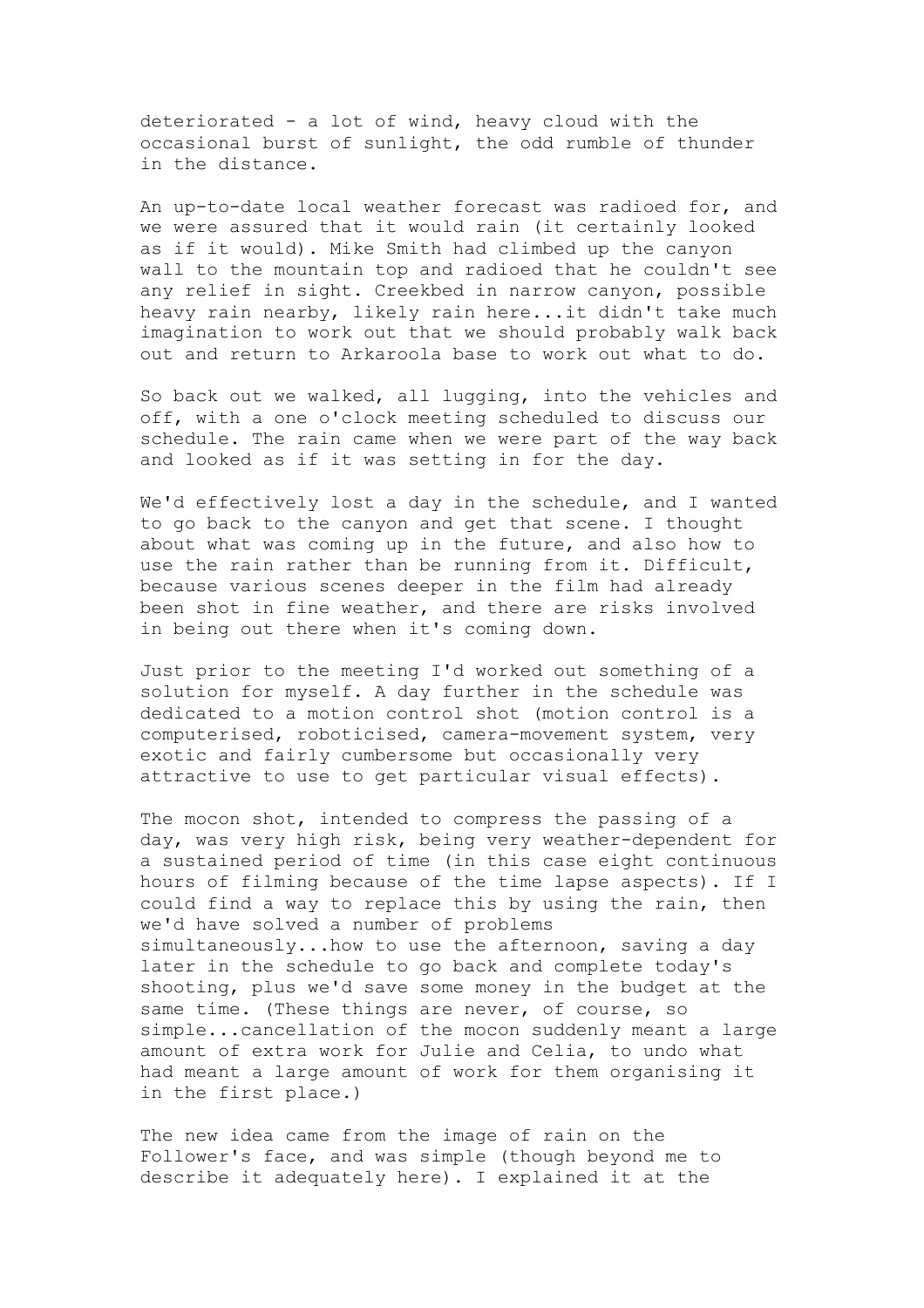meeting, during which the crew was also asked if they minded having the next day (Saturday) off and work the Sunday instead, seeing that the following weekend we are to have two days off. This was to give the weather a chance to settle.

Everything thus decided, we went out to shoot Damon in the rain, Gary under cloud, Grant under the hot sun and David in the golden sun. The rain, of course, immediately stopped, but we did manage to get the other three, and will wait for whatever rain we may get later to film Damon. If there is none, so much the better for the rest of the shoot, and out with the hoses on the last day of the schedule. Today, meanwhile, had been a day salvaged.

### **Sunday, March 18, 2001**

Saturday was, of course, a completely fine and cloudless day, perfect for shooting apart from a stiff breeze. Luckily for the call made Friday, so was Sunday, and we headed off into a new location area thinking it was Monday.

First up was Bolla Bollana waterhole, distinguished by a steep cliff face on one side and green-fringed permanent water...a sort of oasis in all the stone.

The wide shot of the approach out of the way, we settled comfortably into the scene. Next shot was one of the horses drinking, and this they did right on cue and with great gusto. After all the anonymous walking shots we've done with them, finally something to give them at least a semblance of personality (which, off screen, they have plenty of).

The sun-guns (portable battery-powered lights) came out for the first time for the three-shot of those on horses, but by the time we were ready to shoot, the sun was poking over the edge of the cliff-face and they weren't needed. Both takes oddly pleased me in the performance, then we turned around in the other direction to shoot David.

He was so lovely (having invented some business which really added to his performance) that I added a couple of shots here...the scene clearly became his.

Then a location shift, to a place which, since Friday afternoon's survey with Jim Willoughby (who has taken over the horses from brother Bill) has been called The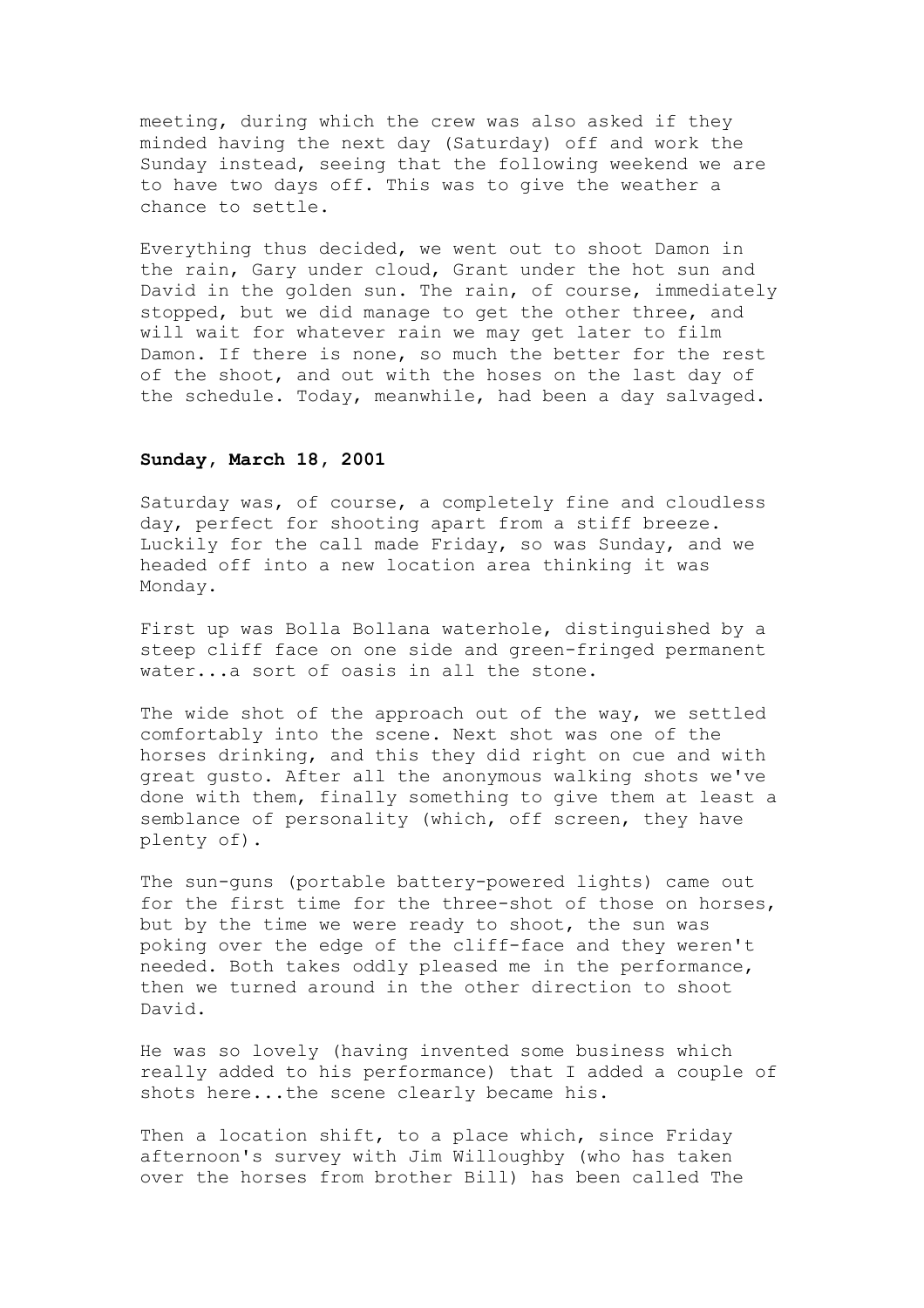Cricket Ground, because it is the largest piece of flat land that anyone has seen at Arkaroola. The thought of playing cricket on it is, of course, ludicrous, because it is covered with millions of jagged white stones.

Our problem here was one of both light and of ground preservation. Jonesy and I managed to stall shooting until after lunch for the light, but we still had to shoot the shots of this fairly complex scene completely out of sequence, in order to get those which relied on pristine ground done first (only a bulldozer or a working film crew churns ground up faster than rehearsals with horses).

So this was very unsatisfying shooting, pulling individual shots from a larger sequence out of their emotional and physical place. It's unpleasant for the actors, who can get no flow going, and it's unpleasant for me, who constantly has to tell the actors precisely where to move or what to do, before the actual context for these actions has been firmly established.

We struggled through and at least got the terraindependent shots done. There was clearly insufficient time to complete the whole scene, so we called a halt at that point - we'd be back in the area tomorrow, and there was probably a way of fitting in the rest of the scene at a similar time of the day.

So we packed up and raced off to try and pick up one of tomorrow's one-shot scenes today. No go, we'd have to wait at least three hours for the light to be right (the shot is intended to have the actors and horses climbing up a ridge in silhouette). That would take us well past finishing time, so better left until tomorrow when we have a later start and will be shooting another scene nearby until late anyway.

An early mark for the crew and cast, deserved because it is, after all, Sunday, and not the Monday it really feels like.

## **Monday, March 19, 2001**

Sometimes it's difficult to remember at the end of a day what happened at the beginning of it. Today was such a day, with three quite separate, equally intense periods of shooting that were all quite different in both nature and terrain.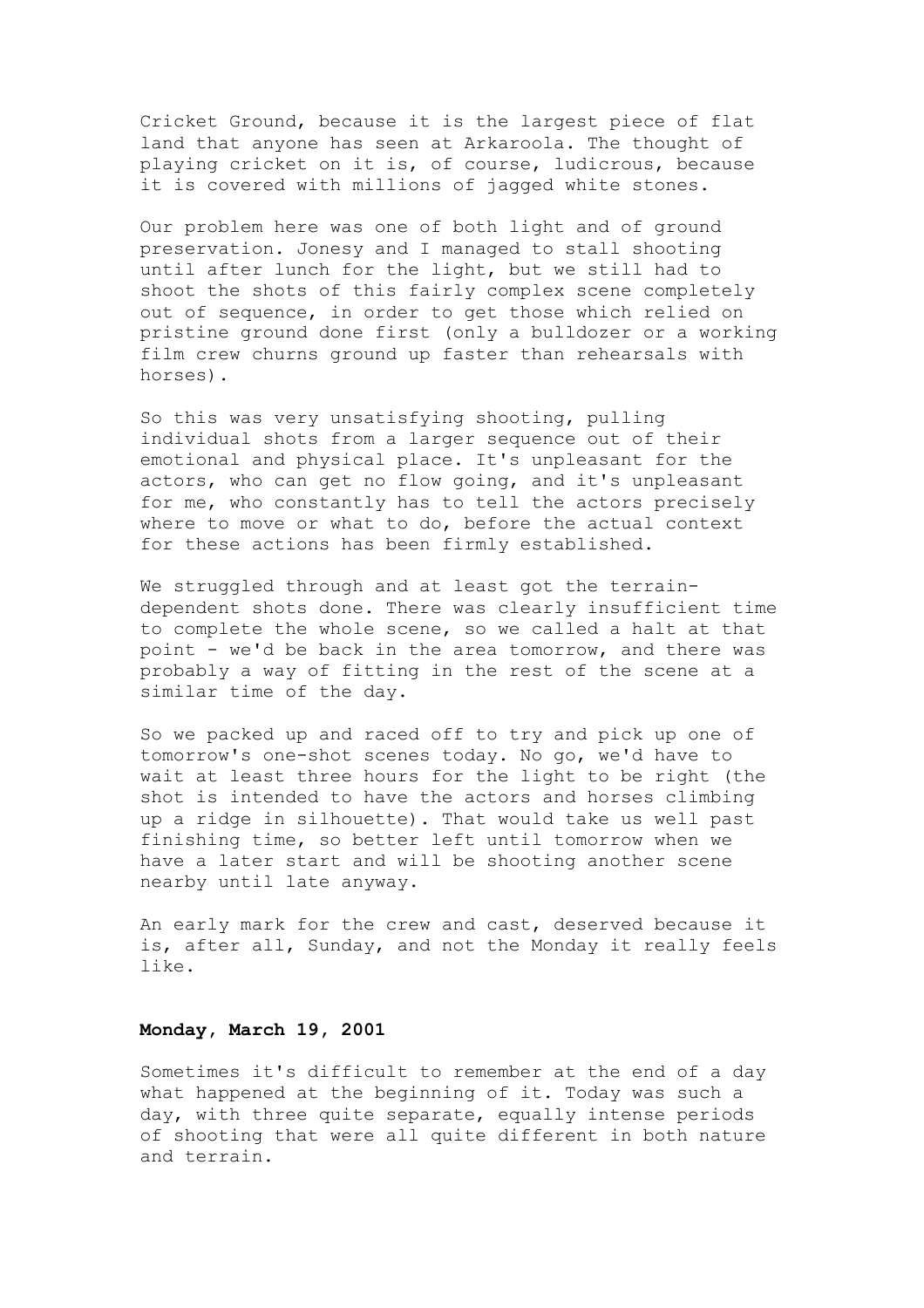First up were the two scenes that were the lead-up and the aftermath to the fight in the waterhole...half way up a little treed hillock, just across from where the horse camp has been set up for four days while we shoot in this area.

A later start than we've become used to, breakfast at a civilised hour, still out of synch with the days ("Is it really only Monday?").

The first of the two scenes required some detail and played in an axis where a number of shots were required, a few more than I would have liked, considering the schedule for the day. Shooting went well, the material felt very good, but approaching the second scene, time pressure was upon us. We blocked the scene (ran the action to see what the movement was and therefore how to cover it) and I felt we were slipping into a black hole the action was awkward, and would be difficult to match in coverage, the scene would not play in a wide shot and we were beginning to leave too much evidence of our presence there to play it that way anyway, the horses were cramped, and to satisfactorily accumulate the scene in bits and pieces would take almost the rest of the day.

I was just starting to think that radical solutions were called for, but unable, sinking into that hole, to think of any, when Jonesy suggested we take the camera further back, to go wider still. At that moment I was looking at the Fanatic, and at that moment everything clicked into place: yes, we'd move the camera back, but to go longer, not wider, to focus in absolutely on the Fanatic and his response to what just happened and was happening around him.

A quick lens change, some focus measurements and we were shooting, one shot for the scene. Around him the action unfolded with its usual awkwardness, but as the Fanatic, Gary himself was focussed, intimidating, unpredictable sound did the rest. Right on cue, in the middle of the second take, a gentle wind blew up, crying softly through the casuarinas...horses' hooves, the clanking of chains and dialogue did the rest. It was breathtaking.

A rapid move to the next location about three kilometres away, the cricket ground of yesterday's unfinished scene.

Shooting here was much easier now we didn't have to consider where we took each step, and quite quickly the camera was rolling. Serious performance stuff from the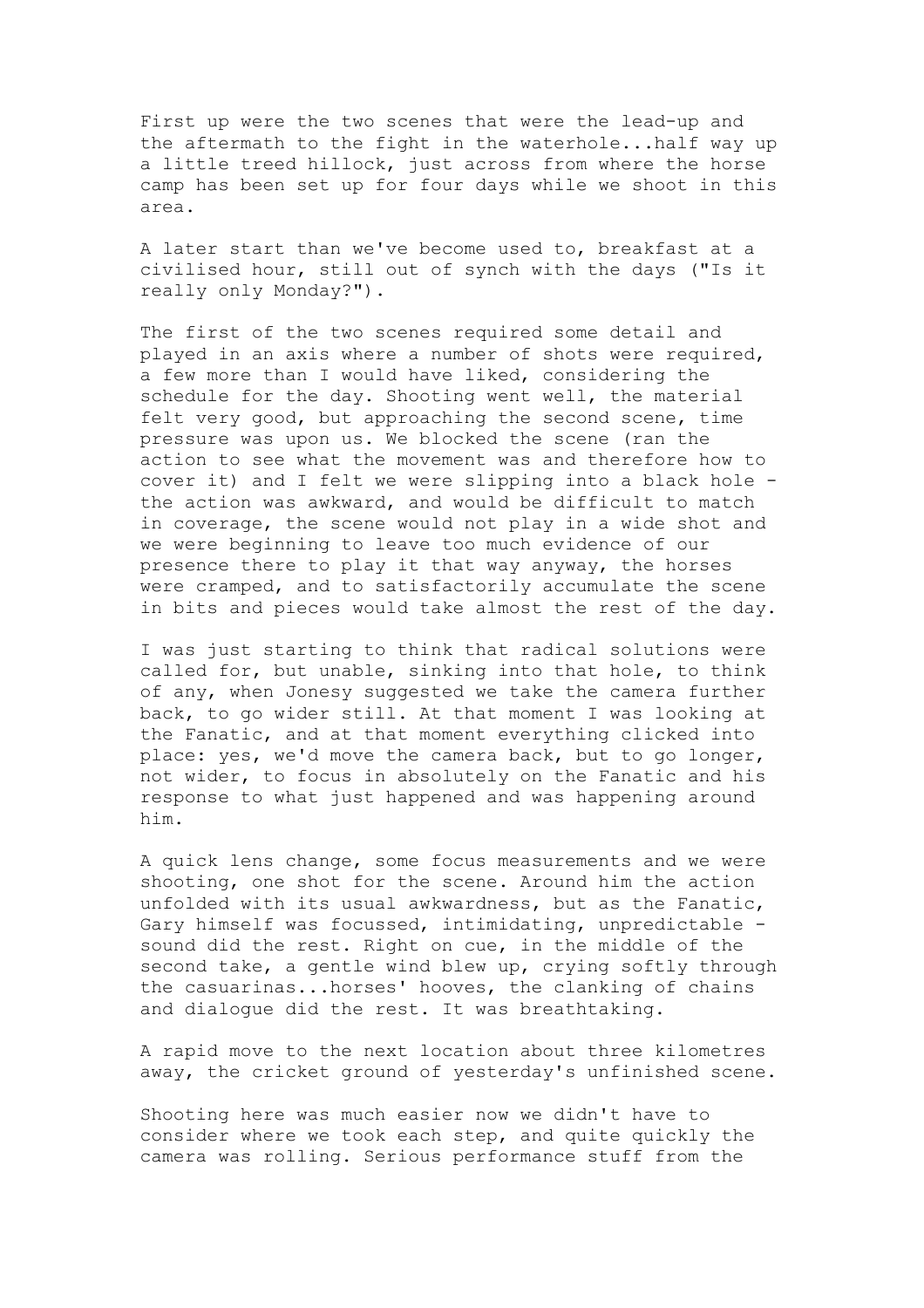Follower, then the Fanatic, and suddenly the first half of the scene was complete, and feeling very good.

Then the Tracker and the Follower, both separately and together, intense stuff, David and Damon playing their first serious scene together, a turning point for Damon's character. His transition from cynical sceptic to understanding was wonderful, David's satisfaction at having turned him equally so. Somehow, twice in a row, all the elements had come together...crew, cast, script, horses, weather, location...and it was exhilarating.

Lunch, well into the afternoon because of the late start, then onto the next location, near the top of a ridge with great views in all directions. Great plans (six crew carrying a board on which the steadicammer stands), a somewhat difficult carry-in of the gear, again a very awkward work space because of the rocks and the restricted area up top.

Careful rehearsals with the board...first with no one on (rocks to be cleared from their path), then with a person standing on top, then with Dunkles on top with steadicam. All this moving location, carrying in, preparing and rehearsing took significant time, but the landscape around only began to look better with the descending sun.

Then actors and horses in and suddenly, at the first rehearsal, everything fell apart. With the 35mm lens, all that needed to be seen could be seen, but far too much that shouldn't be seen, was. A longer lens would solve the issue of what shouldn't be seen, but would create problems with what should be seen.

A hasty rethink, a splitting of the shot into two quite different components, rehearse the six carriers again, try again with the camera, seems okay, let's do a take. Everything messy...by now the sun was so low that there was uncontrolled (and uncontrollable) lens flare, the actors had difficulty in timing their dialogue and action, the route the horses took was beginning to look like a permanent path and I was beginning to have grave fears that even if we did manage to shoot the scene like this, we'd have something unusable at the end, irrespective of how good the location was.

A quick decision to abandon the steadicam and go simple, on tripod. A hasty trip down (and up again) the hill for four people to bring back legs, head, other camera, mags and lens, because now we were really fighting time. Three shots planned and executed in quick time, suddenly things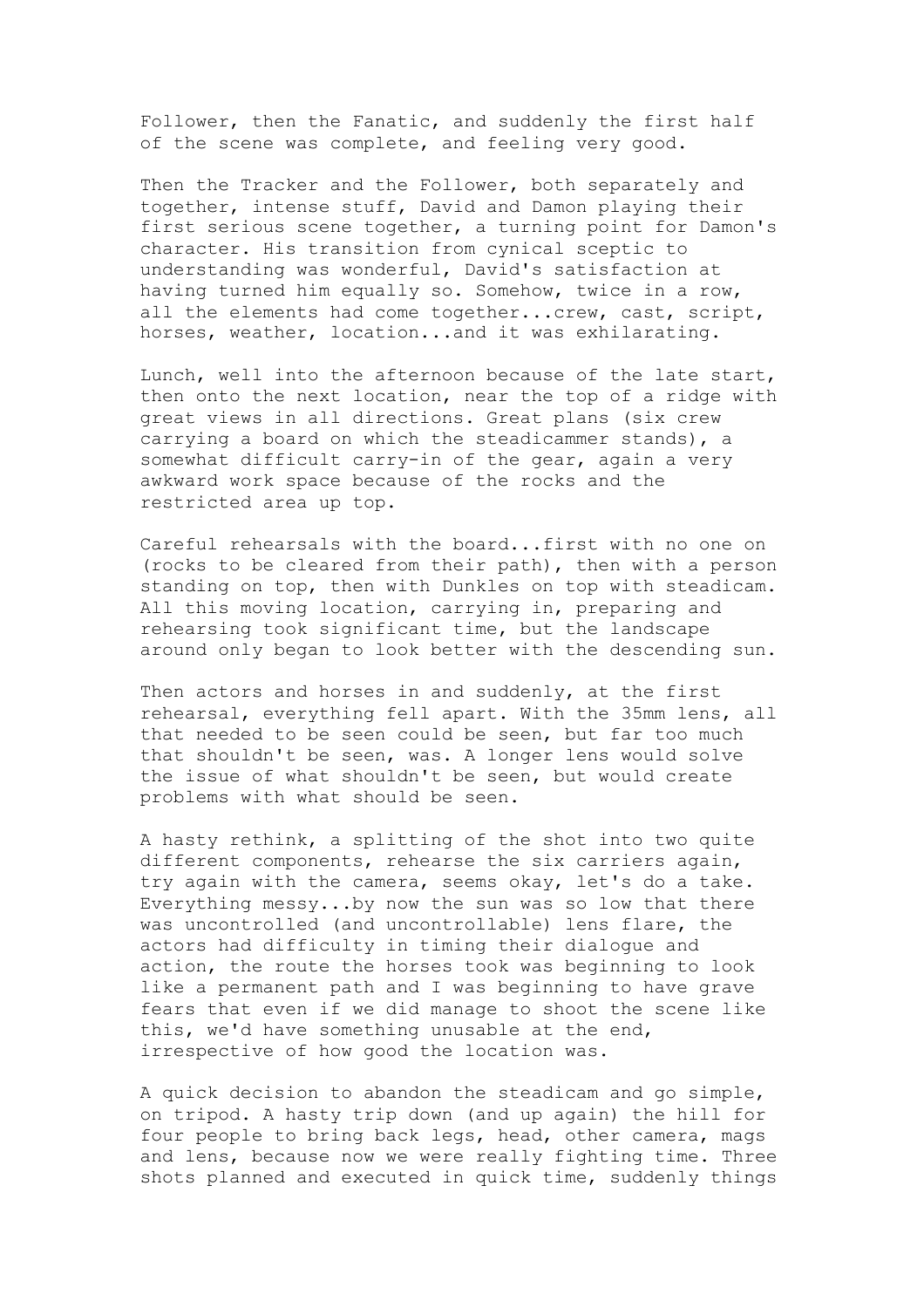working that hadn't worked before, in the end really quite a satisfactory scene.

Then one more scene, even though we might have only twenty minutes of sun left. A hasty evacuation with gear from the top of the hill, camera down the other side at the bottom, horses and actors halfway along the ridge, silhouetted against the sky with just a little low sun hitting them from three quarters behind. Quick, positions, sun's nearly gone, the Philosopher further back, he's been speared and can't keep up, roll camera, action, and there it was, the shot we'd intended in the can with probably less than two minutes to spare, everybody dog-tired but with the satisfaction of seeing the entire day achieved, and achieved marvellously well.

### **Tuesday, March 20, 2001**

The start to each day is usually peaceful...one wanders down to breakfast, chooses what to eat, a few muted good mornings, into the vehicles and off we go. Not so this morning...unexpected people to see, negotiations to be had, phone calls still being made as the first vehicles were leaving, grab something to eat and arrive late, move the assembled crew half a kilometre, only then some time to breathe.

Then too much time to breathe as preparations for the first shot seem to take an inordinately long time. It's the day when the Philosopher is speared, we need appropriate lead-up material, can't just spear him out of nowhere. Three modes of steadicam in the first four shots (low mode, high mode and horse-cam) doesn't help the flow of what we're doing, and a pattern is set for the day...small bits of furious activity, lengthy delays in between.

Weather conditions are variable. Cloud is building up but mostly it doesn't bother us too much. Just before lunch we're ready to shoot the spear flying through the air and we've achieved a little more than I thought we would.

None of the spears we have will fly properly through the air. We're finally in a situation where the minimal infrastructure we're working with is affecting our gathering of images. Everyone in pre-production had a little (or a lot) too much to do, and it was easy to leave the spear issue until later, during the shoot, we'll do this, we'll do that...neither this nor that were done, because during the shoot everyone is generally even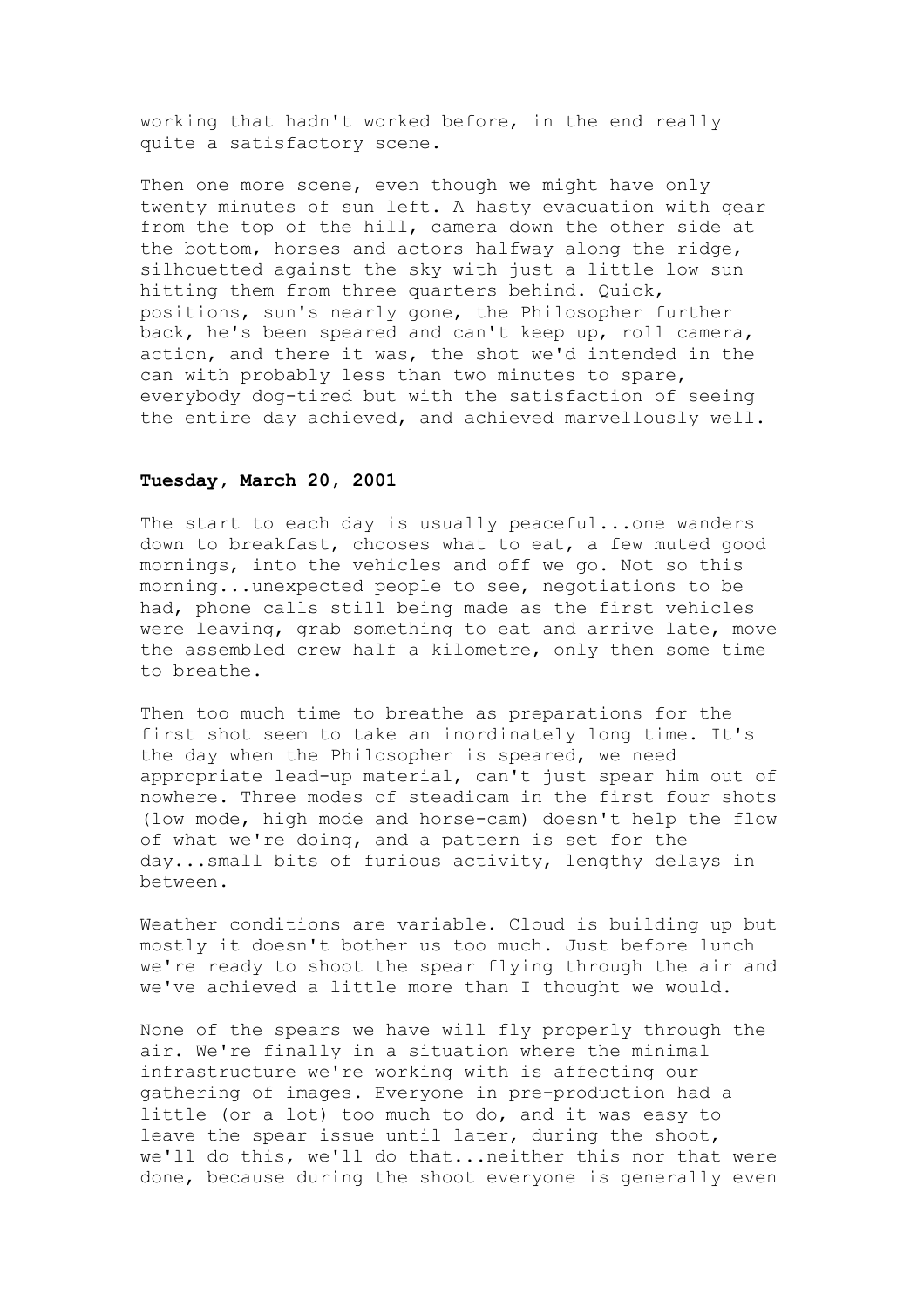busier than during pre. So no spears would fly, despite the fact that we had an expert thrower to make them do so. Chalk that one up to a second unit pick up (what am I saying...we have no second unit, this main unit is already smaller than some second units).

So on to the spearing of the Philosopher after lunch. More fiddling with spears, this time in a rig on Grant's side. Wayne had spent the morning carving a spear which at least looked right, so we cut the head off (where most of the carving had taken place) and adapted that. Finally we had something that appeared to work, and finally we had a short burst of filming that seemed truly productive and good, wherein Grant not only had to fall off his horse at a precisely pre-determined spot with a spear sticking into his side, but had to do some serious acting at the same time.

He was wonderful - the handful of crew and cast who could be spectators reported afterwards that their group had collectively held their breaths as they were captured by his performance.

By now conditions were heavily overcast, but at least the light was consistent (though not at its best). We were sufficiently behind for my wish-list of shots to have become irrelevant, and increasingly I began to adapt the scene to a more achievable level, attempting whilst doing so, of course, to maintain the quality of the drama and performance.

More awkwardness...the ground of the main axis of action was by now so cut up that we had to shift, which meant either a time jump in the script that wasn't there (and would, in this case, require an extra shot) or a cheat that felt dubious. I covered myself with the option of the first if the second preferable option didn't work.

Then a series of technical mishaps delayed things further: the radio-controlled focus on the steadicam started randomly repositioning itself during the shot; there was a mag-jam in the middle of the best take of the Philosopher staggering after the others (who haven't noticed he's fallen off his horse); and some other problem I've already forgotten.

We scrambled thus through the day. We achieved enough if tomorrow doesn't go too badly, but will have some slightly more serious problems if we don't get at least a couple of hours of cloud in which to finish this scene.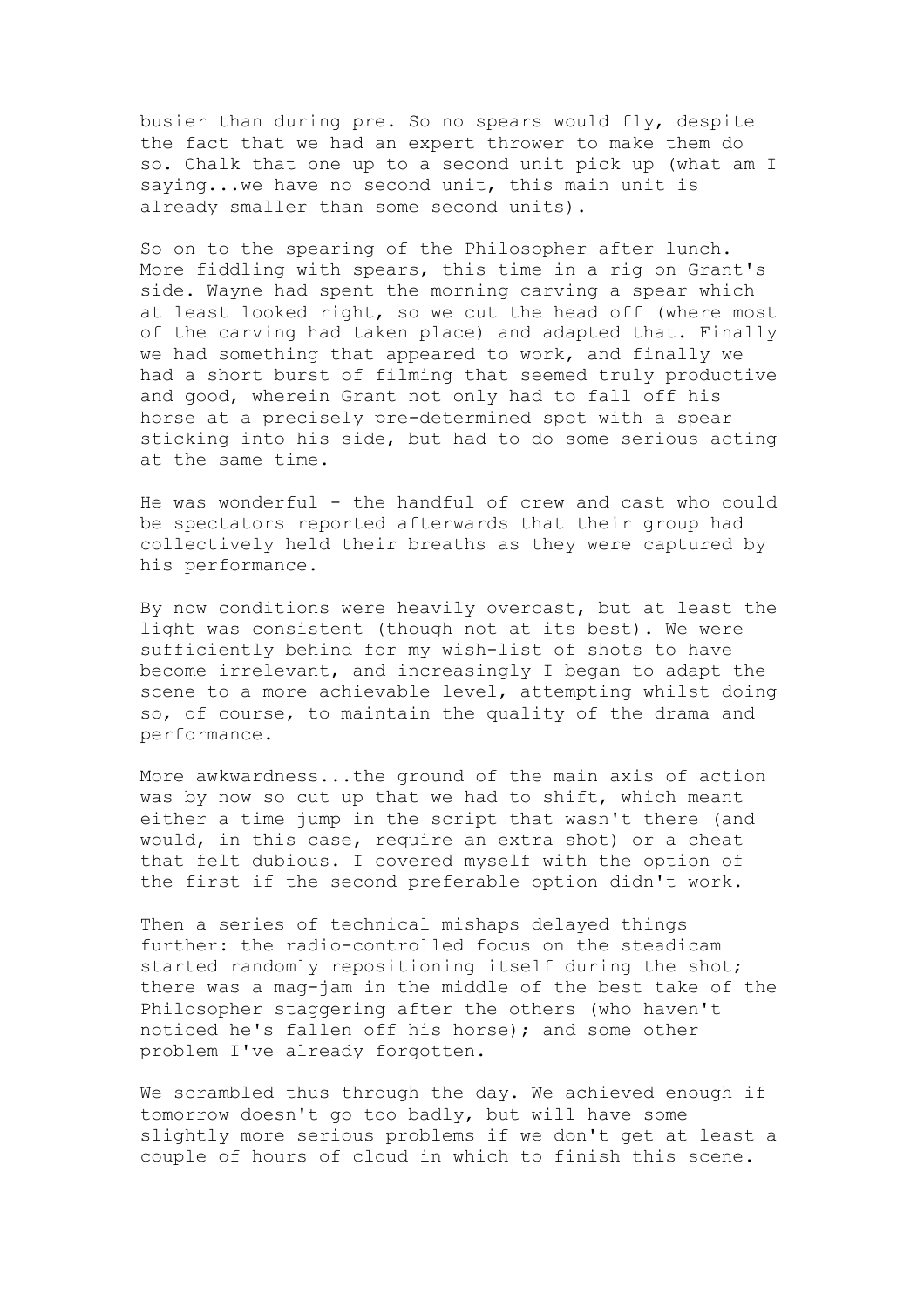#### **Wednesday, March 21, 2001**

A couple of hours of cloud we did not get today, so major decisions started early. Reshoot some of the scene to be completed in the sun? Return at a later date? That option was not so simple, because we had the horses to think about - they were camped a few kilometres away, but once we left this area of locations, it would be a substantial task (and substantial time) to get them back.

Hedging my bets I decided to shoot the following scenes first, in the sun (easy to get away with because there's both a time jump and a painting in between) then see if any of the promised cloud looked like arriving.

So with one eye on the action and the other on the few low-to-the-horizon wisps of cloud that were in evidence, we began shooting. First up a magnificent shot of David against an epic background such that Matt (recent arrival Matt Nettheim, stills photographer) saw fit to shoot an entire roll on the one shot.

Then a number of bitty scenes, all of which seemed to go very well. By lunchtime we were done, with a number of little highlights in the can (the feeling on set so different to the scrambling of yesterday), and not a cloud in the sky. I felt better about a major location move and a meaty new scene than I did about reshooting, as did the actors, so lunch it was, then the move. The wranglers went on ahead, before having lunch, their job being by far the most time-consuming.

During lunch worked out the new scene, where the Follower challenges the Fanatic about leaving the Philosopher behind, then arrived at the new location to find the horses already there. This gave us a flying start into the new scene, and we shot the afternoon away, more little highlights, not quite managing an entire day's work in the afternoon.

A film is many things, but one of the things it is, is a series of "moments", big ones and little ones. The more moments in the film, the more likely an audience will come out excited, talking about it. We shot a number of moments today, and although they were just little ones, perhaps just personal to me, they were very rewarding.

David's first shot, an ancient face against its ancient landscape, but chained around the neck; Damon and Gary pushing the injured Grant onto his horse, and Damon's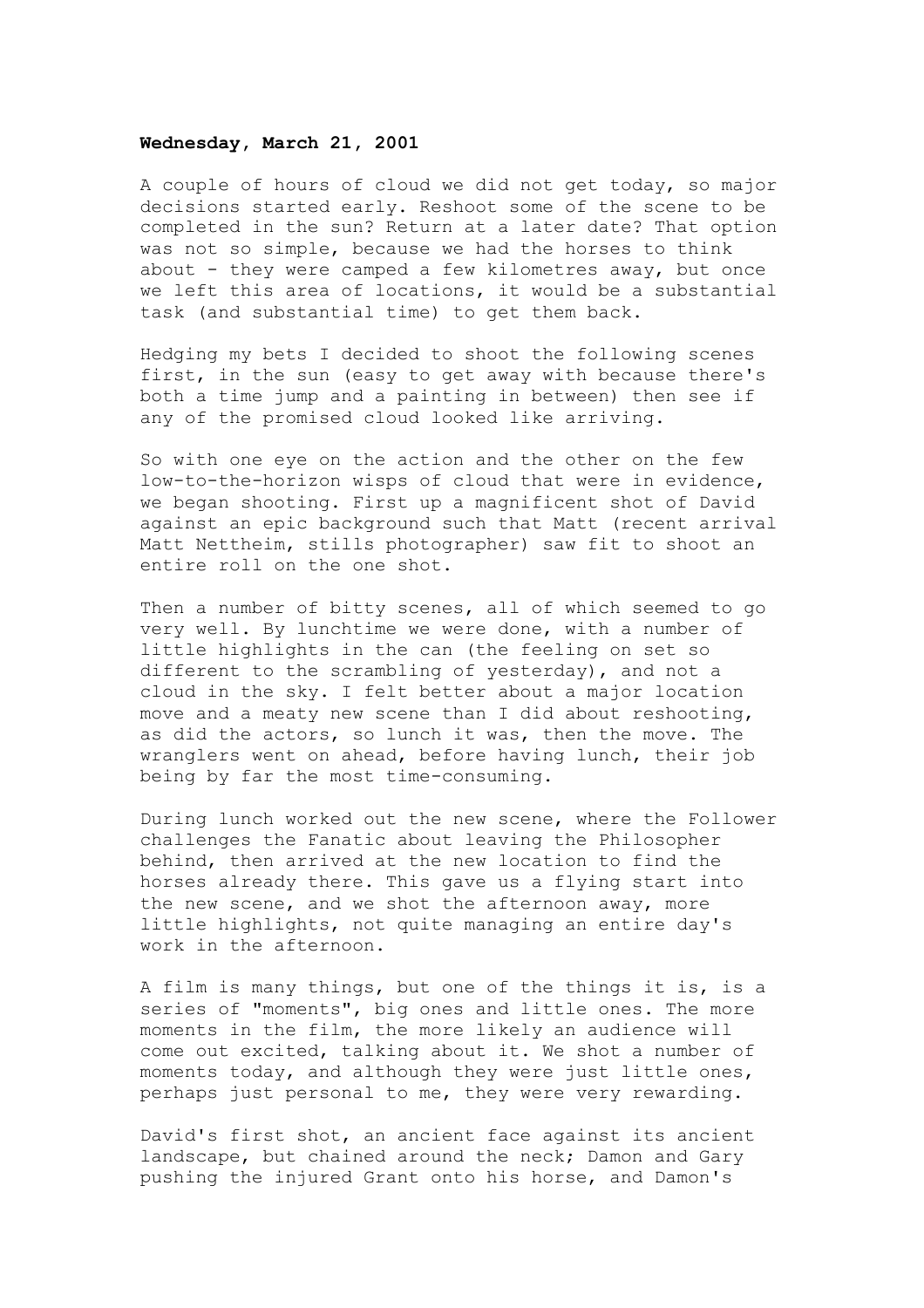surprise when contradicted about going back; the small party against the giant landscape; David's perfect halfsmile when hearing Gary challenged by Damon; Gary's inner crumbling when legitimately challenged by Damon, but his external conquering of it; Damon's dilemma when ordered at gunpoint to continue while hearing the hoarse, whispered pleading of Grant not to leave him behind. The actors (names and characters are becoming utterly interchangeable) served us well today...the drama of the film is really unfolding these last few days.

### **Thursday, March 22, 2001**

As we learn more about how to shoot the different sorts of scenes in this environment, we become more confident in how we schedule and what can be achieved in a certain amount of time. Dribs and drabs of material to be picked up are accumulating, and we have to make space in the schedule to do this.

So today represents such an effort...what had previously been scheduled for a day and a half ought to be achievable in the day.

The first scene was fairly long and quite complicated, both technically and for performance: the Tracker, aware that the Philosopher is falling further and further behind, stops and refuses to go on; the Fanatic cajoles, shouts, whips, shoots at his feet; the Follower diffuses the situation and goes back for the Philosopher.

When presented with strong material in excellent locations, the temptation is always to try and match it with visual flourish. These scenes are, however, about faces, about what goes on in the minds of the protagonists, so whatever possibilities existed in the moments of bullet hits and guns firing and whips cracking, technically tricky material to shoot anyway, these were put aside in favour of faces.

We began with running the scene preparatory to shooting David's material first. Immediately the scene began to crackle and spark. Shooting David's face as the whip hit his shoulders, as the gun directed at his feet went off, was immediate reward for the stylistic decision taken. And when the Fanatic, having calmed down, tells the Tracker he'll probably hang when they get back, and the Tracker responds with his "Yes Boss. Poor blackfella, been born for that noose, eh?" and they both begin to laugh, there was both hell and heaven in that scene.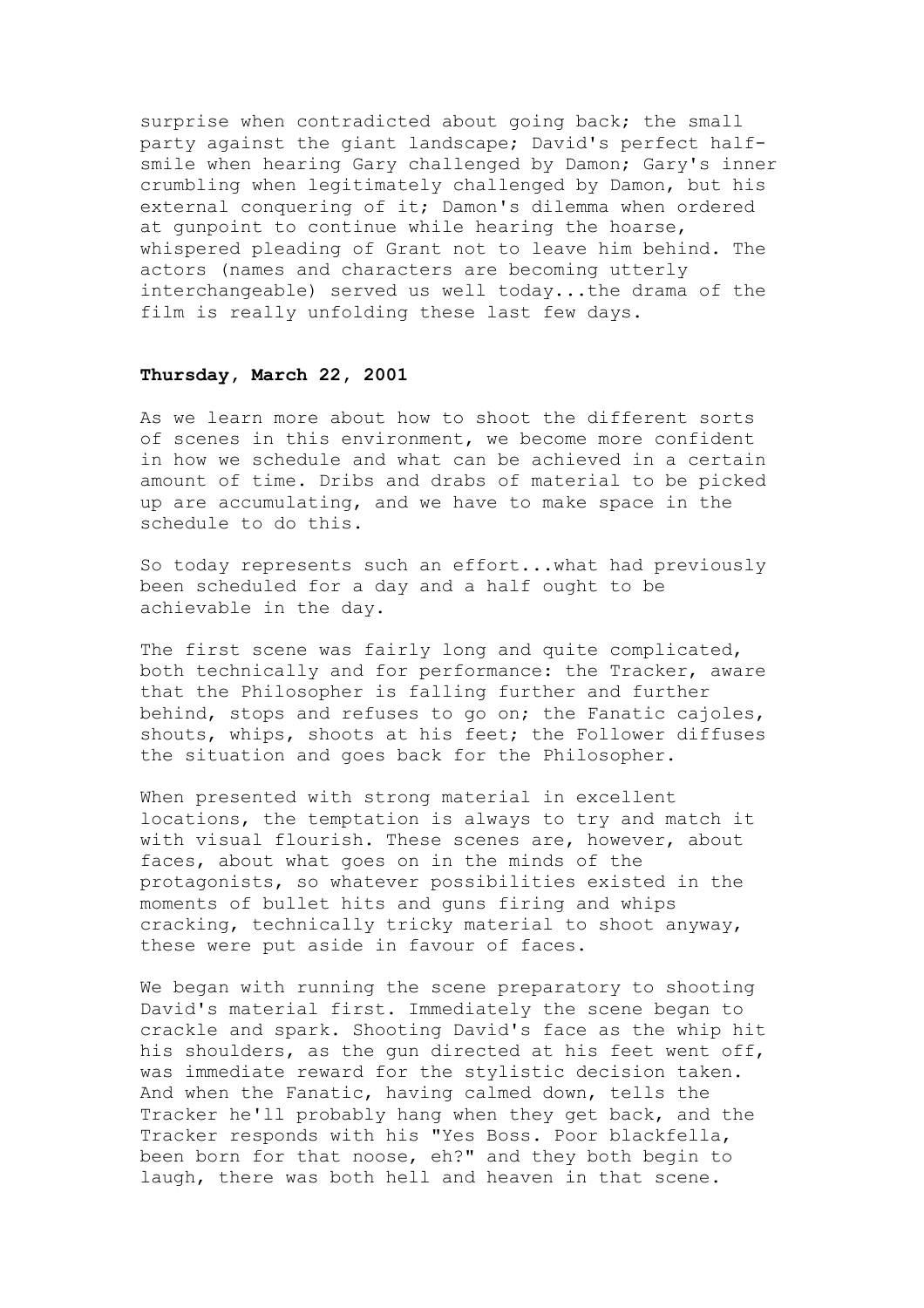Shooting Gary's material for that scene was really no different, except that the emotions were so opposed and the balance of them was more complex. The Fanatic is losing his grip on power here, and he doesn't like it. Nor does he know how to handle it. There was really no need to see the surrounds when his face was being as expressive as it was.

It's interesting for me to note that the balance of these writings has changed from describing process to dealing with the material of the film. That's a fair reflection of the way the shoot and schedule have gone. The earlier shooting was dramatically less complex, and we were very much coming to grips with how to shoot in this environment, what we could do with what was available to us, how much time it would take to get from here to there, whether the horses could do this or that.

As we've become more comfortable with the physical aspects of the shoot, so has the material we've been shooting become less comfortable, more performance dependent, more emotionally disturbing. I think we've hit it right with this, because it's given the actors quite a lot of time to find their characters, their physicalities, their familiarities with each other and all that exists outside them. The ease and finesse of Damon's little cameo in the scene today, when with a couple of lines of dialogue he defuses the situation, then wheels his horse and gallops off to find the Philosopher, would have been unthinkable near the beginning of the shoot, when he was still trying to sort out his relationship with his horse, his character and the Fanatic.

Onto the next location, just a short distance away, for a scene to be shot as close to sunset as we could manage. Five shots to be done, how late do we dare leave the first and still get them all in? At the beginning of the shoot I suspect we would have started significantly earlier...now we left ourselves just an hour to get them all in.

And it was not really a problem, apart from a very tricky little horse positioning exercise in the middle of proceedings which threatened to derail our best-laid plans. As usual, however, the horses and their handlers were up to the task, ultimately allowing an extra shot with time to spare.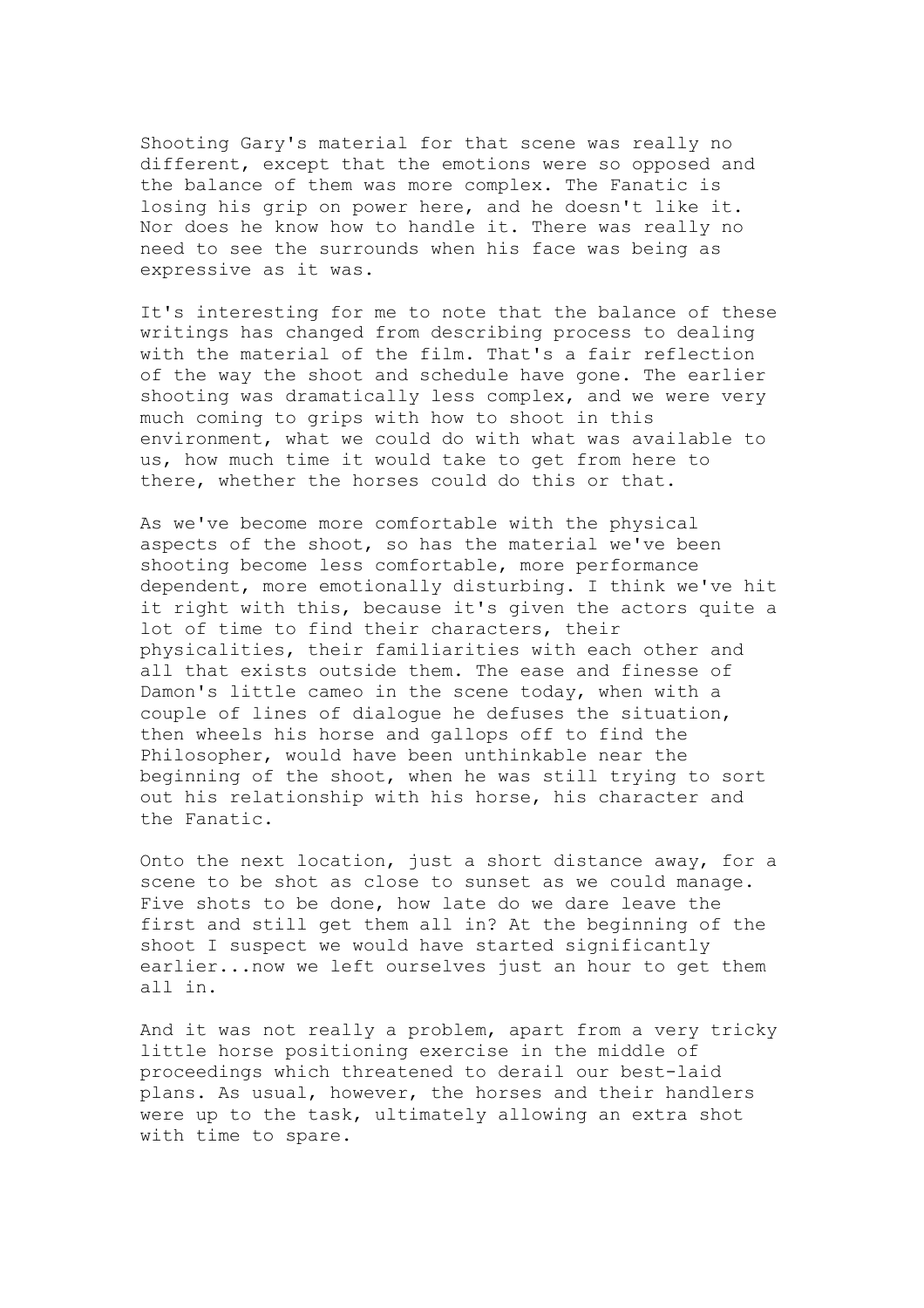Then a nice end to the day...after the rest of the crew and cast had left, I sat with David and the sound department on the hill as the sun set, recording some wild lines in the deep, deep quiet (interrupted at awkward times by persistent crow calls and the bleating of two feral goats perched impossibly high on the crags above us).

### **Friday, March 23, 2001**

Almost the less said about today, the better: after a succession of really very good days, this one was about as bad as you get.

We had a later start because of a night shot that had to be done with the horses (they're scheduled to finish at the end of next week), and by ten in the morning we'd already changed our minds several times as to what to begin with...

The forecast was for rain in the afternoon, but the clouds were behaving unpredictably, seeming likely to set in one minute, then almost disappearing the next.

We started as per schedule, a location close by for a couple of shots to complete a scene shot in the sun, and shoot a short transitional scene concentrating on the Philosopher that ought be shot in the sun but that we could get away with in cloud.

Most of these shots were on horse-cam (the steadicam rig attached to a horse's saddle), and because Grant was ready first, we shot the first part of his scene...in the sun, because it was sunny.

Next ready was Damon, the Follower, so to use time most efficiently, we switched to his shot for the completion of the next scene. A take in the sun, timing not quite right, another take aborted near the beginning, then...wait for the sun as a large cloud went by. By the time that large cloud had passed, another had formed in its place, and another, and another.

Now what to do? Re-shoot Grant's shot in cloud and complete that scene? Wait for sun? Move locations to that distant one where we still had six shots to do that had to be done in cloud but that would take the best part of two hours to move to?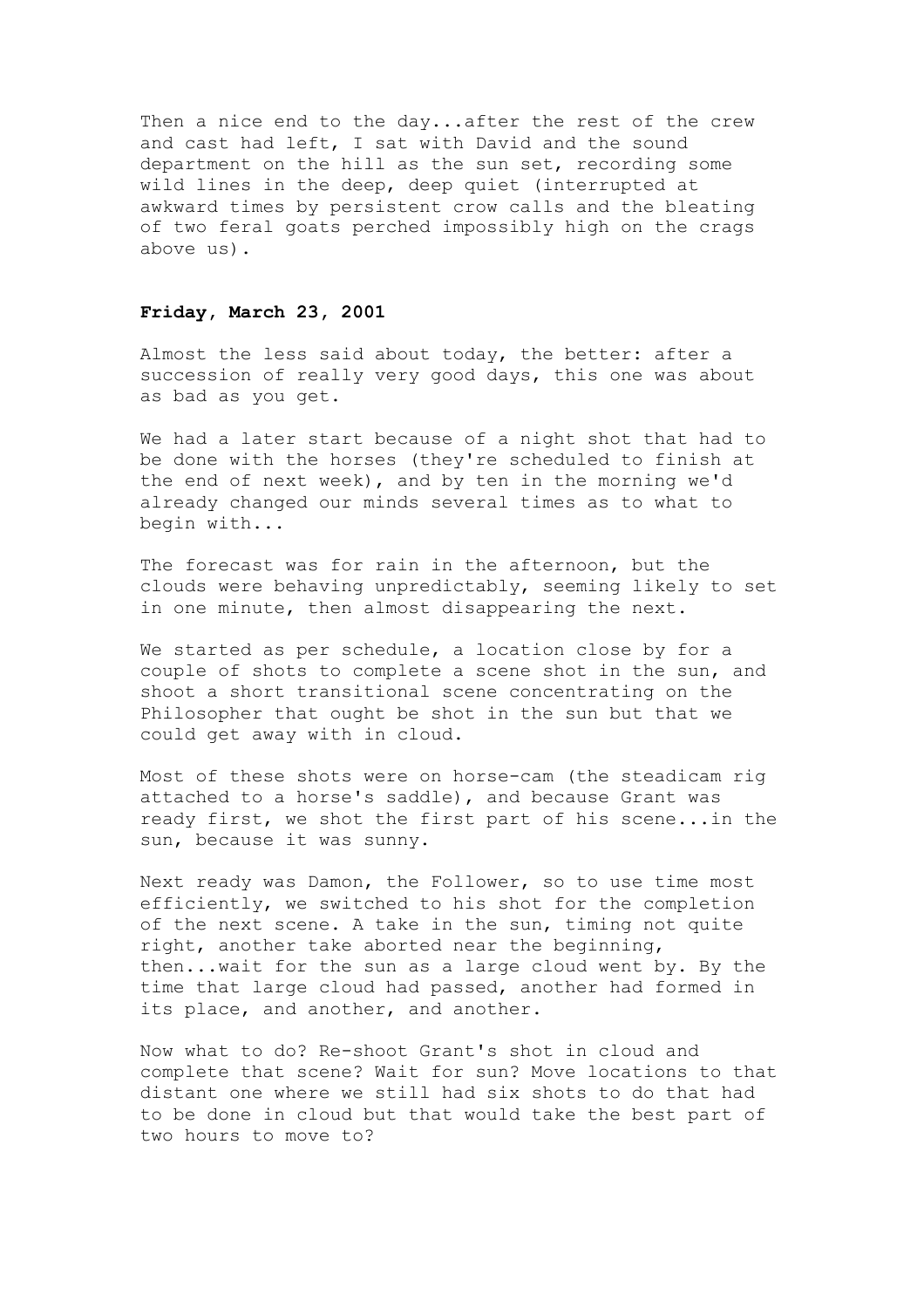Ten or fifteen minutes of cloud frustration later and we decided to move, do those shots, then come back and do a dawn scene under cloud. Pack up, move, horses into the truck, truck moves, horses a fairly long walk, we're set up by the time they arrive, let's shoot.

First shot is of the party of three travelling unaware that the Philosopher has been speared and is no longer on his horse. For almost the first time in the entire shoot, one of the horses (the Philosopher's riderless one) is recalcitrant, refusing to take the path the other horses take. It takes another path, take no good, wranglers running after it in the bush, back it comes. Another take, another path taken by the horse, again no good, again the wranglers run.

Try something else. Again. Another take. Try something else. And so on. I start to think about changing the nature of the scene, but eventually the horse behave acceptably and we move on. At least the cloud is thick and even and the light consistent with the rest of the scene.

We're within two or three shots of completion of the scene when it starts to spit with rain. Lunch break is called (it's now three in the afternoon), but that doesn't make it stop raining. By the end of lunch we make another decision: back to base to try and pick up the one rain shot we need, that came about the last time it rained. Horses away, lug stuff back down the hill, pack up, still not a single scene completed today, about four useable shots only.

Back at base and set up for the shot. Rain is light...too heavy to do the other stuff, but too light for this one. We wait. The horses arrive, we do a take in the light rain, it just might work. We wait. The rain doesn't vary. Damon, who's wet for this shot, is taken inside for some soup to warm him up (it's actually quite cool out there, and various crew members are lamenting the fact they didn't bring enough warm things to wear).

Damon's soup drinking is interrupted by the rain becoming somewhat heavier. Out he runs, another take, this one has a better chance of working, but is it enough? Seconds after the take is complete, the rain eases to its former annoying lightness...we had a four minute window and were able to take advantage of it.

Another hour of waiting for it to rain really properly, but it didn't. Meanwhile, set up nearby for our first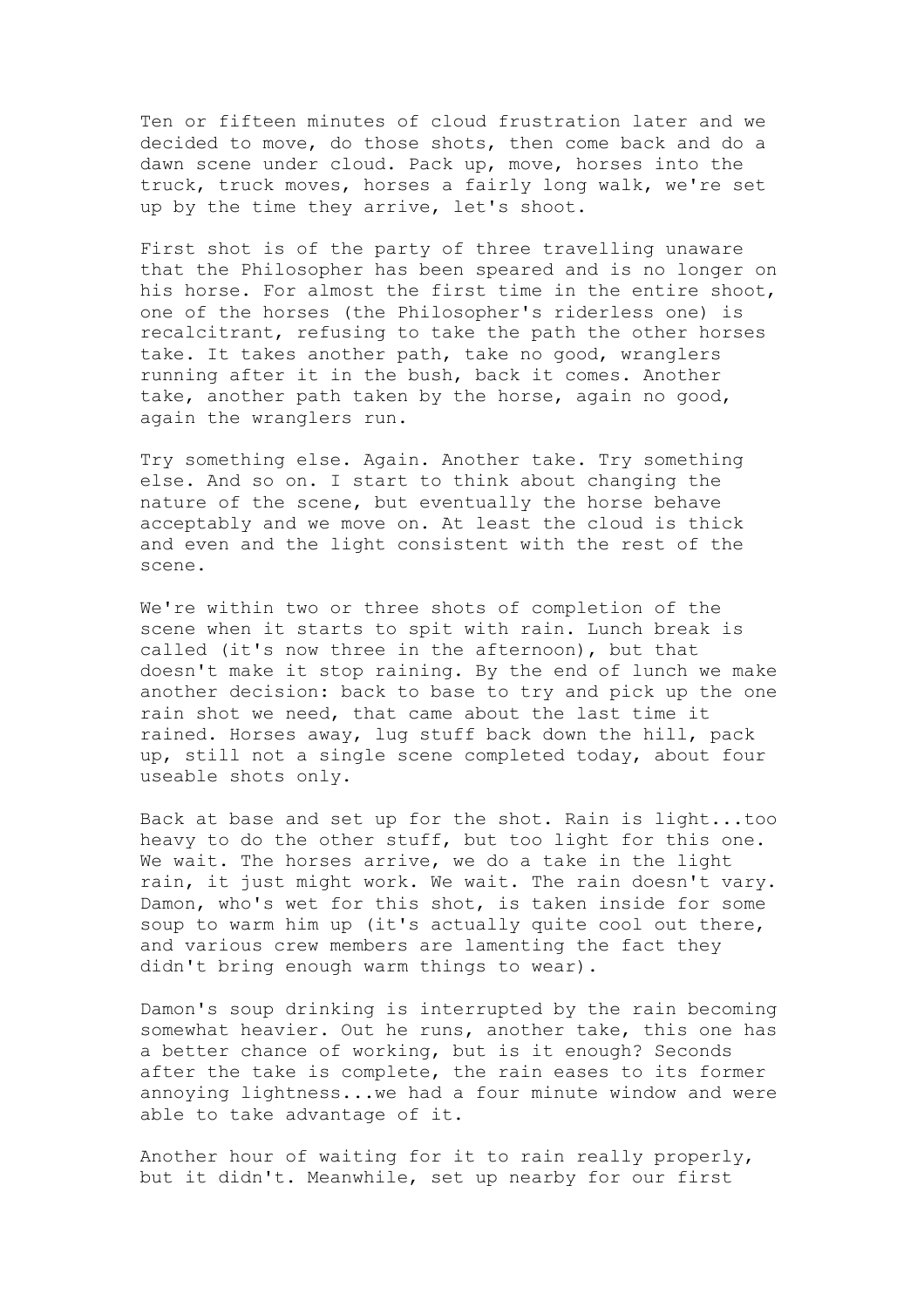night shot, with lights, of the Tracker leading the horses away prior to confronting the Fanatic. Some cunning placement of the lights meant we could shoot even in light rain, and as soon as it was dark enough we shot, one take and no rehearsal because of the rain (nothing worse than having to dry out horses as well as an actor before a take), simple, the one bit of straightforward shooting for the day.

Six shots in a day, one scene completed but another incomplete one to take its place. If we hadn't done so well earlier in the week the schedule would now be getting quite tight, but we're still fine (unless we get more days like today).

## **Monday, March 26, 2001**

You win some, you lose some: last Friday we lost a few; today we won some, despite the fact that David had picked up a fairly severe throat infection and had practically no voice. If he could walk, we'd shoot, avoiding as much as possible any dialogue sequences, but being prepared to post-synch if necessary.

A fairly hefty day was scheduled...the walk-in to American Gap to attempt once again the scene that our first rain had interrupted over a week ago (over a lifetime ago), two scenes on the way out, and two scenes added to that day's work, one early morning, one late afternoon reshoot of a shot that had had a hair in the gate.

I was prepared for the early morning one, in that I'd been out early Sunday morning and worked out the exact camera position and the exact time we should roll film (for the rising sun). And the best laid plans came to fruition, in that we were set up, the horses arrived on time, the actors were there to get on the horses, we rolled once at the appointed time, rolled again about ten minutes later when the sun was a little higher, both good, onto the next location.

On the way we went past the afternoon location, which the wranglers had picked as a good spot for the four to be coming down a steep incline after the packhorse is speared. Not only was this a terrific match for Split Rock (where we'd shot the packhorse spearing), but the light, at this moment, was almost perfect to be doing the shot.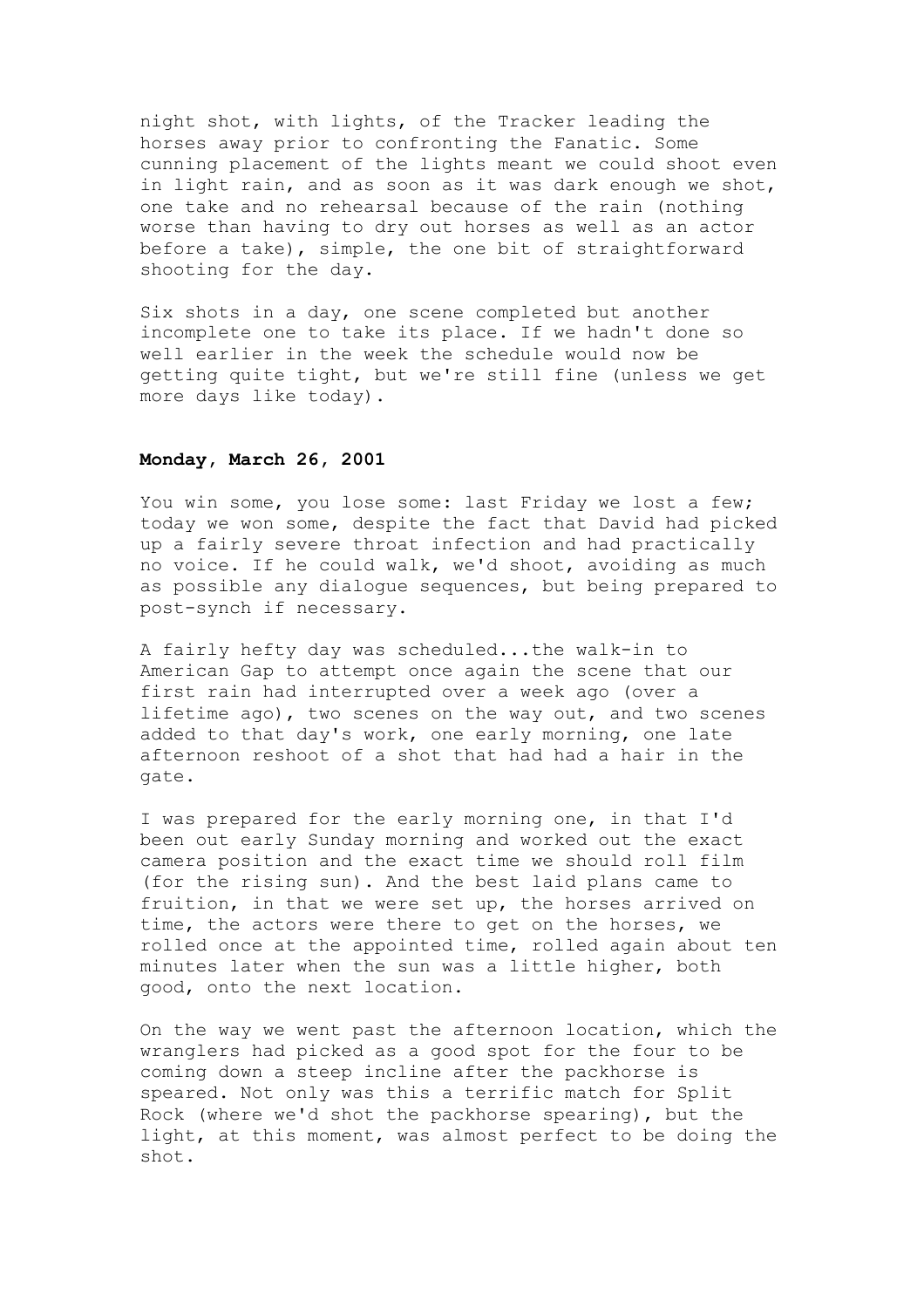Down went the camera, up went the horses and actors, a few minutes' wait until the light was just so (the sun had further to travel to breach this hill than the one at the previous location), light adjudged perfect, roll film, another scene in the can (as Owen would say, "Too easy.").

Finally all the gear was carried into American Gap, the camera set for the first shot, horses and actors ready. Not even nine-fifteen yet, and we'd known that the there wouldn't be enough light in the canyon until at least nine-thirty, and we'd already shot two scenes instead of the one that was scheduled. Time to clamber high up the cliffs, to find a shot to end the scene with. Found what I thought was an impossible spot, only to see Jonesy clamber up carrying a mug of tea, not a drop spilt. At that point I knew we could get the camera up there and shoot (which is what we did).

In contrast to the previous effort here, shooting was smooth and easy, and conditions were perfect (still, bright and sunny, no cloud). So much so that we'd just finished the last shot and were about to do some extra sound when various visitors to set finally turned up (Bridget Ikin representing the Adelaide Festival of Arts and Miranda Dear representing SBS). They'd had significant vehicle problems (just like we'd had in the first days) and managed only to get there after the action was over. Still, there were now extra hands to carry.

Back down the creekbed towards our last scheduled location for the day, two scenes, in which we, the audience, learn for the first time that the Tracker is up to something.

By now the moving of large amounts of equipment by hand and foot didn't seem to be such a problem. We set up, worked out the scene, and then called lunch (much to the chagrin of the visitors, who happened to turn up for the only Saturday we were not working, were due to leave any moment, and had still not witnessed a single shot actually being done).

Visitors gone, we shot the two scenes in quick time after lunch. There was still plenty of day left, so we set out to retrace the previous Friday's steps, and pick up some of the material we'd dropped then. Onto our fifth location for the day, steadicam on the horse for at least three but preferably five shots. Still conditions were perfect. Still, as if to make up for the previous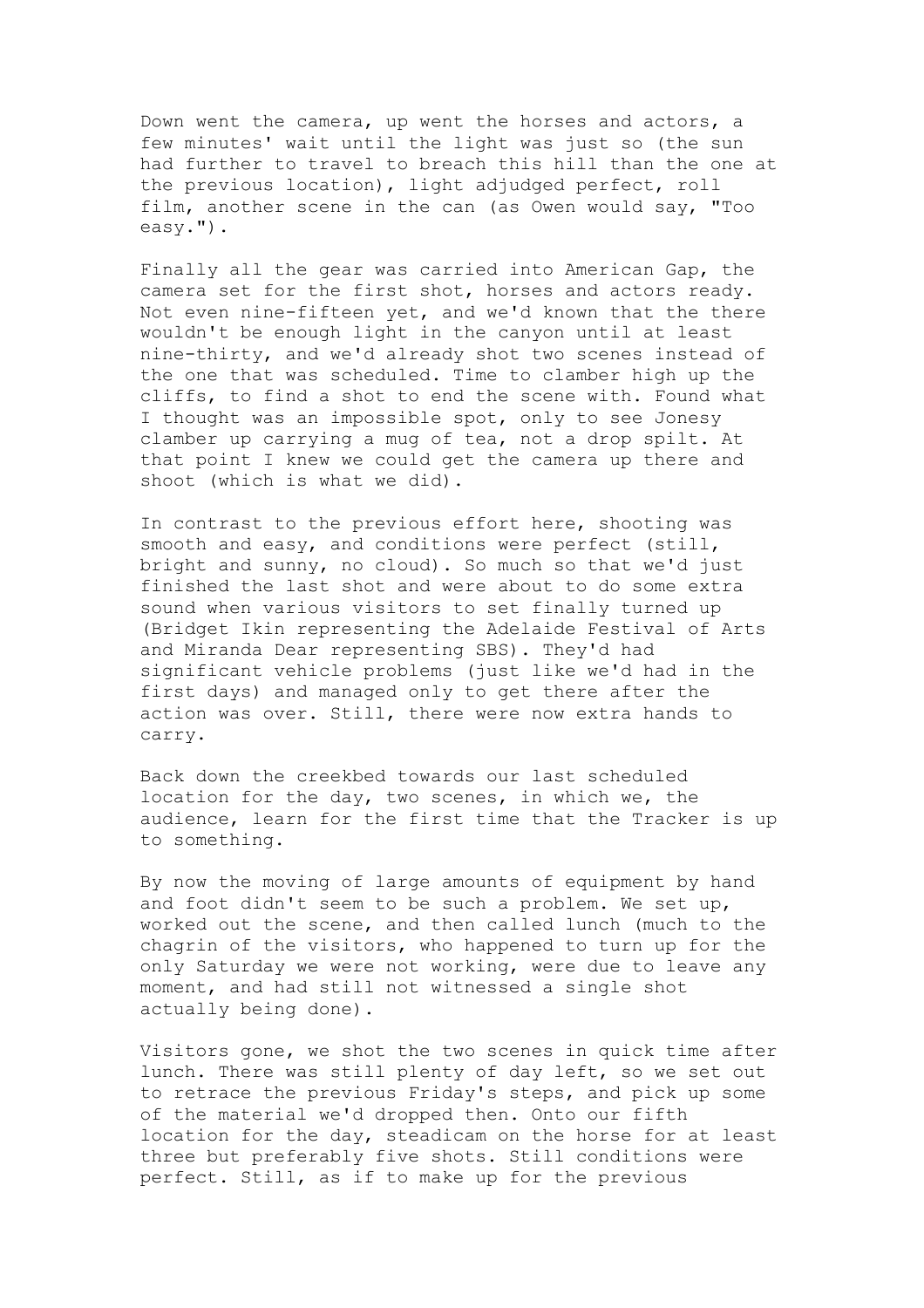shooting day and the two-day weekend, crew and cast worked perfectly. Five horsecam shots? No problem, and two more unfinished scenes were now complete.

Still time to attack one final scene, just when the light's starting to look great again. Another move, 2 kms away, Gary and Damon riding the horses over (faster than trucking them), Grant as the injured Philosopher now tied to his horse, shot looks good, shoot, done for the day, early.

Five location moves, a big catch-up on loose ends in the schedule, some space created in case there's problems to come, good material, little more can be asked from any day.

## **Tuesday, March 27, 2001**

Almost can't be bothered writing this after a tiring, tiring day...fifth week of shoot, nothing much has stopped, a big walk-in day today (hotter than it's been for a while), an even bigger performance day, not enough sitting down...the list goes on.

Hard to know where to start. Vehicles found impossible ways to reduce the length of the walk-in. Gathered in the appropriate spot, we blocked the scene (a different scene than had originally been scheduled first-up, but the extras were now not going to be arriving until late this afternoon, so there had to be a fair degree more shooting out of sequence than is usual for us). First up was the Fanatic shooting, the Follower in turn putting a gun to the Fanatic's head.

The journey from script to final film is always an interesting one. There are so many things one just doesn't expect, not the least of which is the power of some scenes when brought to life by the actors. I always underestimate this aspect...I have hopes for certain outcomes, but they are more often exceeded than disappointed.

And so it proved with today. Pivotal scenes for both the Fanatic and the Follower, and each of Gary and Damon hit the spot consistently and well, occasionally brilliantly. I think it will be a long time before I forget Damon's screaming at the Fanatic echoing from cliff face to cliff face. Equally the speed with which Gary hit the ground when the Follower fires a shot just past his face. David being thrown the key to his neckchain, unsure whether he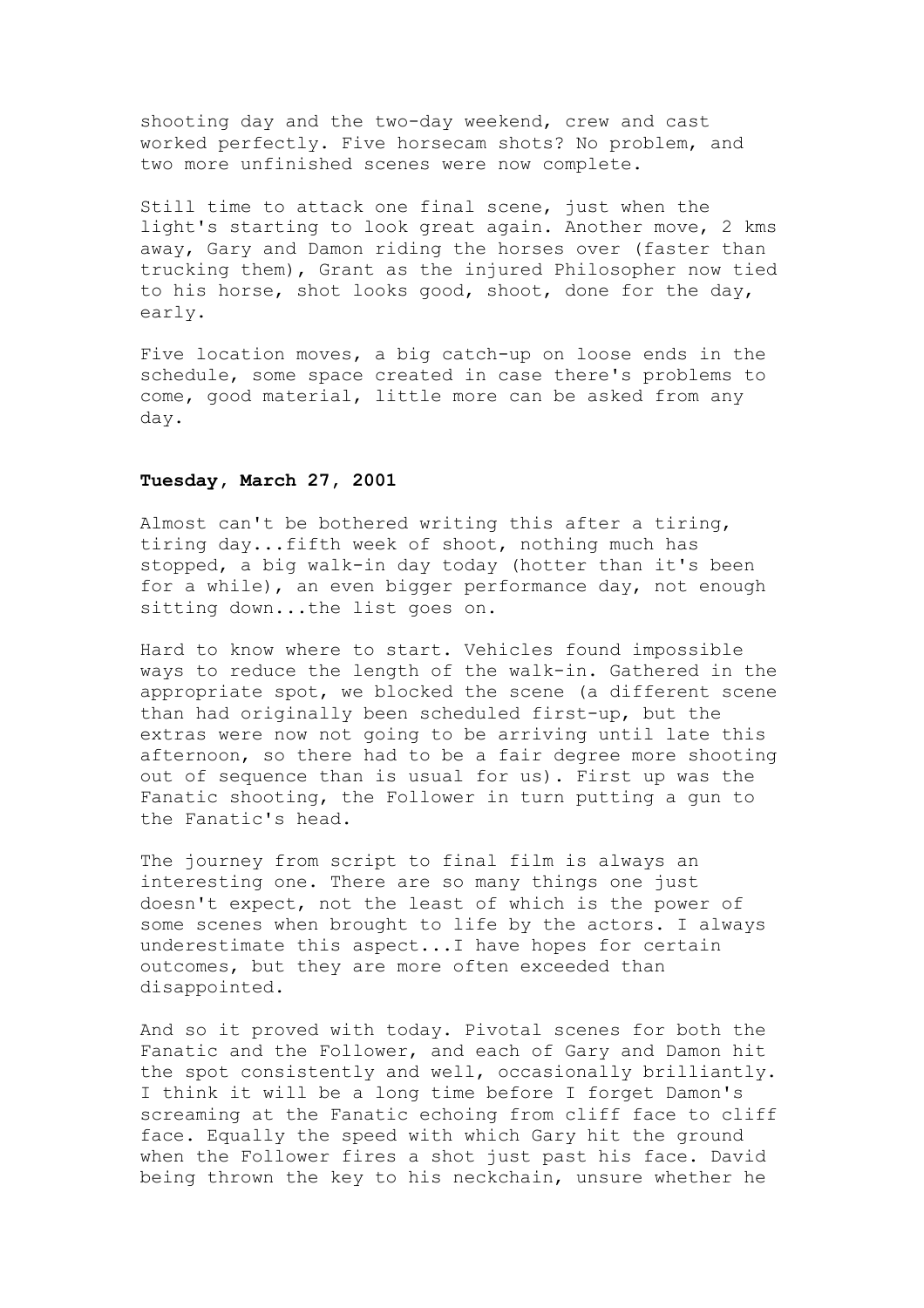should use it. And long will I remember the pure poetry of Gary's shot when he's first been chained, and already he begins to try and subvert the new order.

A funny thing that...we have one of our biggest performance days in one of our best locations and I can think of little to say about it. But as I write this I hear David in the room next door, patiently learning his lines with Airlie again (as he often does also with Wayne and Joanne), part of a sort of behind-the-scenes web of effort I know little about, but which is clearly one of the strengths of this production. It's why we can have good performance days.

# **Wednesday, March 28, 2001**

Back to yesterday's location to complete the scenes around this sequence, with high hopes and good reason to think we'd be out early: the bulk of the material had been shot; we knew the nature and scale of the walk-in; less gear had to be carried in than the previous day (ladders, apple boxes, reflectors and so on had been left there); and what remained to be shot seemed, on the whole, simpler than what we'd achieved the previous day.

First up a shot from the track in, a transition shot to get us into this terrain. The scale of the day immediately began to become apparent as a vague level of confusion surrounded the edges of doing the shot. Walkietalkies malfunctioned, vehicles with extras raced past the turn-off point, questions arose as to who should be where for what. The shot itself went off simply enough.

The vague level of confusion persisted for most of the day...uncertainty about the actual scene whatever next shot was meant for, which and how many extras were required, even which direction the camera was going to be pointed in. I'm not at all certain what caused it (it seemed like there was just a lack of attention to what was going on), but in retrospect the most likely cause was something I've come across before with my style of working - I'm so sure of what exactly is going on and what will logically happen next that I forget to tell others, thinking that they too (somehow mysteriously) know the course of events with the same precision. They don't, of course (they're trusting me to tell them), and hence people end up in the wrong place at the wrong time doing the wrong thing.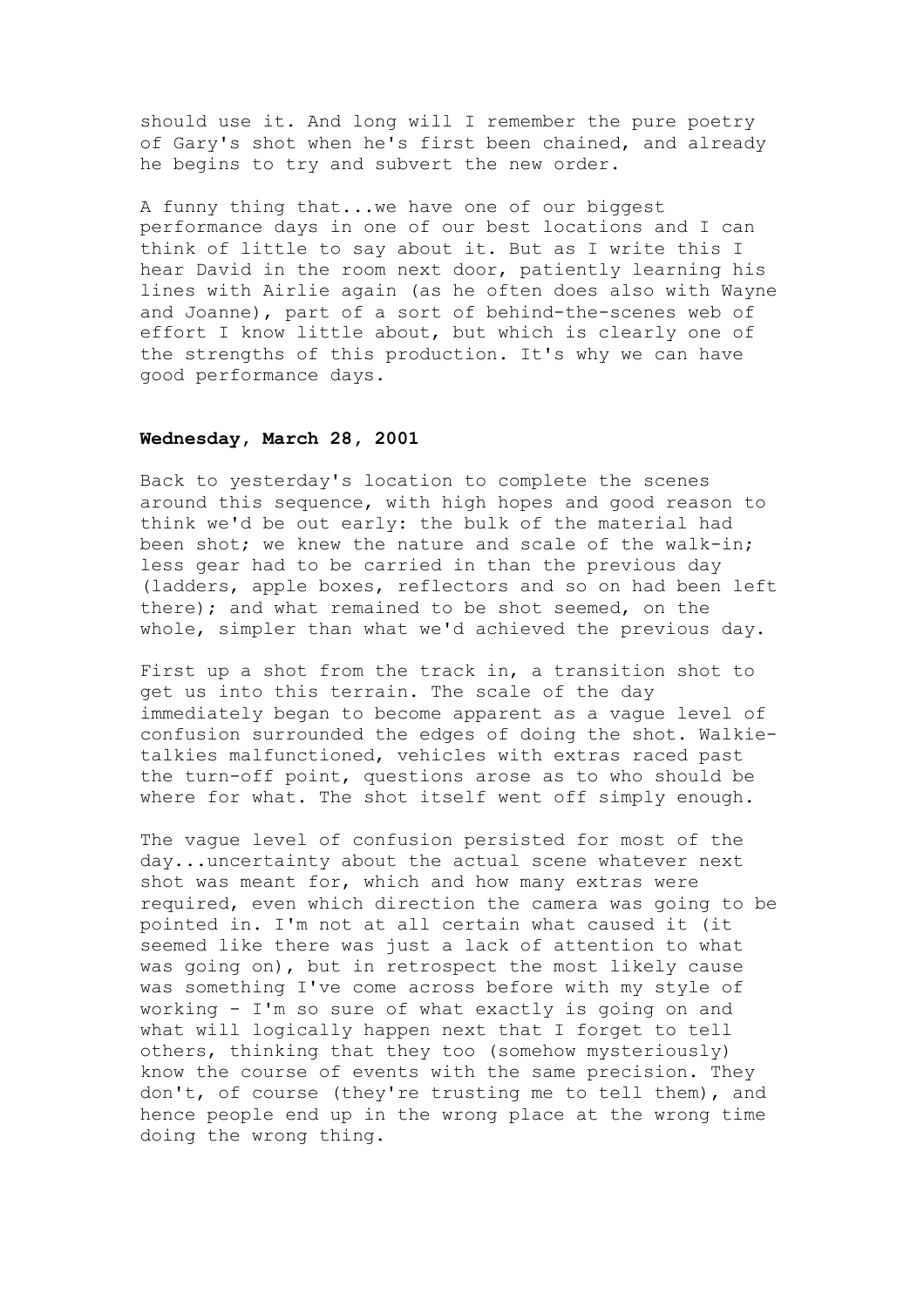This is not to say that any of this was going badly (it wasn't), simply that progress was a little slower, a little less efficient than either one hopes or that yesterday's efforts might have led one to expect.

We struggled on till lunch time: wide shot (from a little cliff face) the tracking party's arrival in the valley; closer shot their coming to a halt when the Fanatic sees a family group of blacks further down; POV shot the group; POV shot the group with smoke from the first gunshot and the first victim falling; steadicam Tracker's POV shot for a later scene; ladder shot the party, the Fanatic now in chains, walking towards the site; steadicam the Tracker coming to a halt as he sees the results of the Fanatic's efforts.

After lunch was one of David's biggest performance scenes, wherein he pulls the chained Fanatic off his horse to try and show him, get through to him, what he's done. The plan was simple enough, designed to allow the maximum performance fluidity in a situation where actor movement was not always going to be predictable - a high wide shot to get them into the spot, then a low medium shot that could encompass almost anything likely to happen from that point.

David, Gary, Grant, the horse and the horse wranglers rehearsed the pulling off from the horse. First Coop pulled Jim off a few times without chains, then Jim chained. Effortless and safe. Then David pulling Jim off, finally David pulling the chained Gary off. This was going to work.

Wide shot set up. This didn't work. The youngest of the extras was unable to keep still, as was required by his supposed state of deadness. Quick re-think, maybe we can get four or five seconds from the shot, now zoom in tighter on David to avoid the problem. Mostly fine, but as the Tracker squats down at the body of the elder, the youngest of the dead flashed through frame being undead. Fine, we'll pick up David coming down to the body in the low shot, still okay.

The low shot, and David, who'd been edgy about this scene for some time (knowing what was required of him), was really there. The sight of old white-bearded Billy, a most gentle man, lying there unmoving, was all David needed. The heaving of his breath and the flash in his eyes as he strode towards the chained and manacled Fanatic sitting trussed and helpless on his horse was what the horse didn't need. Despite all the practice and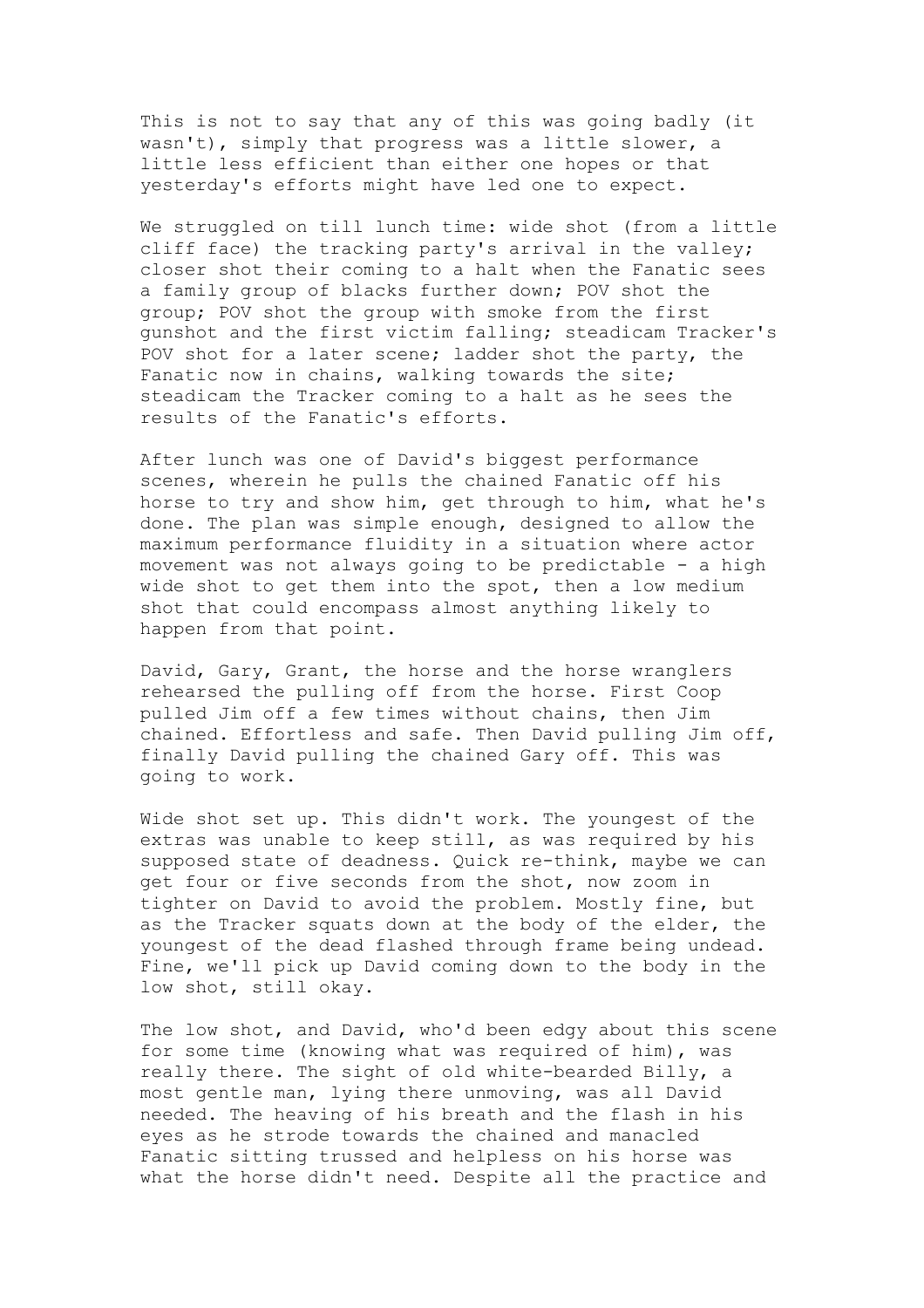rehearsals, the horse must have thought David was going to kill it...it started in a panic, dancing away from David, Gary holding on for dear life with one restricted hand.

Gary managed to stay on, the horse was calmed. A further series of gradually escalating rehearsals with David and the wranglers patting and soothing the horse between each of them. All was fine.

Take two. Again, somehow despite the major interruption, David managed to find what was required, and again the horse was in fear of its life. Again Gary managed to stay on, but there was no percentage in attempting to do the sequence in the way we'd planned. Stop, calm the horse, rethink.

We'd now cobbled together the sequence up to the point of the Tracker striding towards the Fanatic, and, with a spooked horse to contend with, the only way forward in the time available was to continue to try and cobble together the sequence, rather than allow it to flow and develop as probably would have been best. The shade of the cliff face we were working next to was approaching, and we'd have to work fast to get away with this one.

We did work fast: despite that, a third take of the major performance section between David and Gary was aborted because of creeping shadow. One shot to get, of the Follower (still in the sun because he was sitting on his horse). Quick re-set and we were filming. During that take I realised what perhaps I should have done with the previous shot, in terms of how the dialogue should have played. Damon told me afterwards that he'd been aware, from the corner of his eye, of me looking at his shot in a suddenly peculiar way - I'd been lining up the possibility of another quick shot.

And that's what happened...a hasty reposition, a very, very tight two-shot, new instructions for the actors, roll sound, camera, action...felt much better, worth trying another one, the actors almost physically dragged two metres into a space where we'd have at least sixty seconds of sun, and the horse, and the camera, rolling almost before things had stopped moving, cut. Sun gone, scene, maybe, in the can.

We won't really know until it's cut whether we managed to scramble the scene into anything like what the expectations for it were. That will require refinement, the exploration of possibilities, the giving it of the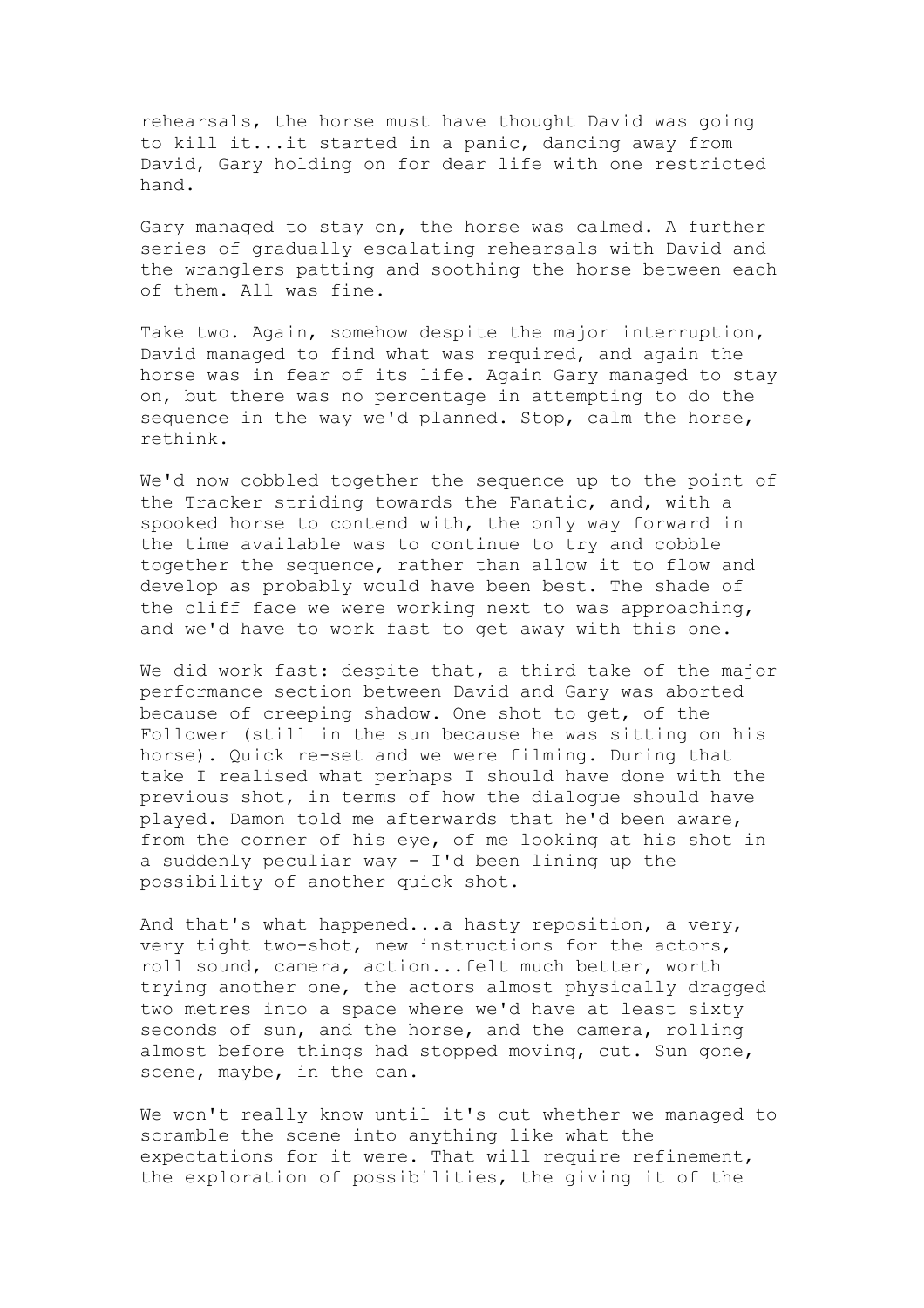context of the entire film to that point. Sometimes you can tell whether you've succeeded in salvaging, or whether you've failed. Today I had no idea.

### **Thursday, March 29, 2001**

Something of a special day today...our first day at the "hanging tree", plus the ending of the film to be shot.

Now there's something of a story to this hanging tree. The location is the fifth campsite, where we have four days in total of shooting, two days and two nights. For the night shoots, the locations have to be particularly accessibly: we have to have lights, a generator, a dolly, all the sorts of things that one has all the time on a conventional shoot.

So location choice has to do as much about being able to get to it as it has with how it looks. This fifth campsite was a particular problem, because there are a number of day scenes, where outlook is important, as well as the night scenes, where outlook is unimportant but accessibility is.

Central to this location is also that there should be a tree (preferably a dead one) from which a character can be hung. Whilst searching for this location, the first thing I abandoned was the notion that there would happen to be a perfect tree on an accessible location that had a good outlook (the film ends on this location, so it has to look good). The tree could come later.

Location picked, I was blithely able to say, "Oh yes, and we do need to put a dead tree there, one that we can hang the Fanatic from." That was easy enough to say but a little more difficult in practice. The task of getting a tree up there fell to Owen.

"Which tree?" Owen would ask, and I'd tell him that I hadn't had time to select it yet (largely true). "How do you propose we should move it?" Owen would ask, and I'd answer in a way that would reduce the difficulty of the task, such as, "Oh, we'll just cut it down and tie it to the bull-bar of one of the four-wheel drives and move it and put it in a hole we'll dig up there." And then I'd say, "Too easy!", reflecting Owen's own, most-used phrase.

The weeks went by and we came closer to the bit in the schedule where the tree was needed, and Owen felt the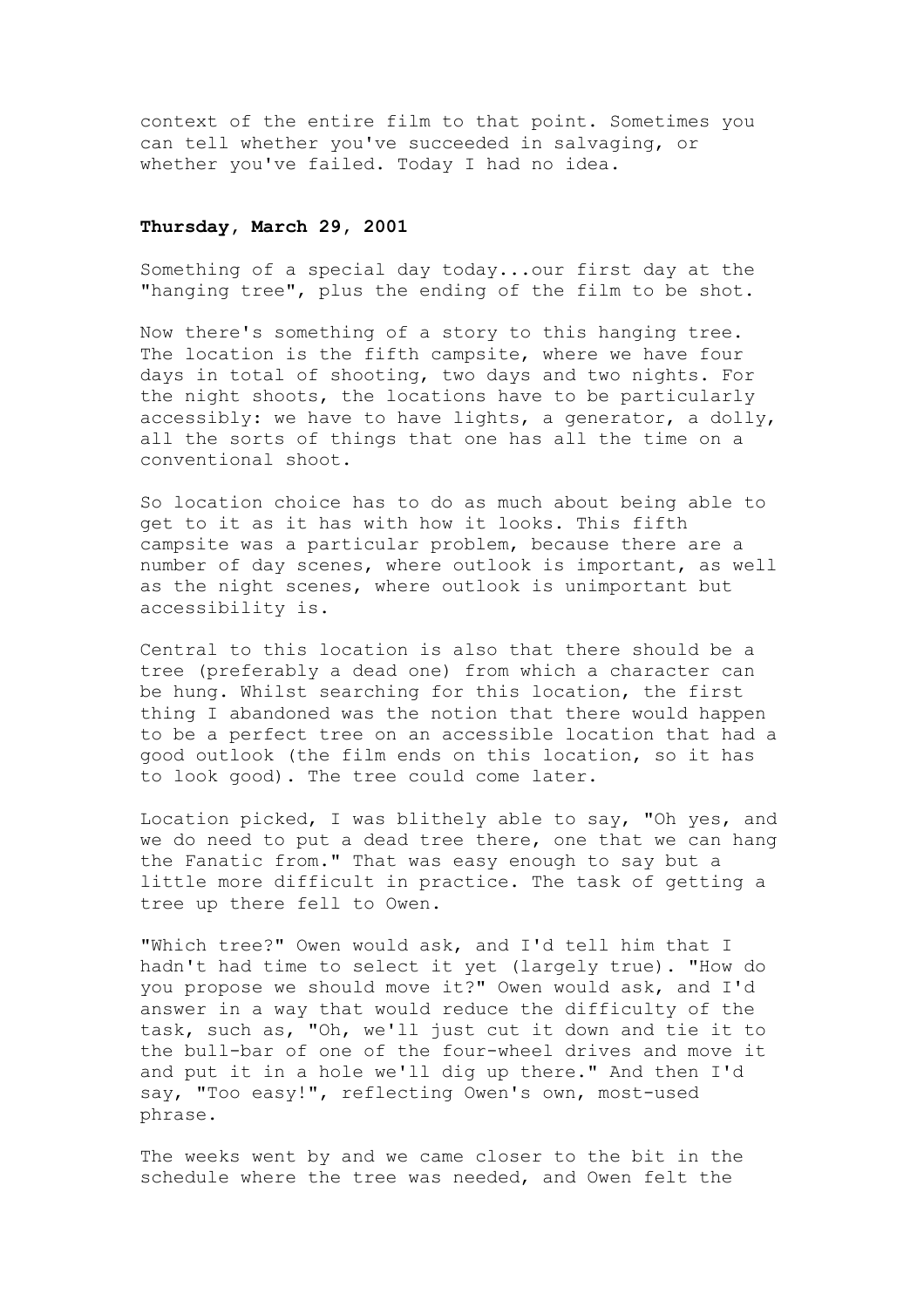need to get the tree up there. If only he knew which tree. He goaded me into action by telling me he'd found a tree. To me, of course, that tree was completely unsatisfactory, it was a dead eucalypt of some sort, and the fifth campsite terrain was mulga country...it had to be a mulga.

There are tens of thousands of dead mulgas on Arkaroola, so I spent half a day one weekend checking many of them out. I'd throw a rope over a suitable branch of a suitable tree, hang on it, jiggle up and down severely, to test it for strength. Eventually I found the tree I wanted, but it was some 30 or 40 metres from the road, up a steep hillside. And it was, for a mulga, quite tall and solid.

"That one, Owen", I said. Owen nodded sagely. "How do you propose we move it?" said the sage Owen. "Oh, just cut it down, get eight or ten blokes to carry it down to the road and, I don't know, put it on a truck or something. The simplest ways are usually the best ways."

Owen had, meanwhile, organised someone with a drilling rig to dig the tree hole..."just digging a hole" at Arkaroola is not really possible, almost everything is rock or stone.

The man with the drilling rig came and drilled the hole (he came, I think, from 150kms away, which caused it to be a fair expense). Eight or ten blokes are not so easy to organise...the crew works long hours and there are not many spares at Arkaroola. "Blokes" were brought in from as far away as Nepabunnah, more than an hour's drive away (another fair expense).

The dead mulga was cut, carried down the hillside by a dozen or so blokes, tied to a truck, driven to its hole about 5 kms away, and concreted into the hole. A triumph for Owen, and today we got to shoot there for the first time.

We used it to good effect too. It was a lovely day's shooting: relaxed, productive, what I would have wanted it to be. After the previous day, it was a positive joy.

And we shot the last shot of the film, wherein David rides into the sunset. Spectacular...it too seemed everything I hoped it would be.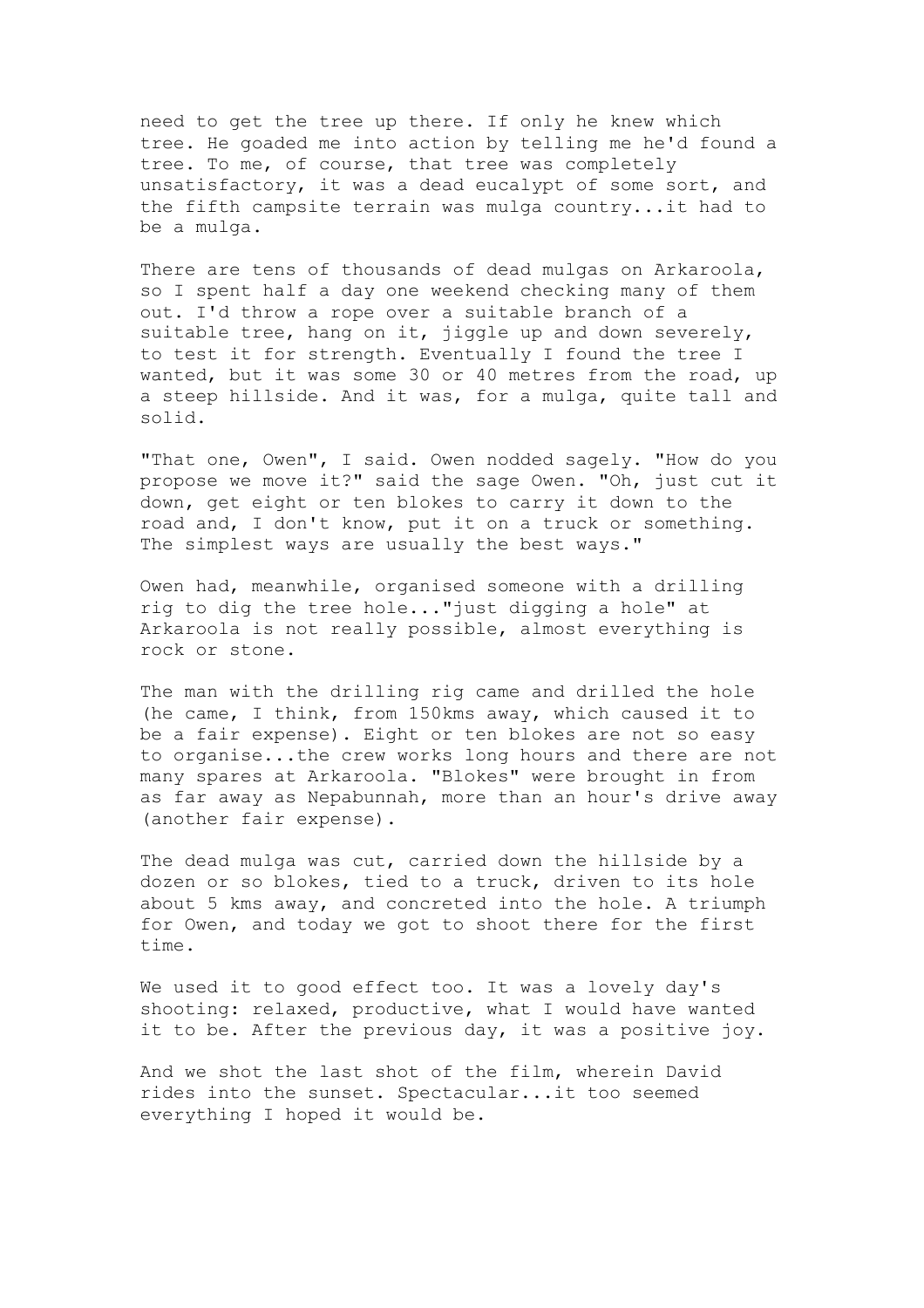#### **Saturday, March 31, 2001**

Up early early for a reduced unit, an attempt at an ambitious shot: the Fanatic hanging from his tree, silhouetted and completely enveloped by the sun (our 1600mm lens should do the trick), from a position down in the valley below the ridge camp location.

Measurements of sun position at sunrise had been taken but we'd not had the opportunity to do so at the right time at the actual location...camera position was critical and we were starting from a position of informed guesswork.

Small team on the ridge preparing Gary's hanging harness (previously tested) in the dark. Small team in the valley below setting up camera. Robertto high on the opposing hill to give advance information on what the sun was doing. As we waited with camera, several decisions were made...camera position seemed a little better higher up (this was to have a major effect on the result).

First rays of sun hit Robertto up above. He guessed we should move a little to the right. We moved. The sun crept lower down the hill behind us, and again we moved a little higher, as if impatient to get it done. Robertto moved down lower, with the rim of sun, and hasty little lateral movements were made to adjust, so that the sun would rise absolutely behind the hanging body of the Fanatic. Seconds to go, another adjustment three feet sideways, ladder removed on the hanging hill, camera rolled.

It was good, but not great. Even before the shot was over, a new position down the hill a bit and still in the shade, was selected. "Cut! Move move move!" Down the hill scrambled the camera crew, radio from the hanging hill can we take Gary down no we're still shooting. Camera set, shooting, with seconds to spare. Exact position slightly out, abort the shot, move further down the hill, no you can't take Gary down we're still shooting.

Take three, looked like we had it right...but no, much the same as take one, we hadn't allowed sufficiently for the lateral movement of the sun. Somehow, there was still a little more valley below us, so down we went again, off-set the chosen position by a metre and a half, a frantic film magazine change, no you can't take Gary down, we think we have it this time and this is definitely the last one, hang on for three minutes if you can.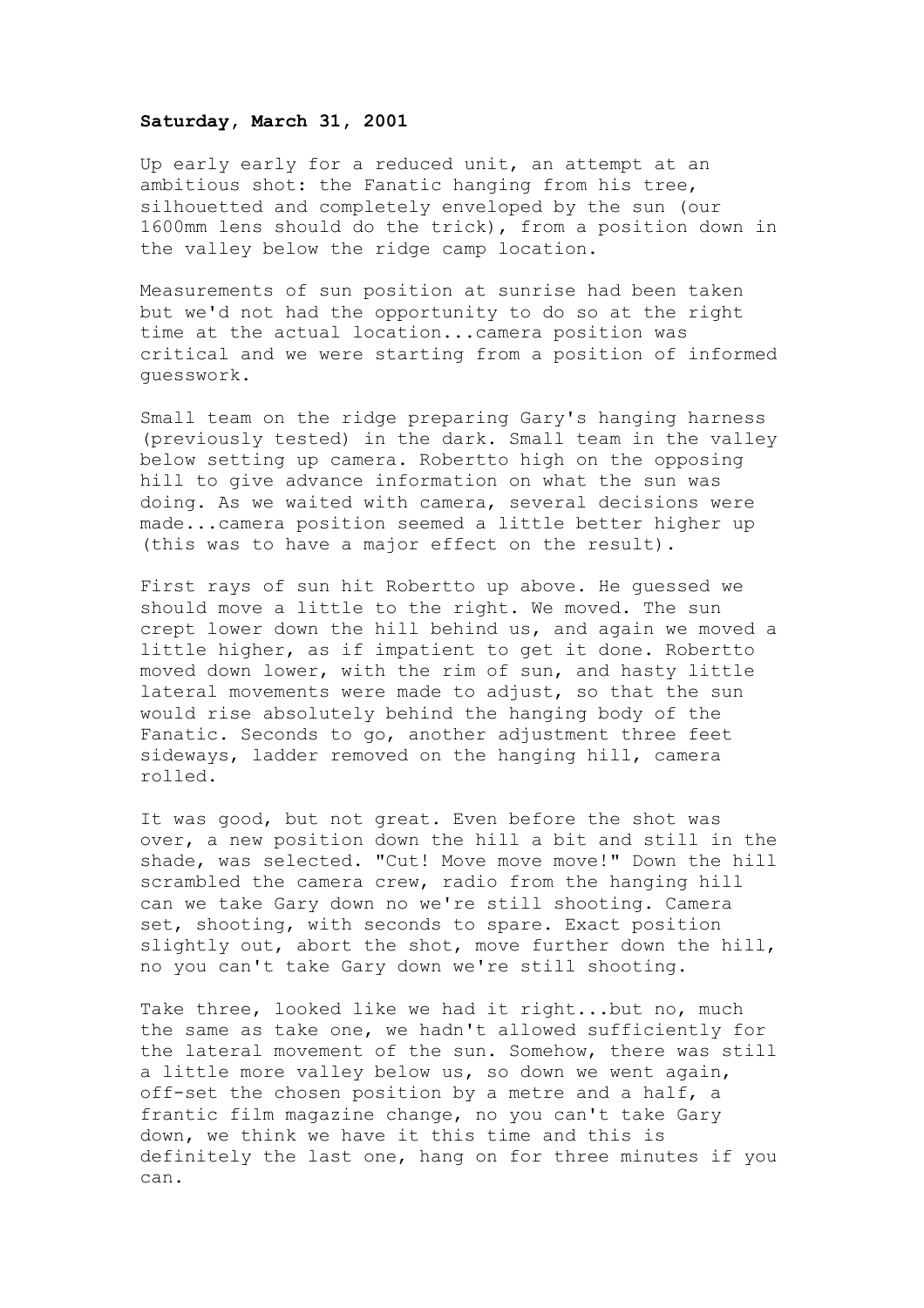And there it was, the perfect shot (through the viewfinder at least), the golden ball of the sun rising to completely envelop the tree and the Fanatic. Our movement up the hill had allowed four attempts at it instead of one, and we'd learnt a little from each. And back for breakfast by seven, Gary a little sore for the experience.

We were now scrambling to complete all material with horses, which we have for only two more days. Off for a little scene where the reduced party set off having buried the Philosopher...an unexpected pleasure in the still-early morning light. Then again a reduced unit for some steadicam re-shoots (a shot that had excessive sun flare on the Fanatic's face and some POV shots that hadn't quite worked the first time).

Lunch, and a quick reshoot of a slomo shot of the Philosopher riding along, then a break and off to the hanging ridge for a sunset scene and a post-sunset scene. These are tricky beasts...there is a window of less than an hour to shoot each of them, one just before sunset and one just after sunset. They involved dialogue, performance, a hanging corpse in one of them, a campfire in the other (often irritating to get consistent). Still, by now we were bold enough to try both in succession.

Preparations until the light was deemed right...three shots in the first scene, three for the second.

Smooth, smooth shooting. Damon and David well-focussed for the first, a great look, good performances. Shooting the second scene after sunset was also a pleasure...the light was lovely, the scene calm, Gary and Damon and David all absolutely there, just a little dialogue from David, the looks between the Fanatic, at this stage chained to the bottom of the tree, and the Follower, cleaning what was the Fanatic's revolver, saying more than dialogue ever could.

### **Location visit report by Executive Producer Bridget Ikin:**

Just back from visiting the set of THE TRACKER at Arkaroola in South Australia. I'd forgotten why my bag was so heavy, until I opened it, and found it filled with 'interesting' rocks I picked up on walks around Arkaroola.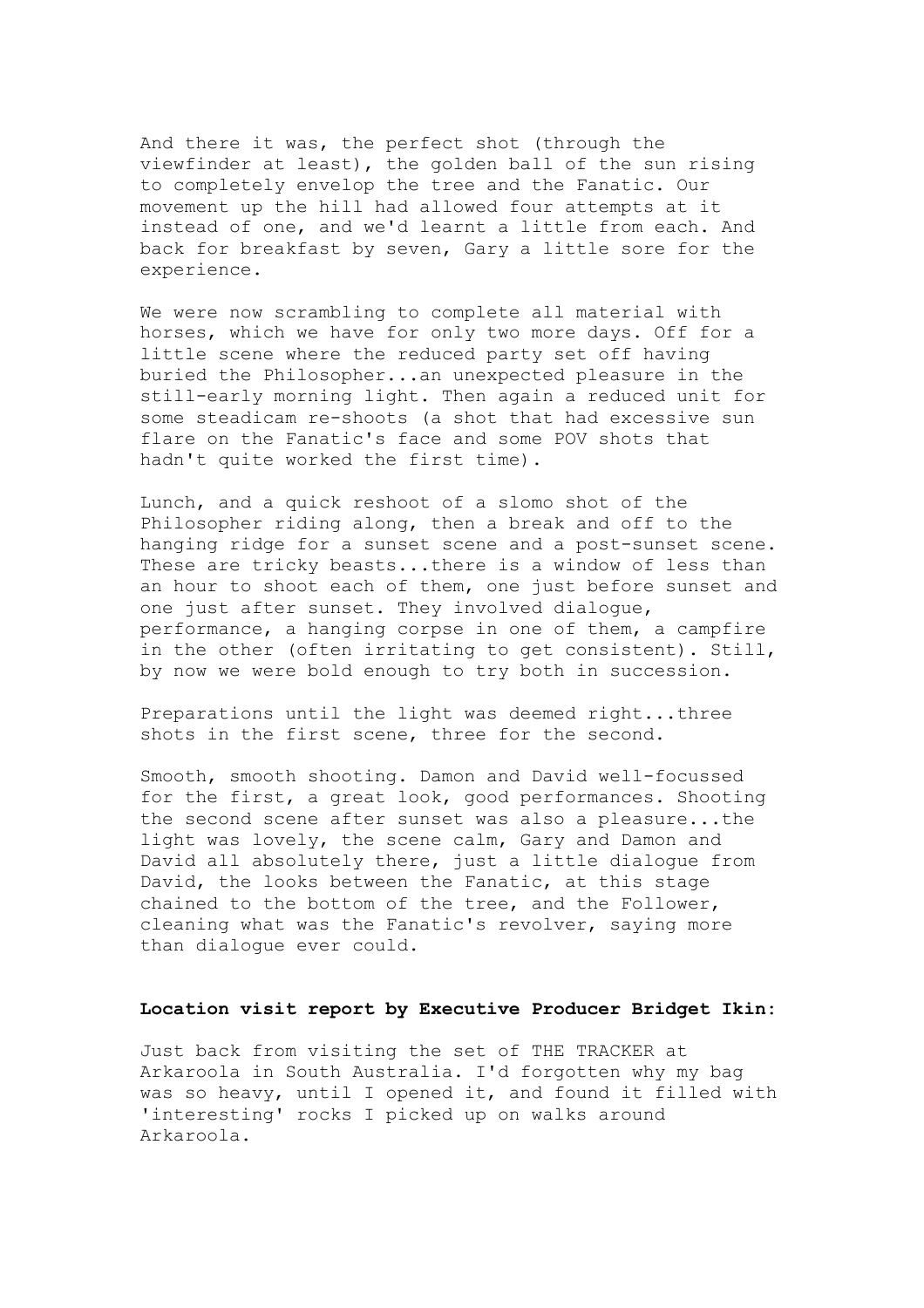It's ten hours hot and dusty driving north from Adelaide, the last big part of it on an incredibly rocky unsealed road, up into the extraordinary, remote terrain of the desert ranges. I can appreciate now why Rolf de Heer was so keen to shoot THE TRACKER here. It offers such a variety of extreme - and different - landscapes, all within a (fairly) close range of each other. I've yet to see any rushes, but the film will certainly look splendid.

This is no-frills filmmaking ... everything so pared back and lean, and functional - as suits both the story and the unforgiving location. A small crew (about 15 on set), hand picked by Rolf and producer Julie Ryan, and mostly a dedicated team they've worked with before. They're used to Rolf's style and expectations, conscious of the need to stay flexible and mobile. It's impressive to watch how he galvanises them, converting problems into challenges. It's equally impressive to see how hard they all work, in the fierce dry, unforgiving heat. There's no relief, making a film in which every single scene is set outside.

I watched the horses walking over the hard, hard stones of the dry river bed, and felt for their discomfort in the heat.

I observed the good humour of the four actors. Being outside in such intense heat for all the sunlight hours of each day is hardly glamorous.

I sympathised with the production co-ordinator returning from standing in the phone booth for two hours (no phones available up there), having chewed up many dollars in phone cards - again!

I had a glimpse of the patience required to work out here, as I waited for the mechanic to fix a problem with our 4-wheel drive, and appreciated that you can't force things to happen faster than they happen! With only three flights a week (and they land 130 unsealed km away!) supplies are precious commodities, not to be squandered or abused. As is water.

But Arkaroola is a 'resort' too (as long as you don't conjure up images of spa pools or tropical foliage) - a huge property 'farming' people rather than animals. Because it's such an important area geologically, it attracts adventurers and travellers from around the world. Some of the world's oldest rocks and fossils have been found here.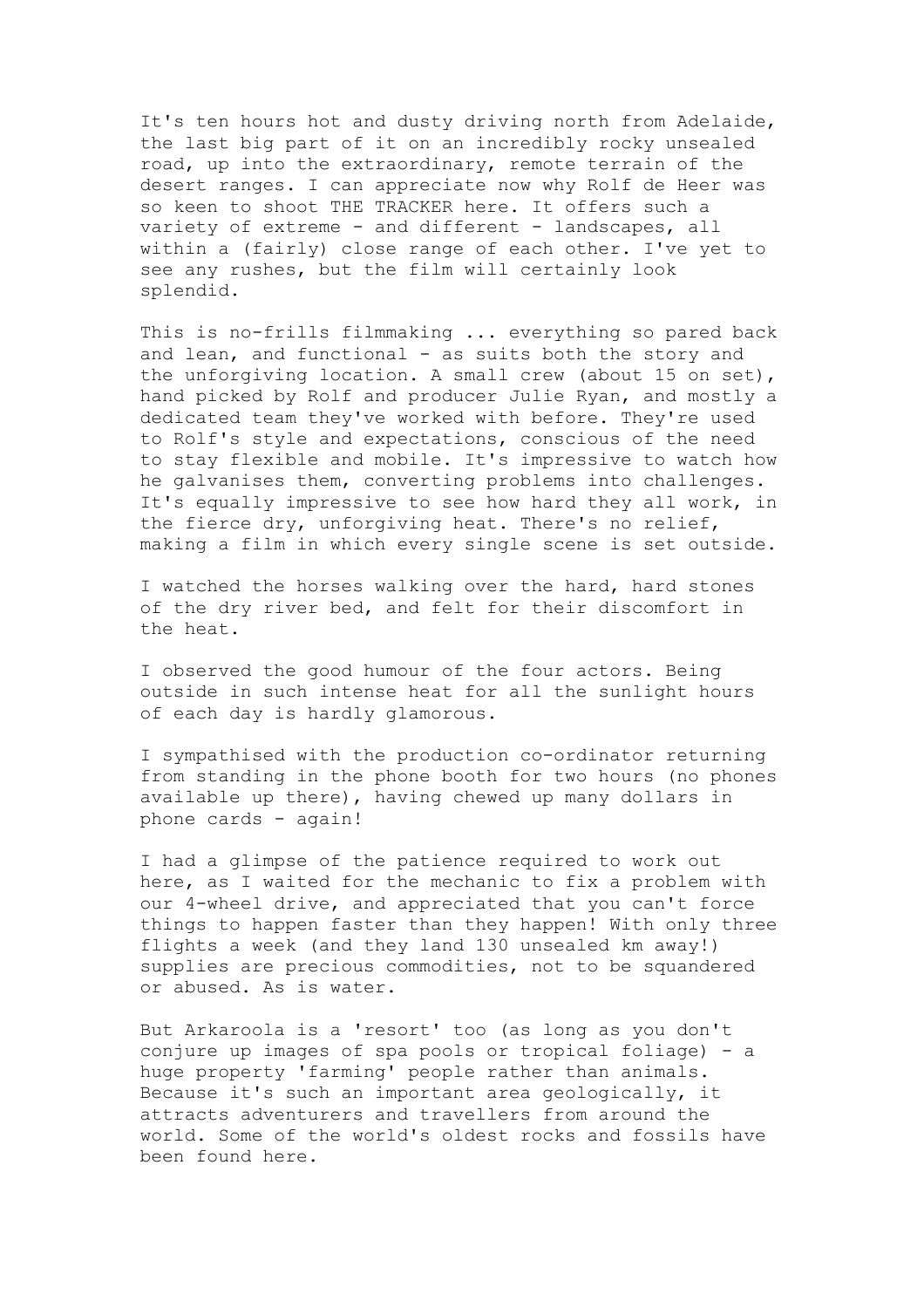There are two more weeks of the shoot to go, which will be the crew and cast's first chance to leave the property in over seven weeks. It's really a unique place to visit, but I suspect there will be few regrets for them, when they leave such a physically difficult and remote location.

And as for my 'interesting' rocks - well I guess I'll find a home for them, even though, off the ground at Arkaroola, they don't seem quite so fascinating! Perhaps they'll find a place beside my computer, as I tune into Rolf's daily - and increasingly fascinating - 'virtual' account of the filming, on this website.

## **Sunday, April 1, 2001**

Our final day with the horses, focussed on completing all shots and reshoots that require them. Principal among these was the completion of scene 64, wherein the Philosopher is speared. Two previous attempts to complete this scene came to naught for various reasons, and we'd been waiting all week for cloud cover so that we could do the final two shots to match those already done.

We'd had no cloud, and no cloud was forecast...and we had to shoot it today. Grappling with this problem last night, and thinking about what else needed to be shot on this day, I came to the conclusion that the best way to deal with the problem was to rewrite the second half of the scene into a new scene, put some time space between it and the first half, and shoot the new scene from scratch, in the sun if that was what presented itself.

New scene was presented at breakfast time, just prior to shooting and just after a reduced unit had already shot a sunrise pickup shot of the Tracker's hat on the ground (dating back to the very first morning's shoot). The actors seemed happy with the rewrite, each of them had something more to do than before and the scene was fresh, rather than a stale third attempt at the same thing.

Back again to the location, a hotter day on the possibly most inhospitable site of them all. Eleven shots to do instead of two, but hopefully the scene would be the better for it. We shot comfortably. The horse that had previously misbehaved had been given a different task to do, instead of walking down the hill in procession behind the other two, it was to come trotting around the corner and join them after they had stopped.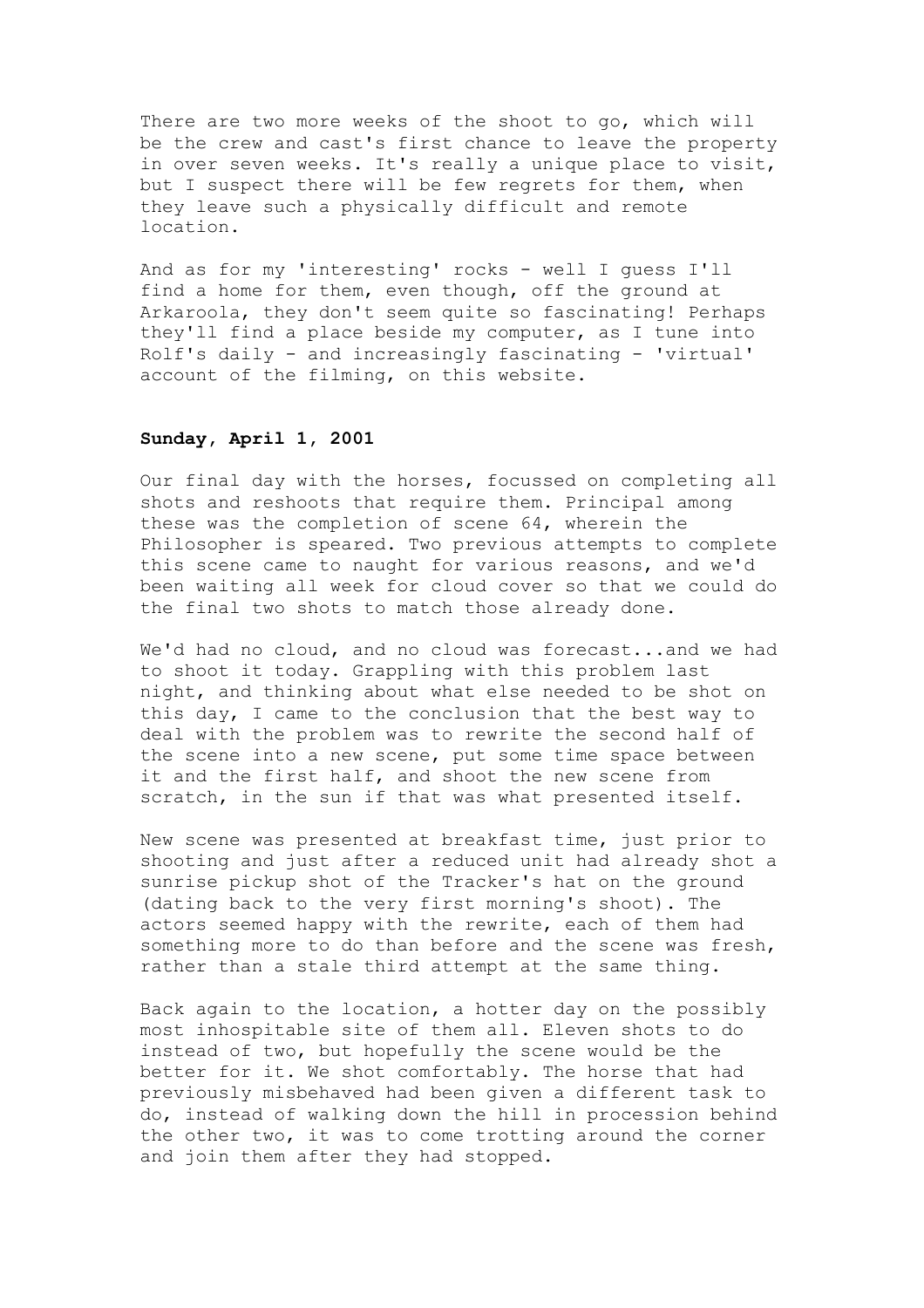The wranglers did some closed-set training during a morning tea break, we came back and did the equivalent of the shot that had so confounded us previously, in one take. The difference between days when things go right and days when things go wrong...

Couldn't quite finish the scene before lunch, but the three shots after provided no problems (two channel 7 "blokes" doing a story on the film were roped in to hold our large reflector sheet when the breeze stiffened such that producer Julie Ryan, previously charged with the task, was in danger of becoming airborne).

As we finished our final shot of the scene, the first clouds drifted over the sun...the irony of the timing was hard to believe. If we'd waited we could have simply shot two shots to complete the scene under cloud, but I suspect the sequence is the better for not having done so..

One more shot here, the spear flying through the air. We'd sourced some spears locally, plus Wayne the armourer had spent considerable time fashioning one. Only Wayne's flew true and straight. Jonesy lobbed a stone for a trajectory for David (a truly expert spear thrower) to throw the spear past camera, David said yes, I can do that, we rolled camera, David threw the spear and it flew with incredible speed past camera, low and straight and much further than any of us had imagined it might. So low and fast, in fact, that it had sped past the bottom of frame before Jonesy had had time to even spot it.

Wayne retrieved the spear...the end had broken off. Modifications didn't help, it refused to fly again. We'll have to come back for a fourth time to finish the scene in its entirety, but at least we won't need the horses.

Then another pickup shot from the first day (the Tracker's POV walking down a creekbed, which we'd neglected to shoot first, before we, as a crew, had left too much evidence of our presence)...the intervening five weeks and some rain had freshened up the creekbed enormously and we shot the steadicam shot without incident.

Then a reshoot of the Tracker tracking, and the Fanatic following, and we'd done our last shot with the horses just after sunset. Jim and Coop (and Bill and Pete before them) were much-loved members of our little crew, and many were quite sad to see the end of this phase of the shooting. Many stories were traded in the bar that night,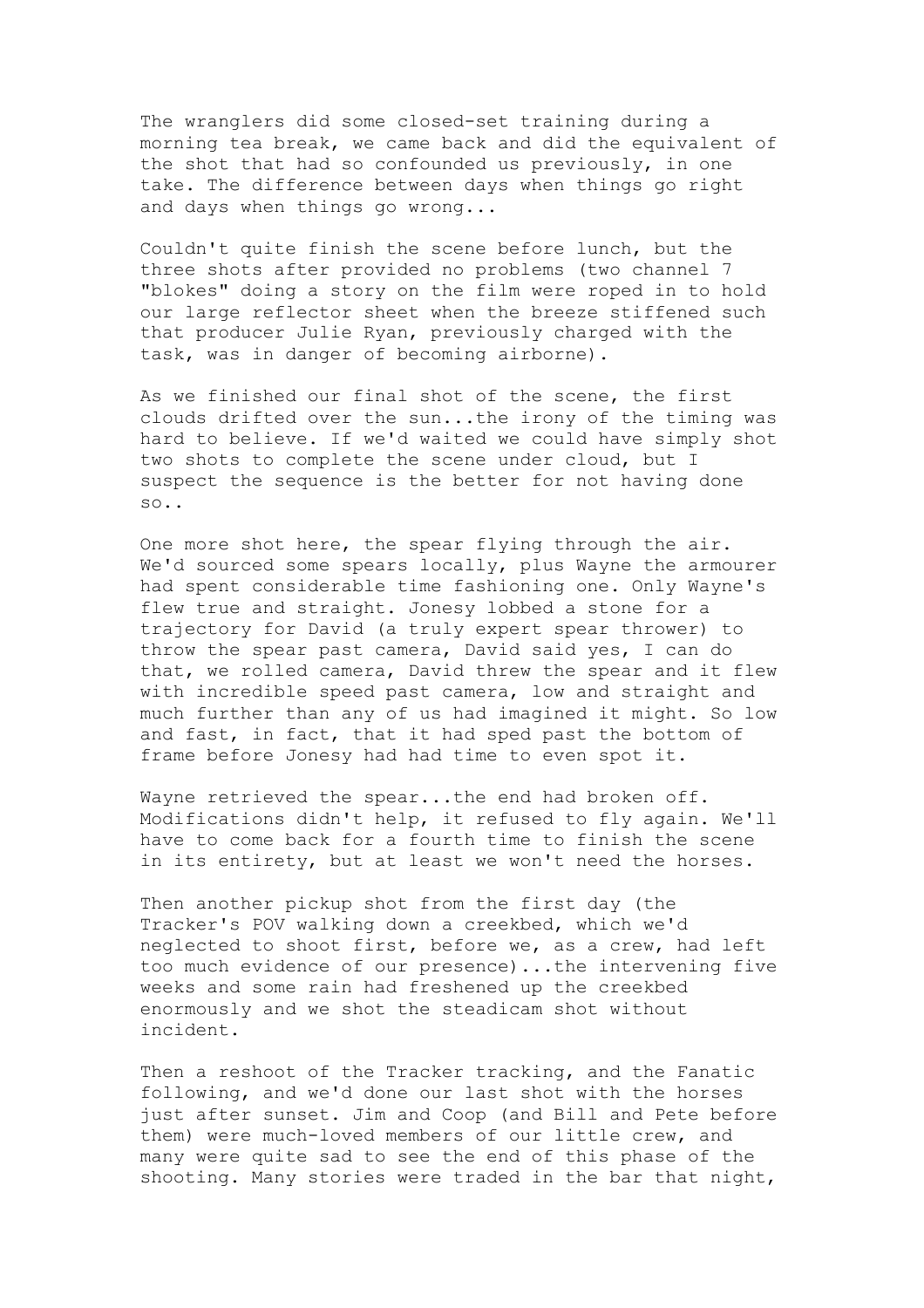stories for more horse films thought up (so we could all work together again), an altogether very fond farewell.

#### **Monday, April 2, 2001**

Night shoots...a week of them starting from today, and they're not my favourite occupation. Everybody's sleep patterns are suddenly violently changed, you feel almost sick with fatigue by the time the first night is over, you don't sleep very well, you feel even worse when you wake up and then you have to do it all again.

Nevertheless there was a good deal of energy around, a supplemented electrical crew, a 3.7 metre diameter helium balloon to float above with lights in it, a dolly to be used, generator, lights and no horses.

The lead-up weather was not so promising...a constant threat of rain, quite cool, and, worst of all, windy. The balloon would work in the rain, but if the wind was too great we'd be in trouble. Down to the location before dark though, and the wind dropped completely. We had as still a night as we've experienced.

A very different feeling about this shooting. We were fixed to the one spot and shooting much more conventionally. Quite a long set up for the balloon and lights, tracks to be laid for the dolly, we even had a block through with the actors, something fairly unusual for this shoot. More than two hours elapsed before we were ready for the first shot, our first genuine track for the shoot.

The other slightly odd thing was that we were going to be travelling the length of the script, in order, over the five nights. There are five campsites spread evenly through the script, each with a very different mood as the events around them, which we have already shot, unfold. Characters are brought back to life (and killed off again), moods from early in the story have to be recalled, relationships are at different stages than where they end up.

And so we shot the first (and most benign) campsite scene. I'd almost forgotten what conventional shooting is like. Instead of almost everything being structured around the horses, almost everything is structured around the movement of lights and cutters. The same sort of performance flow is not possible, but there is more time to think between shots, more time to talk with the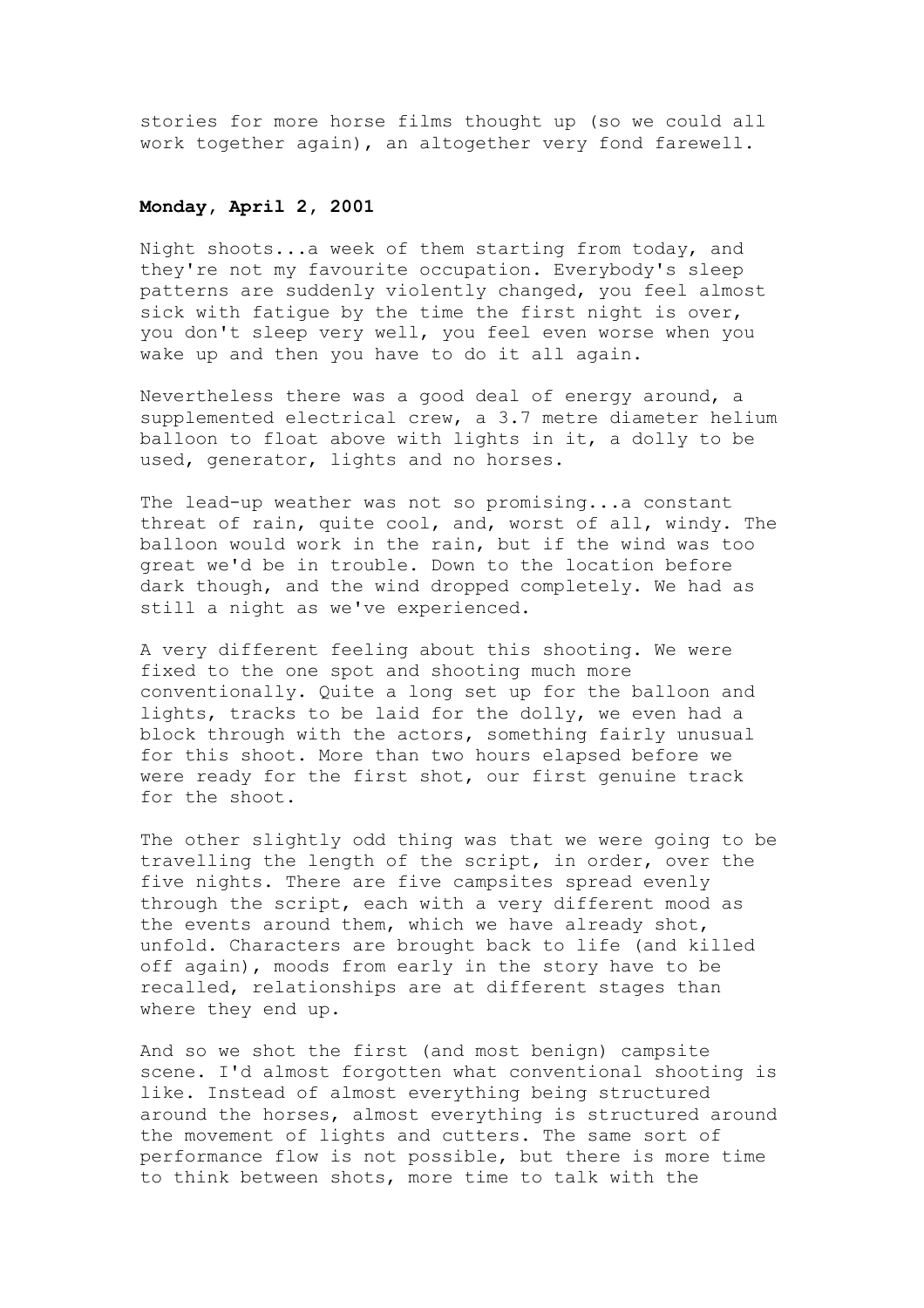actors. In a curious way, apart from the time pressure it was quite a relaxing way to shoot.

This first night there were two campsites to be shot (two nights are reserved for the fifth campsite), and just after the mealbreak we completed the first, and moved (walked) to the second, chosen entirely for its proximity to the first.

This was a big scene for Damon, as his character comes to terms with his own behaviour at the first massacre, and during which he puts his ukulele on the fire.

Another tracking shot, and shooting became momentarily tricky as light rain began to fall. Still the wind held off, however, and we shot through until the scene was almost complete.

Now time became the enemy...to finish on time, there was the choice of completing this scene (one shot of the ukulele catching fire) and dropping the next scene (a one shot scene of the three white men on guard), or shooting the next scene and leaving ourselves with another tricky pick-up to do. In the end it was decided to drop the next scene, which seemed okay on paper but was much less convincing after having seen the previous scene play out.

So we burnt the ukulele and called wrap.

# **Tuesday, April 3, 2001**

Night shoot two of five, one that feels very tight as far as schedule is concerned...four scenes, including one of the longest in the film, where the Follower, on picket duty after having his abilities questioned, discovers the Tracker is missing, has to wake the Fanatic to tell him, gets struck down, the Tracker turns up and is chained to a tree. Lots of movement of characters back and forth, a lot of screen time, night, all of it seemed quite difficult.

Previous planning indicated rather more shots than conventionally achievable. It's easy enough to get this amount of material in a very average way (stick the camera on a tripod with a wider lens and play the action), but to get it well you need to see, feel and understand the detail of the action.

An early afternoon recce with Jonesy, to lay down the specifics for his pre-light (exactly where will the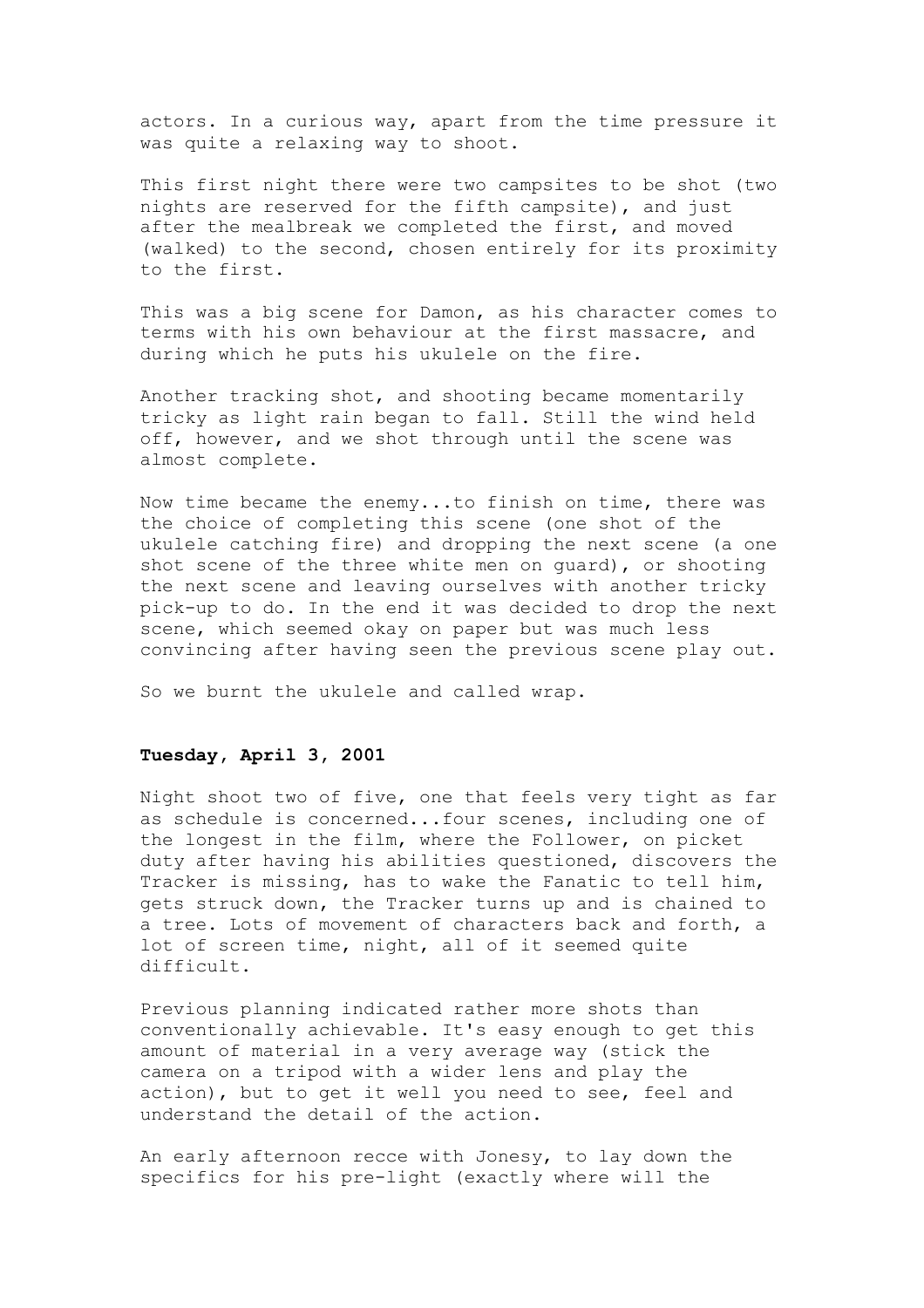campfire be, for example, and what's the action and in which axis will it play) led to some discussion about the night ahead. We went into some depth about the main scene, and soon the thing to do seemed to be to take a risk...look at covering the scene in a single, long, complex shot, which might take hours to do (how many hours?), see if the guts of the scene would hold in it, and work out what else would then need to be shot to complete it.

So the night started like that...we blocked the action with the actors, until all were comfortable with precisely how it would go. We built a long tracking shot around the action, back and forth as required, starting as the Follower's shot and becoming the Fanatic's shot as he took over. The shot worked out, Jonesy cautioned me that he had a bit to do, a few problems to work out, was I sure I wanted to go down this road?

Is it working? Yes. Can you work out the problems? Probably. Let's give it a go then, I can't think of any other way to get the night in.

So Jonesy and his augmented crew of electrics set to work on the lights, Dunkles, Mike and Judd set to work on the camera movement and focus, Damon set to work on the precise path he would travel. Depth of field of focus would be extremely narrow, a slight deviation may cause the shot to become unusable.

Round and round his circuit Damon paced, until the movement felt clear and comfortable to him, almost second nature.

Some hours later: the lighting problems had been solved, the camera and actors were prepared, we were ready to have a go at it. Some rehearsals for camera and focus, let's shoot.

Take one...it was in the can.

It was, after all the preparation, quite unexpected, so we did a second take just to be sure.

The rest of the night was an anti-climax...solid work to be done but knowing we had the night under control. Some people seem to thrive with these night shoots, others have difficulty adjusting, no matter how much coffee they drink. Nights take a lot from some people...David, for example, being from the tropics and not having an ounce of spare flesh on him, feels the cold terribly. To see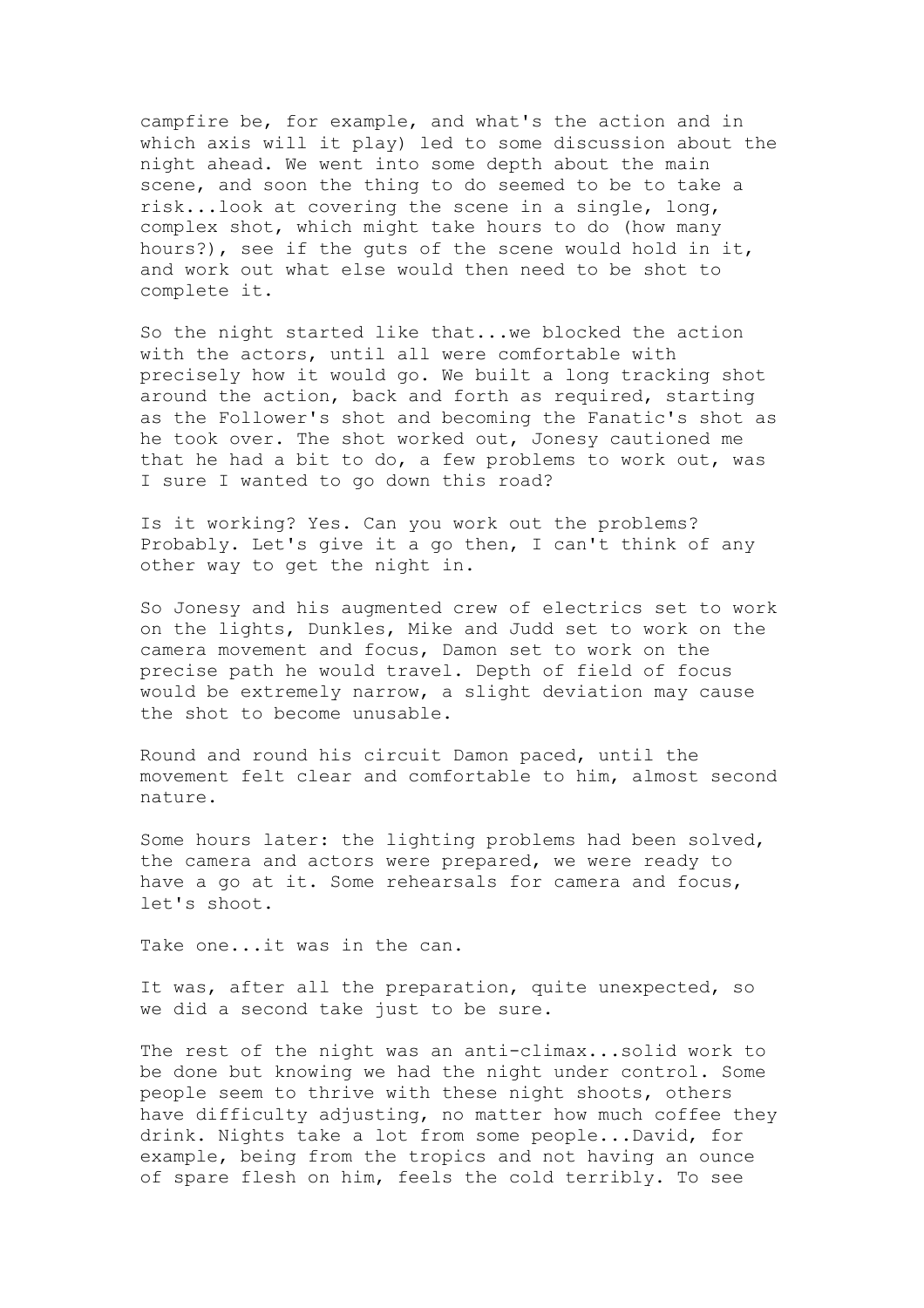him hunched up wearing anything and everything that's around, close to a fire lit to help keep him warm, is enough to make one feel guilty, despite the fact that doing the film was his choice.

# **Wednesday, April 4, 2001**

Day whatever it is of the shoot, sometime during the second last week. Somehow night shoots seem to give you less time, even though there are still 24 hours in the day and we don't shoot for any longer. Maybe more time is spent getting to sleep than sleeping, more time spent waking up than being awake.

One day/night folds into the next, and it becomes hard to differentiate between them unless there is some sort of major highlight. David was given the night off to preserve him for the rest of the shoot...he has a lot of dialogue to come, he's just a shape lying in the background for most of the scenes and the one shot we need him for, an extreme closeup of his eye opening and closing, is easily picked up on one of the following nights.

Tonight the Fanatic helps the Philosopher on the way to that land from whence no traveller ever returns. A gory scene if played literally, but just emotionally so if played right for the style of this film.

Have dolly (during the night shoots) will use it, and the shots were constructed around the feet of the Fanatic quietly wandering around the campsite checking that all are asleep before he commits his dreadful deed. This was an almost relaxing way to shoot...by committing to this style for the scenes it seemed unlikely we would end up in time trouble, and so it proved to be.

A different lesson in acting for Damon...his entire performance today consists of him being asleep, and after his heroics of yesterday, he deserved the break. But it wasn't much of a break. The first hour lying on stony ground in a canvas swag is pleasant enough, the second hour is bearable, after that it becomes distinctly unpleasant. And Grant had it worse than Damon did, lying supposedly wounded in a most unnatural position so that the Fanatic can achieve his purpose.

Gary was all precision as usual for the technical stuff, and hit the right tone emotionally for the performance. This was the third night with the balloon, and we've been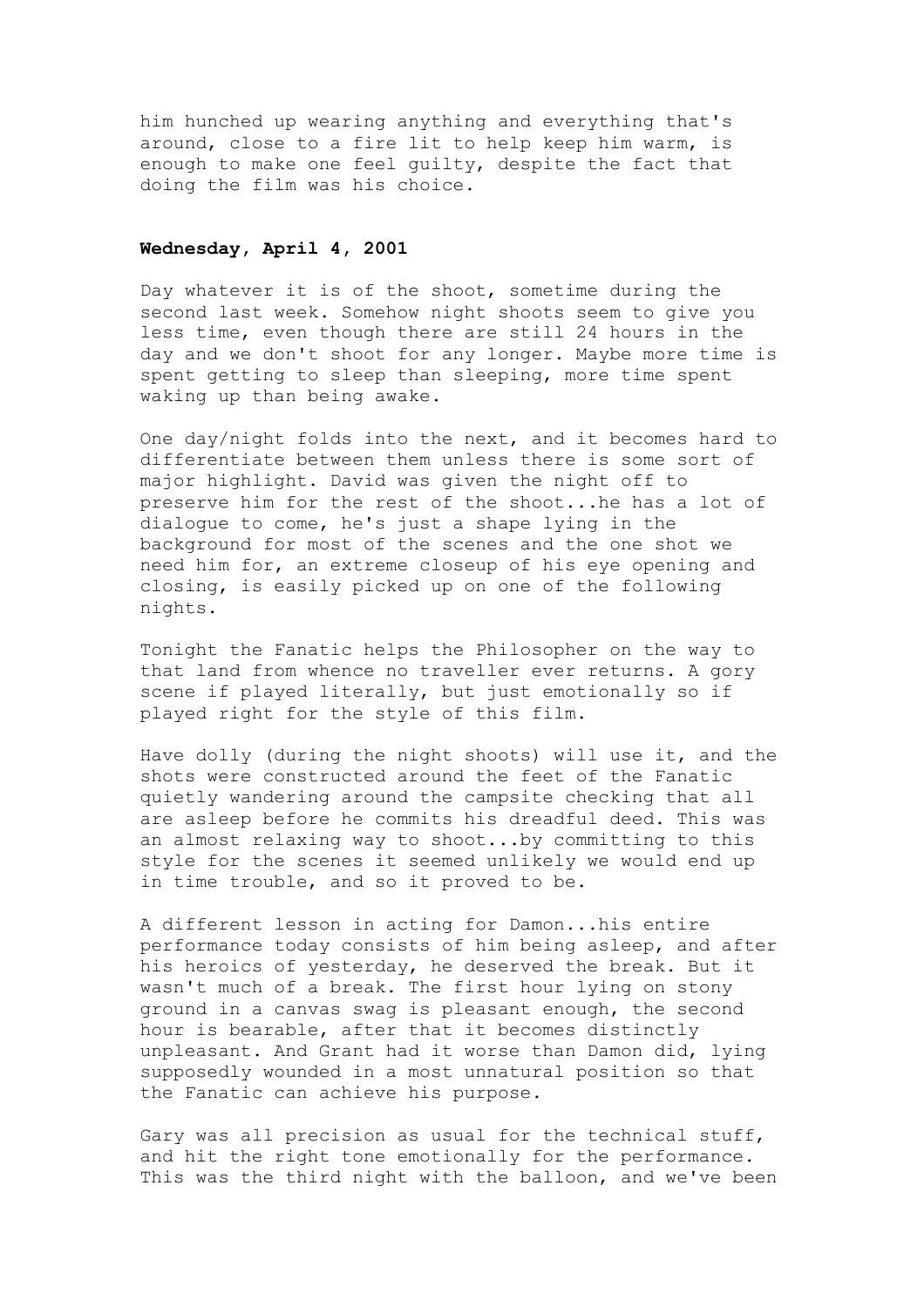very lucky so far with the weather...three completely still nights in a row, after some of the nights earlier in the shoot have been fairly violently windy.

Tonight was a highlight in the "dragoon all visitors to set into working in any capacity required" methodology we employ. I thought the sights of completion guarantor Annie Browning pulling weeds and lawyer/E.P. Bryce Menzies sweeping footprints were the limit. However to see James Geurts, a casual visitor to set, dressed in the Tracker's costume to be the shape in the background, and, in Beverley's usual thorough be-prepared-for-anything manner, having been made completely black, was something else (it was something else - a casual glance in the distance and you'd swear David was on set, but up close James just looked ridiculous).

## **Thursday, April 5, 2001**

The first of two nights shooting at the fifth campsite, and the work I'd done on the scenes to be shot was beginning to reveal that shooting them as written was an impossible task in two nights. There was just too much detail to get in, too many shots required or fewer shots with a much greater degree of difficulty taking probably as much time. And the action played for far too long to seriously try and film, and and and...

Apart from the lead-up scenes that had to be shot, the main scene was one of the biggest in the film: the Tracker has drugged the Follower and prepares to put the Fanatic on trial for murder, then holds the impromptu kangaroo court. The preparations were the problem, to get to the actual trial has to be convincing, and the leaving out of even one little step would start the audience questioning.

I'd been up late after Wednesday's night shoot grappling with the problem, had reduced the number of shots required down to an absolute minimum, and still there were far too many. I drifted off to sleep with an image in my mind, a closeup of the Fanatic sitting chained to his tree with the Tracker preparing ropes very out-offocus in the background.

Late morning I was again grappling with the problem, and realised that a radical solution was required. I had to think laterally. A number of things came together almost simultaneously: I couldn't cut any further, so maybe the answer lay in writing more; there was the image I'd slept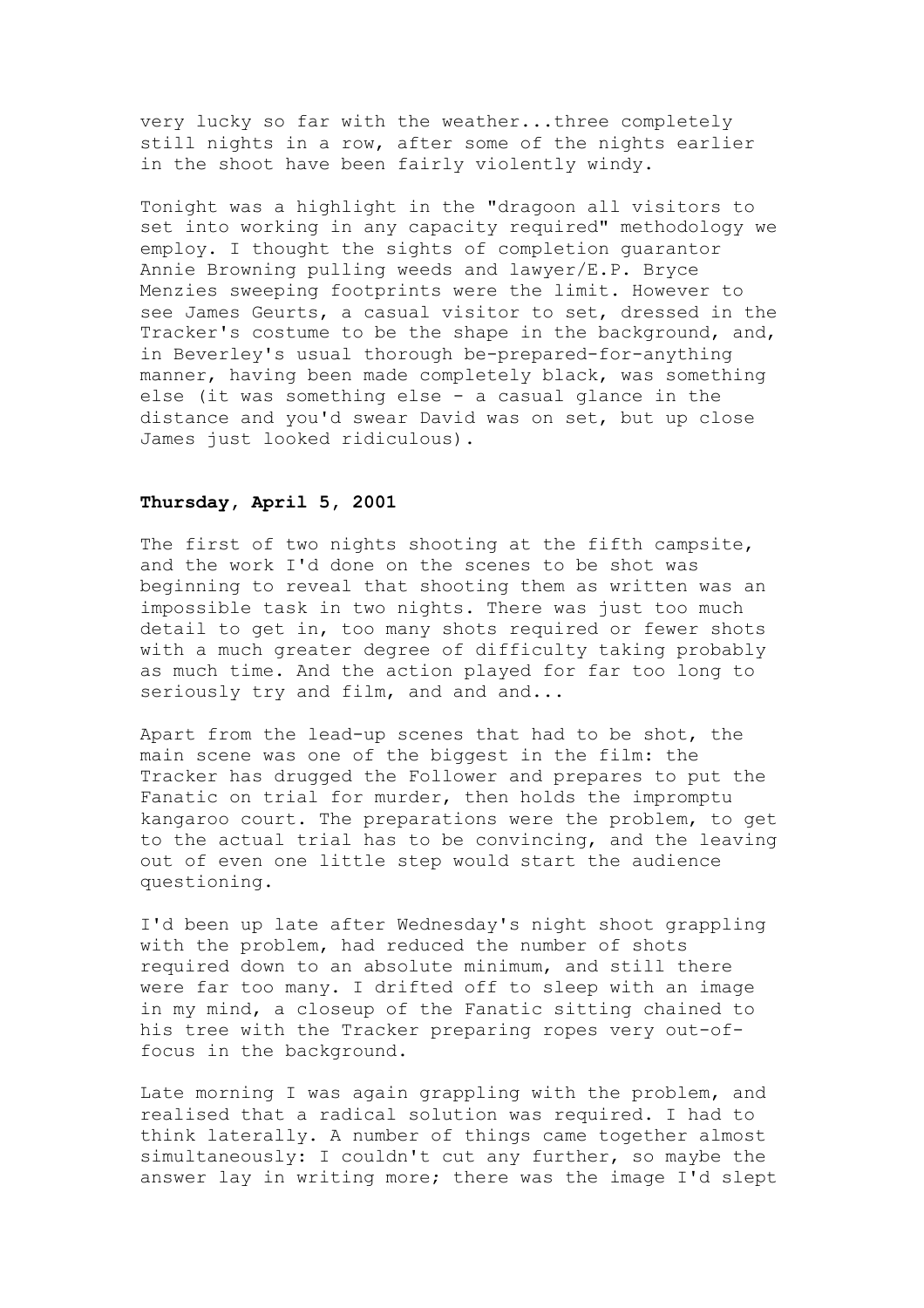with overnight; there was a vague memory of having heard a story about Gary, and how he has an almost photographic memory for script.

An idea came to me...swing the scene to becoming the Fanatic's scene, not the Tracker's scene as written. Have the Fanatic tell a story, have him talking for his life, concentrate entirely on his growing fears as the preparations are made around him. Then the nature of the preparations, interesting enough psychologically if shot well, becomes irrelevant, we need simply to hint at them being made.

I spoke to Gary about the possibility of him suddenly getting a huge amount of extra dialogue, a soliloquy really, to be performed the following night. He was, of course, keen on the idea, so I set to writing.

Sometimes these things come, sometimes they don't. This time it did. I must have been thinking about this stuff for quite some time without knowing it, because two hours later there was a draft, two solid pages. Gary read casually through it, we made minor changes and read through it again. Remarkable, it worked. Even more remarkably, Gary put the pages face down and performed almost the first minute of it flawlessly, having read it only twice. What a gift for an actor to have.

Two extra pages written, at least twelve or fifteen shots less to do. I went to the shoot with at least a degree of confidence that the scenes were now achievable.

First we shot a sunset-for-sunrise scene, of the Follower waking up to see the Fanatic hanging, the bloodied Tracker lying on the ground. Damon was in fine form - no dialogue had been written, but on the first take he found his voice to such effect that James (Currie), listening intently through his headphones (he never looks at what's happening on set, only listens) was almost blasted out of his little canvas chair with surprise.

The window of time of the sun being low enough was too small for us to achieve the entire scene in one day (more tomorrow), so on it was to the night shoot, setting up the balloon and preparing to shoot when sufficiently dark. There was still a fair bit to do, but all went so well (David very focussed and funny in the scene where he pretends that the Fanatic's suspicions about being poisoned are true, Damon gagging on the rabbit when he thinks it's poisonous, not difficult because it tasted as if was, David's pickup shot from the night before), that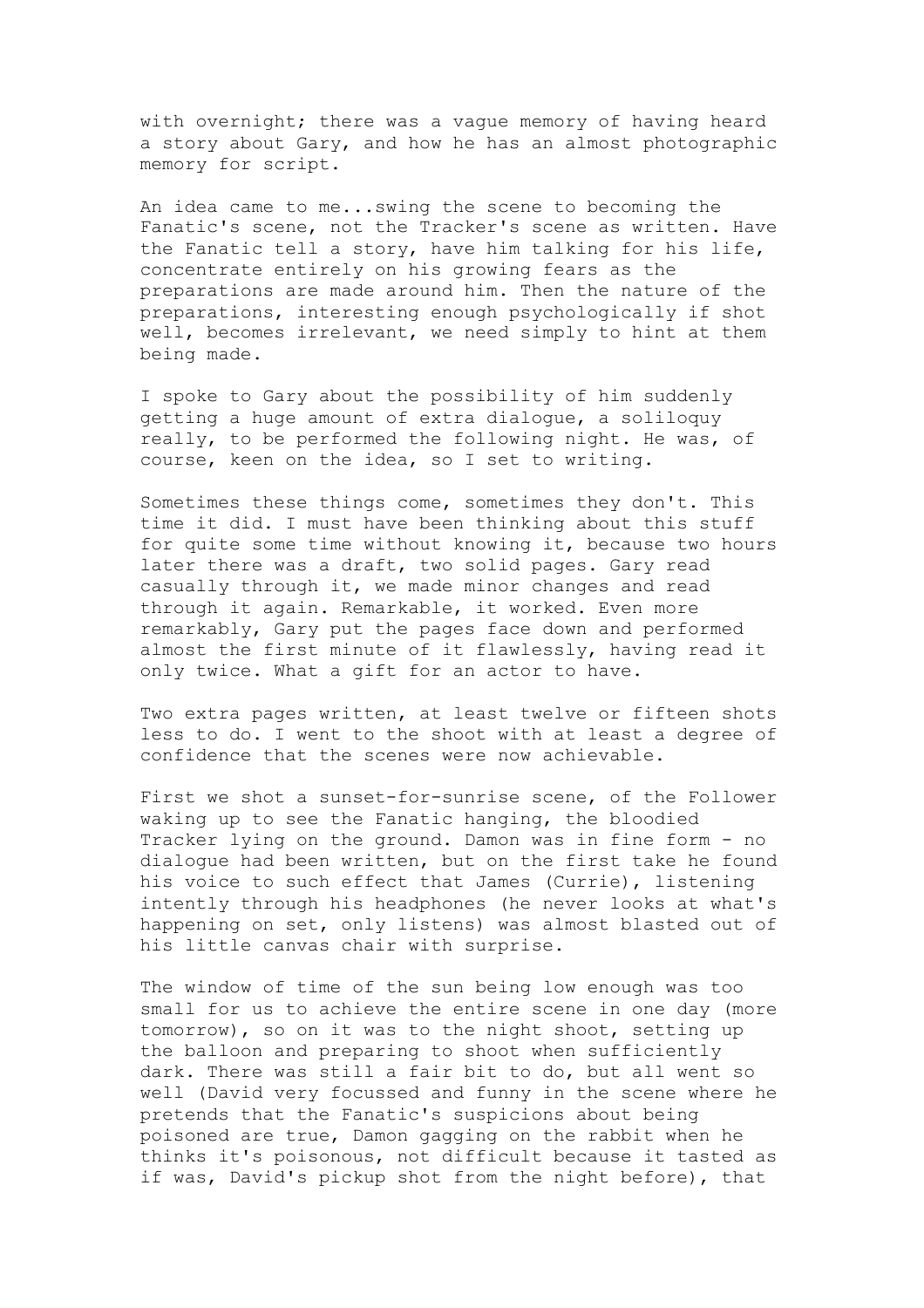we were suddenly facing the prospect of shooting Gary's new piece today rather than tomorrow.

Gary? He was prepared. He'd been working on the lines all afternoon and evening (in between being hung from a tree, chained to a tree, forced to eat charcoal-encrusted rabbit and all those other things an actor does in an average day).

We set the shot, worked out the actions for David (he too has to keep going for the three or four minutes of Gary's speech), adjusted lights, prepared to shoot.

Less than twelve hours after it had been written, Gary delivered the complex three and a half minute monologue flawlessly, three times. It was astonishing.

### **Friday, April 6, 2001**

Day thirty-something of principal photography, hopefully the last of the night shoots. Back to the fifth campsite to complete the sunset-for-sunrise scene started yesterday, and to finally hang the Fanatic.

Early indications were not good...sky was mostly cloudy, an occasional bit of sun breaking through - we'd need the sun to match what we'd already done, but at least the shots required didn't have any sky in them. Camera ready, sun pushes through to about three quarter strength but with a huge cloud bank looming, quick, get David down on the ground now, roll camera, do a shot, keep rolling talk him through another action so at least we have a scene if we get no more sun. Cut, at least we have a scene, I breathe a little more easily.

Set up the last shot for the scene, wait. A minute of break, shoot, have to go again. The problem with these situations is that you have no time to think, you simply grab every possible little shooting window, and if there's a problem with the shot, or the dialogue as written, you tend not to find that, but ascribe the lack of success to the fact that you're scrambling for the shot. Several takes later we had the shot, not very comfortably, and the sun was definitely gone for the rest of its stay today. Only then did Damon and I work out that the problem lay in the writing of one line of dialogue. I think we can cut around it.

Then onto the business end of the day, which starts, on these night shoots, with the floating of the balloon. A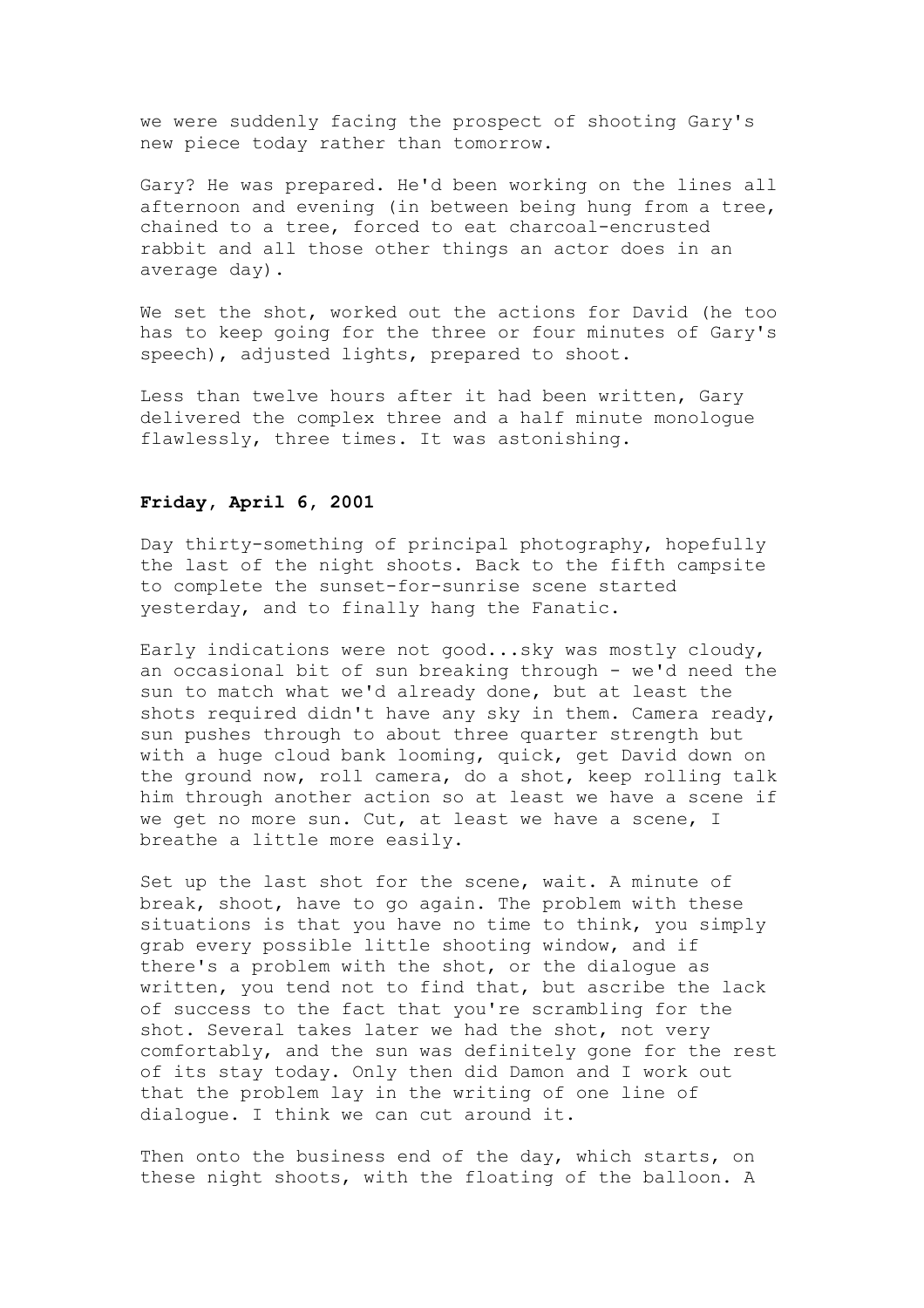persistent gusty breeze made things difficult, as did the fact that we never seem to have enough people to do these sorts of jobs as well as get everything else done. Balloon finally up (rather shaky in the wind, and threatening to impale itself upon one of the many dead mulgas that inhabit the landscape), we started.

One shot later and suddenly the balloon was caught in a downdraft and was almost spiked. We continued with the balloon held manually down low, until equally suddenly the wind just dropped and was not felt again that night.

There were two tremendously important performances to capture tonight, those of the Tracker and the Fanatic in their final face-off. Get those two and you'd have to say, in the end, we have a film.

David's direction was first, so he lined up for his shots. He'd been practising this material since almost the beginning of the shoot, with Joanne, with Wayne, with Airlie, with anyone who would listen. It was difficult material, a mixture of very proper "English" and Latin, and he was very keyed up about it.

The camera rolled and the keyed-up David disappeared, as if by spirits. In his place stood the Tracker, "I charge you with the murder of innocent people. How do you plead?". It was quite something. At the end of the take, before I had the opportunity to say cut, he started again, from the beginning, a different, more angry version..."Sic transit gloria mundi" and he turns to begin hoisting the Fanatic up.

Cut. We had half the scene, and had it exceptionally well. Turn around into Gary's direction, the balloon moving exercise with all hands on deck, lay the tracks, measure the focus, put the chain around Gary's neck, hoist the rope until he is standing, manacled and choking, on his toes. "Higher" he gurgles. A centimetre up. "Another notch" he manages to croak, then signals with his eyes that that is enough. Roll sound and camera straightaway, a fast track in from wide to tight with David co-ordinated to come towards him.

Cut, release Gary, sorry, we'll have to go again. Again Gary is choked to within an inch of no longer being able to bear it, again the track, again something not quite right with the shot. We have it on the third attempt.

Then Gary's tight shot, the exchange with the Tracker. This time he insists on an even higher hoist, so that he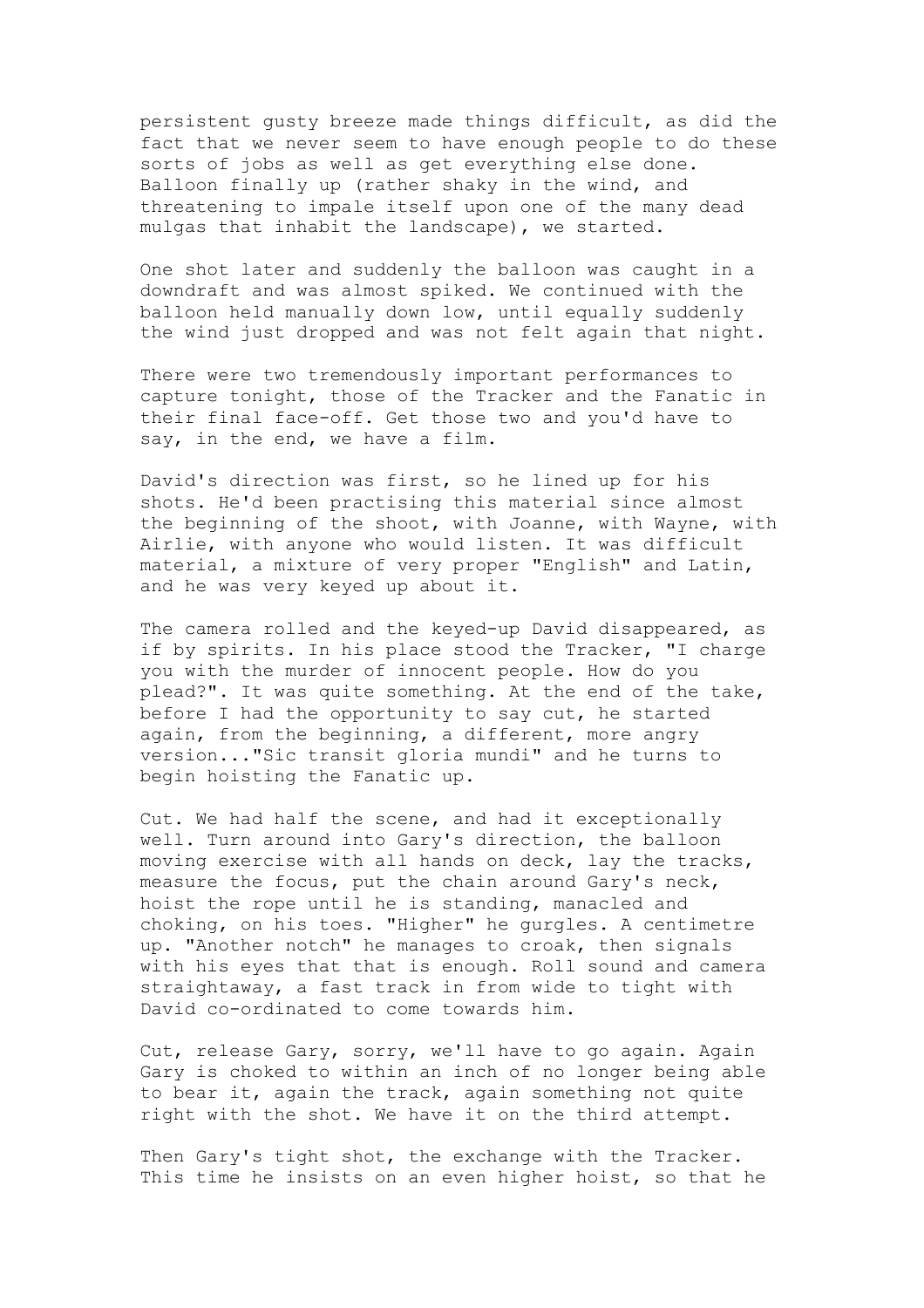can barely balance on his tiptoes. Roll sound and camera...it's awful, unbearable, breathtaking..."And so passes the glorious world". Cut, and we have the scene.

#### **Saturday, April 7, 2001**

A short day, originally not scheduled, to turn around into days next week and to clean up a couple of missing bits.

First a reduced crew back to our inhospitable location to shoot the spear flying through the air (before it impales itself into the Philosopher). Wayne had been busy making a few more spears, they all seemed to want to fly and we were in with a fair chance of finally completing a scene started weeks before (distant memory only, by now).

We set up on the hill, David about fifty metres away, a target of a piece of hanging carpet the size of a person erected about four metres from the camera. The first spear flew. Again trajectory miscalculated by us, but the spear thwacked dead centre into the carpet. David knows his spear throwing.

After that it was fairly simple...the spears flew with relatively unerring accuracy, we shot, real time, slo-mo, we packed up and travelled onto the next location for the dawn scene (to be shot at dusk) of the death of the Philosopher.

The rest of the crew was already setting up. First shot worked out, camera position found, various reflectors and sheets inserted, wait for the sun to set.

Shoot first shot, another tricky one for David, he has to give the Philosopher absolution in Latin. As with the previous night he was right there, a terrific take straightaway, no need to do another, one good take is all you can use. That was Grant's last shot (on camera, he stays with us for safety), applause and smiles, finally the Philosopher is dead...he's taken weeks to die.

Coverage on Damon and David, then Gary as the Fanatic, quite removed from the scene around the body. Cut, that was Gary's last shot in the film. The emotion that starts here at location, with a wrap drink at dusk in an extraordinary setting, will continue until after dawn (so I hear). Two actors and three days of shooting left.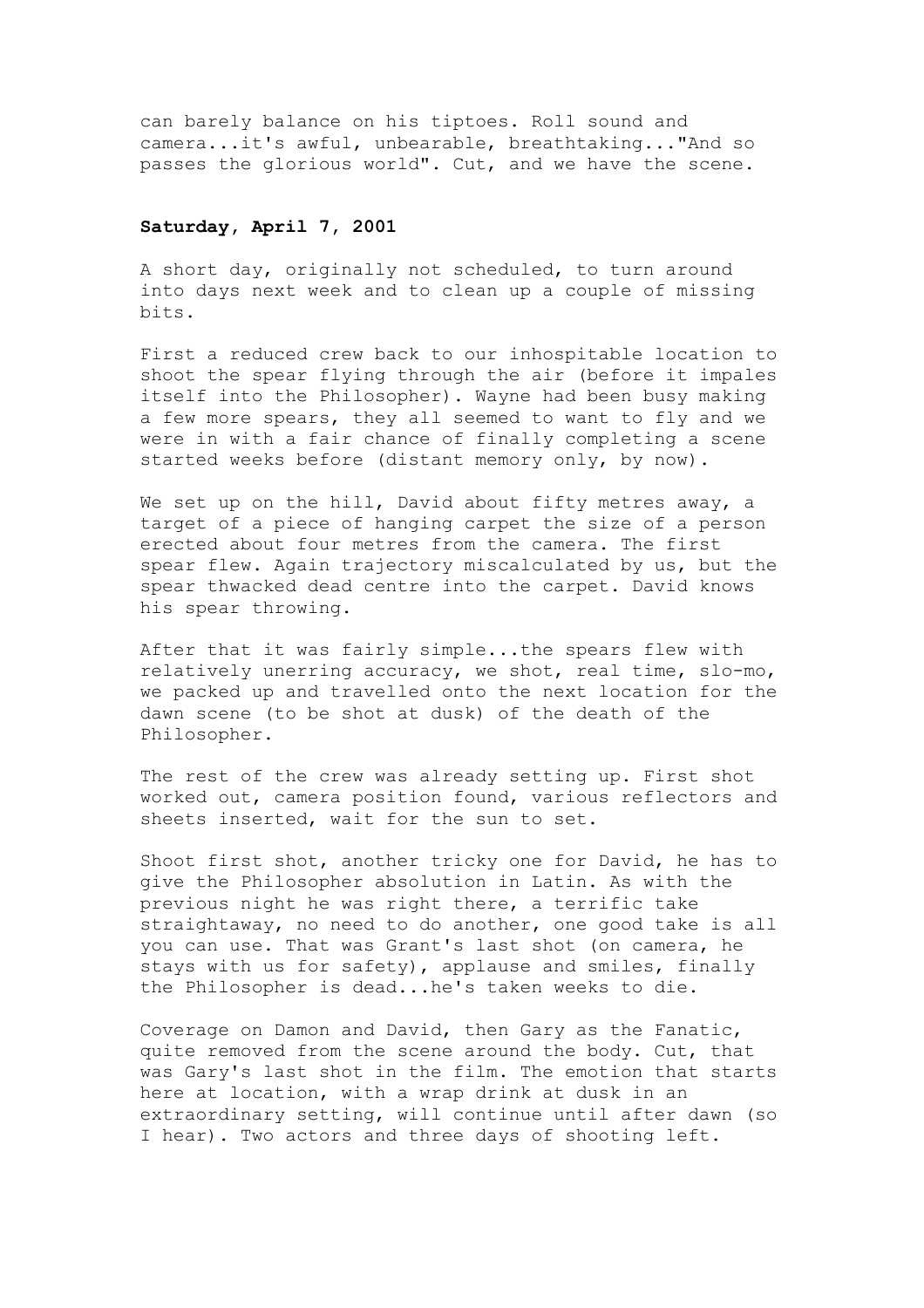#### **Monday April 9, 2001**

# **Location visit report by Executive Producer Bryce Menzies:**

Just getting to the location for the shooting of "The Tracker" was an adventure. First a plane from Melbourne to Adelaide, then a twin engine small plane to Leigh Creek.

We landed in better than a paddock, the airstrip was bitumen, better than the roads I was about to discover, which was the next part of the trip, after doing the crew's shopping.

This was the outback! So much part of being an Australian, yet we experience it so rarely - at least the majority of us anyway. On the road to Arkaroola you could look in every direction and not see any sign of civilisation. No mobile phone - my office could not get to me - freedom!

After a coffee I was on location. The light was low, so the crew were just about to move up the creekbed. At least I could help lug some of the gear. As one of the "executives", once a film is finished financing and provided that everything on the shoot is going smoothly, there is not much I can do on the set.

I'd done my job - the crew were getting paid. I watched. The crew was small - a relief because shooting this far away from civilisation can be difficult with too many people. Cast was contained - again a relief.

Most of the crew seem to have a couple of jobs and all the actors were pitching in. A good sign. I sat around, as one does, tried to make myself useful, a bit difficult, and enjoyed the rest of the day in a remarkable location.

It wasn't until the next day that I witnessed some "action", actors performing with dialogue. While the day started early, it took some time to get the first shot in the bag - technical problems and a few trips for Chris back to base and finally "action". Shooting went quite quickly after that, and so did the days that followed.

The cast looked right and I continued to be "busy", helping with art department - a bit optimistic in light of the job the environment has already done, it looked great. Very impressive or strong, with character.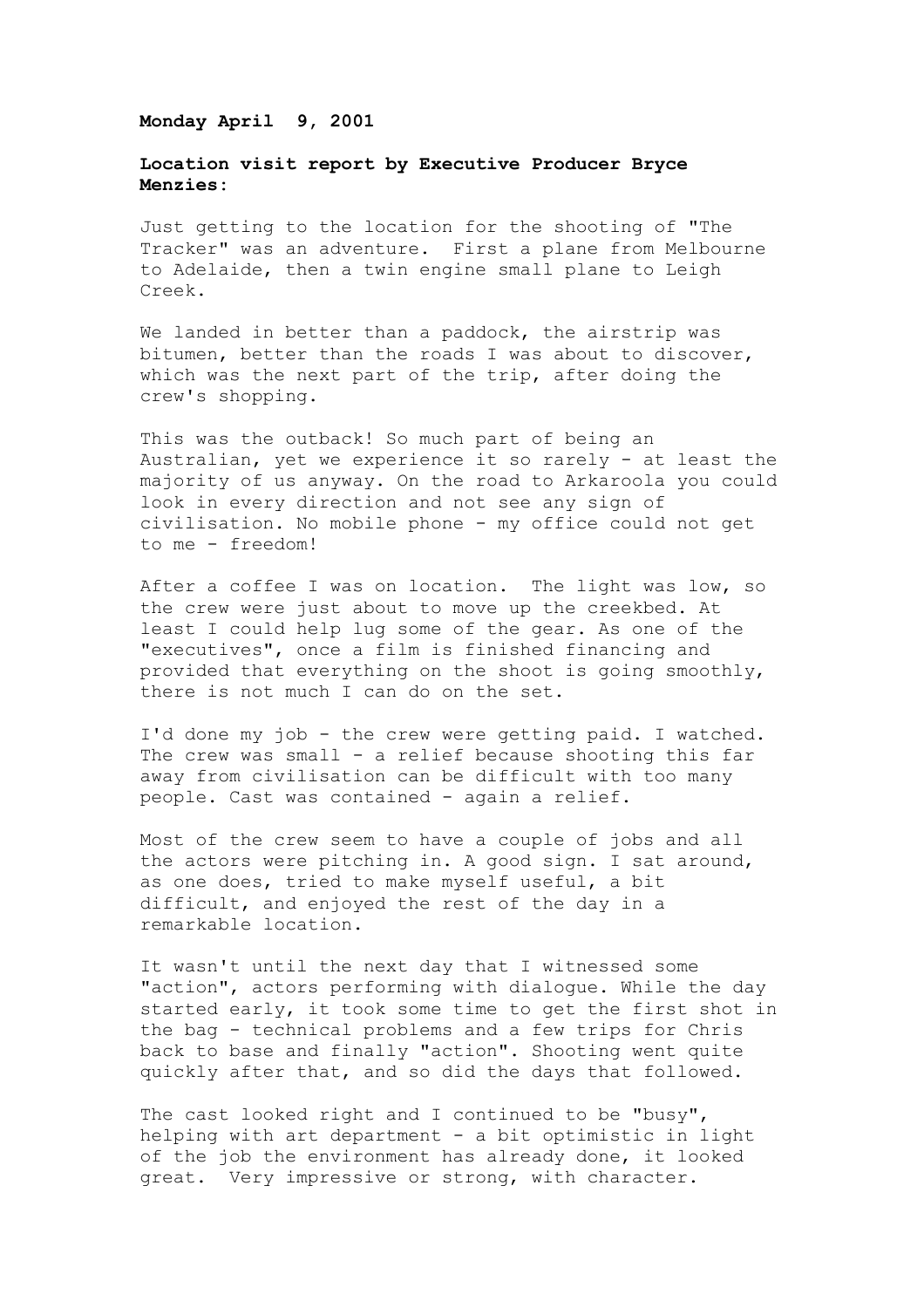I returned after a stint in the production office - with contracts and negotiations - my home trip, then back to the office.

### **Monday, April 9, 2001**

The third last day of the shoot, and in some ways one of the biggest: our furthest location from base (24kms) on the worst road; 15 extras brought in from Alice Springs; and a complex couple of scenes, with lots of people, movement, tension, dialogue and action.

Turned out that the distance, and the state of the road, were less of a problem than at first thought, since a grader had improved it immensely over the weekend travel time was consequently cut down to half that estimated.

The first, and major, task was to block the action. The Tracker and the Follower are escorted to a space at the base of a cliff, where the Fugitive is being held. Discussions take place, inspections, a spearing, an argument or two, and a retreat. On seeing the action played out, the next problem became how to shoot it...this was clearly the most under-scheduled part of the entire shoot, and how I thought that one day ought to be sufficient for it I'll never know.

But a day was what we had, with perhaps the chance to go slightly into the next. In the time available, I could think of only one valid approach: play the whole scene from the Follower's perspective, so that he was the observer of all the action. That way the camera became the stable point, in front of which the action plays itself out. Reverse shots of the Follower (at times with the Tracker, at times alone) would then also not be excessively difficult.

These things often hang on the degree of difficulty of a shot or shots, how many elements are packed into them. Complex action by performers is one element, extras are an element, focus another. If you start moving the camera, the co-ordination of these elements adds another two degrees of substantial difficulty: co-ordination of movement of camera with action; and co-ordination of focus between moving camera and moving subject.

I was initially tempted to bring the steadicam into play, but that adds a third degree of difficulty. At any rate I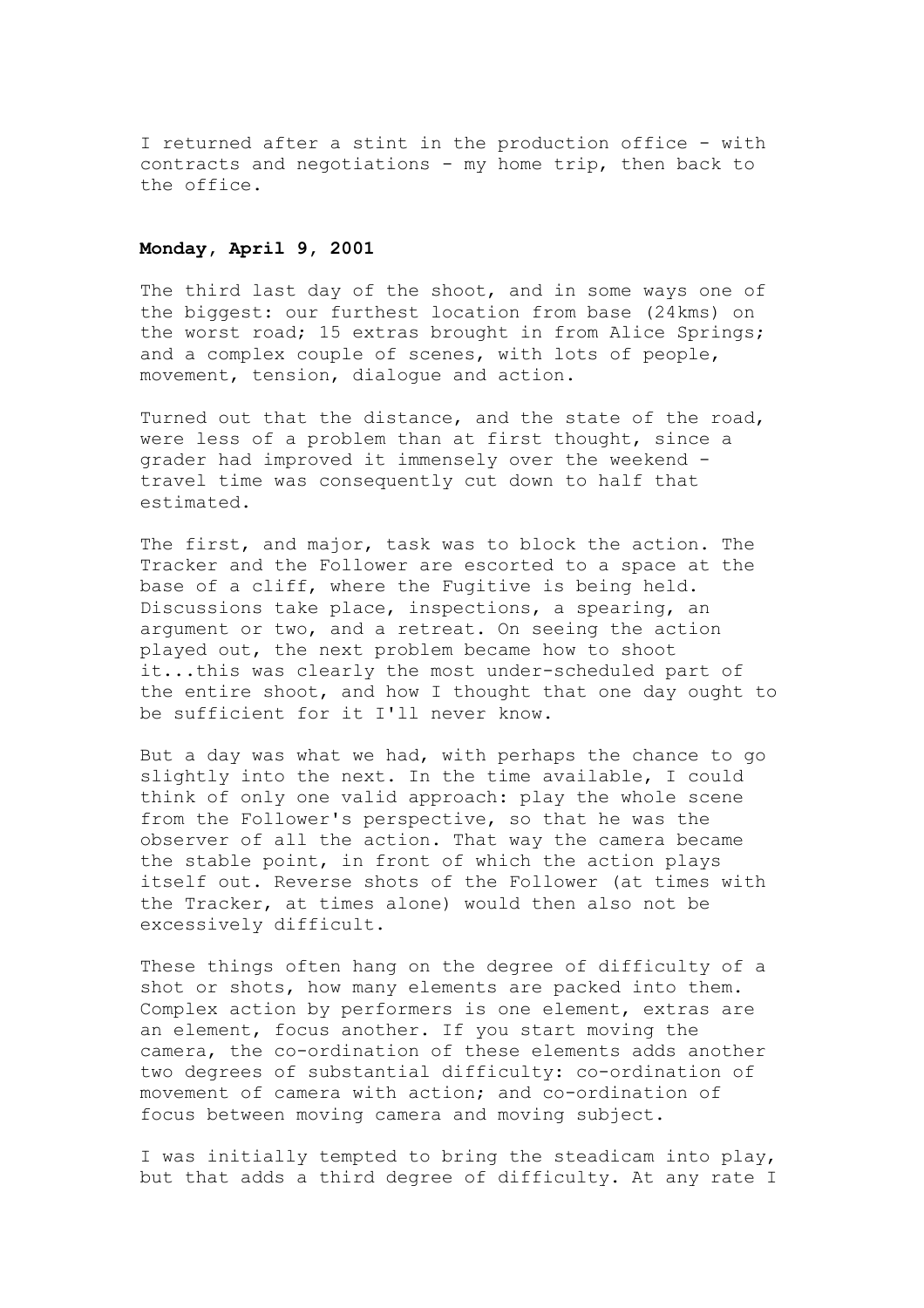felt the action in front of the camera, and how the Follower responds to that, were interesting enough to hold the scene. And so we began to shoot, in Damon's direction first.

David had quite a bit of dialogue, quite complex, and in at least three different languages. The presence as extras of Warlpiri and Anmatyere elders, including some quite famous ones (Johnny Possum, Ted Egan and others), added gravity to the situation for him, and he was extraordinarily focussed.

Instead of shooting being difficult as I'd thought it might have been, it was a pleasure...a great location (East Painter Gorge), an interesting scene, terrific extras and great performances by David and Damon.

By lunch we had everything, bar two shots, in the one direction. After lunch, as the sun had turned, we turned around and shot in the other direction...I'd already decided we'd have to come back tomorrow for the two missing shots, we were due to be shooting close by anyway.

In this second direction it was the turn of the elders, who'd stood patiently and done their thing out of frame all morning. The practice must have stood them in good stead, because the afternoon went as well as the morning had.

All-in-all we achieved more than I thought was possible. The whole two scenes (arrival, action and departure) were complete except for two shots, and complete in time for us to pick up one of tomorrow's scenes, a relatively simple walk through a creek bed.

Interestingly for me, I discovered later how caught up I'd been in the mechanics of the day. I saw some of the continuity photographs. The entire look of the scenes had escaped me, but when I saw these photos (pretty average quality digital stills) I was reminded of why we were in that location, why we had brought extras in from so far away. Against the ancient rock face, the ancient faces looked...awesome.

# **Tuesday, April 10, 2001**

It's extraordinary how the end comes so quickly...last week we were struggling with night shoots, the week before we were still dealing with horses (a distant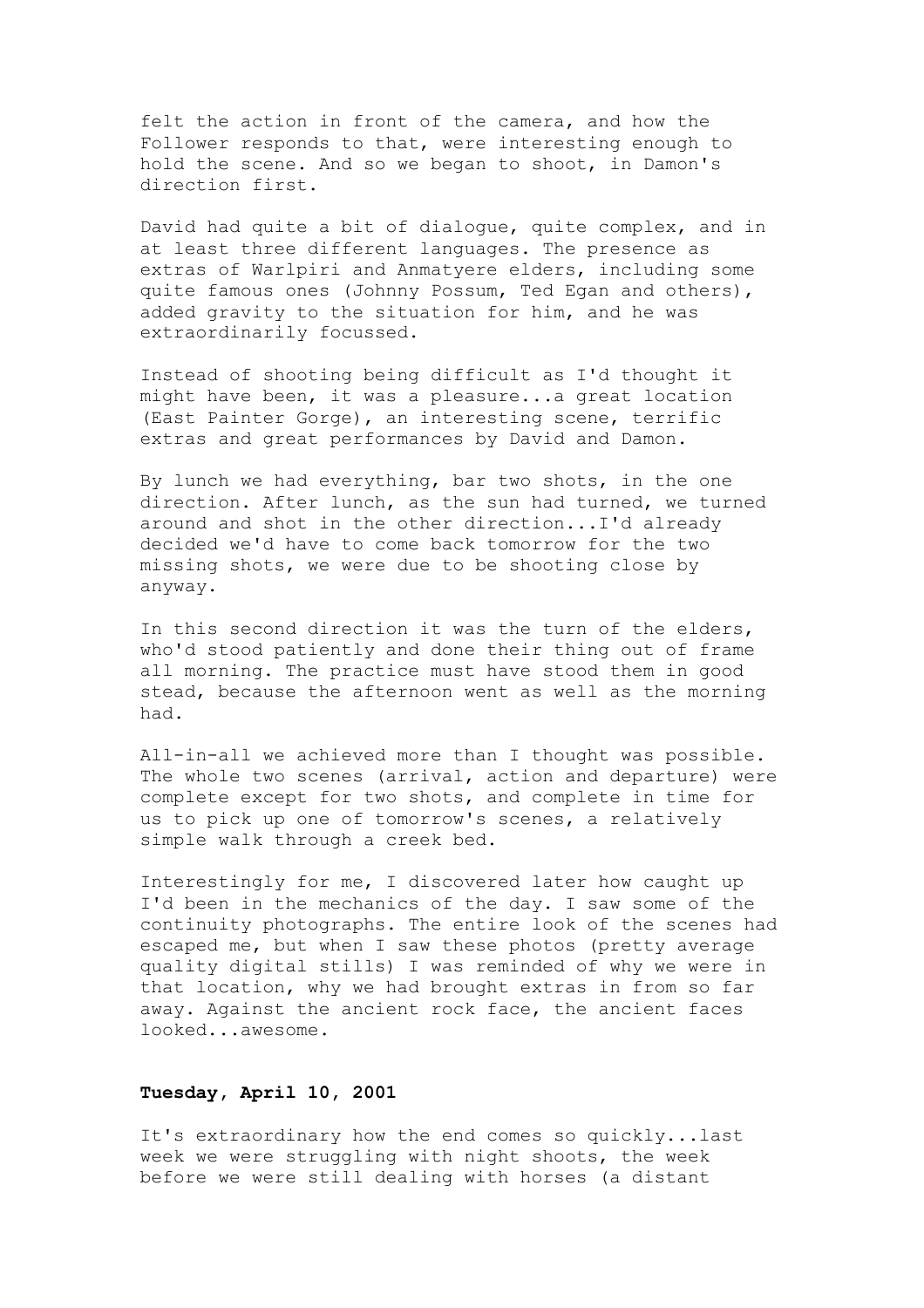memory now), today we know that tomorrow is the last day, when this experience, which has been so much more than simply shooting a film for many of us, suddenly comes to a stop.

And the beginning today was a reflection of that...we had trouble getting away on time, and I went close to sleeping in for the first time this entire shoot, heading out to set with only the one coffee (instead of the customary two) under my belt. Hence yesterday's diary report is a day late, I didn't get up early enough to write it.

Eventually though, we all muddled to location, back at East Painter Gorge, and the day started well, with a oneshot scene (shot two ways) of the two remaining hunters being escorted down a ridge. Old Franky did me a favour by not wanting to walk the ridge without his boots...we placed him on one side of the wide shot, awaiting the others. Talk amongst themselves in language was encouraged, and when we rolled I was thrilled at Franky's calling out to the approaching party...it seemed these people from so far away truly owned the land they were now in.

Then back to the cliff-face location to pick up the remaining two shots of yesterday's scenes. First was David throwing the spear at the Fugitive's leg, the Follower watching. Without it being truly essential, it was a shot worth doing: a bag filled with sand was pierced through, testament to the ferocity of David's throw. Then the reverse of the departure, again making me glad we'd come back to do it.

The main scene of the day was set in a rocky little gully, quite tight to shoot in, of the Tracker and the Follower first being confronted by the local tribespeople. Again it was a question of everything in one direction first, then turn around and shoot the rest. We managed four shots, effectively cutaways, before lunch, then started again after.

Conditions were not simple: the gully was a wind-trap, through which the air simply howled...fifty metres away, just out of the gully, it was still. Nevertheless we had to continue, and we were now under time pressure, because the sun was unlikely to last in the gully beyond 3 pm. First up was the remainder of the confronting side. Simon from Alice Springs had been chosen to play the lead confronter, and over the past day and a bit he'd had his first proper exposure to film making, and the notion of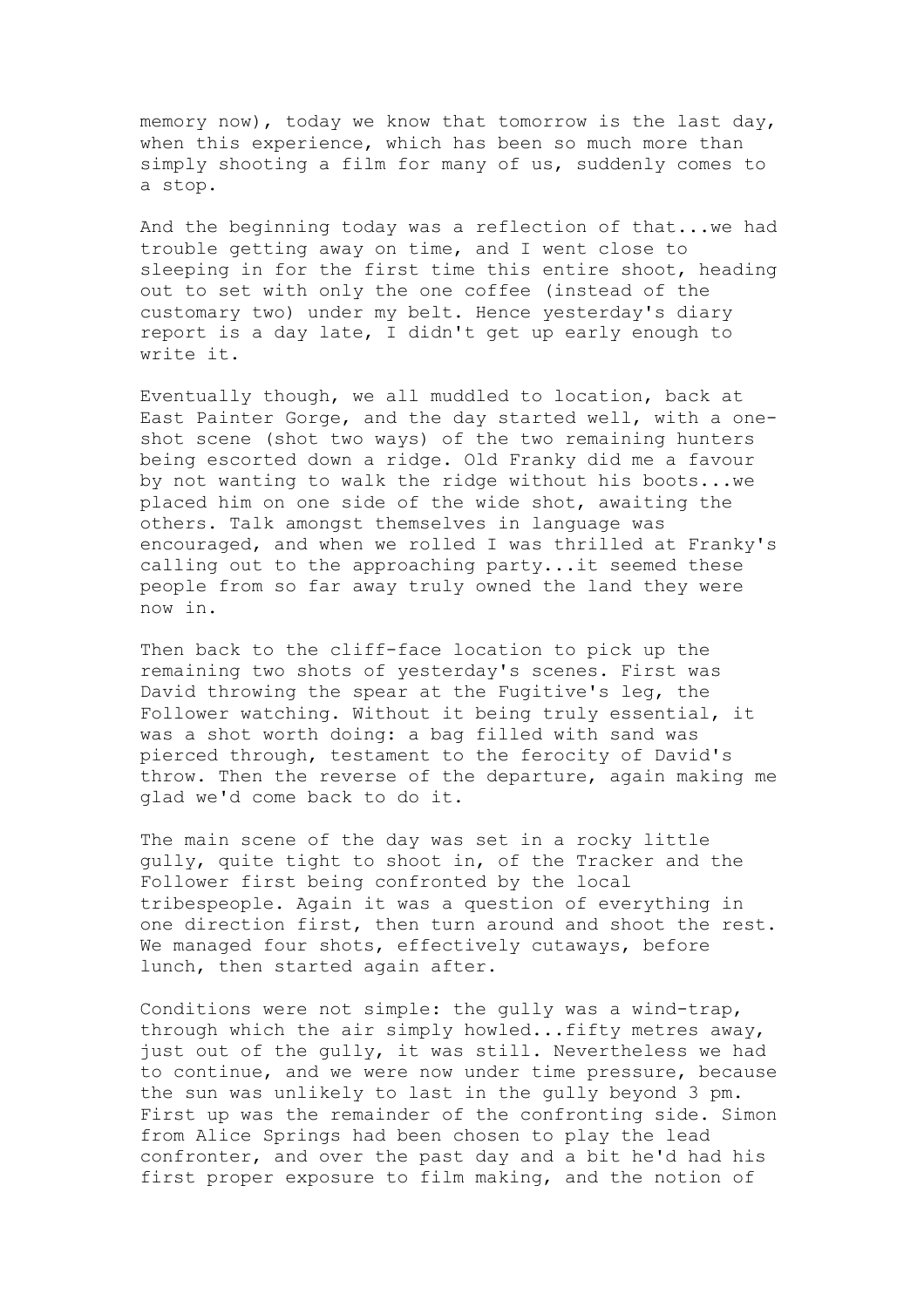doing the same thing over and over again, for no apparent reason.

So he did things over and over again, splendidly. By the time we'd finished with him his arm was nearly falling off with tiredness, from the one-handed rattling of poised spear against woomera he was expected to do again and again...one of the many small acts of heroism on this film.

By the time we turned around though, we were truly running out of time, and it was a scramble to try and complete the rest of the scene. I was certain we'd have to come back tomorrow somehow, even though this and tomorrow's locations were about as far apart as they could be on Arkaroola.

The scramble does strange things, particularly to actors. They begin to deliver their lines faster, which you then have to counteract by taking longer to call action, and by saying it slower and more calmly. The other thing it tends to do is that it stops them from thinking about what they're doing, they just do it. This can, on occasion, be a very a good thing, and I suspect on this occasion it was. The performances were natural and fluid for this heightened situation the characters were in.

We stopped shooting only when the light would allow us to shoot no more, but I think we have the makings of a good scene (at least I hope we have). Then onto the final scene of the day, a scramble (of a different type) down a steep gully by the Tracker and the Follower. For this I now had more time than I needed, so it was embroidered somewhat with some long-lens closeups.

The day was done...Alice Springs extras finished on schedule, one day remaining to complete principal photography.

#### **Wednesday, April 11, 2001**

The last day of shoot, and time, I guess, to reflect a little on what made the whole work in the way that it did: whether the film itself works or not is another question, but undoubtedly the process at least to this point has been a special one.

Firstly we've been extraordinarily lucky with the weather. This is a film with every shot an exterior, and so every shot depends on the weather. If we'd had a bad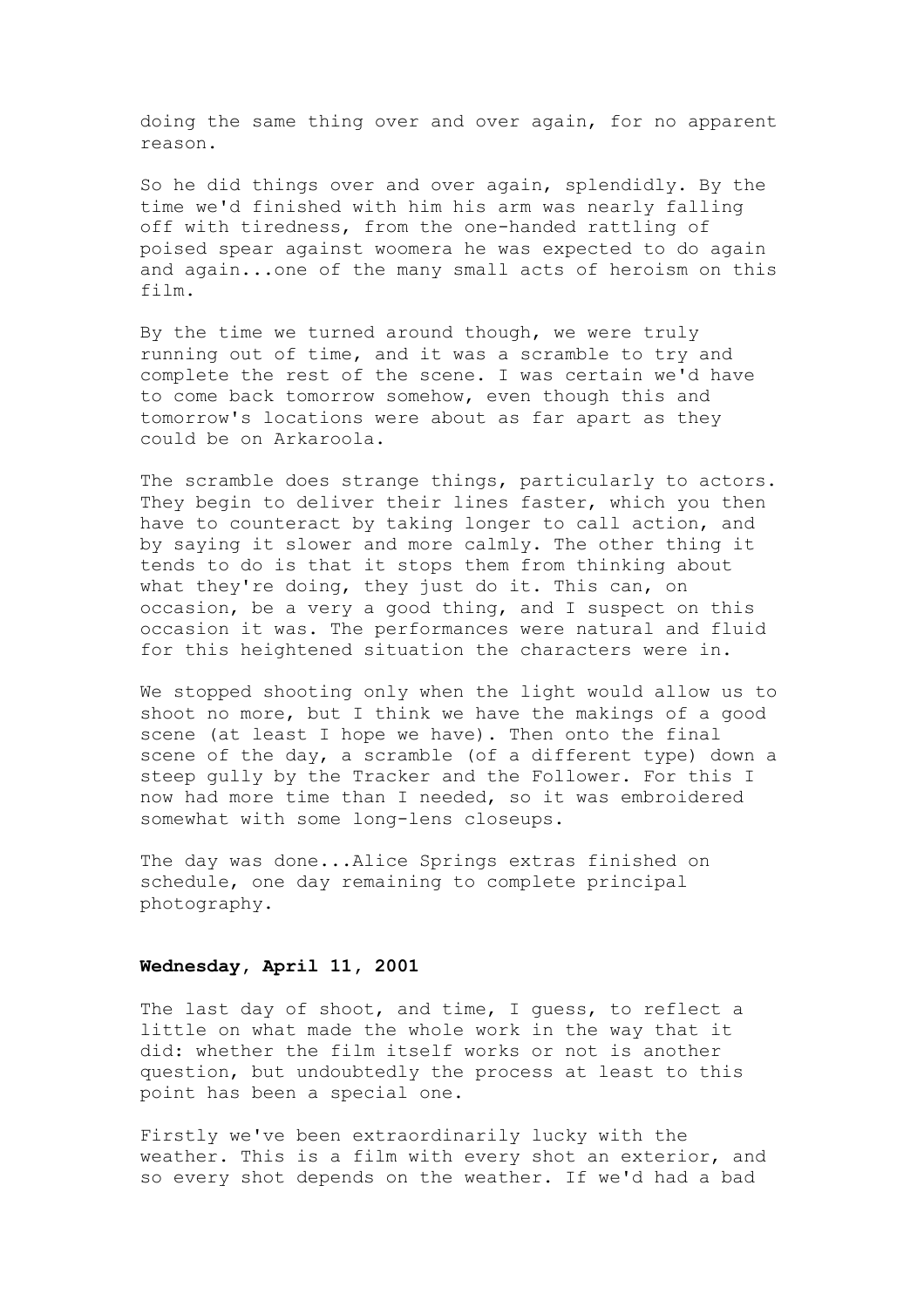run with the weather, we could have been looking at a catastrophe. This last night, the night after shoot completion, is an example. During dinner, on a clear and mild night, a strong wind blew up, which was still blowing when I got up this morning...these sort of nights are not uncommon, and were one of our great worries approaching the night shoots. If we'd had just one night like that, we'd have been in deep trouble. Two nights and we'd have been facing a disaster.

Almost every day was warm and sunny, ideal shooting conditions. I think the three worst days of weather we had were all Sundays. It's been uncanny, and it's had a number of effects...the light has been beautiful, therefore the film looks more beautiful; it has been pleasant to work in, and therefore we do better work; it has allowed us to stay on schedule, hence unshot material is not compromised through added time pressures.

Secondly the land itself has been an influence, on cast and crew alike. Numbers of times people have talked about the "privilege" of working here; "what a drive to work in the morning" was a common refrain. We felt good about being here, and many are reluctant to return to the land of mobile phones and traffic lights (I have not heard a phone ring for almost two months). The actors, in a landscape such as this, could feel their characters the better, the situations were more real, the performances therefore (hopefully) the more convincing.

The cast itself I've probably written enough about...they rank equal with the easiest and the best I've ever worked with.

The crew, because it was small and a high proportion of them had worked together before (more than a third of the crew were survivors from Bad Boy Bubby almost ten years ago), not only worked very well together, but got on with each other much better than a closed situation like this might lead one to expect.

I'm sure there were many other factors, but these four seem to me to be the main ones.

Onto the last day, further out on the high ridge than we'd been. I'd not been out there for over two months, and the chosen locations were almost speculative. We had our first hiccup for the day when we overshot our first location, the place where the vehicles were to be parked (there is almost nowhere for vehicles to park or to turn at this end of the track. We had, in convoy, almost gone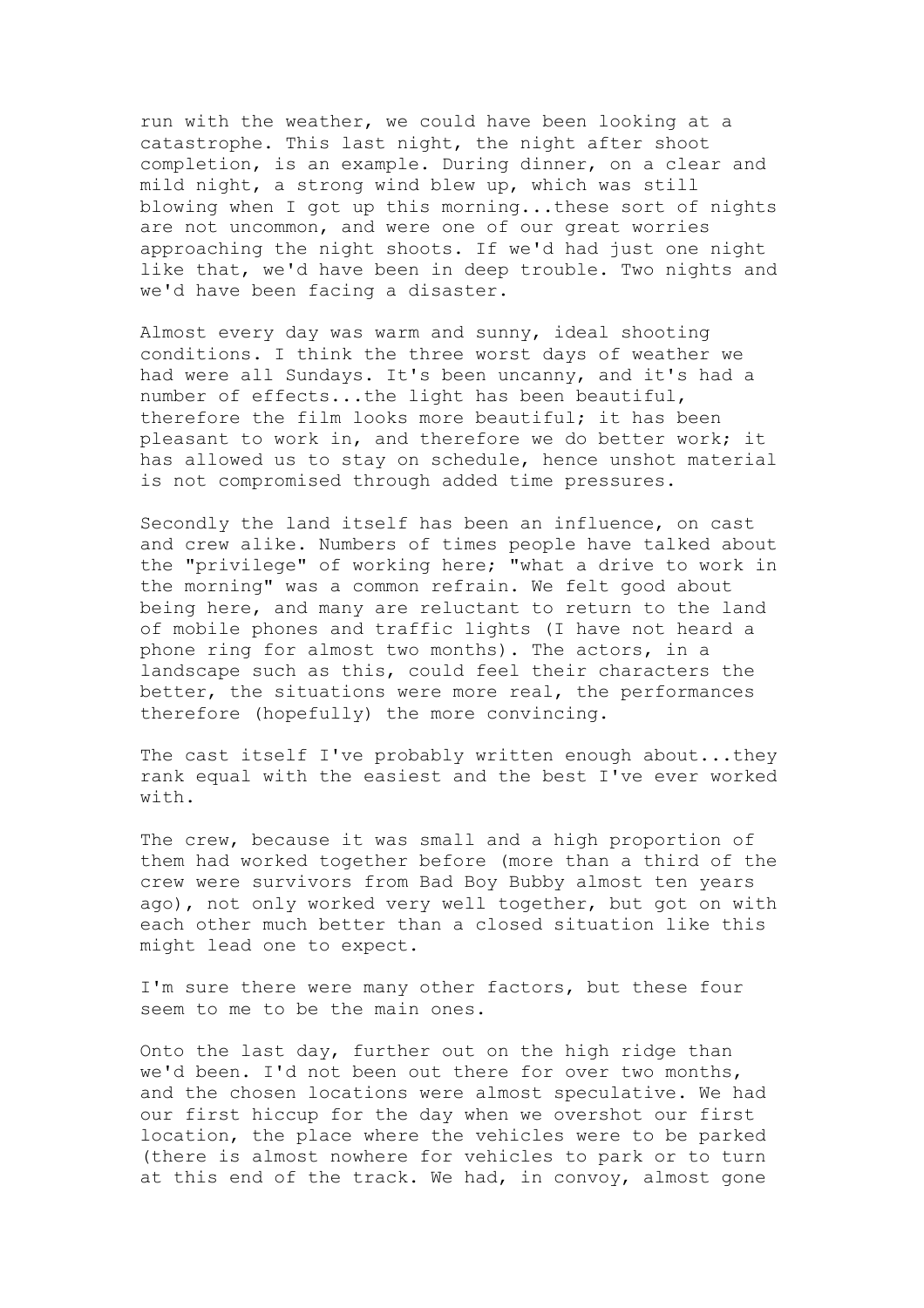past the point of no return when this was discovered, and luckily found a spot where a road-building bulldozer had made space to turn...with careful manoeuvring all vehicles were able to fit and to turn.

The point of no return was Siller's Lookout, the end of the track, a spot perched high up a steep incline with almost no room to turn one vehicle, let alone six. People took the opportunity to walk up and look out, and came back charged with the spectacular view...it was a sort of fortuitous mishap.

Finally found where we were meant to be, and shot a scene, in the most glorious surroundings and light imaginable. Then a long move for camera (but not for actors) as we did a scene of small figures in a large landscape. Lunch.

After lunch onto the final scene to be shot for the film, which involved a trek into the valley for cast and crew, then a trek out for crew as cast were to stay behind, for yet another epic shot. It turned out we were forced to do it easier than that...the way down was simply too steep and dangerous to consider, so we cheated the main part of the scene on an opposing ridge with easier access, then had the cast (down to Damon and David at this stage) walk a much longer way to the originally chosen spot.

It was another indication of how the landscape affects us...having seen the difficulty of their proposed walk, one might expect the actors to do some even good-natured objecting, but having sensed what the shot would be, they were more concerned that we mightn't go ahead with it because of the difficulty of getting down there. As it was, our last shot with actors was a grand and glorious thing, a fitting way for them to end the shoot.

Then two little pickup shots and the shoot was over, and all the joy and sadness that goes with the completion of a process like this burst forward. Every single person was still talking to every other person, and that in itself was quite an achievement.

This will be the last diary entry for ten days or so. I'm taking a week off, and will resume for post-production during the following week.

#### **PICTURE EDIT**

**Thursday, April 26, 2001**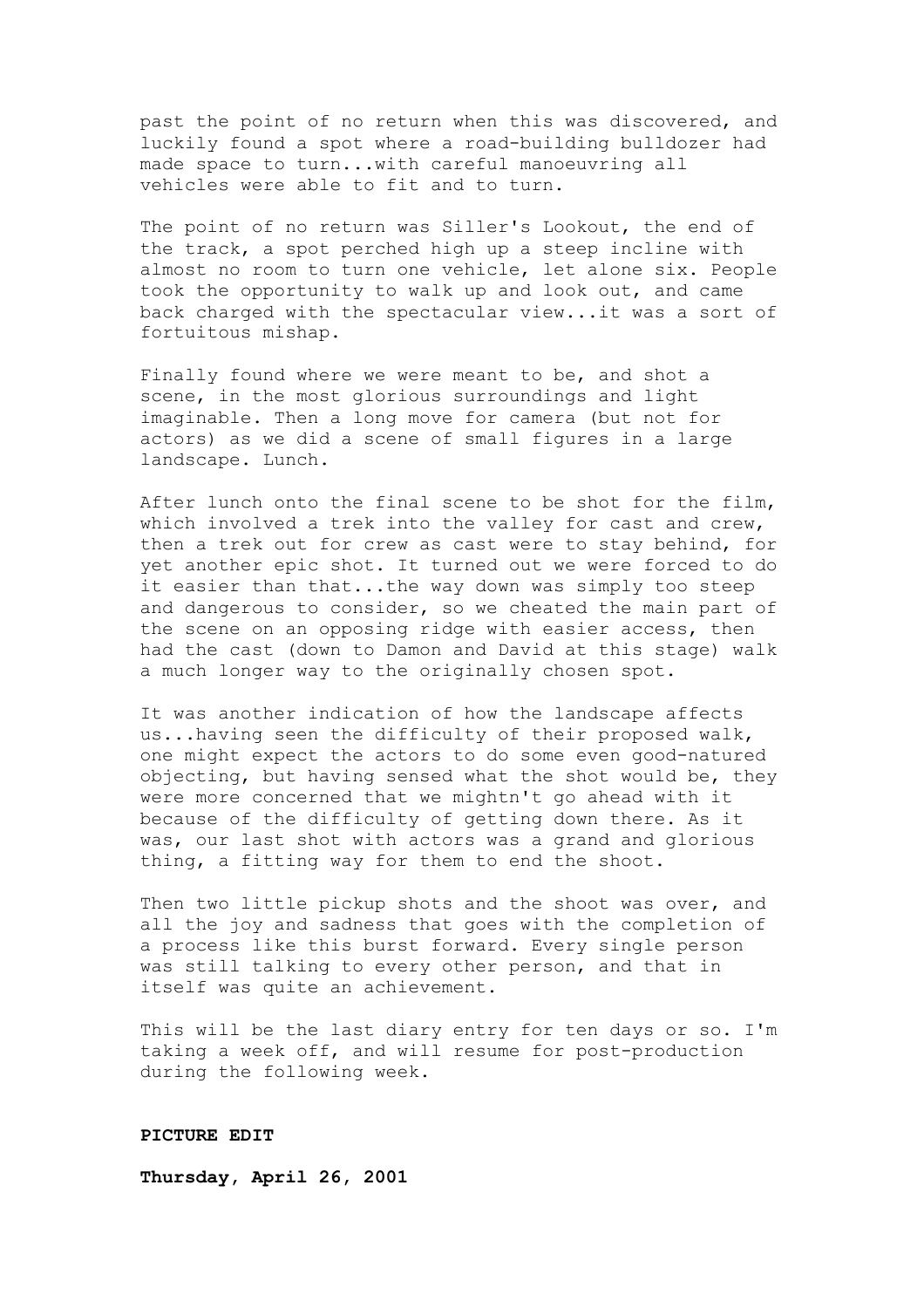Back in the office today for the first time in two months...strange, bizarre even. A mountain of paperwork scripts and the like that have come in, accounts to be paid, letters and emails to be answered, people asking for jobs, actors sending in CVs asking to be considered for The Tracker, people asking for money, all of this so noticeably absent from the shoot.

And the phones! This office has five desks in it, each with its own phone. After not having heard one ring for so long, it seemed today that they were all ringing at once, all the time. But today is an ease-in day, prior to beginning serious work on the film tomorrow.

Yesterday though (public holiday, no phones ringing) I saw the assembly of the film for the first time.

Whilst we were in Arkaroola shooting, the editing team of Tania and Sar-J (Nehme and van Gyen, editor and assistant editor) were in Sydney, watching rushes on the big screen (the only way to see them and know what's there), supervising their transfer to tape, digitising them into the Heavyworks (non-linear editing system), synching the sound to them and...editing them.

Editing during the shoot is essential, as we, on set, can then be alerted to any problems that may exist, shots that need to be redone, missing shots, anything that needs to be picked up while we're still there with the actors and equipment. Reshoots or pickups afterwards are prohibitively expensive on relatively lower budget films like this one is.

And I can arrive, hopefully refreshed, and sit down and immediately see the shape of the film.

There's little I can say about the assembly that I saw. It was the shape of the film, and it sort of played, but I haven't yet seen a single frame on the big screen (that starts tomorrow) and all I could see were these little pictures that I knew were going to be there anyway...the power of the shoot is still there.

Assembly screenings can, however, be very, very depressing. This one wasn't, so I guess that was a positive sign. It ran just under two hours, which, considering it was cut long, is not a bad length at all. It'll come down substantially over the next few weeks. Parts of it seemed to work. There seemed, on the surface, to be no insuperable problems, and there were none of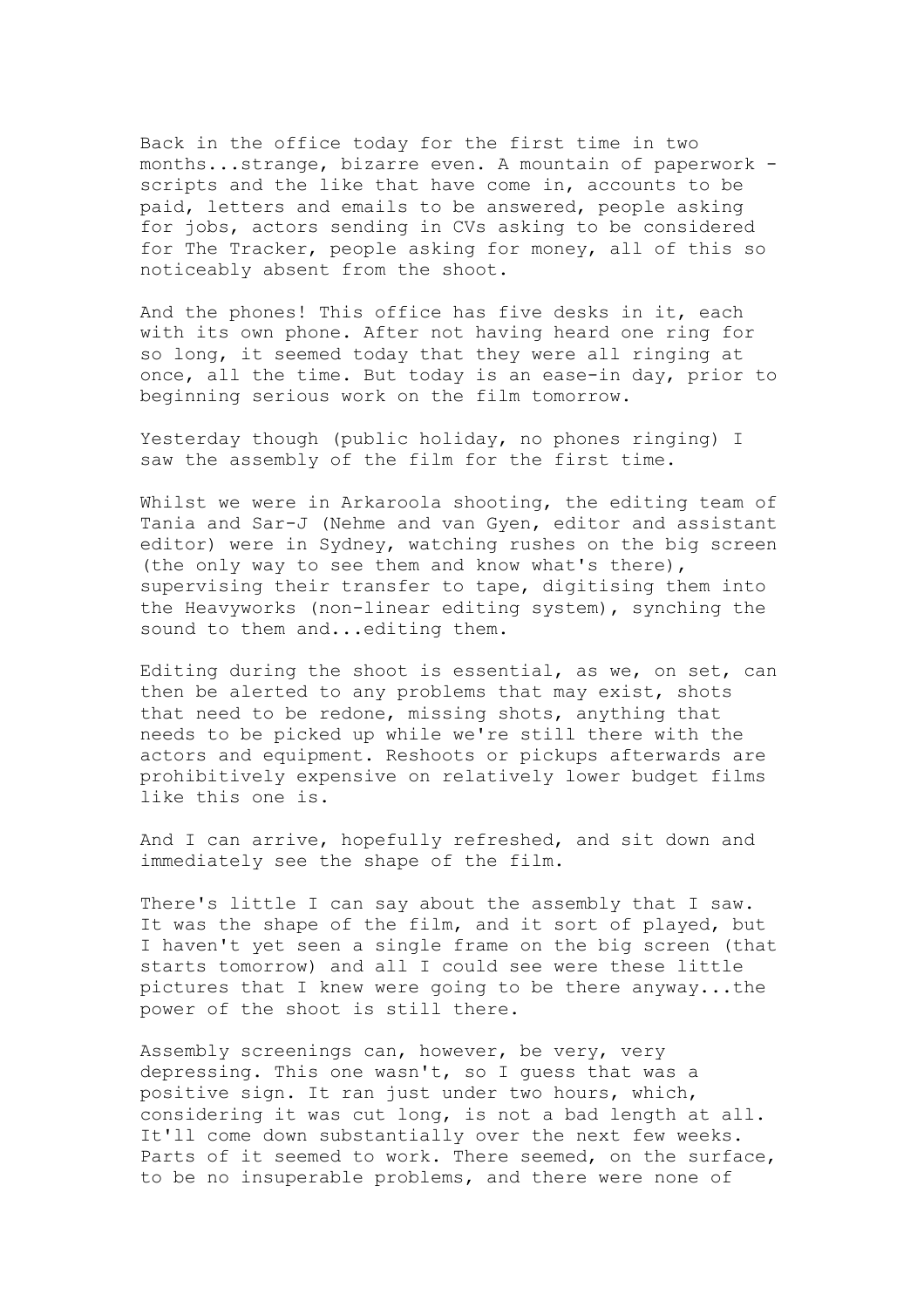those embarrassingly awful moments that make you cringe with the regret of ever having started the project.

Tania and I had a long discussion afterwards, trying to find our way in to being able to fluidly talk about the film. I listened to the six prototype music tracks that had arrived, and that gave us more to talk about, me more to think about.

Too many issues came out of the screening for me to be able to consume in my head, much less write about them sensibly now. Those issues will be dealt with as we get to them, teased out, as we start tomorrow editing the film anew, from the beginning.

### **Friday, April 27, 2001**

Well well well well...something new, different and interesting. A neutral reaction after seeing the assembly, not quite the film I thought we might have had after seeing the first lot of rushes on the big screen.

Rushes were of scenes 2-17 (the material we were looking at cutting today), plus some stray shots from a scene deep in the film. They encompassed everything from the widest landscape to the tightest shot of fingernails, and were luminous. They cast a whole new light on what this film may look like, be like, read like.

They also taught me a lesson...no matter what the degree of difficulty, film rushes on location (as apart from tape ones) are almost as essential as having the camera there in the first place. The cost factor is an easy one to resolve...if you think you can't afford to have film rushes, then what you actually can't afford is to cut non-linear - you should be cutting on film instead (still a cheaper option).

There were bits that I saw in the assembly I would have approached quite differently in the cut, had I not seen the shots on the big screen. The final product would certainly have been the poorer if we'd cut it first and then looked at it on the screen, as so often happens these days, when "digital" seems to be simply another word for "good", no questions, no challenges.

So Tania and I sat down and started at the beginning, putting the opening sequence together and thinking about one of the crucial decisions to be made on this film. The script has written into it a number of subtitles and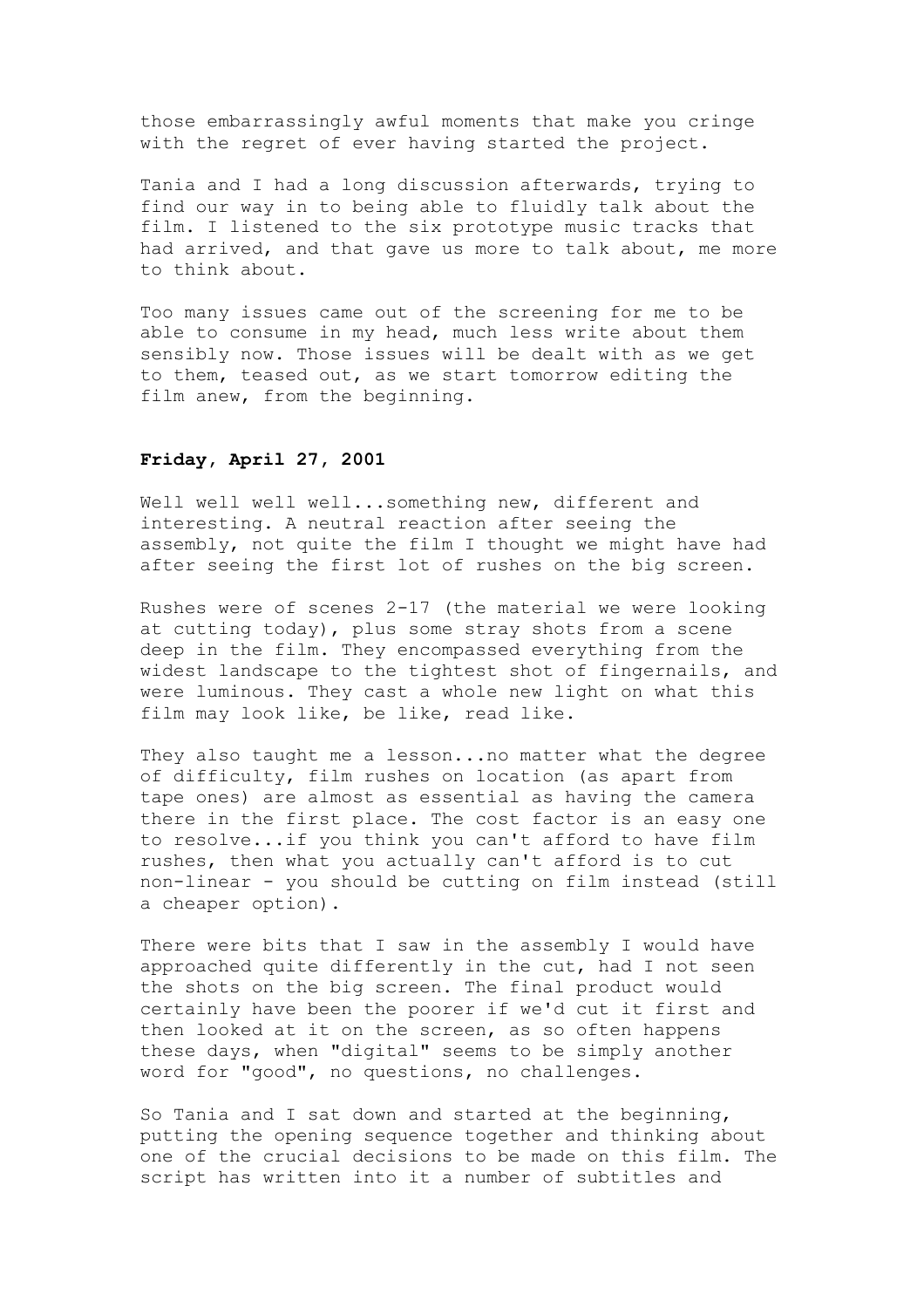intertitles in this opening section, and these were the subject of some comment from executive producers and the like (initial reaction: "Drop them, you don't need them, it's better to let things develop naturally without telling the audience before you start").

I could take this on board at the time easily enough. If we're starting with a song, which we probably should to establish the convention, then there's a danger of there being too much information, with the words of the song fighting with the words on the screen and both suffering.

During the screening of the assembly, however, I had cause to reconsider...there seemed to me to be a firm need to establish precisely what was going on at the beginning, to give the character clues indicated in the subtitling, so that the audience has a context for watching what they're watching. Without them, all one is looking at is a group of four non-descript but individual men roaming around the countryside, almost without purpose, without connection. With the titles the characters not only have a purpose, but the film has the beginnings of a narrative drive, of tension, and the simple act of observing the face of one of the characters (none of them speak until scene 17) has some real interest. I doubt the ability of any song to give us anything approaching that, nor would I like to rely on it doing so.

So now I must remember to apply lessons learnt from previous films - first, and foremost, before you start experimenting with anything in the cut, CUT THE SCRIPT. Cut the script exactly the way it has been written (apart from obvious terrible glitches), and work on this cut until it is working as best as it can. Then look at it, and only then start to make decisions that are substantial departures from the script.

By the end of the day, this was the position I'd come to...put the subtitles in (perhaps not exactly as written, but certainly substantially so) because (i) the structure of the entire film was predicated on them being there...much would have been written, hence filmed, differently if they hadn't been put there in the first place; (ii) it'd be unwise to tamper with the structure of the film without first seeing it the way it was intended to be.

**Wednesday, May 2, 2001**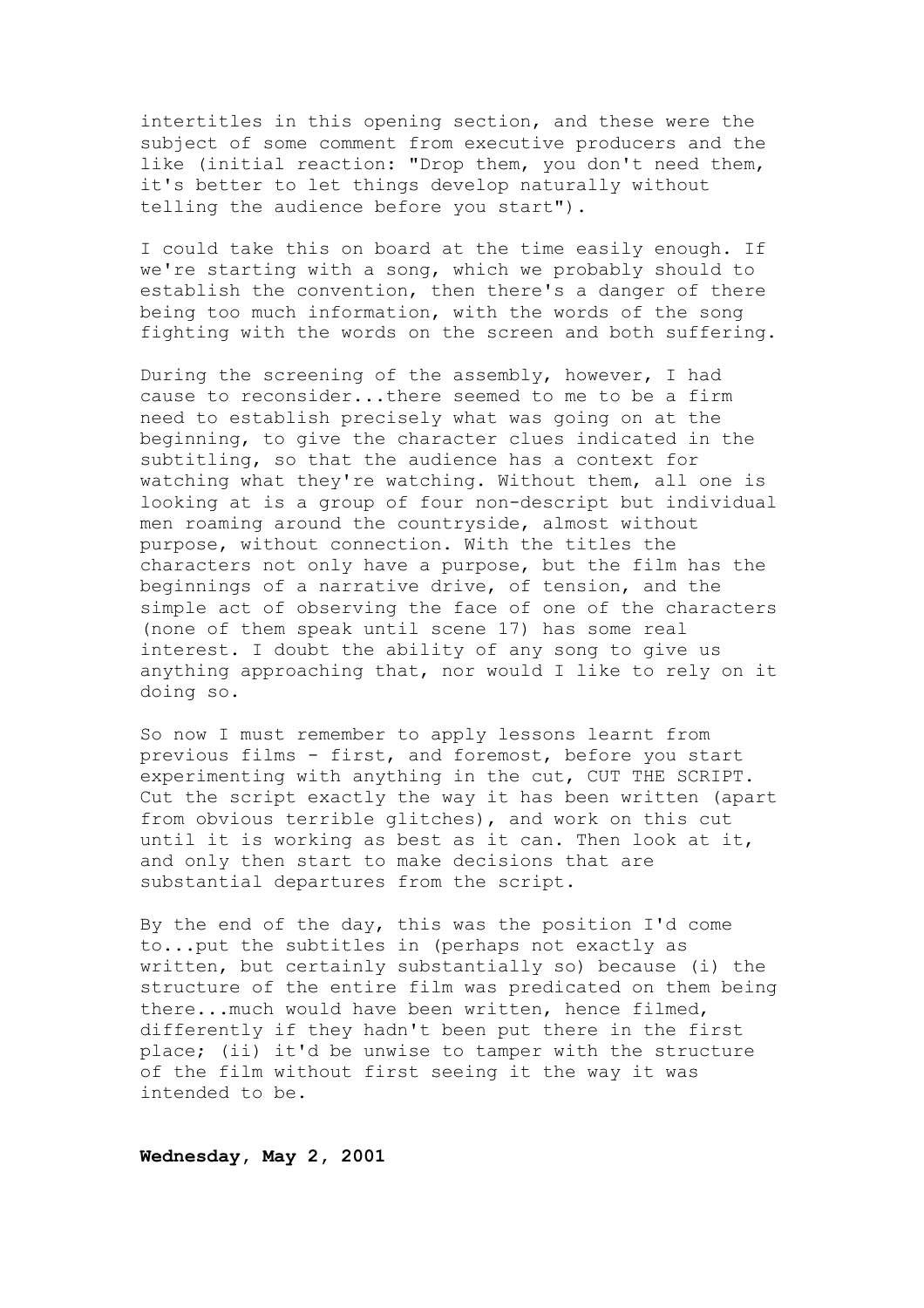Another three days of editing done, another three sets of early morning (0715) rushes. I always tell myself that post-production is the time I like best, but sometimes I wonder if that's true...in the case of this film, if the process continues much as now, I'd have to say it is, notwithstanding that we had a shoot that was about as good as it gets.

Watching the rushes on the big screen continues to be both a joy and a revelation, both of these because the material seems so much better than my expectations (formed in part by the video rushes of the shoot). Perhaps my expectations are simply too low.

That's not to say there aren't concerns. The editing of every second scene begins with me saying words like, "This'll be a tricky one" or "we'll have to cobble this one together" or "this looks good, but it'll be a scrappy scene". Each time, so far, I've largely been wrong, and by the time we finish a run at the particular scene I'm either quite or very pleased with it.

I suspect part of the "problem" is that I'm still 'looking outside the frame', bringing to the editing process the various difficulties remembered from the shoot, when we ran out of time and I had to compromise on this, or when we just didn't seem to be able to achieve that, or when I too late realised that I'd forgotten to get such-and-such a wide shot.

A case in point is a scene where the Tracker, for the second time, sees a bush black, and, contrary to the first time, he reports this to the Fanatic. I looked at the rushes on the big screen and, for a change, they were largely disappointing...not that what was there didn't look good, but there was simply not enough material, the walking shots were too short and David had had an off morning with dialogue (he'd been there in the part, but the words kept coming out wrong, and differently each take).

I remembered the morning, early in the shoot. It had been hot as hell in the dry sandy creekbed, we'd had technical problems with the steadicam, we'd had all sorts of other minor problems and we'd taken half a day to shoot the scene instead of the planned two hours.

That's how the rushes felt to me...technically problematic, scrappy in performance, inconsistent.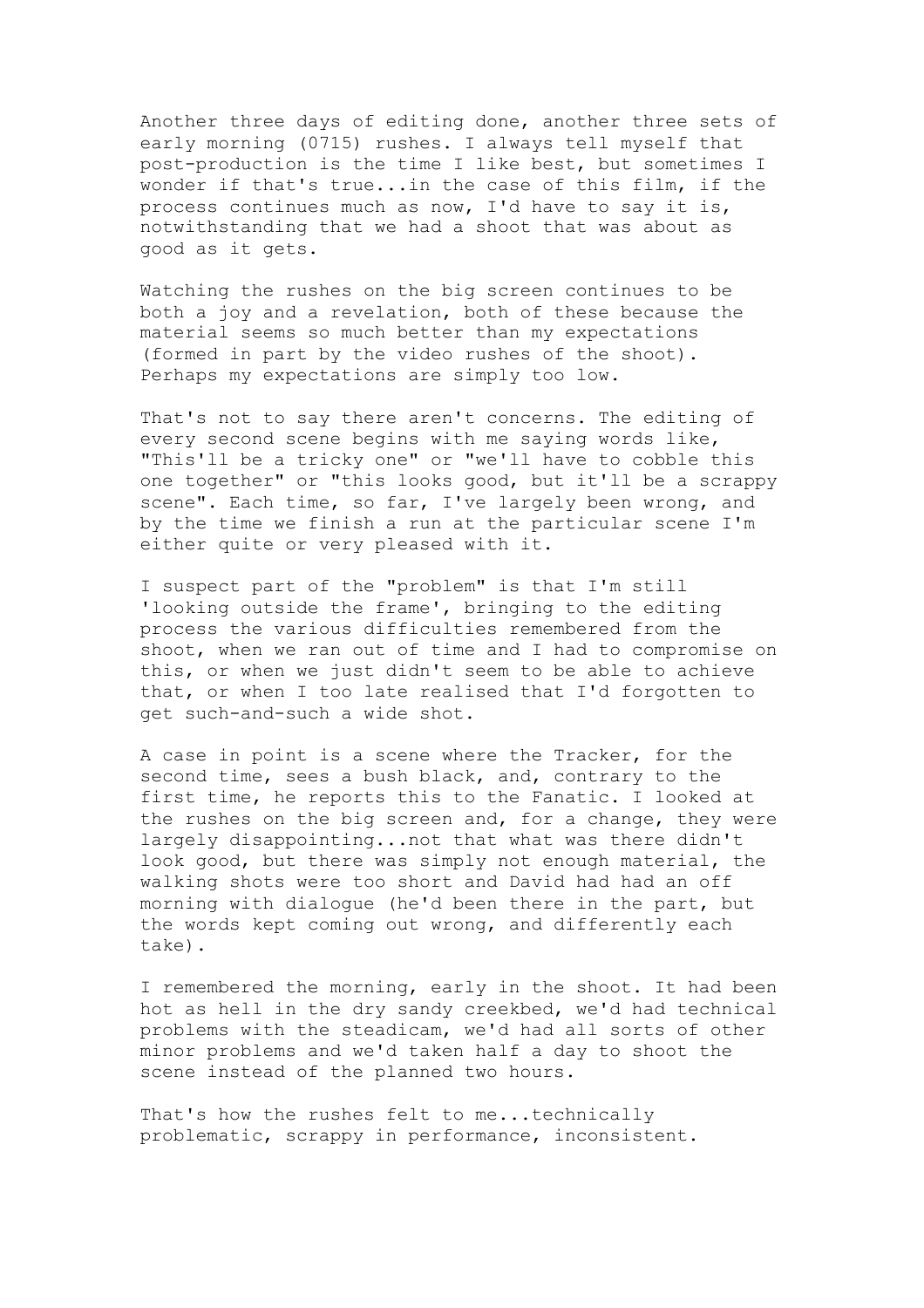We started (as we usually do) by looking at the scene as cut in the assembly. It was of little help to me, I couldn't relate to it, all the problems I'd felt in the rushes seemed to be there in the scene. I then made my usual starting-off comment about having to cobble this one together, that it wouldn't be a very good scene because I'd failed to get the material to cover my intentions on the day.

This started a discussion between Tania and I about what exactly my intention had been (she has access really only to the script whilst assembling the film, the more subtle or changed intentions are usually simply in my head). I talked about the context of the scene, how it was really a companion piece for the scene earlier where the Tracker doesn't say anything when he sees a bush black, and how that meant that the Tracker really had to be aware before he said anything that the Fanatic, on horseback behind him, had also seen something.

And that was simply one of the problems, that the Tracker doesn't first observe the Fanatic before saying anything, and we'd probably then have to drop the earlier scene and lose, for a while, the strand of the Tracker holding back information, manipulating the journey, not being who he seemed to be.

Once she understood precisely what I was on about, Tania was a good deal less pessimistic than I, and we began to "cobble" the scene together. It was a perfect example of editor and director working together to achieve the same goal...as one of us would find something, that would allow the other to take it another step, which in turn would progress the thinking of the first.

Sounds woolly, suffice to say that the scene is there, in a fair semblance of the way I'd intended, and it's much more alive with the personalities of the characters and with the progress of the story than I would have thought possible.

#### **Thursday, May 3, 2001**

A day of lows and highs.

Started off well enough with rushes, then a lengthy discussion with Peter Coad (artist) about the first two or three paintings for the film. Peter comes to rushes early every morning and we usually manage to grab a few minutes to talk about what he's seen and about what he's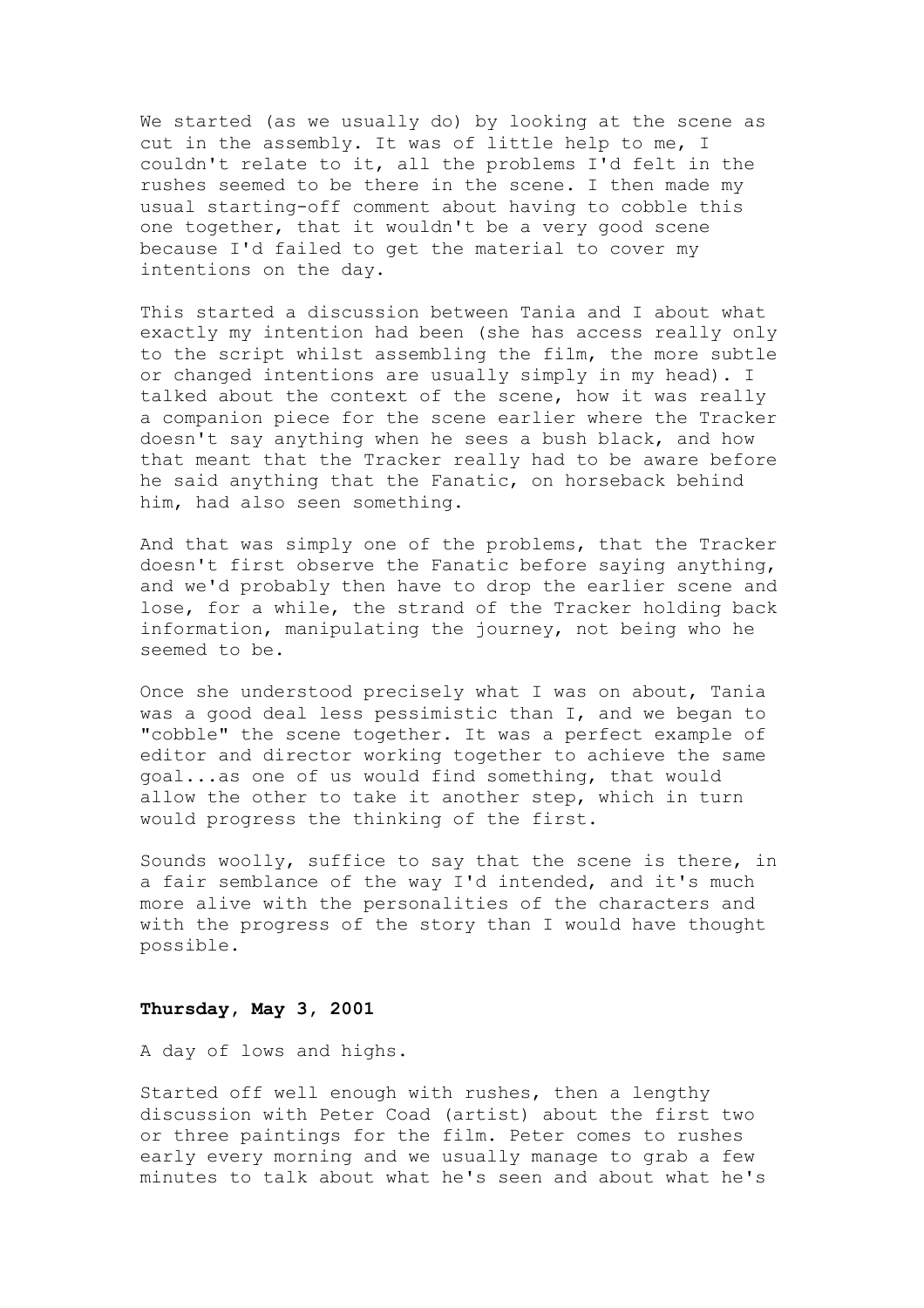up to. Today was a bit more detailed, with small-scale water colour studies discussed for colour and framing, and talk about the process from here on in. Then onto the edit.

Yesterday's entry about cobbling scenes together became particularly appropriate today: we struck the first scene that not only looked problematical, but that in fact was (and still is, albeit in a minor way).

It was the scene immediately after the one described yesterday. The group of four move on, guns at the ready, in a more tense mode of tracking, prior to them arriving at the site of the first massacre.

Because of the order of rushes screenings (we screen in rolls of film, which doesn't always mean in order of script, in that the rolls tend to follow the shooting schedule more than they do the script order), we'd jumped across this scene and already cut the next. This morning we saw the footage of this scene, and went back to cut it now.

There were more takes in this scene than was usual in our shooting (not, in this case, because of the actors, who were fine), plus some reshoots. In some way we'd never really got on top of the scene, which ought to have been quite simple...no dialogue, the group of four travelling along the creekbed.

Nothing cut quite satisfactorily, nothing seemed to me to work very well, until we got to the point where I suggested we drop the scene altogether. Tried that, looked at the film from the beginning of that screen day, when the men rose at dawn, until the charge towards the massacre... didn't work, the transition between the spotting of the bush black and the massacre site was too sudden, the scene, even though it was little more than a travelling scene, was needed.

So back to the drawing board, a painstaking eking out of bits of takes that worked, bits of reshoot, until in the end the scene was "acceptable"...in the run of the film, it seemed perfectly okay, perfectly in tune with the rest of it. Maybe my expectations are too high.

Then back to the massacre scene...this is one that perhaps suffers from excessively high expectations, in that the shoot itself was quite an experience. But the shoot has no place in the editing room, and we're faced with making good footage (which doesn't always translate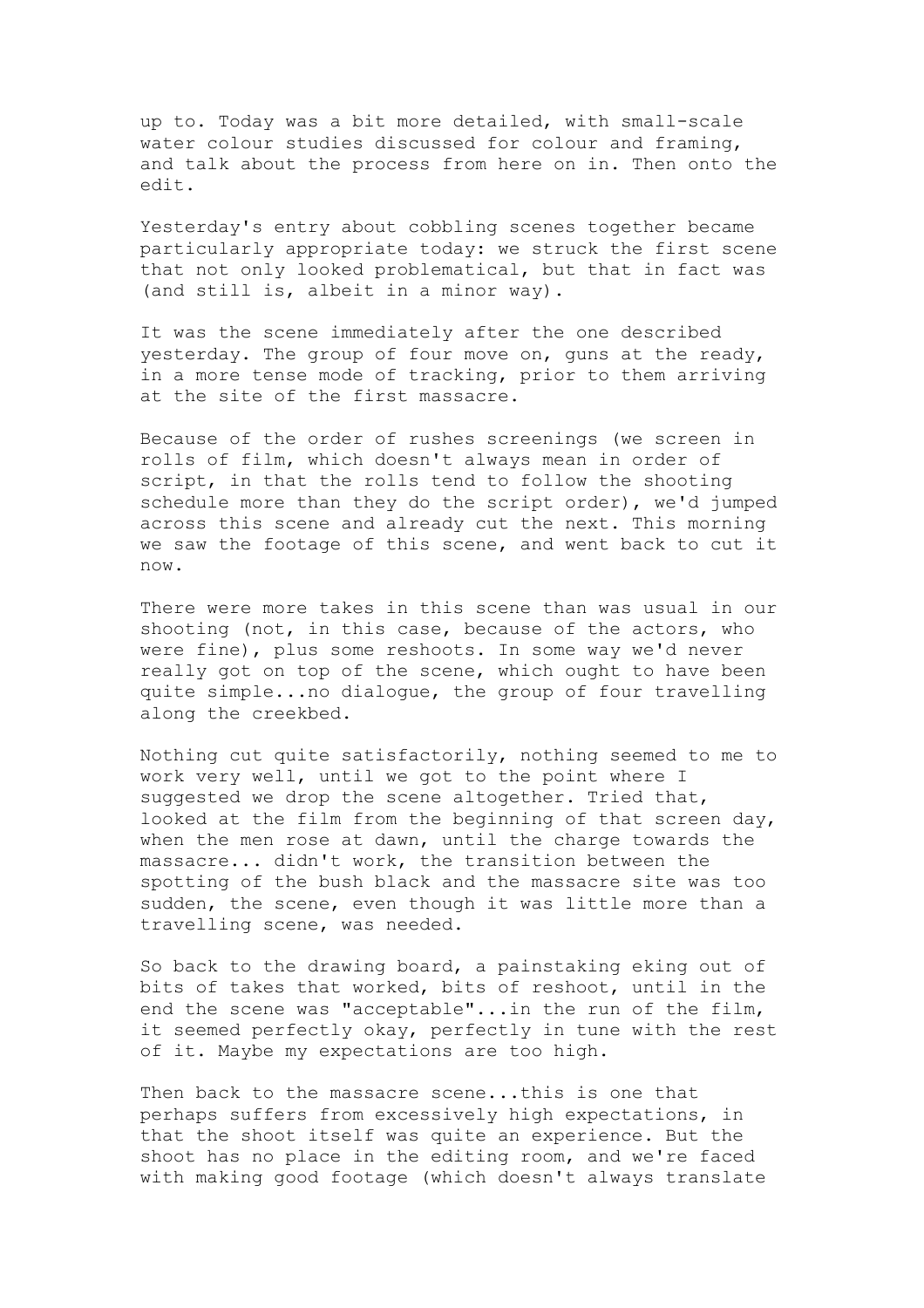into a good scene or a good film) live up to high expectations.

If there is any scene in the film that is well covered, this is it, and Tania and I decided fairly quickly that the best way to approach the cutting was for us to talk about it and for her then to have a go at it herself. As in directing, editing sometimes requires an individual vision for best results...I'd shot it with a vision but with flexibility in the edit, and it was now time for the editor to take over.

Late in the afternoon Tania showed me a "draft" of the cut, against one of the first rough pieces of music from Graham (Tardif, the composer). It was enough to allay any doubts about the scene: it will work, is working, in every way that any of us had ever hoped or expected.

At the end of the day we discussed the scene further, some thoughts I had about the scene as it played...the Tracker perhaps appeared too interested in what was going on, the Follower needed a softer moment before he came in hard. But these were details, to be refined by Tania tomorrow.

Two other things came out of the day. One was the frustration of being out of the editing room when a scene you know you've done well is being cut. But that's a question of choice, of thinking about how to serve the film best, and this afternoon that was to sit and catch up with office work.

The second was just a moment in a single shot of all the shots we dealt with today. It was a closeup of the Fanatic (not Gary, but absolutely the Fanatic), looking up at...at somehow himself. There's a grin of sorts on his face, unlike any grin I've seen before, but a grin of the sort I'm sure has been seen by victims over centuries, the world over. Extraordinary.

#### **Friday, May 4, 2001**

A continuation of the massacre scene, and our first serious exploration into the nature of the music for it.

We've been using one of the prototype songs so far delivered by Graham (rough instrumentation, a distinctive instrument instead of the voice), the one that has the most upbeat tempo...the script specifies an upbeat song, which is meant to act as a sort of counterpoint to the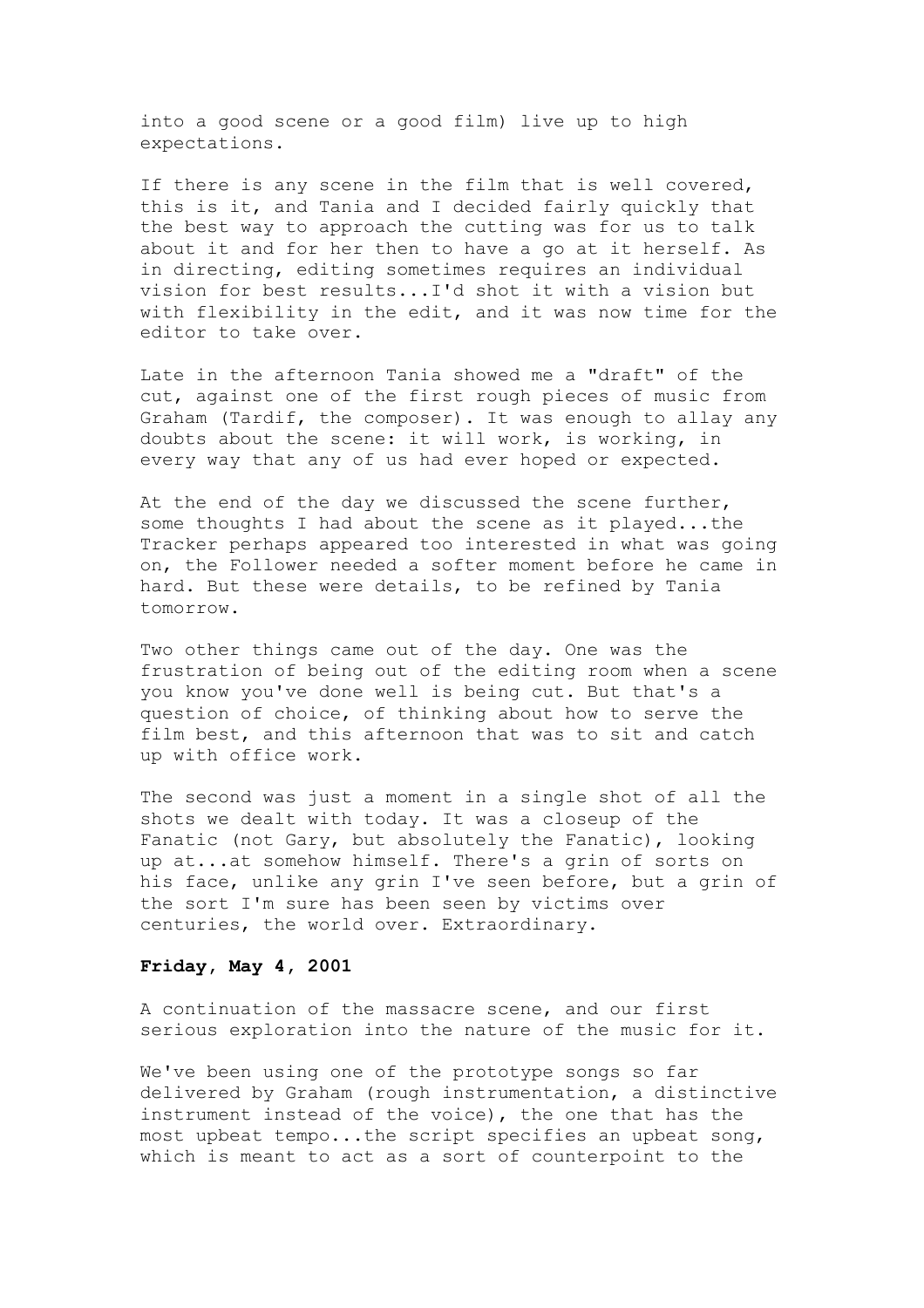nature of the scene, take the edge off it but leave one shocked at the end nevertheless.

The music we're using is not written to go here, but I preferred using it to temporarily using an already recorded song...there's a great danger in becoming attached to unavailable music, and then anything the composer presents not being good enough. So in some ways it is better to use one of Graham's pieces in a spot it was not written for.

Besides, the scene largely worked, even with music that wasn't yet right...I felt there was too much "mood" in the piece, perhaps too many minor chords which underlie the action rather than play against it.

We had come to the point, however, where we needed to discover more about how the scene would play, and therefore it became appropriate to look at it with some different styles of C&W songs playing underneath it.

We tried it with ten or fifteen different songs from a compilation double album...as we tried more and different things, my heart began to sink. The closer a song was to my original vision as to how this would work, the less it worked. The scene stopped having meaning, stopped communicating any sense of itself.

Lots of justifications possible...the words were wrong, and that was the problem; it hadn't been composed specifically, and that was the problem; the scene hadn't been cut to any of these songs, and that was the problem. But after fifteen songs, the reality of the problem seemed to be: (i), words of any sort were a problem; and (ii), upbeat songs of any sort were a problem, the more upbeat, the greater the problem.

There was salvation of sorts and some relief in the last song we were to try. It was slow, not upbeat, mixed instrumental with words more, and it certainly, for me, began to allow the scene to work again.

A couple of things had become clear though. We'd suddenly learnt a lot about music (in particular, not to take for granted whatever theories I might have). And we needed to get Graham down (from Sydney, but he's somewhere near the Burmese/Thai border as I write) as soon as possible, let him see the assembly and what there is of the next cut, and sit down and talk for a day or two.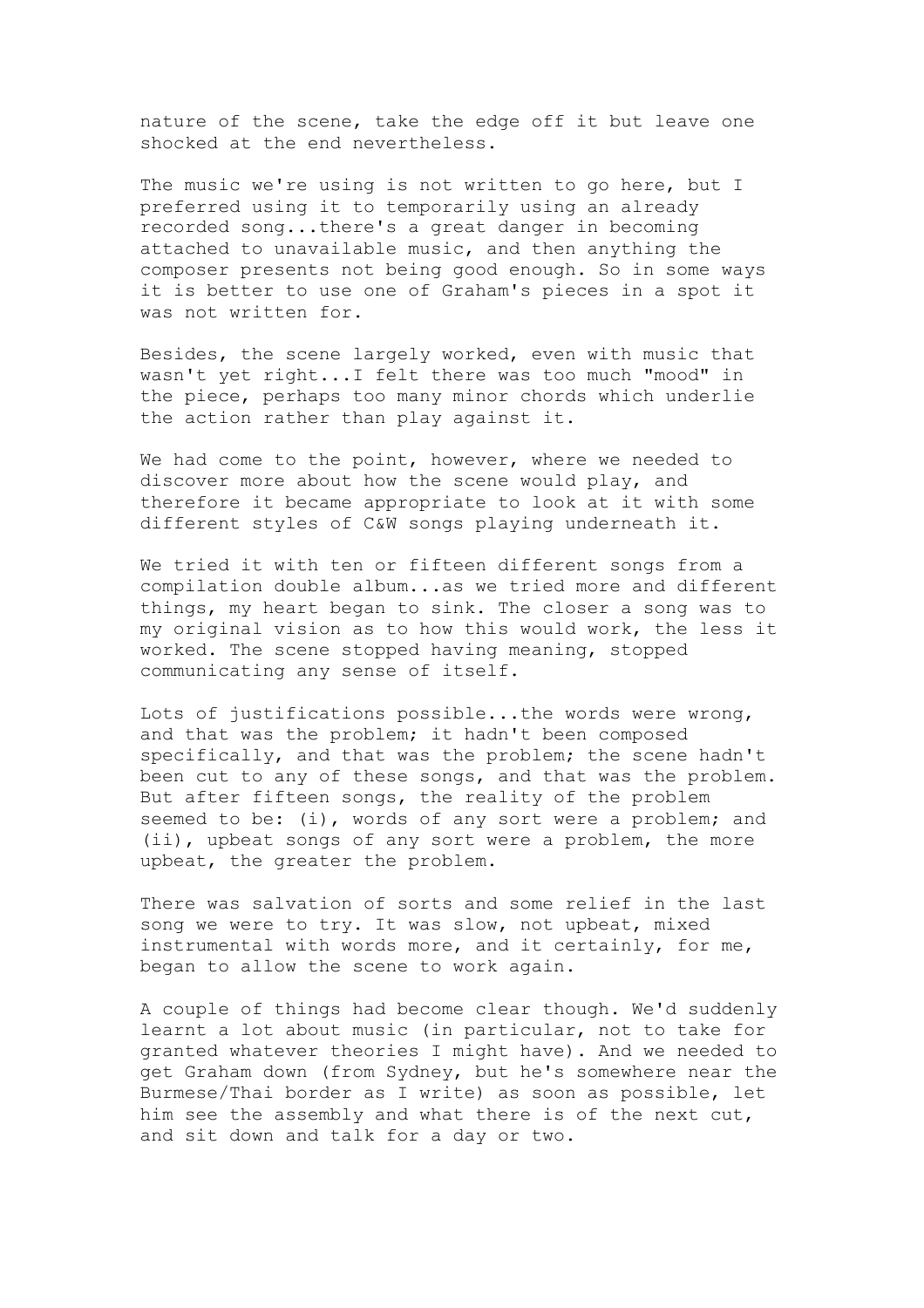#### **Wednesday, May 9, 2001**

Too busy for a few days to get one of these written...two days of "normal" editing Monday and Tuesday after our usual 7.15 rushes screenings, an attempt to start writing another screenplay in "spare" time, and the first of two intense days with Graham Tardif, the composer.

The two days of editing Monday and Tuesday were uneventful, with little to distinguish them in the memory from hundreds of days of editing on all the films I've ever done post-production on. I dimly recall an intense amount of work on the scene where the pack-horse is speared and plunges over a cliff, and that the amount of work it took was a function of two things...one was a wrong body orientation from David causing the geography of the location to become confusing (hence we had to try and find a way to cut around that), and the second was the sheer volume of shots, to be used in tiny pieces and quick cuts, to be put together.

Wednesday morning was spent dealing with the music and assembling the film so far. We tried the prototypes of the songs in a few different places, then Tania cut the rest of the assembly onto what we had cut so far. Graham arrived from Sydney, and we went fairly immediately into a screening of the cut to date.

I felt much more than I had felt the first time, most of it good. Part of the reason is that the first third or so has improved (as it always would), that the pace of it is much better and the scenes largely appear to be working as they should, making it much easier to read certain connections between scenes, much easier to read why characters respond to situations in the way they do. Another part of the reason is that I've been watching rushes on the big screen, and am consequently much more confident with the very degraded image coming from the editing machine.

I suspect a third reason is much more difficult to take into account, and that is, I felt much closer to the material, felt some sort of ownership of the scenes we had cut together, as opposed to the same scenes as they'd been cut in my absence. Some scenes had been barely changed, a few not at all, but they all felt better not only in context, but in themselves.

It is at times like this that I wonder about the haphazard nature of making films, how little we know in a theoretical sense about how and why things work or don't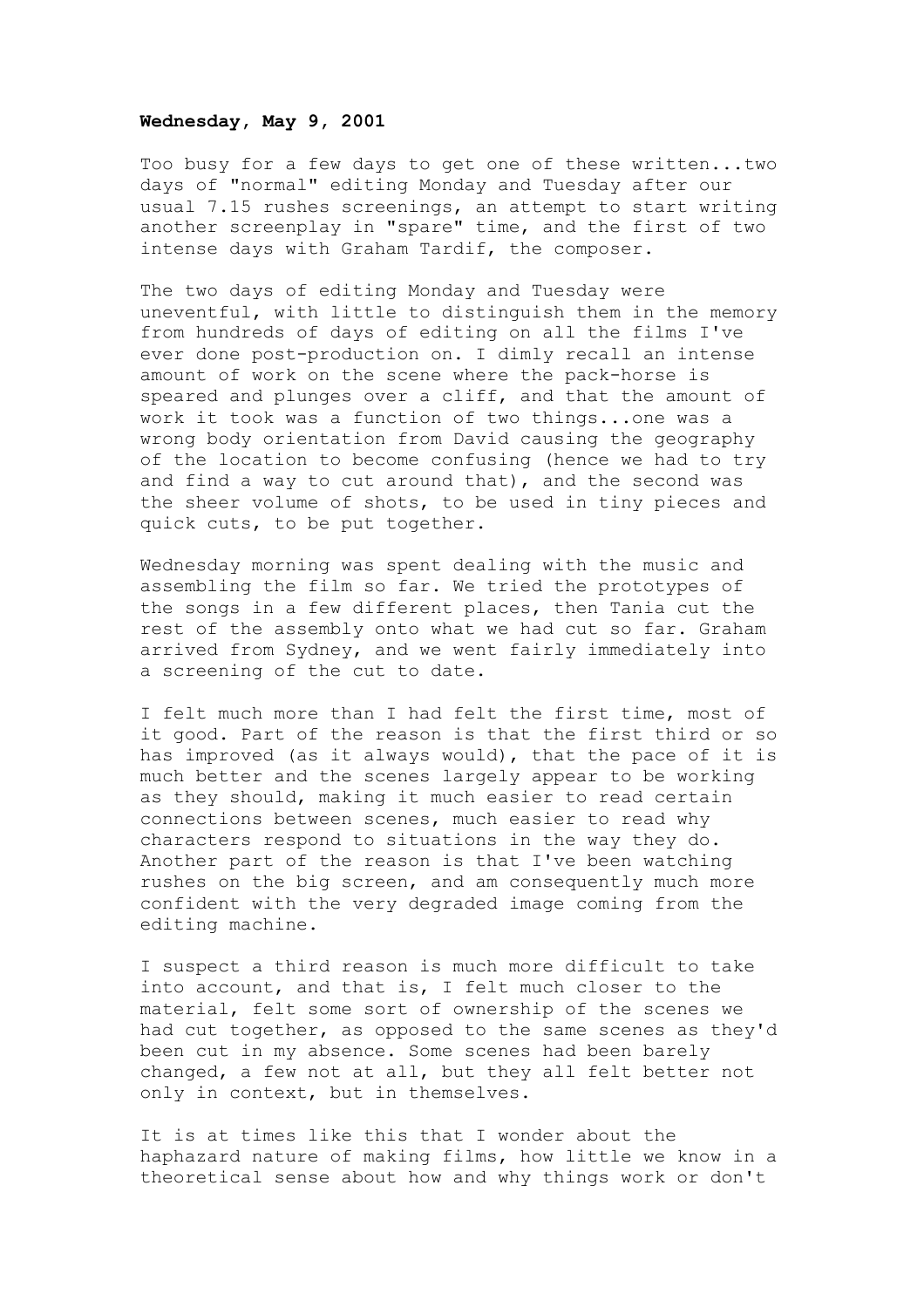work, or why audiences like or dislike (as a whole) one or another way of doing something.

For whatever constellation of reasons, however, I've begun to feel things from the cut, and I guess that's a pleasing thing (although even that is not so simple).

Then we began to discuss the music. My instinct was to put Graham through a similar journey to the one Tania and I had had the previous week, play numbers of songs up against the massacre scene and see where that led us. That's how we started, the same batch of songs against the same piece of film.

But Graham has different sensibilities to either Tania or myself, and the situation was different, in that the exploration was a formal one as opposed to the informal one of the previous week. The first song stopped proceedings for a good fifteen minutes as we discussed what it meant to the sequence...this was a song we hadn't discussed at all last week (for the simple reason that it was the first of fifteen songs, none really discussed until afterwards, and, it being the first, was the one most easily forgotten at the time). Oddly enough, this first song became a reference for the music in the film.

After going through and discussing maybe eight songs (the other seven had become irrelevant as a consequence of the discussions we were having as we went along), we stopped and took stock. The one sort of song that both Graham and I had been certain would work on this sequence was exactly the sort of song that was not going to work at all. At least we had something concrete to agree upon. Lyrics per se did not seem to be the problem (apart from the fact that I have still to write them and make them work), as much as tempo, tone and feel.

One has to remind oneself of the paradoxical nature of these discussions, in that whilst feeling you've moved further away from knowing what to do, you're actually closer to solving the problems, closer to knowing what to do (previously you just thought you knew what to do, you didn't actually know it).

We clearly needed to know more, so we repeated the exercise, with variations, for the opening of the film, another very tricky area musically because of the subtitles that are meant to set up the film at this point. Again there were surprises, but at least we felt we found a couple of options as to how to go with it, neither of them particularly close to the prototype song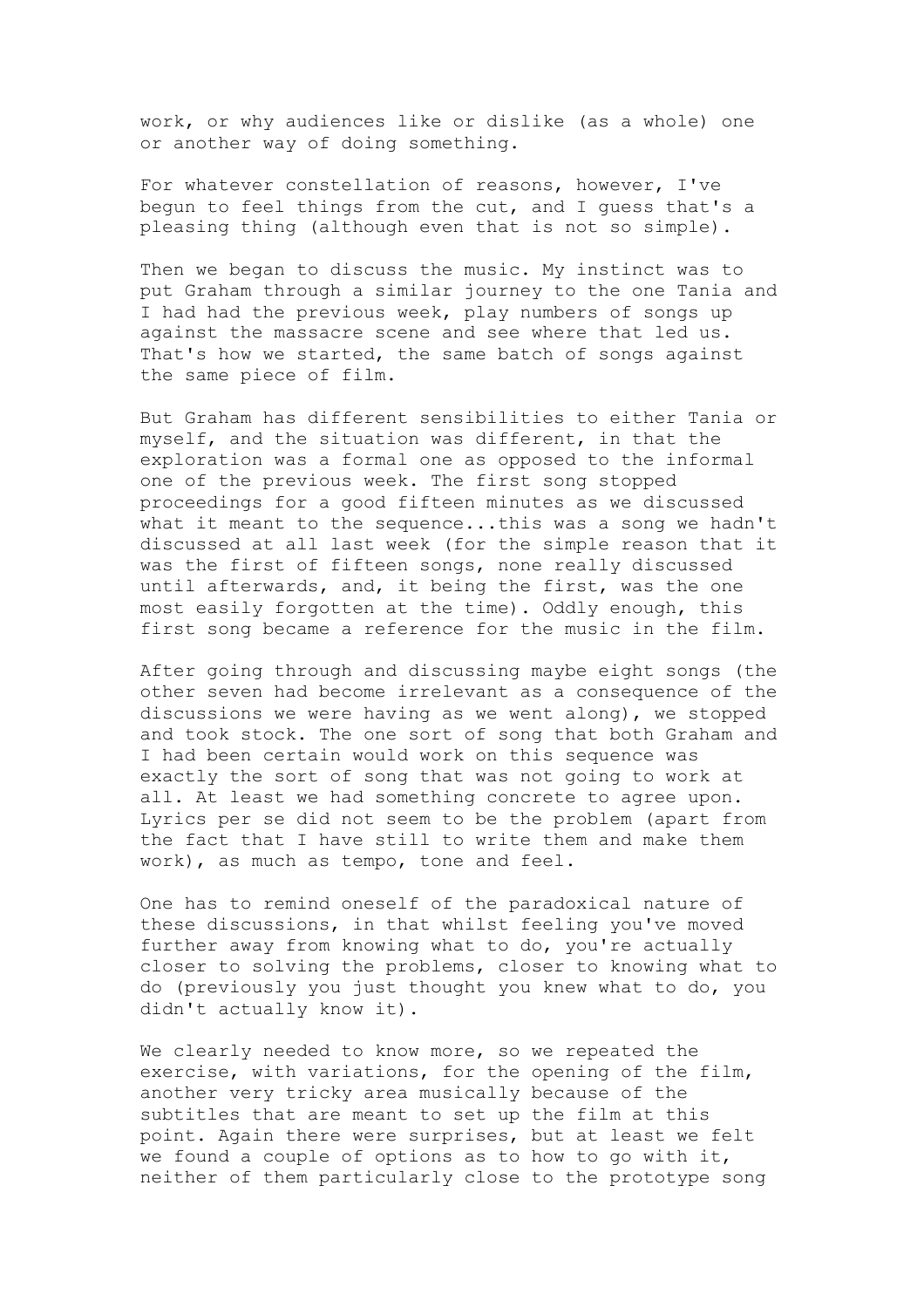Graham had previously sent. And, driving in the car that night, I considered a third option for the opening, and that was not to have any music at all over the opening.

The three of us had a long session that night at the home of Mark Kraus, the production accountant on "The Tracker". Mark is not only a good production accountant on the film, but he is very experienced and knowledgeable about the Adelaide music scene. Having played a lot (saxophone) and mixed a lot of music professionally, he knows a lot of good musicians, and has ready access to tapes and CDs of their work.

Listening to the individual work of musicians we may be using is another great discussion starter, and much of the discussion that ensued might have started with talk about the musician; it all eventually, however, evolved into broader discussion about the music. We were still defining and refining.

By the end of the day and night, we'd come to the conclusion that finding the right vocalist was the new priority. We'd come to the conclusion that, considering the images, considering what musically had worked and what hadn't, and considering the subject matter, the vocalist ought to be indigenous, preferably older and with a rough rather than a smooth voice (we'd come to the conclusion a long time ago that the vocalist should be male, and nothing that we'd heard up against image had yet convinced a majority of us that it should be any other way). Doesn't seem much in terms of conclusions, but considering the journey, it was a hell of a lot.

## **Thursday, May 10, 2001**

After rushes (more nice surprises), a continuation of dealing with music.

Having made some progress the previous day with conceptual matters, we began spotting the film for song cues, working out where precisely we thought the songs should go. Graham and I had done this once before, at script stage, but with a cut to look at now, there were bound to be changes to original ideas.

This took until mid-afternoon. Each area where a song might be appropriate was discussed, and often we'd try something (either one of Graham's prototypes, or something seemingly appropriate from a CD). The nature of lyrics was discussed at times, the style and arrangement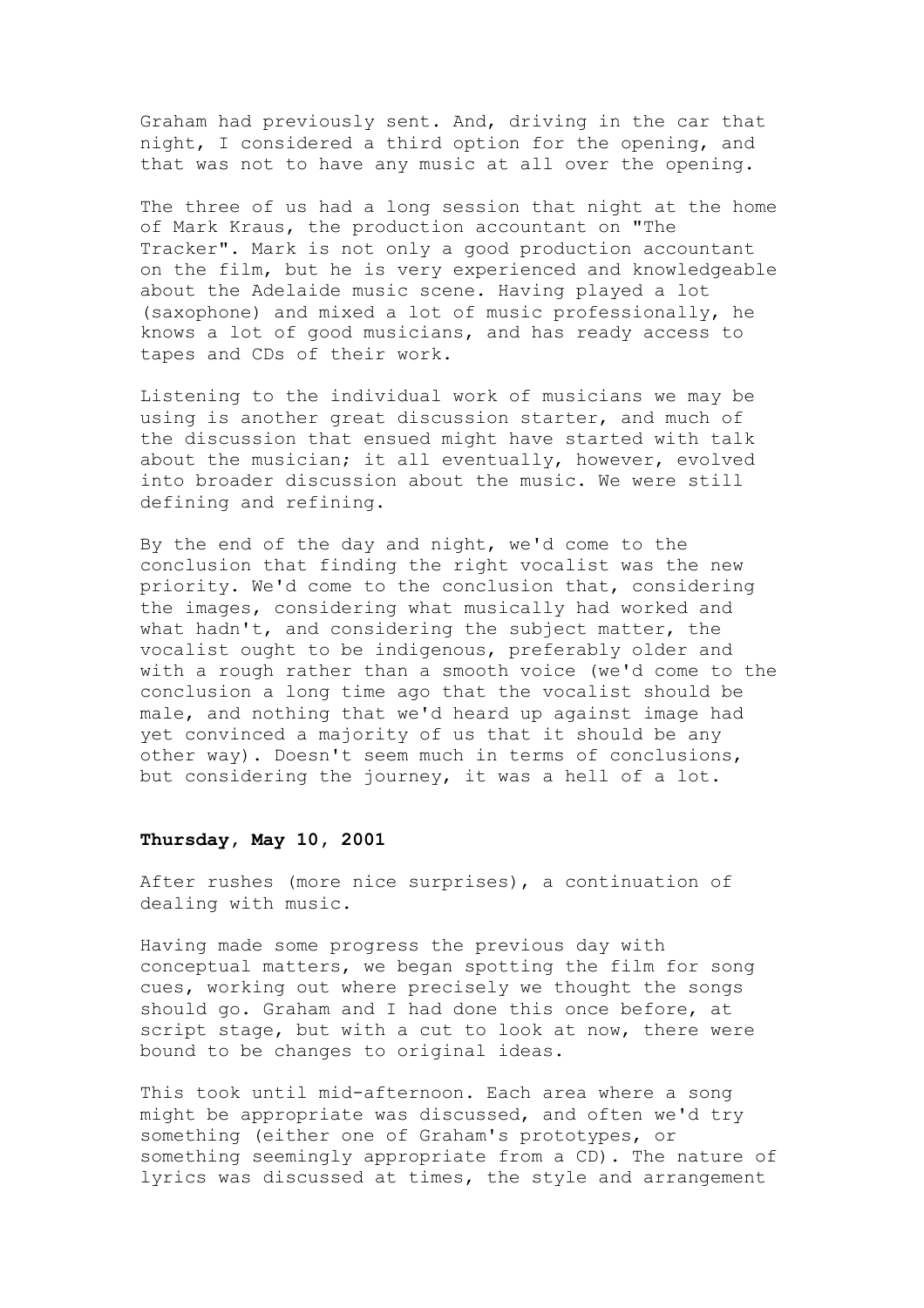of the band discussed in detail at each point. In this way we formed a coherent picture of how the songs would run through the film, how they related to each other, how the instrumentation developed (from a simple voice at the beginning through a full range of the band's instrumentation).

Individual instruments were discussed...where dobro, where Hammond organ, where acoustic or where electric guitar. The tone/mood of each song was decided upon (as best we could with words as well as with the real communicator, music itself).

We ended up with nine, maybe ten songs (the tenth will depend on the cut of a section deeper in the film, which Tania and I have not yet reached in our current run at the film). We worked out priorities and approach over the next few weeks, and where I could start to think about the words more specifically rather than generally (as has been the case to this point).

Then time for Graham to leave. Although the task ahead seemed to have become much bigger these past two days, that was only reality setting in. Despite that, I felt we'd made significant progress: I feel comfortable with the plans, confident that not only will this aspect of the film work (if I get the words right), but also that it will be special, a highlight.

Back to a different reality, the cut. The next scene was too big to attempt in what remained of the afternoon so we skipped it and went to a seemingly innocuous little scene we'd shot on the high ridge. It was (to me) overcovered because I'd had a little extra time, but what we'd seen that morning on the big screen, some very interesting reactions in some of the extra coverage, led to a discussion that should, perhaps, been had at script stage. It was to do with the character of the Philosopher, and the actual role he played in the film.

This dates back ten years, when I first wrote the treatment. My intentions at the time were for this to be a far more "intellectual" film, far more overt in dealing with issues, far more talk. In that conception of the film, the Philosopher's role was absolutely central, probably prime, up to the time he is speared. He was to be the voice of reason among warring factions.

As the script developed, and became a piece with the same story but very sparse of dialogue, it was the Philosopher's role that suffered most. The name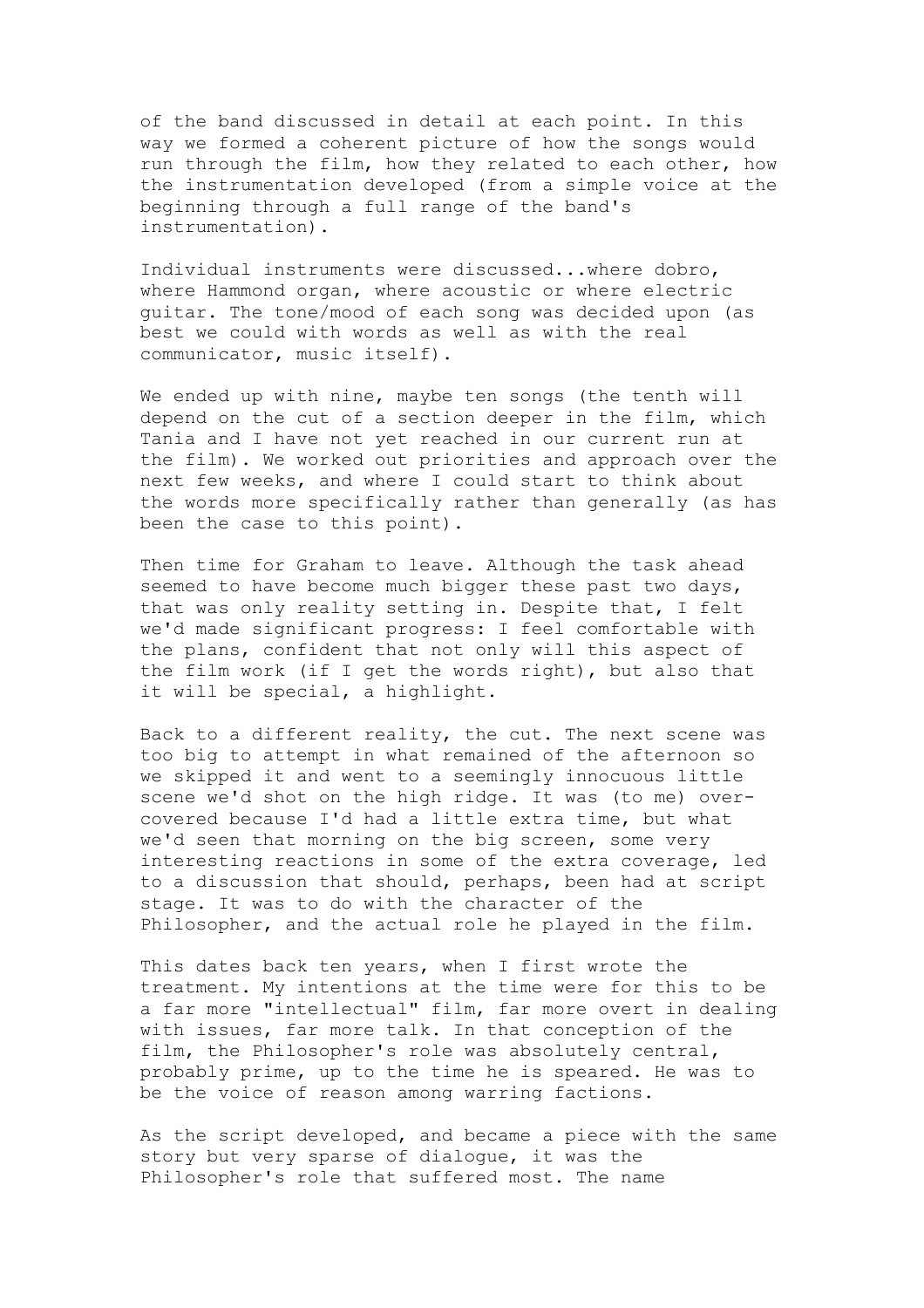"Philosopher" (luckily not used in the dialogue of the film) has became a misnomer, and it took Tania taking on this issue that made me realise this was so.

We tried to work out who he really was, what he really represented, and what, if anything, he should be called in the intertitles/subtitles planned for the head of the film. "The Civilian" came to mind, and we decided to try and refer to him in this way for a few days, see how it sat, and to analyse what we'd done so far and were to do yet in terms of that now being the character.

After much discussion and little editing, and with the "simple" high ridge scene not yet started, we packed it in for the day.

#### **Friday, May 11, 2001**

In some ways, I suppose, a "typical" day in the cutting room (what is meant to be typical I don't know, we don't seem to have many that are similar enough to call any of them typical), and certainly an illustration of what can be achieved, what problems can be solved, by the power of editing, if you have the material.

We had reached the scene shot by the waterhole (March 15 of the shoot, the scene that "began to flow..." after an inauspicious start to the day). Rushes on location had started to point to a small part of the scene being troublesome; the assembly confirmed that notion; and rushes on the big screen did nothing to allay my suspicions that this little piece of the scene was simply not going to work.

Just prior to being interrupted while cutting, I'd said to Tania that the best thing was probably to drop that little piece of the scene, easy enough to do considering we had coverage and the recalcitrant bit wasn't vital to the plot. When I returned from the phone call it had been done, and the scene as a consequence ran perfectly smoothly.

Some words from Tania the previous evening ran through my mind though, words about lightness and variation of tone within scenes being important where we could find them. I felt this might be a good test, and even though the scene was fine, we started again from the beginning, restructuring the shot sequence in order to accommodate a cut where the now missing sequence might work.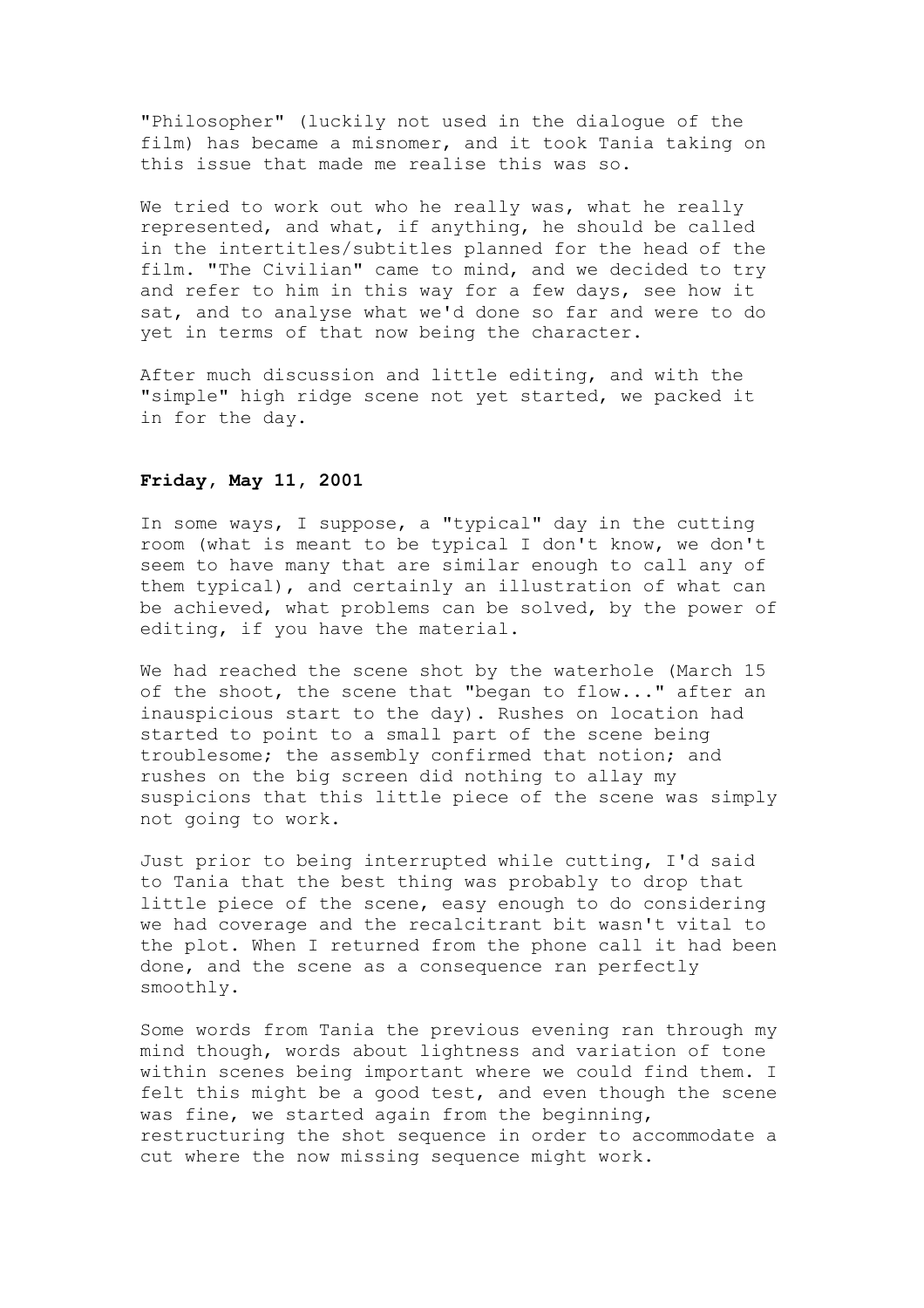It was rather tense work...at times like this it's like a chess game for me and I'm tending to think two, three or even four cuts ahead. When I'm looking at a part of a shot (for a cut in the future), I sometimes want to see only that relevant (to me) part of the shot, which can make no sense to the person I'm working with, who is logically looking for the material for the next cut. Communication begins to break down, irritations begin to rise to the surface, until you stop and try and work out what's wrong with the working environment, fix it by talking it through and then continue in better humour.

We plugged away all morning and into the afternoon, recutting the scene, until gradually even the recalcitrant piece began to work. More refining, some slight changes, finally it sat (out of the context of a whole screening, admittedly) pretty well.

Then a graze over the scene thinking about the Civilian, who had, in terms of the drama, dropped right out of the scene shortly after the beginning of it. It was, curiously, actually helpful in this context to think of him as the Civilian rather than the Philosopher. Had he been the Philosopher we'd have been in a quandary about what to do with him throughout the cutting of the scene. As the Civilian, we could largely ignore him until we'd got the scene where we wanted it, then see where he'd fit in.

And fit in he did, in places the Philosopher mightn't have.

#### **Tuesday, May 15, 2001**

An interesting last couple of days, nothing out of the ordinary but good scenes to cut...the night material from the third campsite, leading to the Tracker being chained for the first time, and the following day scenes where the party sets off again, finishing at the point where the Civilian (the Veteran?) is speared.

There's a good tight feeling beginning to pervade the film and it'll be interesting to see how much screentime we lose this cut (the assembly runs close to two hours). Nothing is being squashed, we're still cutting quite freely in that regard, but all the same the flow improves as we most often reduce, sometimes lengthen, occasionally just change.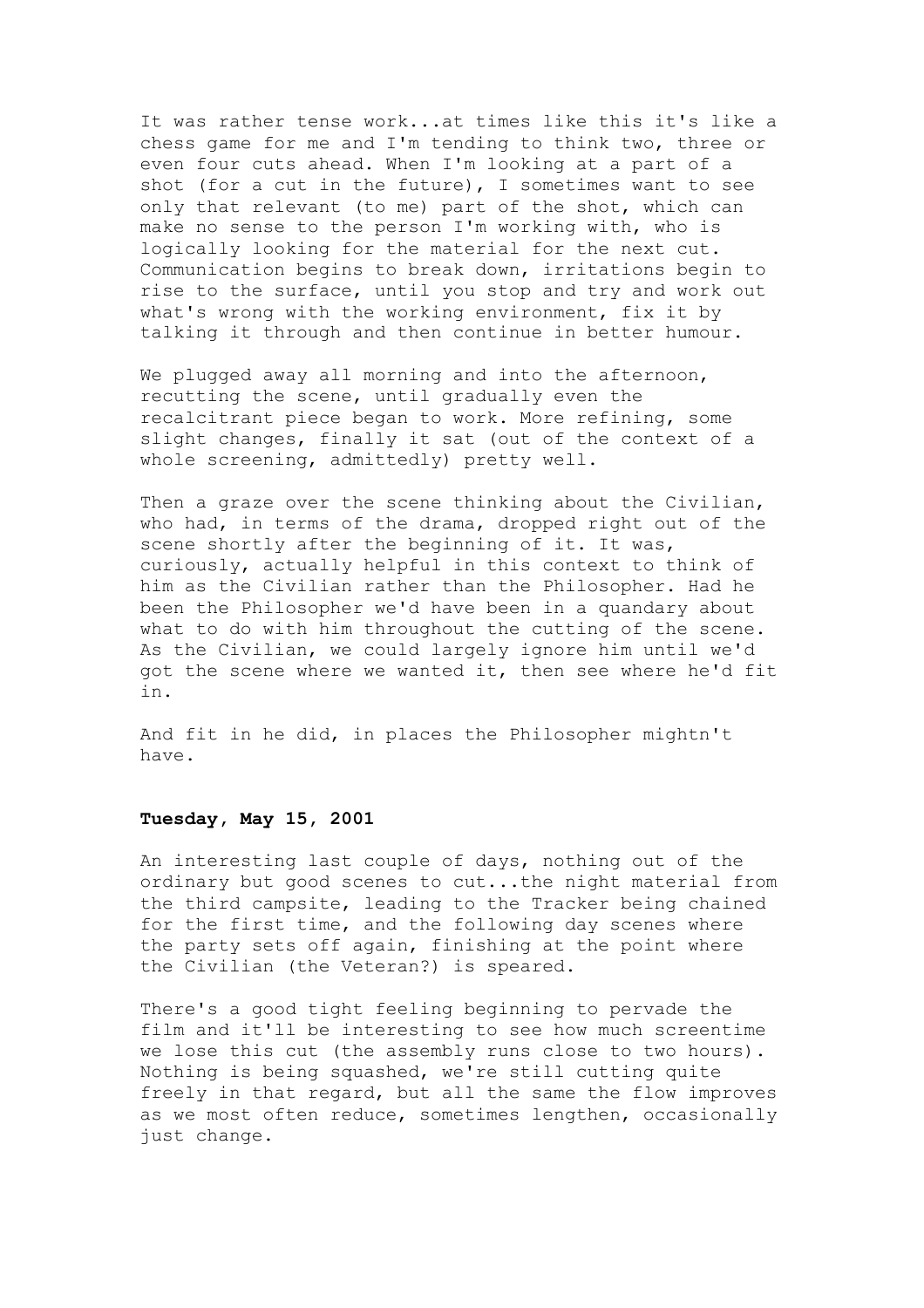The whole area of music goes haltingly forward. Mark arrived with some more demos (listened to and sent off to Graham), and he's also on the case with several possible vocalists. Instrumentalists seem quick to respond, vocalists slow: I don't know if that has any significance. Graham seems to have cracked the new music for the opening, should receive that Friday or Tuesday.

An even earlier start for rushes tomorrow morning...today we ran out of material to cut for which we'd seen rushes on the big screen. I thought we'd simply keep going, cut ahead a bit so to speak, but I found it almost impossible...the images aren't clear to me, they're not imprinted or saved and I have no connection with them. After a desultory half hour of trying we stopped for the day and concentrated on sound clean-ups.

#### **Thursday, May 17, 2001**

These days are nothing if not days designed to keep me deeply involved in this project, to the exclusion of almost all else. There's a complete mixture of things going extremely well and others with great promise but unpredictable result: if they go our way, we'll have something above the ordinary; if not, well, I quess at worst we'll have a noble failure.

The cut continues to go very well...the areas of unpredictability are the music and the paintings, both key elements in the mix of this film.

Wednesday morning after rushes Tania and I had a long discussion about the amount of tiny scratches on the film. This is much worse than I'd realised. Randomly, intermittently, worse in some places than others, there are tiny half to two frame scratches on the image. There had been communication about this during the shoot, but somehow the severity of the problem, and its potential to impact the cut and finished film, had not been clear to us on set (we never established where they came from, one day late in the shoot they just stopped appearing).

So far we've been able to easily cut around these, but this morning for the first time we were really quite limited in what we could do with a particular scene (luckily a minor scene, and it still works).

And this day we also began to deal seriously with the paintings. Peter Coad, the artist, apart from having been on location for the first four weeks, has been coming to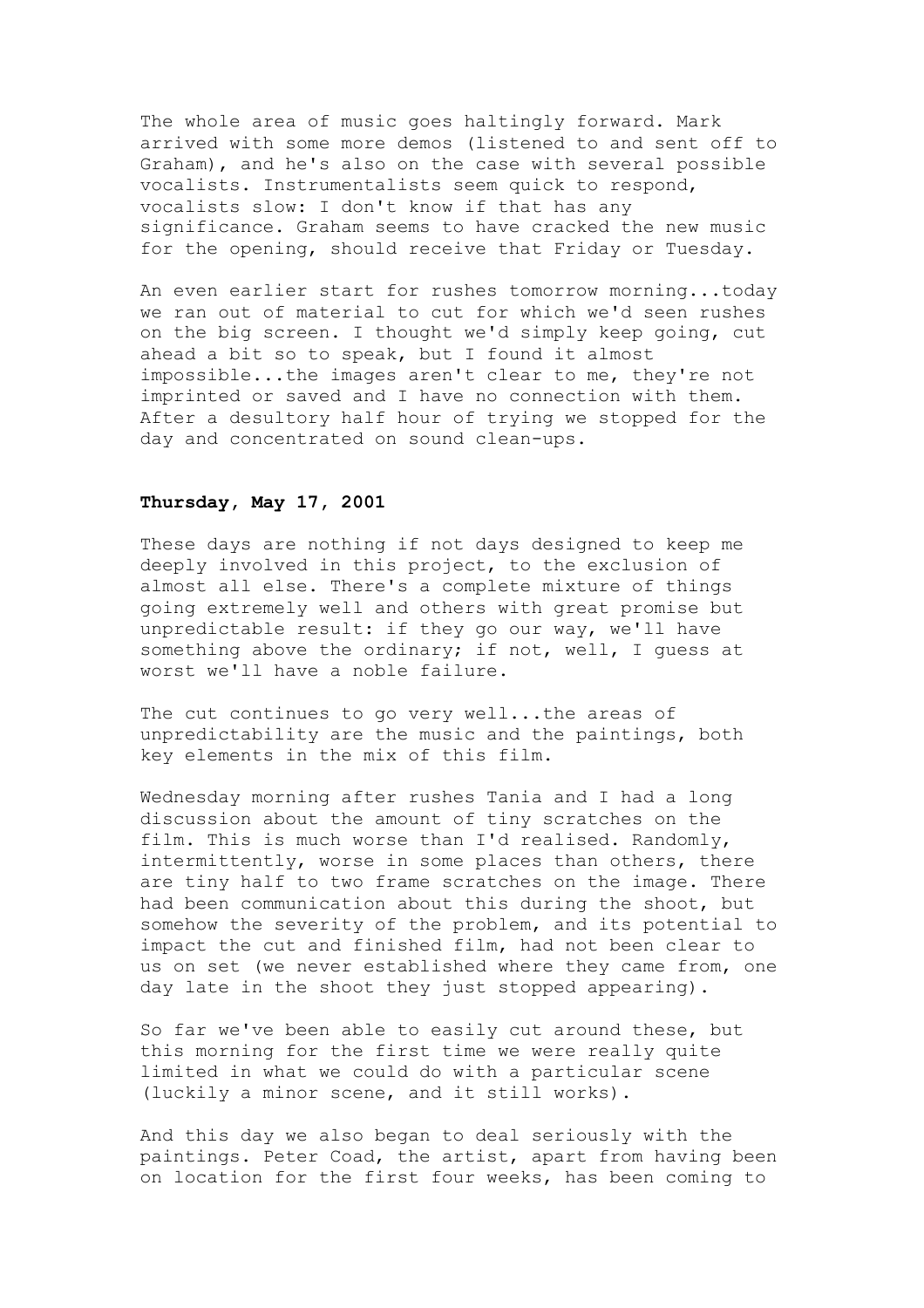rushes every morning. After rushes we usually talk for a few minutes, he might show me some small drawings or watercolours of different ways to approach a particular painting, we discuss, he comes back the next morning with some more.

He's now progressed to the point of having completed some studies, a little larger, and in oils. At lunchtime I went to his studio with Geoff or Jeff (work experience high school student from Willunga) and a video camera, and photographed the seven that had been completed. Back at the cutting room Sar-J digitised them and we began the process of cutting them into the film, to begin to see how this might work.

A setback: where the images appeared on the television screen was not where they'd appeared in the viewfinder (something to do with a 16 by 9 aspect ratio conversion and my ignorance). We couldn't manipulate them into a matching-with-the-film position with the existing software on the editing machine, so after a lot of trying and messing we abandoned that attempt, figured we'd have to output them onto a floppy, get someone with photoshop to manipulate them and then feed them back in. It was disappointing not to have seen them in context.

This morning after rushes Tania and I got into another discussion about the paintings, and in that process cut them into the film anyway, despite the fact that their positioning was wrong and each cut consequently jumped violently. Surprise surprise, four or five of them, even though as studies they're in a relatively primitive state compared to their intended final canvas, actually did work in the run of the film (we think).

Small and informal though the occasion was, it felt like, no it was, a breakthrough. The great unknown of the paintings was somewhat less of an unknown, more of a potential. Equally interesting was how the ones that did work worked (different ones in their intended different ways), and why perhaps the ones that didn't (now "yet") work, didn't.

So many interests were competing for available time that we got through only about half the material we'd intended to edit today, but what we did manage was a joy...open conflict arising between the Fanatic, the Follower and the Tracker over the now injured Civilian/Philosopher (I'm not yet used to any change in naming). Dramatic scenes, good coverage, good performances, interesting cutting.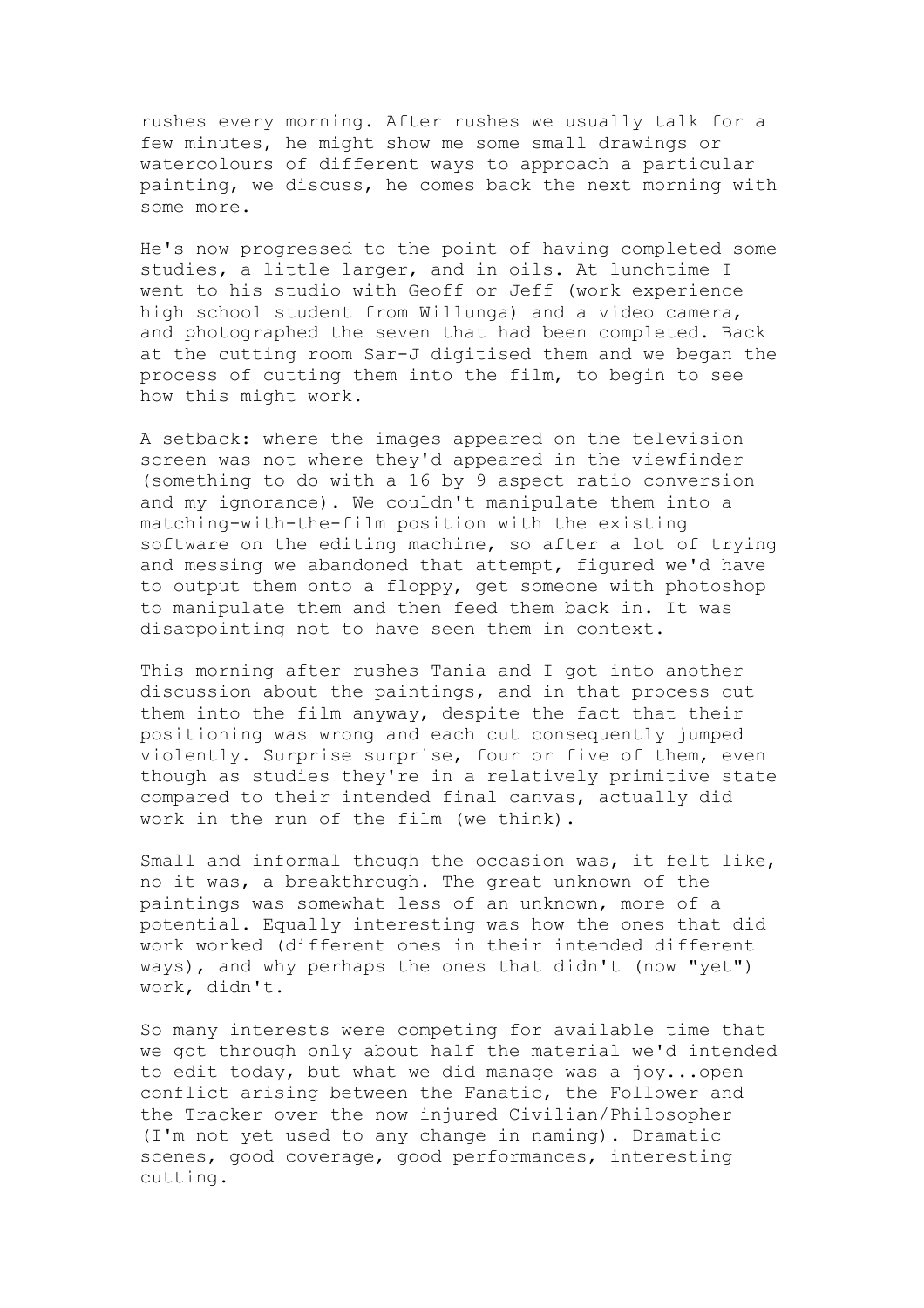#### **Friday, May 18, 2001**

Spent the day away from the cutting room, dealing with Adelaide Festival of Arts business, but somehow, in a couple of small ways, this managed to be one of the more exciting days on this film.

It started innocently enough: a trip down to Camp Coorong for a launch to the media of part of the Festival program.

After lunch there was an outlining of some of the Festival Programs, during which I spoke briefly about "The Tracker", including a reference to the music.

One of the assembled multitude was an older Ngarrindjeri man, who thanked all for coming at the conclusion of the proceedings, then came over and sat with me and began strumming his guitar. "Can't sing", he said. He strummed on quite tunefully and I wondered. "We're too shy to perform in front of people", he added.

After a bit of talk and a bit of strumming I asked him (by this stage Neville) to sing me a song anyway, which he did, in a voice reminiscent of the great crooners, really almost the opposite sort of voice than the one we're after. "If you don't really sing", I said, "and you play your guitar around, you must know some singers." I explained in detail the sort of voice I was after.

He gave me some names of blokes with voices that might suit, and how to go about finding them. After a bit he sang another song...in precisely the voice I'd described. It was extraordinary, his own voice, without embellishment. I had to laugh. "You're auditioning, Neville!" He smiled sheepishly, half-denied it and we began to talk more seriously.

It was so unexpected that it took me some time to accept that this may very well be the voice we're looking for and to put to Neville the notion of him coming to Adelaide in a few weeks and putting some trial tracks down. Yeah, he'd be in that. "Ah, it won't work", I said, "you're too shy to perform in front of people." He grinned again and shrugged. "It's okay." "A thousand people?" And that grin again, "No worries." Never underestimate.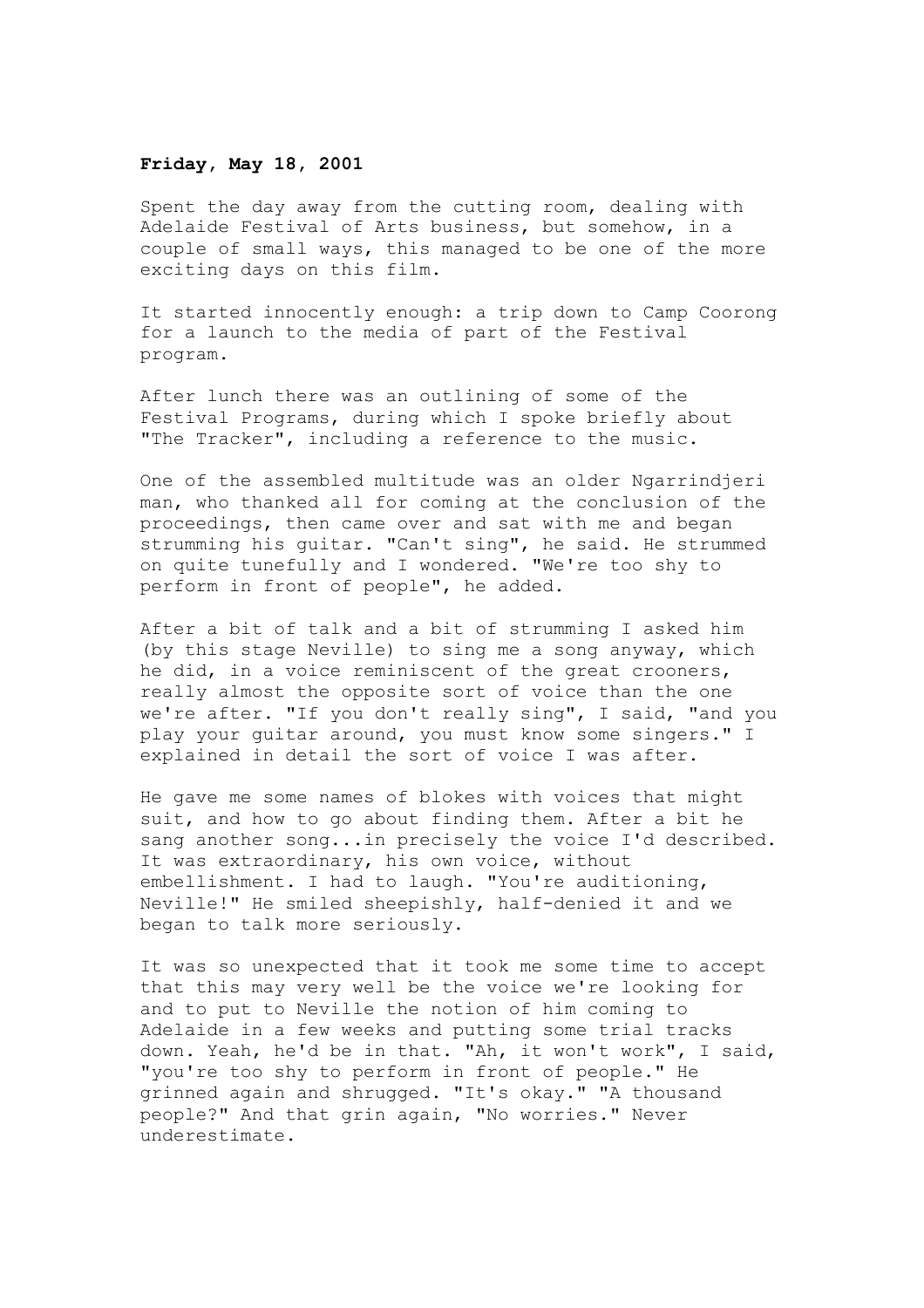I felt an odd elation on the way back to Adelaide...another piece in the puzzle seemed to be fitting.

Back in town that evening there were two messages on my mobile from Tania. I rang. The new first piece of music had arrived from Graham, I should come in and see/hear it.

I did. Within seconds of the piece starting I felt the hair standing up on the back of my neck, and it sustained to the end of its three and a half minutes. Suddenly we had an opening, we had a musical blueprint for the film, we might also even have the required voice.

Though more complex in its construction than we'd anticipated (I'd had a long phone discussion about this with Graham some days before, when we discussed that the length of the opening might force us to adapt the plan we'd come up with when he was here), the piece was still extremely simple in its arrangement, dominated by voice with some sparse dobro and keyboard backing. It made the opening, but left plenty of room for the musical development we'd talked about over the next few songs.

It ended the week on a high, and it had been an important week. The two key "missing" elements, the two areas of unpredictability, the paintings and the music, were starting to fall into place, and working.

# **Sunday, May 20, 2001**

Repeated, repeated playings of the new piece of music, until I began to understand every aspect of its structure, every one of its subtleties. I'm almost completely illiterate as far as written music goes, so I have to work things out in my own way.

That means endless playings and replayings while I jot down pencil squiggles that rise and fall with the music, again and again until they're refined and resemble a followable structure of the piece. Then the lines of squiggles are eventually translated, into pum pum pom pums of various sort, until I can follow precisely what's going on.

In this case it's the words I'm working towards. If we're going to be recording some trial tracks with Neville soon, I have to get words written. These words had better be pretty close, or at least right in some way, or at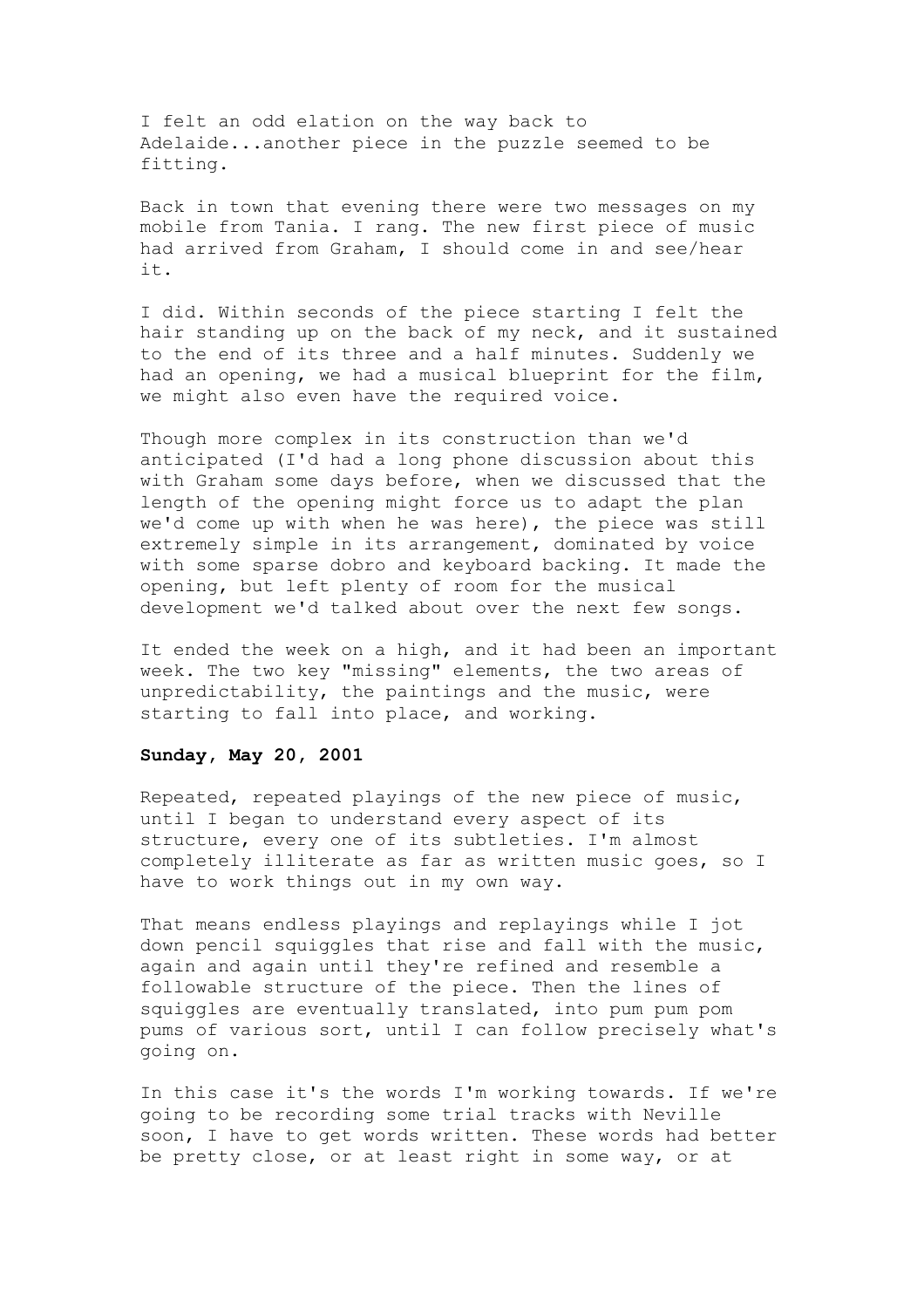least not terribly wrong, otherwise we'll end up making cut glass out of these gems.

It strikes me that something unfortunate will happen out of this, and that is the beauty of the piece for me personally will be gradually squeezed out of it by the repeated playings. Normally on a film one hears the music over and over again, but often not until near the end, and nowhere near as often as on this occasion. So be it, maybe the recording of it with voice will so change it that the process can start anew.

After some hours, I'm starting to sing random words with the music...things begin to form, ideas start to flow, words are written down. Themes begin to develop. Then I stop. I'm putting the cart before the horse.

I realise I should go no further with this for now. I need an integrated approach to all the words of all the songs in the film. I need to work on all the themes simultaneously, work them all out, so that I don't use something in one song that ought to be used in another. So I stop.

Yet all day the words that came for the final chorus line haunt my thoughts.

### **Tuesday, May 22, 2001**

After Friday's excitement and yesterday's public holiday, much was expected from today. Rushes as usual (a little earlier than usual, another mix is starting in the theatre), then a bit of a discussion with Peter about the paintings.

The little discussion ended up being a big discussion. I don't paint, apart from rooms and hallways, and so I had a bit to learn about what was what...seeing that an aspect of the future of the film rested on how I (and hence Peter) dealt with what I learnt, I figured I'd better take my time with it.

The discussion stemmed from what worked and what didn't work when we cut the shots of the studies into the film. By going through them with Peter, in context, we'd both learn a bit more about the art of the other.

I'd worked out that in some way the studies were a little like Graham's music prototypes, in that they're there to present certain aspects of what's to come. This is fine, but unless you know which aspects, it's hard to know what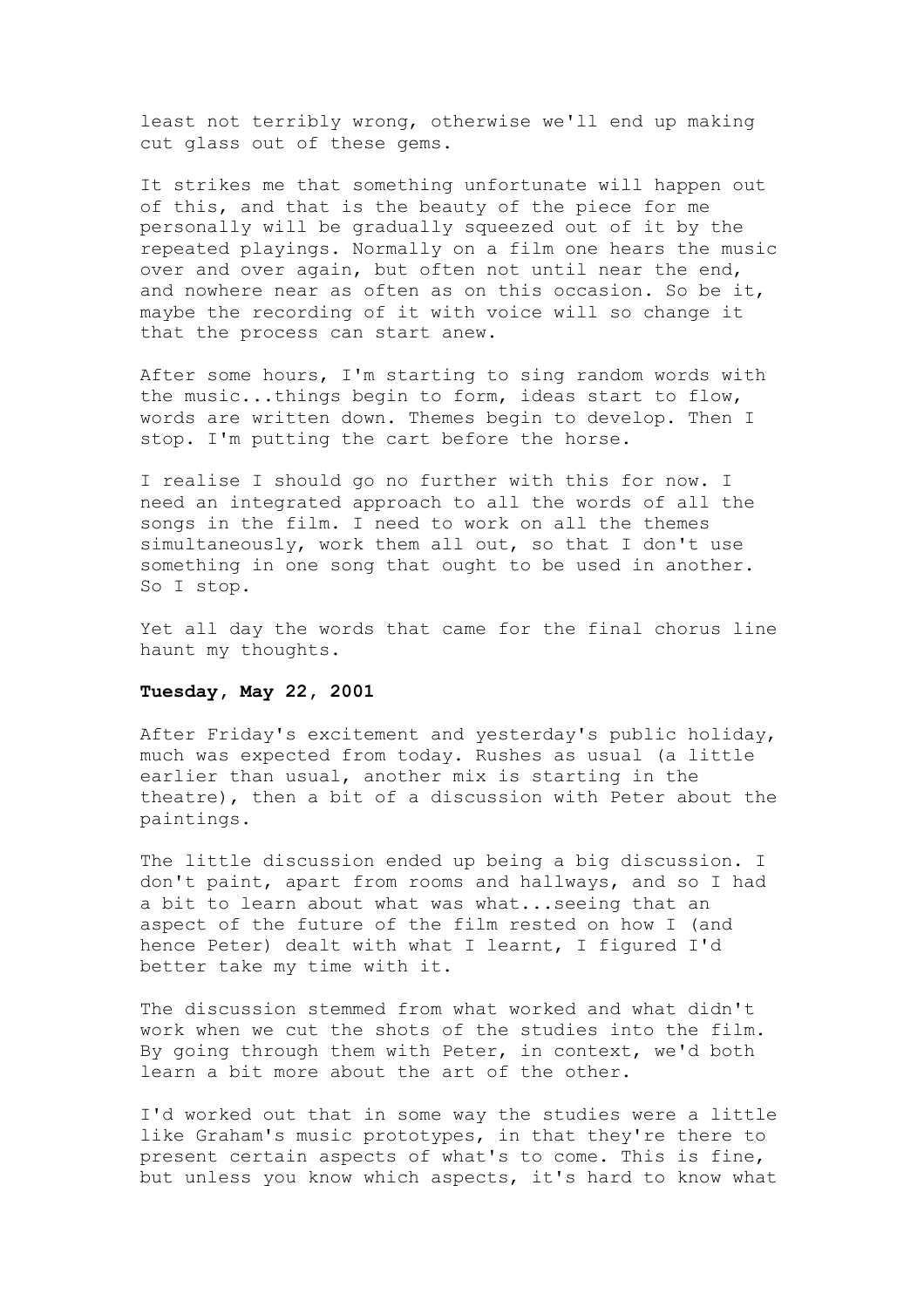to say about what, what to criticise, what to discuss, what to wait for, what to trust.

This is my eighth film with Graham, but my first with Peter. With Graham I have a fair idea what to trust, what to wait for and what to discuss...with Peter I have almost no idea at all, so we talked in detail about all sorts of things: the figurative and the landscape; techniques of painting and how they affect texture; how abstract is abstract; precisely what the studies were to him, what I thought they might have been to me; colour and form. The discussion made a large hole in the morning, but filled numerous holes in my knowledge.

Then the supposed quick graze over the scene Tania cut on Friday in my absence turned into something more (it is, after all, one of the most complex performance scenes in the film, the one in which the Tracker is whipped) and it was well into the afternoon before we were into any new material. Forward momentum was not helped by a number of interruptions, not the least of which was a cost report meeting (such a different exercise of one's brain...one minute you're sitting in a dark room thinking about performance and drama, the next you're sitting in a bright room thinking about dollars and projections and overages and underages).

The new scene turned out to be a scene for which somehow we hadn't seen the rushes. By now I was getting a little anxious about lack of progress so we decided just to push through it, cut it now and see it later. But that's easier said than done when there are performance subtleties and insufficient resolution to see them. Onto the Steenbeck went the reels of film, spooling through manually as well as electronically to make things work. It all takes extra time.

By late afternoon we hadn't yet started on the material we'd seen at rushes that morning, so rushes for the morning are cancelled (I'm sure Bernie and Rory, the projectionist and the sound engineer, will appreciate the extra hour's sleep). We'd caught up to today's stuff by the time we stopped, and although there were times the day was frustrating, we dealt with some important stuff today, particularly this morning.

**Wednesday, May 23, 2001**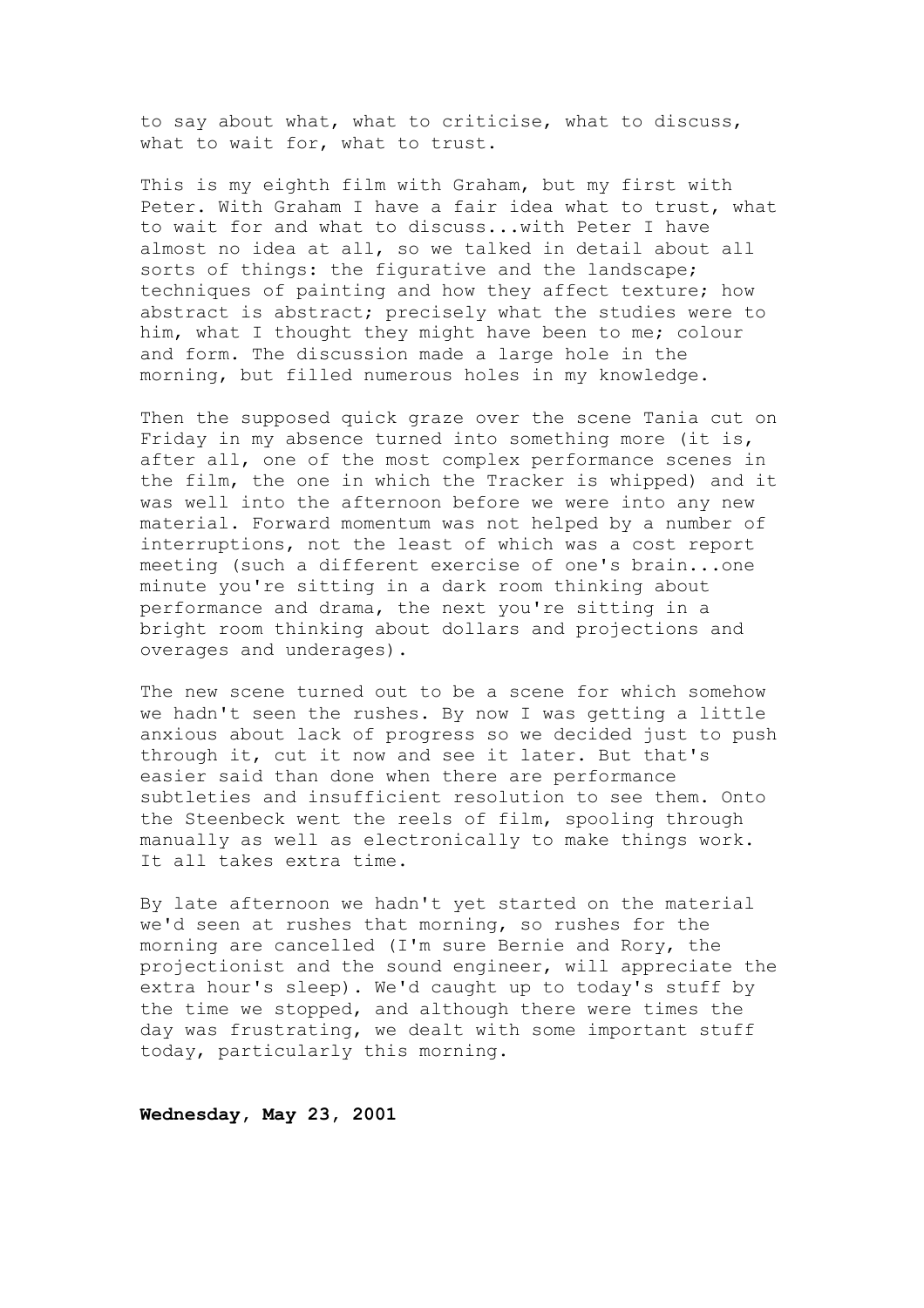Inasmuch as yesterday was frustrating, irritating and slow, today was a joy in editing: smooth, fluid, constructive, enjoyable.

Not an early start because of cancelled rushes, but nevertheless well into it a bit earlier than we usually get started on the cut, and almost from the beginning things went well. We started by going over the last scene we cut yesterday, found a couple of little improvements, then continued on. First up was a night sequence, the fourth campsite, where the Fanatic helps the Philosopher (hard to get out of the habit) on his way.

The assembly itself was well cut enough, but I'd noted at rushes the previous day that I preferred a different take of the master shot of the scene, and that started an inevitable sequence of a complete recut (not that there are so very many options in this scene). We were both quite pleased at the end of it, the whole was just a little simpler than before, and ultimately seemed to me to tell the story a little better, in a slightly more focussed way.

Onto the next scene, the Tracker giving the Philosopher absolution and the Follower's reaction to that. We tried a few different approaches (about the one thing that nonlinear is good for), and eventually found that once again, simple was best.

Onto the next scene, a moment's silence for the departed one, and this was a fairly simple question of dropping two shots from the assembly and shifting the position of one...nothing else needed doing.

The next scene was simply a choice between two takes (sometimes actually not so easy) and then working out how sound could enhance it.

Final scene of the day (and of the spool) was the indecision by the Tracker as to which way to go, a prelude to the big scene at the waterhole. This one required some serious discussion. The assembly scene sat very easily and coherently, but I wanted it to have a stronger Tracker point of view, which necessitated a complete rethink as to how it ought be cut.

After discussion I left the edit room to attend to other business (emails tend to collect, and today there were emails from various sources about each one of my previous films dating back to 1987s "Incident at Raven's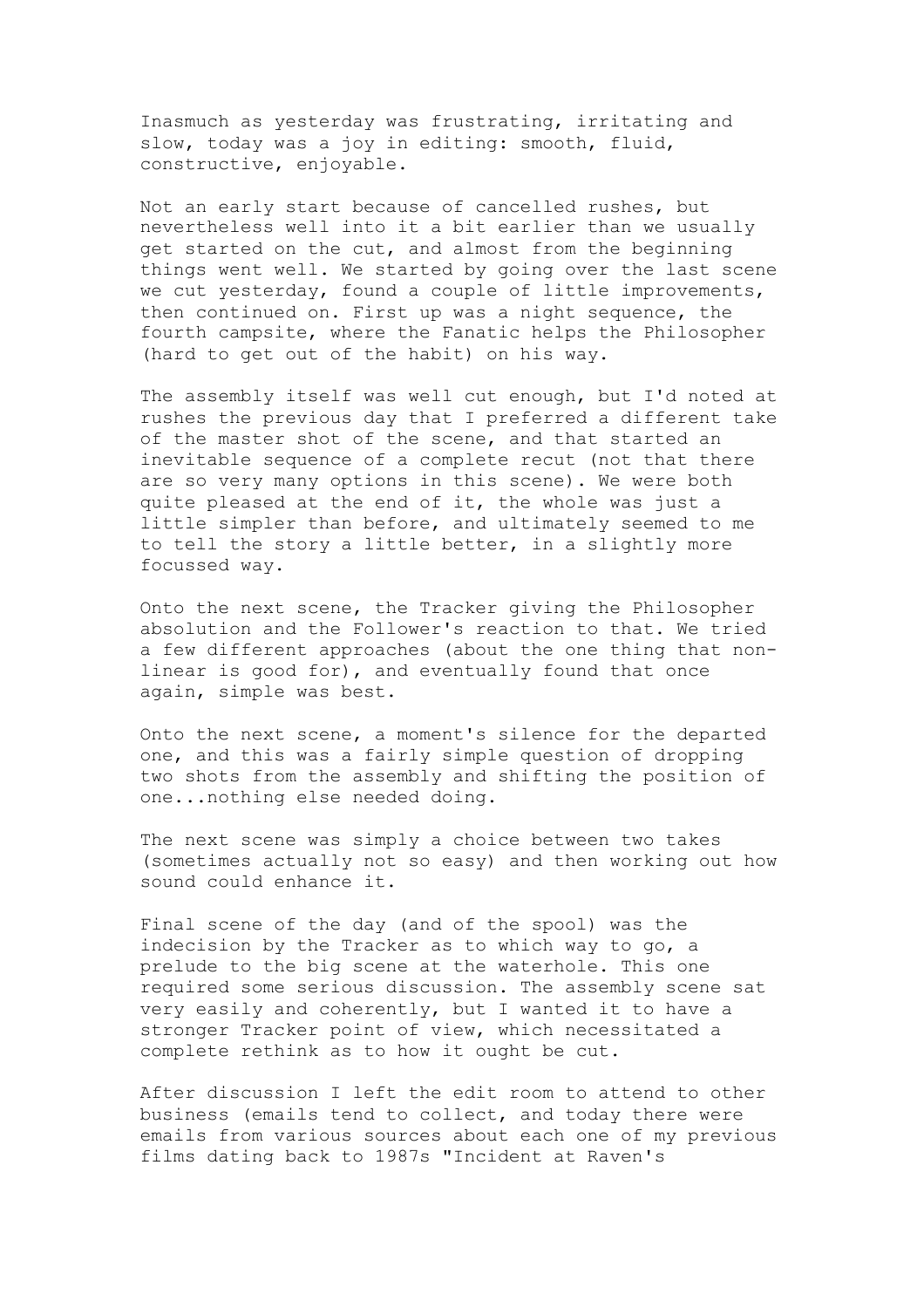Gate"...these things never end) while Tania had a go at cutting the scene with the different parameters.

It wasn't so long before there was something to see, and what I saw was just about there...a couple of little adjustments and we were both happy.

This meant the spool was complete (each spool runs to about twenty minutes), so we looked at the whole of it before handing it to Sar-J for conforming (matching the film to the digital cut, so we can look at it on the big screen). The spool ran very well...a few adjustments to be made, a couple of scenes I'd like to get back into, but that can wait. We've set the screening date for Friday week, and hence we now have a fairly tight deadline to work to.

# **Friday, 25 May, 2001**

Thursday and Friday...two of the more difficult days of editing on this film, but then things have changed since the creation of a real (and tight, in terms of the pace we've been working at) deadline. Stress has made an appearance in the cutting room, resentment at interruptions, of which there are many.

And of course the material itself makes a profound difference ...sometimes in the nature of a scene, sometimes in how it has been covered on the shoot.

The big waterhole/stunt scene is an example. It was a big scene to shoot, complex action and stunts, and to get it in the time available there was little opportunity to shoot coverage or alternatives...just shoot what you absolutely need and hope it cuts together. And so the editing goes along specific lines, and the nature of problem solving is not, "what alternatives are there?", but "how can we make this problem bit work?".

Two other factors (apart from interruptions) contributed to a generally higher level of stress.

One was that a sequence of shots was not behaving for no apparent reason, until we suddenly realised that we'd shot some of this stuff in slow motion at a time when we were shooting with two cameras and only one was capable of proper slow motion. The mixture of speeds was what was upsetting things, a problem largely (and constructively) solved by slowing down the real time shots optically (although the effects of shooting slow motion and slowing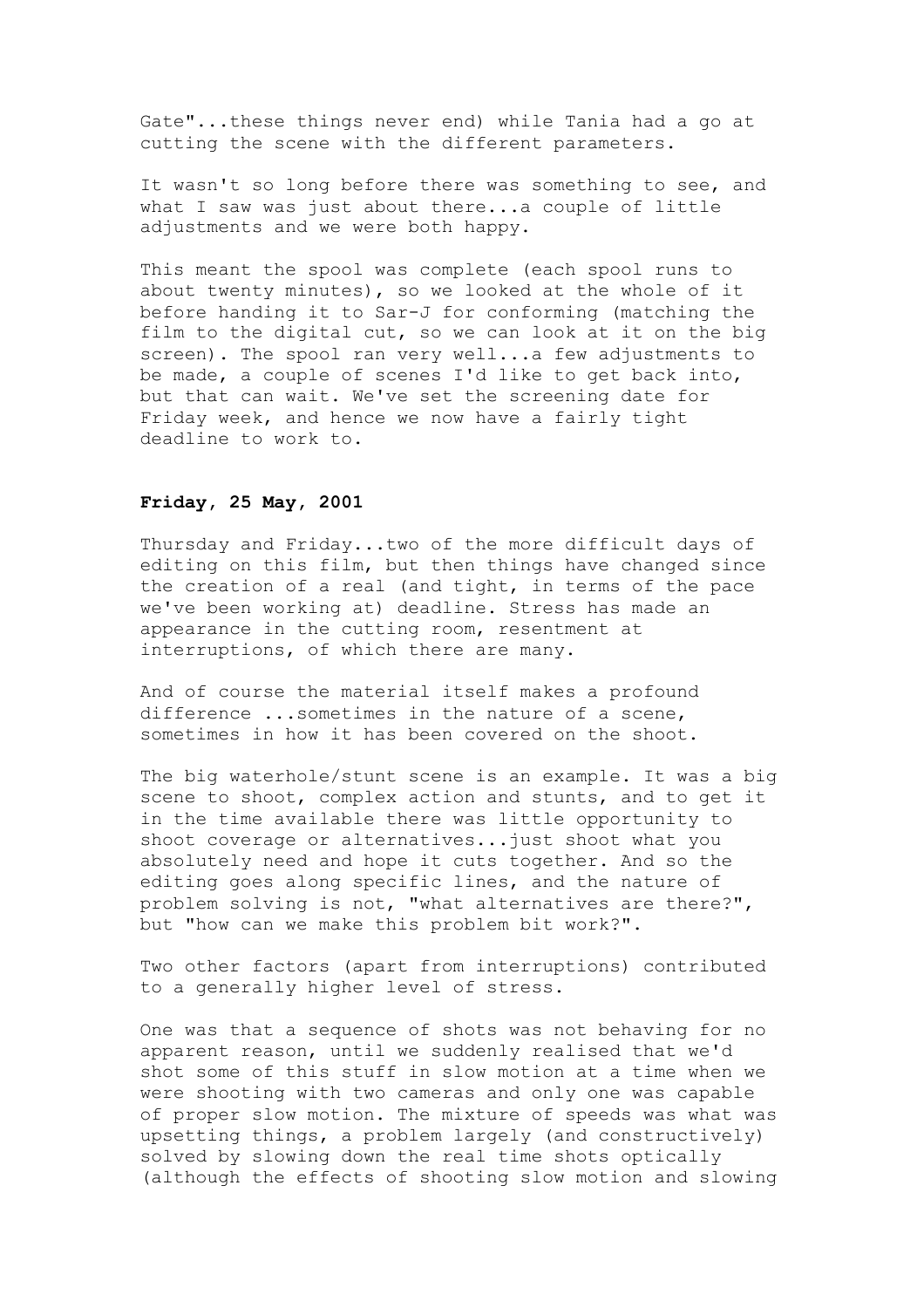action down in post are different, it still worked better that way than mixing speeds).

The second factor was the underwater material. After some time editing this material and feeling ready to explode, I realised I was holding my breath whenever underwater shots were playing on screen (a sort of bizarre methodediting, I suppose). I'd check it, relax, but find myself doing it again within minutes. Gave up on that one, just pushed through until the actors were back on dry land and I could breathe normally again..

The scene is cut, and works I think, but more than the previous material, will benefit from a revisit after the screening. And that's how we really have to think over the next few days, to make the deadline...if it's working okay, leave it alone (if we can bear to - occasionally things are working but we both still want to attack them).

Then today a truly wonderful set of rushes to begin the day, where the Follower deposes the Fanatic (plus some great looking but pretty dodgy rushes of the following scene, the aftermath of the second massacre). The rushes were such that there was a great energy to get started, but circumstances were against that.

Paintings had to be dealt with, in that Peter has been doing more detailed studies (in order to better satisfy the doubters, I suppose), and also had some new material that had to be discussed. Then the editing machine was caught up with working out what material had to be sent off to be optically slowed down (from yesterday's editing). Then a new piece of music arrived, for the first massacre, and that became the immediate priority and then, and then and then...

Three hours after we might have started editing, we finally did start, and a lot of the energy had dissipated. Not long into the scene, however, and the actors took over: our energy returned. Gary and Damon are so good in this scene, David so good in the next, the assembly so close to what the scene should be, that we made rapid progress.

School duty (flute lesson, minky) took me out of the equation for a couple of hours late afternoon, but we'd discussed where to go with the massacre aftermath sequence, the one that, in terms of coverage and shooting difficulties (see March 28, the afternoon shoot), is probably the most troublesome in the film. Having seen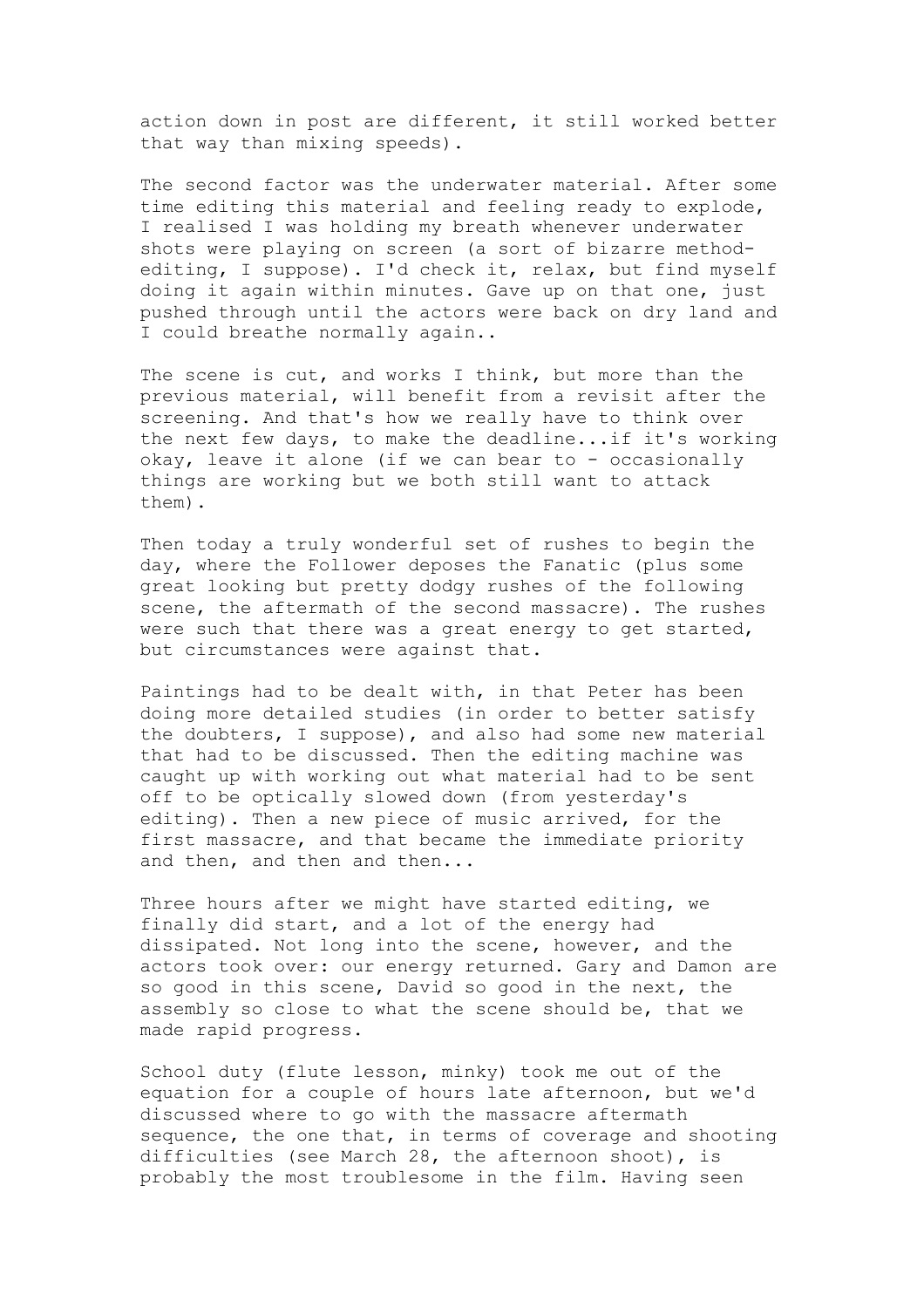the digital assembly, and having seen the rushes on the big screen, I still did not know if this scene would cobble together, let alone work as well as we'd initially hoped.

I came back to an almost completed sequence...and it felt almost wonderful. A couple of minor changes and we were there. Somehow, on the day, I must have made some correct decisions in all that scramble, because ultimately the material was there to draw the emotion in the way intended. A little miracle...

Then we pushed on, despite not having seen rushes, because there was little choice with the time available (the absolute latest we can cut and still give Sar-J time to conform is Wednesday).

Deep into the evening we completed the run at spool  $4$ , and sat back and watched it. One minor change and that was it, ready for conforming over the weekend. It played pretty well, despite not having quite the amount of time spent on it as have the first three spools.

Finally a long phone conversation with Graham about the new piece of music, how it worked and how it didn't yet work, very satisfactory in the sense that we still seem to be speaking exactly the same language, and understanding where what is coming from.

# **Monday, May 28, 2001**

The pressure is on now. This being the third last day of picture editing before our screening, it has become a question of prioritising rather than working through all the material (although most of it will have had a thorough working through by due date).

Rushes and painting discussions to start with as usual, then into some interesting material, the Tracker preparing to put the Fanatic on trial.

I was shocked to discover that the first (and by far the best) take of Gary's four minute monologue was somehow damaged in the middle...broken sprockets (with a couple of missing frames) and a deep, deep scratch. I ask myself how this can be so, and can find no logical answer, and no time now to find out (and any point?). Disappointing, and I now understand why it wasn't used in the assembly, something I'd wondered about but hadn't come round to asking about.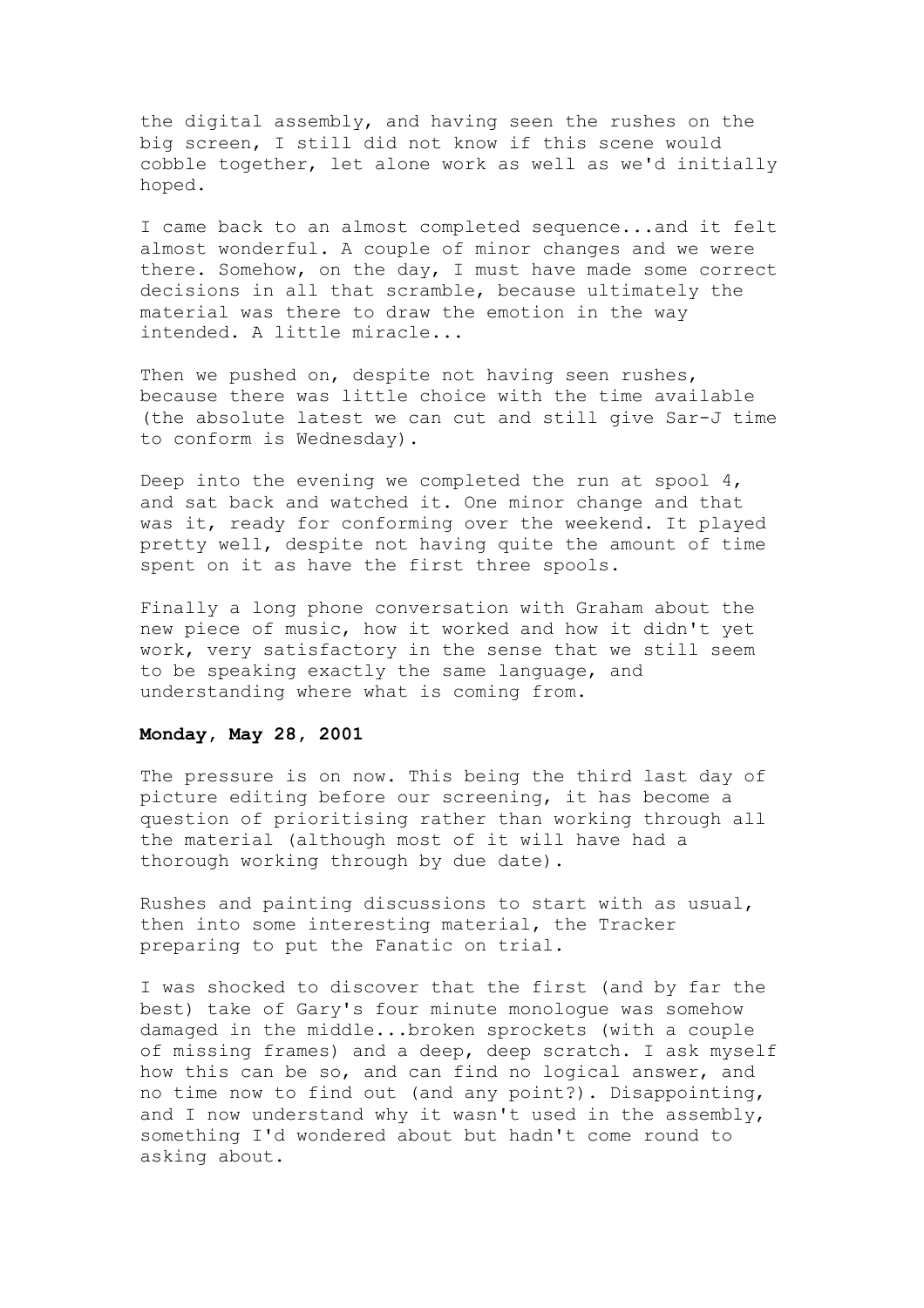It's not that the alternative takes are bad (in fact they're quite good, exceptional except by the standards of take one), it is that the first take is (was) special. Money could fix it, but to have the entire four minutes put through the CGI process to restore the two missing frames and fix the scratch would cost more than we can spare, and at any rate even if we had the money it could be more fruitfully spent in other areas. Simply not costeffective when the alternatives are good.

And the scene works well anyway, seems very strong to me (I start to sit on the fence somewhat as a screening approaches, a lot of "it seems" rather than "it is").

The other major work of the day was on the second last scene of the film, wherein the Tracker and the Follower part ways. Here came to the fore one of the enduring mysteries of film-making for me: how can two people (in this case this editor and this director) who can agree about so much to do with performance, have such diametrically opposed views about another piece of performance?

The mystery will endure, but I suspect that at the end of it both editor and director were relatively satisfied with the result.

#### **Wednesday, May 30, 2001**

Our last set of early morning rushes today, and, shortly thereafter, a lock-off of this run at the picture. We have a cut, so to speak.

Yesterday was heavy, the long, complex scenes shot on the third and second last days of the shoot with the extras from Alice Springs. As the shoot was complicated, so was the edit, but for different reasons. Primary among them is the reason of the missing shot.

During rushes in the morning I already realised there was a shot missing...not missing from the rushes, but a shot we'd simply failed to shoot, one that should have been shot to help make sense of the scene. It can be a nightmare scenario, and usually there are enough people around to make sure it doesn't happen, but in this case we simply didn't have anybody doing continuity, and there was always a risk that something like this might happen.

Once back in the cutting room we went over and over the rushes, trying to work out how to get around this problem, just sort of trawling for ideas. Solutions came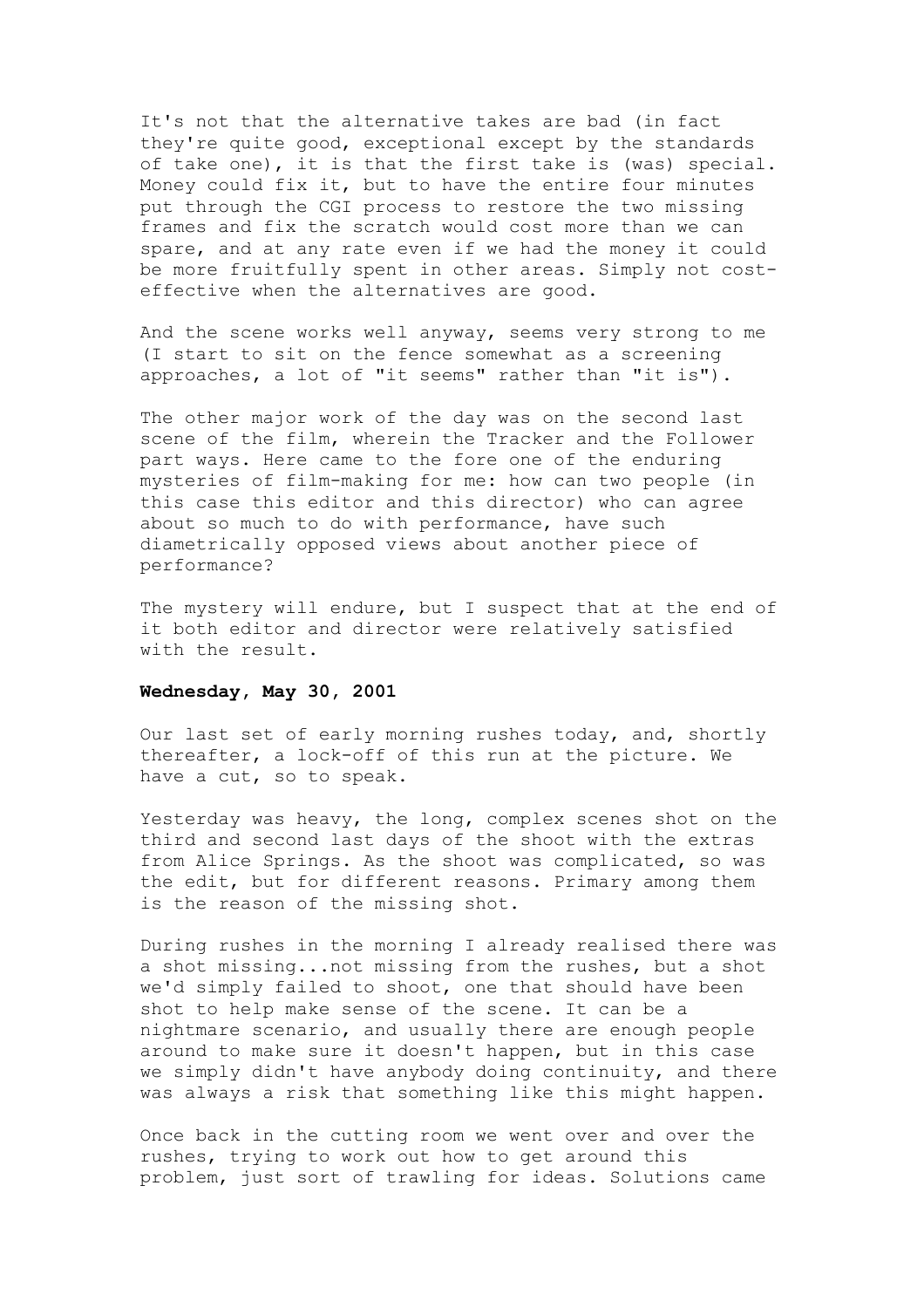(but none as satisfactory as going back and shooting the shot, which may still happen), and we carefully cut our way around the problem, emphasising this a little here, skating over that a little there, so that eventually the scene worked without the shot. It was a little more "lateral" than it would have been, but some people like it like that. It ought to play, but we'll see what happens on Friday at the screening.

[An interesting sidelight to the promulgating of these diaries...kept personally, I may have talked about the missing shot in detail. Here, I can't, because it would prejudice the information I may get from the screening.]

Then another difficult scene to cut, every shot with a different amount of wind behind it, from the violent to the gentle. It's very difficult to find flow in a scene like that, and this one's a prime candidate for dialogue post-synching.

Today only a little remained to be cut, really only the scene where the Fanatic and Follower return to the hanging tree and find the Fanatic gone. It was a simple scene, but a number of different options were possible. Complicating everything was the need to cut round a particularly heavy set of the one frame scratches that seem to occur randomly through the film.

Another piece of music arrived, and, as is our wont, everything was stopped to deal with that. Receiving and fitting fresh music is about our favourite activity in the entire editing process, a delicious sense of anticipation, sometimes completely fulfilled, sometimes partially, sometimes disappointing. This was the second piece of music in the film, for the continuation of the trek on the second morning, and it didn't disappoint us. In its prototypical state it already seriously enhances the sequence...properly recorded, with voice and words, it should be terrific.

The cut completed for now, we turned our attention to the sound, going through each reel and adding or making modifications in preparations for Friday's screening. This, more than anything, is a case of prioritising, of doing only what's necessary to allow the film to flow and make sense at the screening. There's months of work ahead on the sound, too much effort in that area now will only reduce the amount of time spent on other essential elements.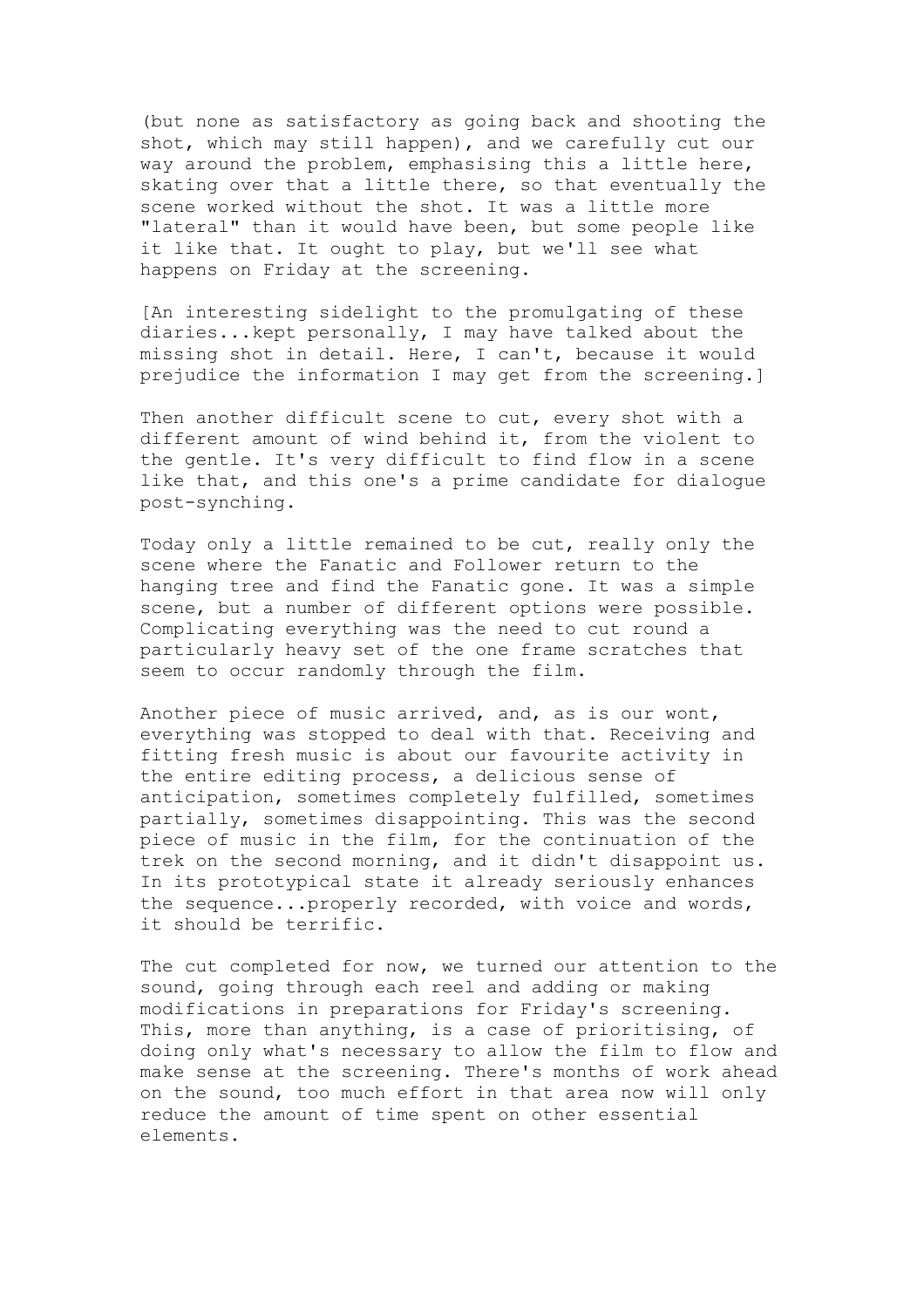#### **Thursday, May 31, 2001**

There is usually a frenzy the day before a screening, and today was no different. The more people (apart from those working directly on the film) who are due to come, the more of a frenzy the day becomes, as attempts are made to make the screening as good as possible by working on the film until the last possible moment. And there seem to be quite a number of people coming, despite our best efforts to keep the numbers down.

We started the day by completing the run through the film for sound, making small fix-ups on the remaining spools to ensure a smooth flow. Interruptions seemed to come at a faster pace (as they do the day before a screening): our potential vocalist Neville, who Celia was to pick up from Camp Coorong today, phoned and said he was in hospital, regrettably unable to make the screening; the lab phoned about the slomo opticals, they'd have to be sent same-day (with added expense) rather than risk them arriving too late tomorrow morning; a local distributor/exhibitor rang, having heard there was to be a screening of footage, could he come to the screening.

So the fixups took a little longer, especially the final dealing with music. We'd found a happy second home for the piece that arrived yesterday...as a temporary indication, it was a lovely way to end the film. Then we grappled with the first massacre music. The piece that had arrived last week didn't really work there, and had been put into two other spots for the time being. Graham was hoping to have a replacement piece done, but in a call yesterday he wasn't so sure he was getting anywhere. So we mucked around with the piece to which the sequence had been cut, one of the very first prototype songs, now stylistically quite superseded.

Enough was enough, there was still much to be done. Tania had now to mix the eight tracks of sound on the Lightworks down to 2 tracks on a DAT tape, a fraught procedure because it has to be done in one run, of about twenty minutes per spool. Make one mistake and the whole spool has to be started again, or you have to live with the mistake. There's little time for subtlety. It's an imperfect system, but a good deal more presentable than when cutting on film, when usually you have just two tracks of sound to begin with (there are those who argue, with some justification, that it's better to cut the image and make sure it works in story-telling terms without any reliance on sound...I'm not sure I agree, because sometimes you shoot stuff to work with sound in a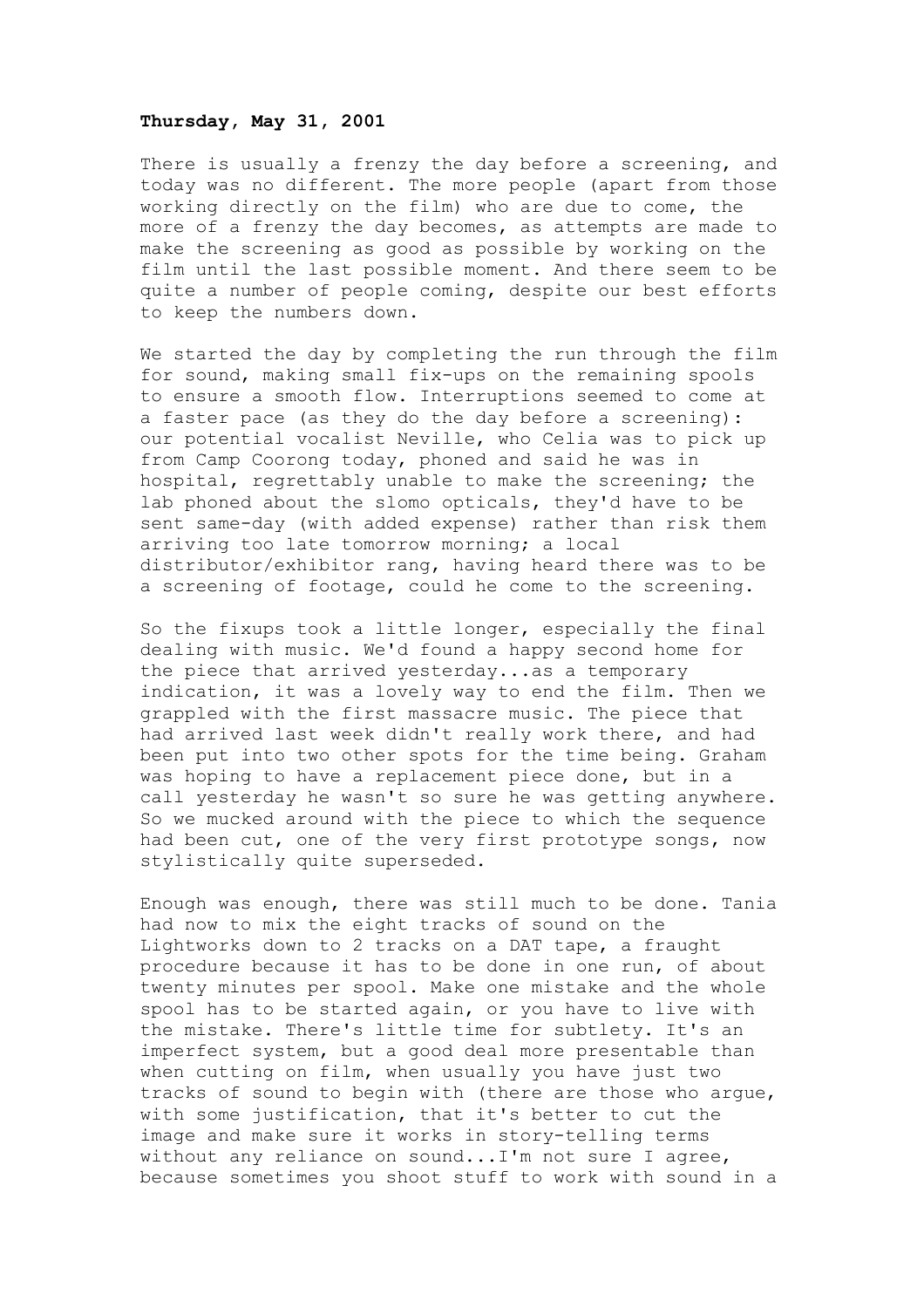very specific way...without the sound working, the cut simply doesn't yet work, and there's no way of knowing, apart from blind faith, whether it ever will).

Each of these spools then has to be transferred onto 35mm mag tape, being monitored at all time to check for faults. This is done in the mixing theatre, and the transfer job was not quite completed before a fellow Festival film currently shooting, "Deadly, Unna?" were knocking on the door wanting to see their rushes.

Meanwhile I'd received a call from Graham. He felt he'd cracked the music/song for the massacre, and would bring it with him on the flight from Sydney in the morning (I know these things can be sent on the internet, but we're not quite that technical yet). That meant he needs to have someone waiting at the airport to pick him up (his plane arrives at 8.30), rush him and his disc to the office, the music has to be digitised, fitted, the spool has to be mixed down again, re-transferred and resynched, all before ten in the morning when the screening is due to start. Absolutely no room for error or late planes.

I left the office late, and Tania was still there checking synch, while Sar-J, who'd already spent long hours single-handedly conforming the film, was fitting the just-arrived opticals. Two spools have to be retransferred in the morning (we're using recycled stock, and there was a substantial dropout on one spool which couldn't be fixed before the rushes screening of Deadly Unna; the new music accounts for the other spool). We'll see how it goes.

### **Friday, June 1, 2001**

The chaos continued into the morning of the screening: the sound output from the Heavyworks had a problem, in that there were random "glitches" seemingly caused by a synch chasing problem; the plane from Sydney with the composer on board carrying a piece of music (to be placed in the cut before the screening) was late; the recycled mag stock we were using for the screening was causing the odd dropout which then required the spool being re-done; a normal pre-screening.

In the end the screening started only five or ten minutes late, thanks to the herculean efforts of Rory (assistant mixer) and Tania. A fair explanation to the audience was in order beforehand, as there were many more people there than I would normally have had for the screening of a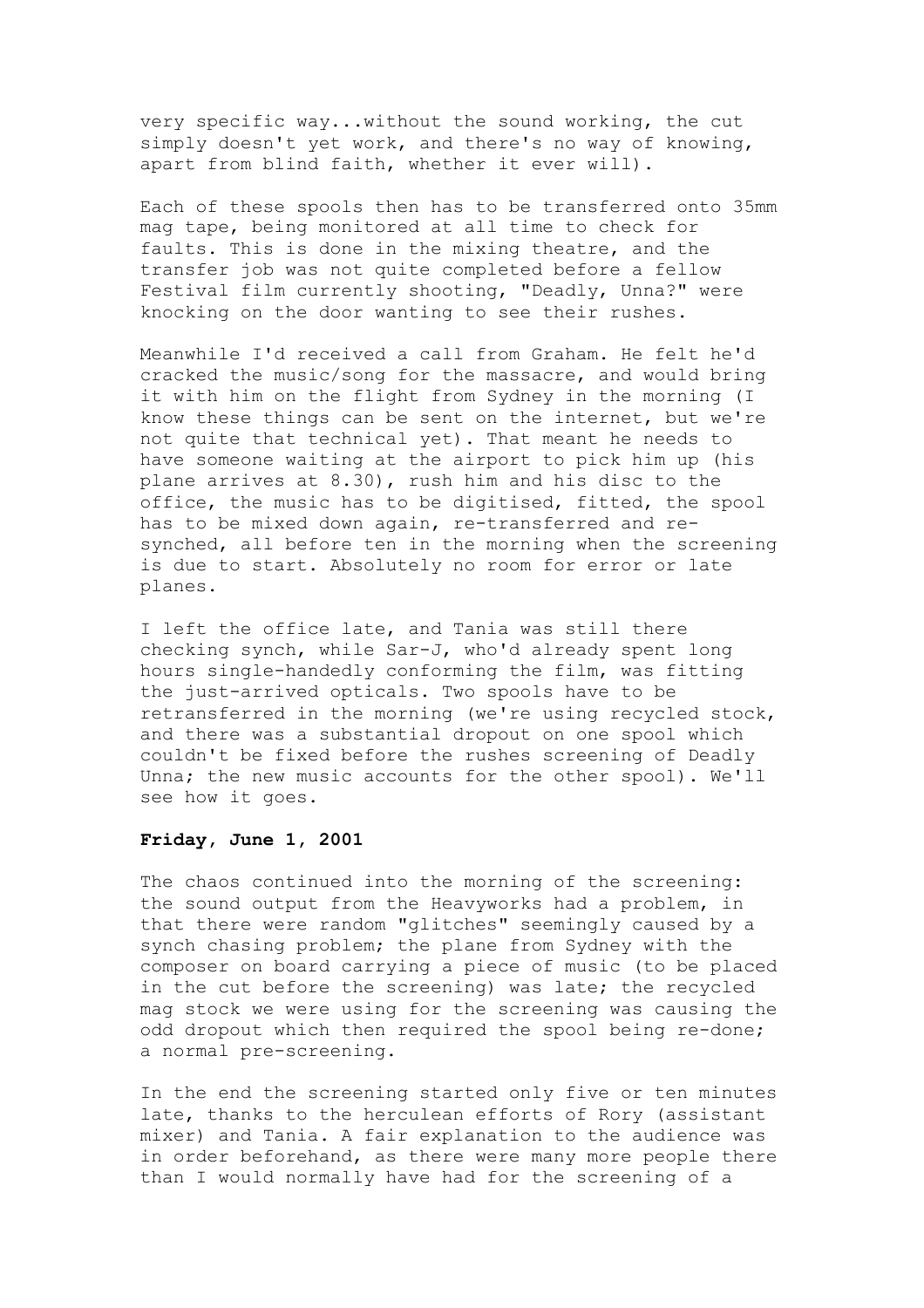first cut, but most were either entitled to be there or were there for good reason. Some were inexperienced at screenings like this, or didn't know the script and hence would wonder what all the bits of black represent (paintings).

It was, for example, the first we'd seen of our future musicians. In selecting them, we'd listened to their work, and hence knew a bit about them. They knew nothing about us or what we were really trying to achieve, so for them to see the film seemed to me to be important. The post-production crew need to see the film as they go...apart from morale and commitment and "owning" the film, it makes communication so much the easier afterwards.

Jonesy flew down from Sydney. He'd seen almost nothing of what he'd shot on anything but video, which, for a cinematographer, seems to me like seeing nothing at all. Then there were various representatives of various funding bodies, each of whom has a perfect entitlement to see, and be involved with, what's going on.

One can argue that a bigger audience is so much the better for a screening, but my experience with this sort of thing is that a slightly bigger audience of this type is simply slightly more dangerous. Usually the response within the cinema, the breathing/laughing/crying response from an audience such as this, is not at all representative of how a "normal" audience responds.

And on this occasion, this may or may not have been the case. The screening audience was almost completely silent for the entire 99 minutes. Mostly there was not a sound, not a movement. That's the other thing...an audience at a time like this also feels inhibited by the fact that it is a working screening, that people like Tania and I are trying to work out for ourselves how the film is flowing, where things are slow, what's working, what isn't yet.

Each time there was a sound glitch I winced, and wondered what others made of it, to what degree had they been thrown out of the experience of seeing the film. It was, therefore, only an average screening for me, because I certainly was thrown out of the film a number of times. But then I suspect I would have been anyway.

On an intellectual level the film was almost precisely how I expected it to be. Mostly it worked pretty well. There were areas that need tightening (as expected), areas that need more work (as we knew), but mostly it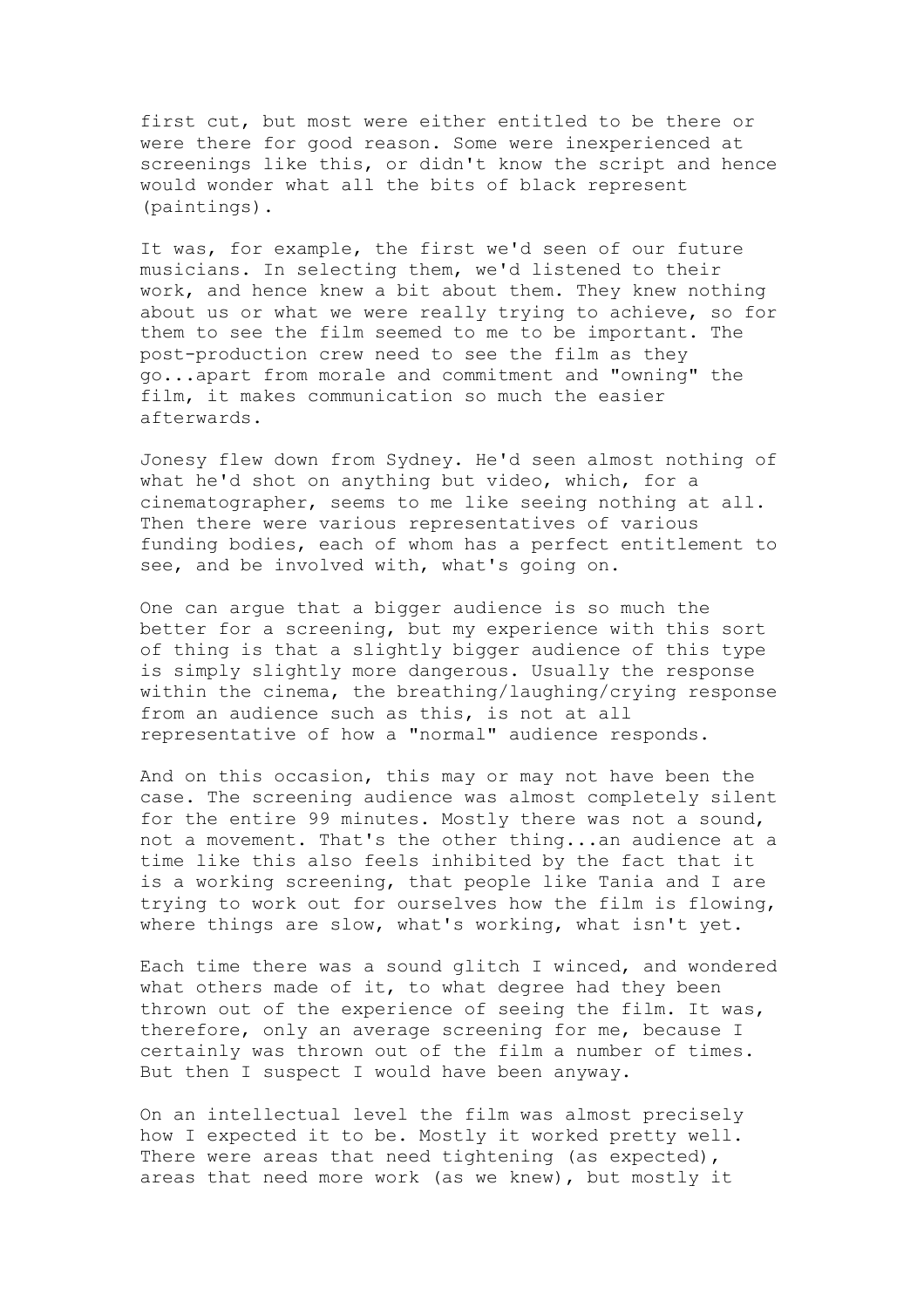runs well and coherently. On an emotional level I was less sure: there were too many glitches for me to get involved on that level, too many people being too quiet for me to be able to "feel" the film.

I didn't learn as much from the screening as I'd hoped, but I learnt possibly the most important thing...it's playing. Those who had had the least to do with it appeared particularly impressed, but even those with important stakes in the film seemed very pleased (I say "seemed" with the greatest respect to those I spoke to afterwards - over the years one learns a natural suspicion towards any comment, particularly general positive comment, after a screening such as this).

And clearly the film delivers something. It's very beautiful, sure, visually arresting - but not at the expense of the drama. It's deemed to be powerful, which I guess means that it delivers on an emotional level. The characters, good and bad, are engaging, their relationships are complex enough to be interesting, clear enough to forward the narrative. David, Damon and Gary all shine. The music, although in an early stage, shows signs of being a highlight (along with the number of other highlights).

And the problems? Ah, we start working on those Monday morning (but there aren't too many, nor do they seem very big).

### **Tuesday, June 5, 2001**

Two days to come to some sort of terms with what information the screening on Friday brought to light, two days of discussion and fine cutting and theorising.

Monday was a day when nothing very concrete seemed to have been achieved, but when we nevertheless laid the groundwork for many of the decisions to come. We attempted to begin fine cutting spool one, but interrupted ourselves with discussions about broader issues so often that very little cutting was actually done.

We had the longest of discussions on the first painting, first Tania and I, then joined by Peter for quite a while. The script, as originally written, has the first painting starting the film, but forming on screen from a blank canvas. This is technically not so easy, but possible.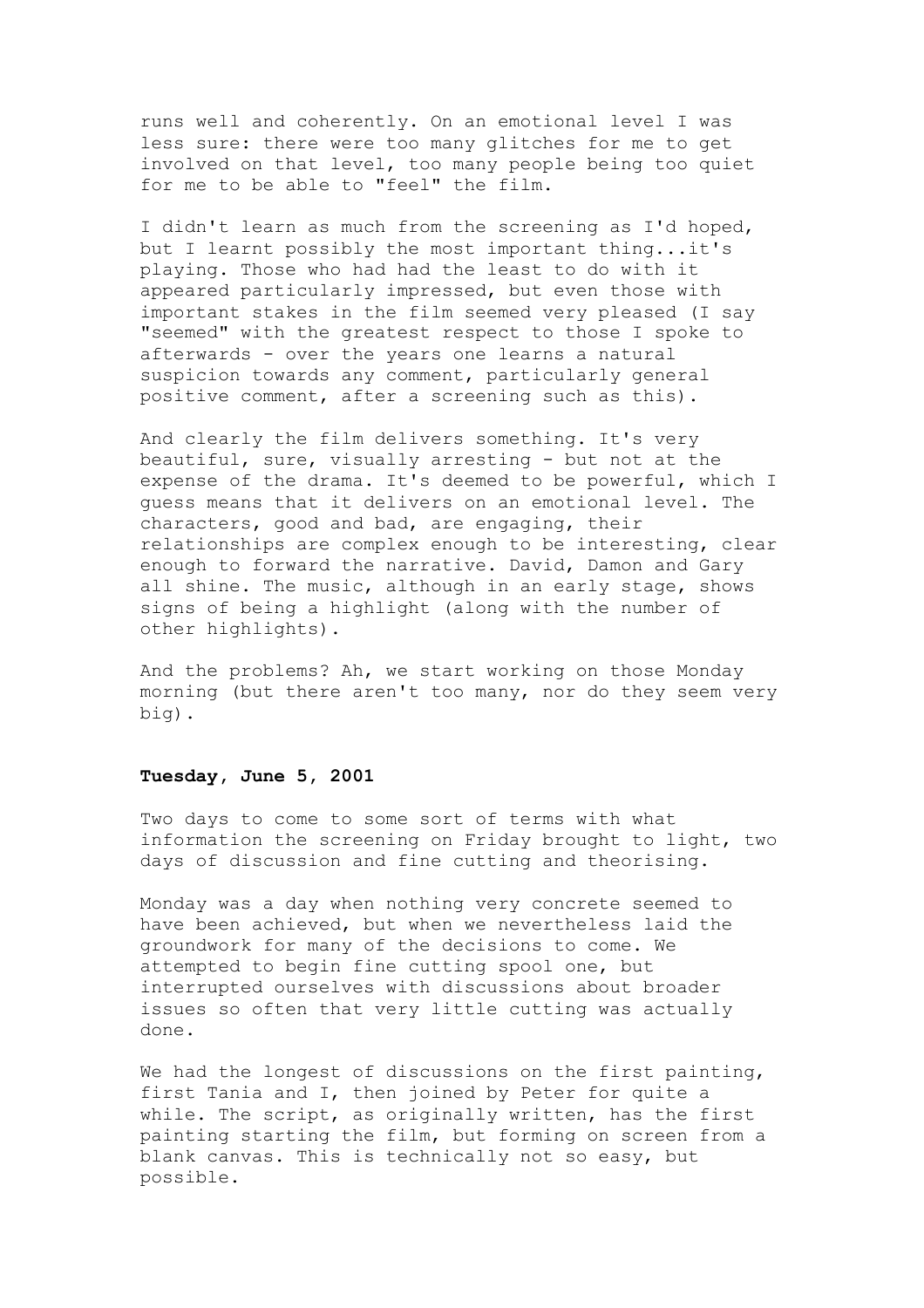It occurred to me however, that a tricky, say, three day shoot (it would have to be done by shooting single frames) may very well leave us with a piece of film that doesn't at all work. That possibility then started me thinking about why it was to form on screen in the first place, what had I had in mind when I'd written it that way.

It all led into a quite theoretical discussion about the meaning of art in general (quotes from Paul Klee included) and the meaning of the paintings in this film in particular. If there was a result of this discussion, it was that the representation of the process of painting was no longer appropriate for this film, the way it was turning out...all we'd be doing is creating a smart-arse opening title shot that would mislead the audience into thinking they were going to be viewing something quite different from what would actually follow.

Then, of course, it became a question of working out how to begin the film instead, firstly, painting or not painting, then, if painting, how to deal with it on the screen. The decisions here were: yes, painting; and, deal with it as simply as possible. So at least we had a start, and we mucked around with the opening for a while.

Having achieved some semblance of a new opening, we viewed the entire spool and made notes on what each of us felt needed work, then compared notes and discussed. I had an engagement elsewhere, so Tania set to work tidying up the first massacre, something we were always going to look at once we received the actual piece of music for the sequence.

This morning Tania was still working on it, and eventually was ready for me to look at it. It was beginning to sit better, then some further work on it together, including again going through the original rushes and looking for possible extra snippets to use, and it seemed that that was about as far as we could go with it. There still seemed, to both of us, something lacking, but neither of us could quite work it out.

We viewed it a number of times, went back and forth over bits of it and came to the conclusion that it lost energy in its final quarter because it was cut much slower, on account of the action being more deliberate. One recut later, more cuts, and the problem was still there...it seemed to be sourced directly to the much slower action.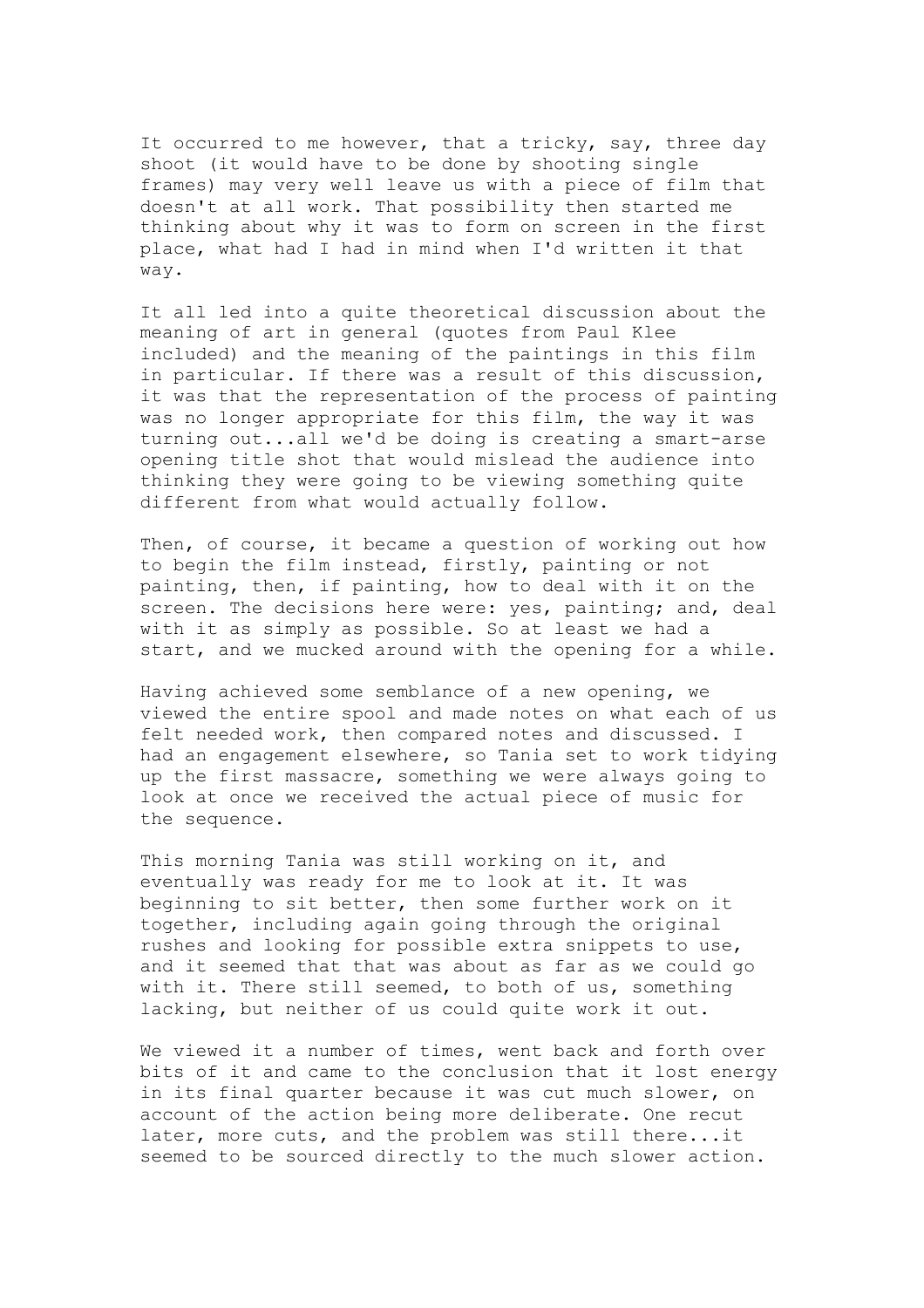More thinking and spooling, and we decided to try something a bit more radical...pull to pieces what is really my favourite piece in the sequence, the third quarter, and redistribute some of the material into the last quarter (it is at times like this that the nonlinear editing system comes into its own, because you can try something quite substantial quite quickly, but not lose the original version). We set about, in writers' parlance, "killing a darling".

Because there are a lot of shots in the sequence, this took quite a bit of working out to begin with, listing shots on paper, numbering them, then re-numbering them. Then Tania got on with the job of recutting.

The result was better, substantially better, but still the slight feeling of dissatisfaction nagged away. Then I realised that still the energy flagged at the end, but now for a completely different reason. The music had been composed to the version where the last quarter was much slower. Graham had had a lot of trouble with this piece, and it wasn't until he'd broken the piece up dramatically into four quarters and dealt almost separately with the music for each quarter, that he started to make some headway with the piece. Now we were in the situation of having a much more energetically cut last quarter with music to suit something much more sedate.

So on the phone to Graham, this third completely new attempt at the music for this section would have to be substantially modified. He understood, and before the afternoon was out we'd sent a new version of the cut so that he could compose to suit.

Meanwhile Julie was trying to organise our first rough recording session, to get a better feel for the music, to see how the musicians played together and, most of all, to test out Neville for his voice. That went less far than it might have...Neville is still in hospital (one begins to think, should we look for a replacement? Not yet, not yet).

After the climbing of these first two mountains (the opening and the massacre), the rest came easy and well. We worked through our notes on spool one, found a few more and completed the spool apart from the words at the beginning (another mountain, but two is enough for the time being).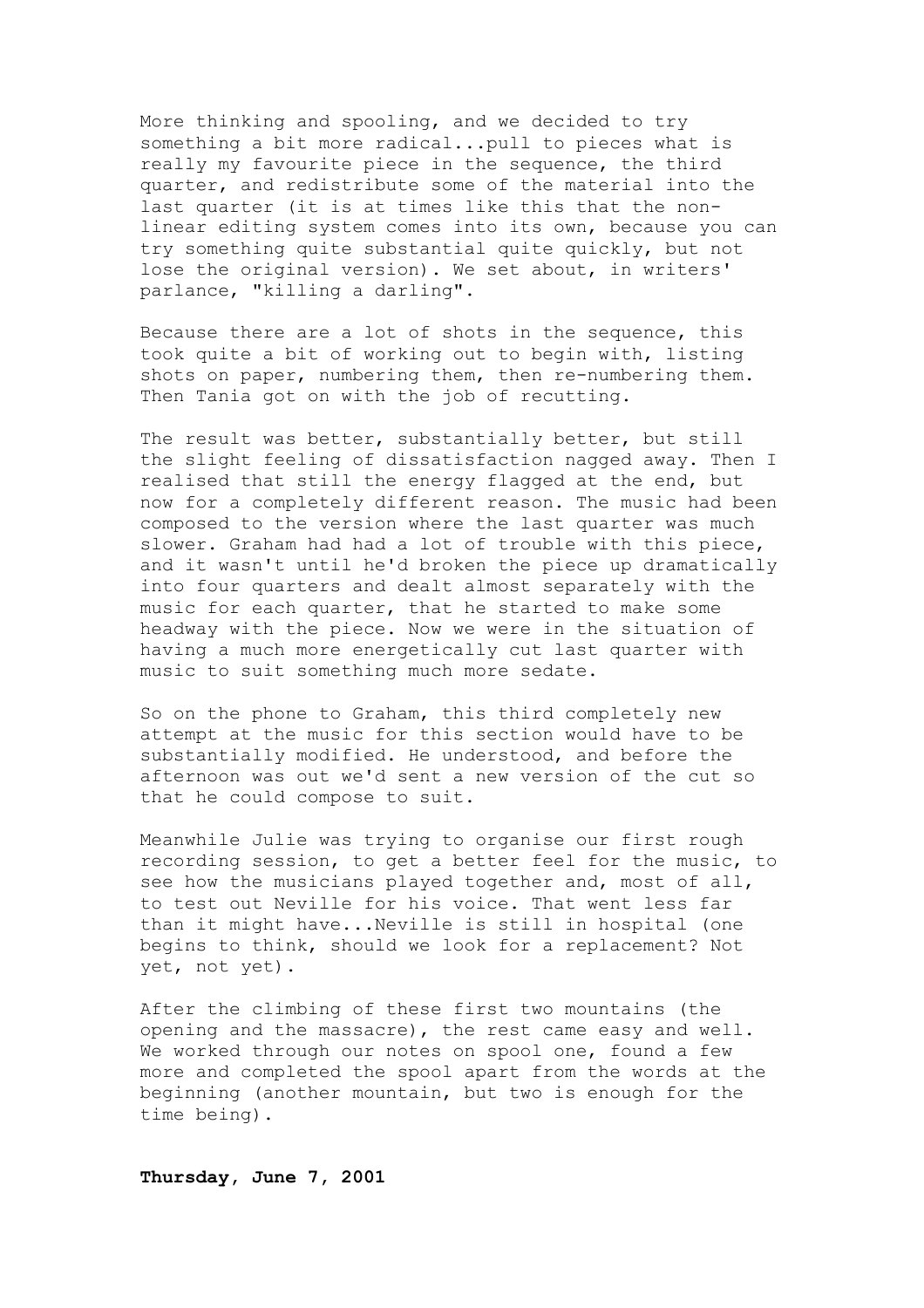Another two days, difficult ones, and another spool fine cut. Thousands of words spoken, intense concentration on a video screen, long discussions, about characters and balance and identification, about paintings, about trimming frames, so many words that I have trouble thinking of any more to put down here.

Maybe the weekend will give sufficient respite for me to be able to deal adequately with the last few days...but pressure builds on the song words, more words. A recording sessions threatens, the singer hasn't got any words yet because I haven't written them. Maybe at the weekend.

### **Friday, June 8, 2001**

Wednesday and Thursday already seem like a long time ago, difficult to remember the details without spending too much time thinking about it.

So now we're onto spool 3 of the fine cut, and the pressure grows to write words for songs...a trial recording session tentatively planned for next Friday had to be postponed for a week because there simply isn't the time between now and then to deal with everything that has to be dealt with to make the effort worthwhile.

These mutually exclusive "needs" of a film are a common enough phenomenon, and it's usually a lack of time that gives them their mutual exclusivity. It reduces itself to having to set priorities, so that only some things suffer rather than everything suffering.

Schedules are the "cause" of these problems, schedules set by the amount of time that can be afforded on any particular budget. In this case we have a relatively generous amount of post-production time, but few people to do the work...hence the time is in most ways as pressing as if there was a lesser amount of time but more people working.

Tania is editing the picture on this film, but she's also going to edit the sound. If I'm not getting through the fine cut with her, then the completion of that will be delayed, at the expense of the sound edit...in the end everything is either a cost or a compromise, and one of the arts of film making is how best to choose between the costs and the compromises.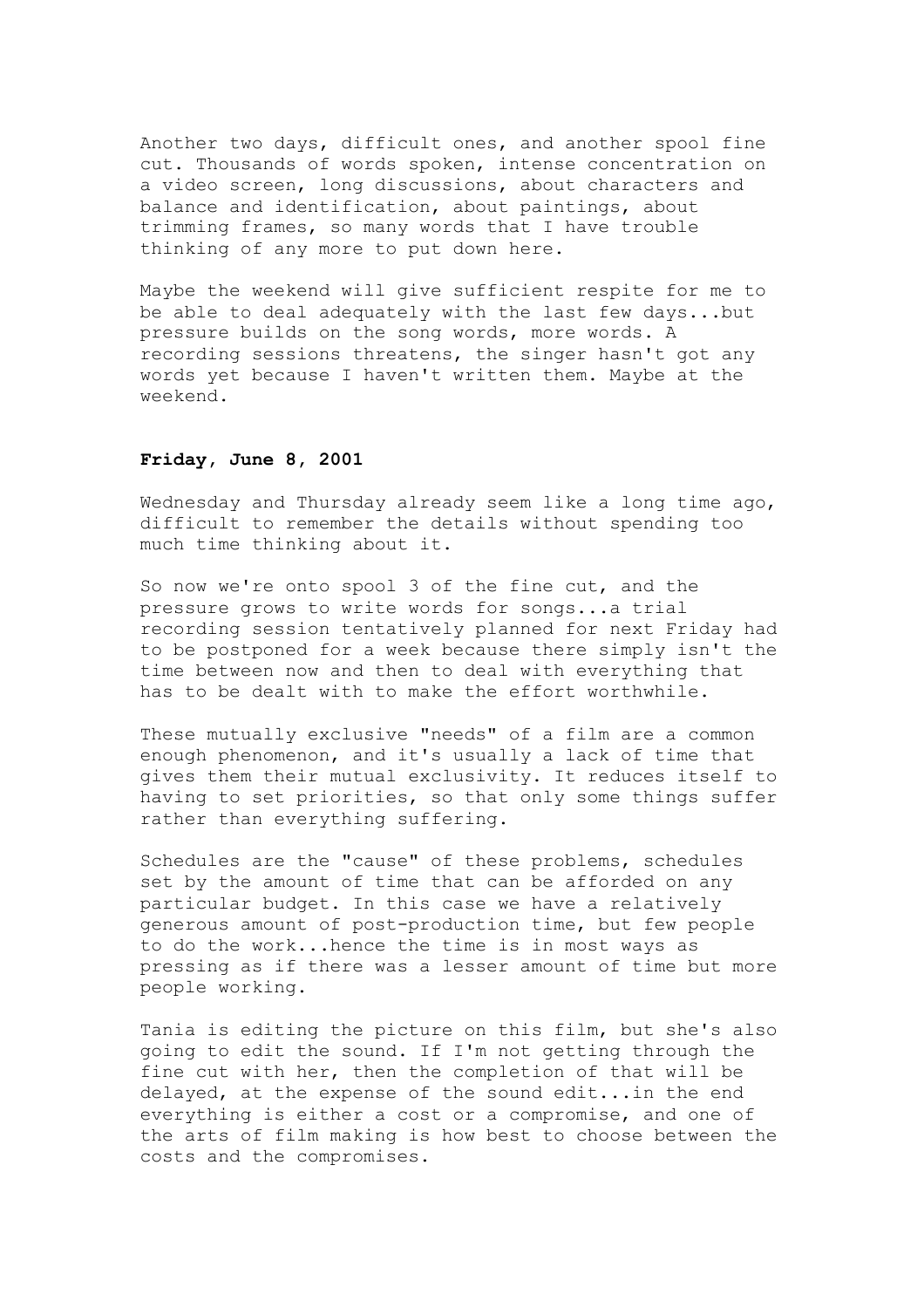For example, we've found the musicians we want to use, but one of the key ones will be in London at the time of the scheduled final music record...to accommodate him, we'll have to record two weeks earlier or delay everything by three weeks. The delay we can't afford financially...can we afford creatively to go earlier?

We don't yet know if Neville is going to work as a vocalist, but we can't properly, usefully, find out until I've written the words to at least two songs. Unless we find out soon we're going to run the risk of getting squeezed for time with the music, but to find out soon means compromising either the picture cut or the sound edit to make the time to write the words. Negotiating our way around these conflicting priorities has been one of the pressures of the past few days.

In the end, the path seems clear...finish the picture cut first, so that the sound edit can begin (the sound edit requires less of my time). The aim is to finish the fine cut by next Friday, and have another screening on the following Thursday, then have our first recording session the next day. That way I'll have time on Monday week to go to the Coorong to deliver words and music to Neville and discuss what we'd be doing at the recording session, and Neville would get to see the film on the Thursday before the recording, and he'd still have had time to learn a few songs (assuming I get some words written by then). Complicated, but quite simple.

More scheduling will have to be done...Peter is about to start painting the large canvasses, and we'll have to shoot them when they're done to put them into the film. When that happens, we'll take the opportunity of the gear and Jonesy being here to go off to Arkaroola and do a couple of pickup shots. But the cut is meant to finish next week, so we'll have to estimate the lengths of what remains to be inserted and do fixups on the sound later, an unfortunate amount of extra work when one person is doing all the sound editing.

The fine cut itself seems to be going well enough. Small things sometimes make quite a difference, at other times we seems to have been working for hours refining, then look back at it and find there is no discernible difference made by what we've done. Sometimes there's a difference all right, but it's hard to tell whether it's better or worse.

None of this is very specifically about anything we've been doing, but we're now into such detail, and covering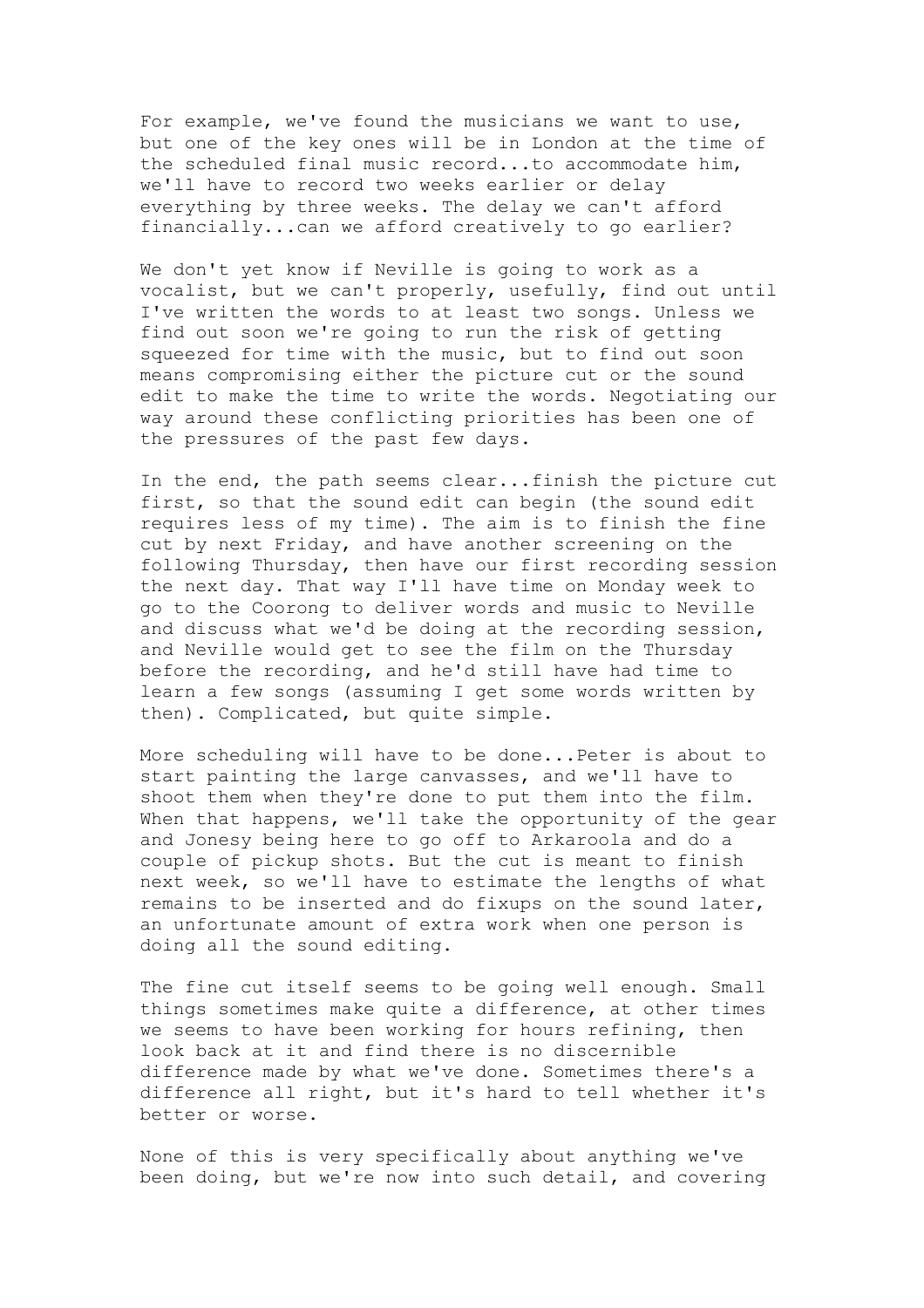such an amount of territory on a daily basis, that to describe the detail would take pages...no time for that, not much interest in that either. We've lost a little screentime since we've started fine cutting (almost a minute from spool one, over a minute from spool two, about half a minute from spool three so far) although we're not hesitating to make things longer if that suits.

A long weekend coming up...time for a bit of recovery (and maybe some words...).

### **Wednesday, June 13, 2001**

A full-on few days: much grappling with words for songs over the long weekend, concentrated fine cutting since then.

How do people go about writing song words? This is a question that has concerned me somewhat for some time now. I guess there are many different ways, but it seems to me I've picked a tough area to test my skills, words for songs to be used effectively as incidental music in a film.

This is not as straightforward as it might be. In the first instance, the music is written first (something that Graham and I decided way back in pre-production would be our method, music first, including song melody lines, then words to fit the song melody line). But, as we've since discovered, this song music can't be just song music, it has to have something in common with film music, it has to fit a mood or feeling or intent pretty precisely, and often in very precise timing. So not even the starting point for the words are in any way conventional.

Then it gets almost worse. The words should in no way describe the action on screen, that'd be not only selfconscious but bad film-making, like having characters talk excessively about something they have just seen or done, something the audience has also seen.

But although the words shouldn't describe the on-screen action, nor even refer to it, they should still fit well with whatever is happening on-screen, or at least the mood of what's happening. For example that staple of song writing, the love song, is completely inappropriate at any time during this film. Other topics may work in one section of the film, but not at all in another.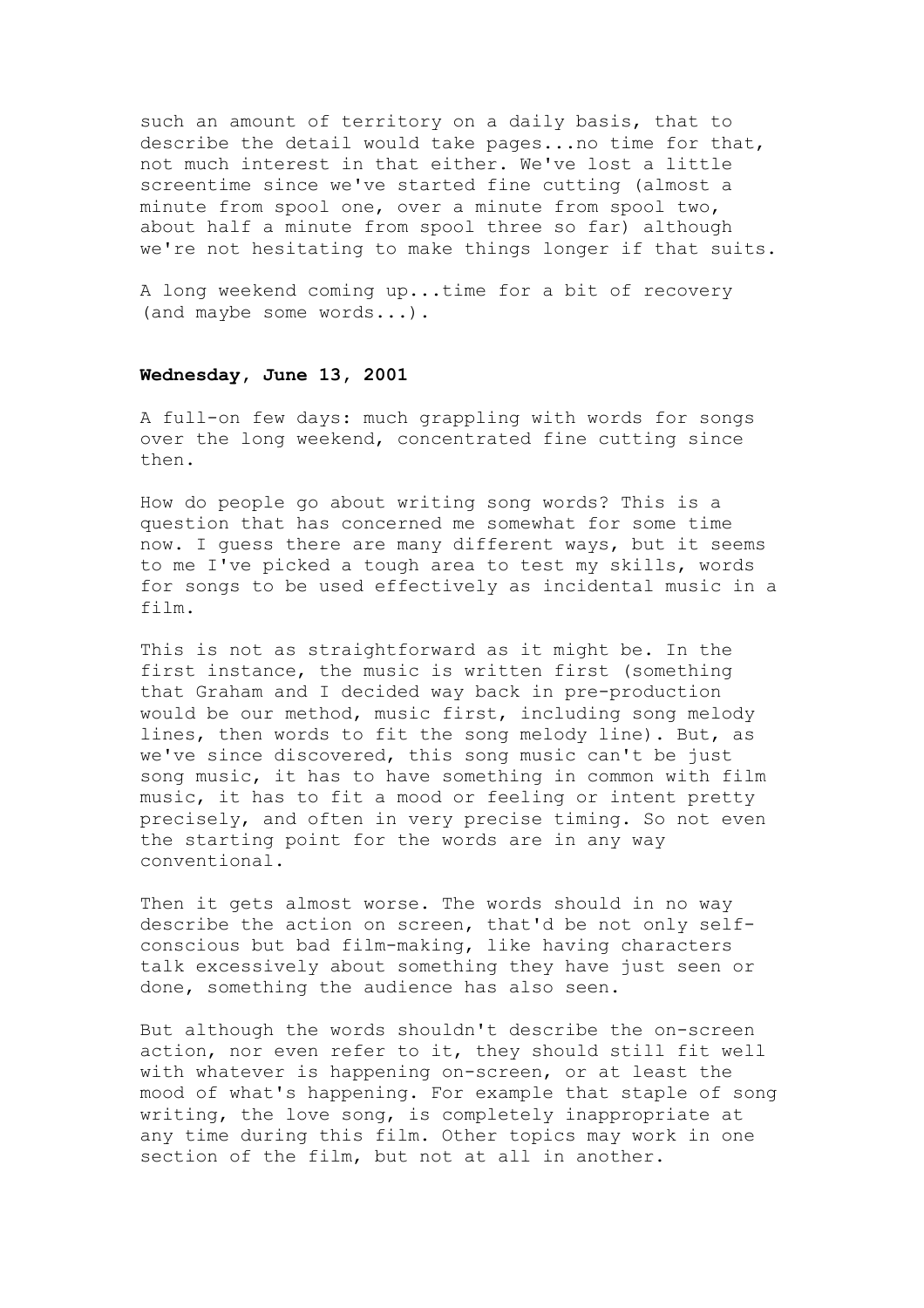What seems important is to have in the words some sort of reverberation of a general or distant theme of the particular film sequence to which that song is dedicated. The line between what is a reverberation, what is obscurity and what is over-familiarity is also a shifting one, depending on the music, the sequence, even on an individual word.

I've had to find my own approach to all this, clumsy perhaps, certainly time-consuming, but, with any luck (and sufficient diligence), effective.

In each case I've already seen numerous times how the piece works musically with the image. That firmly in mind, I set the CD player on repeat (one song per disc) and play the song (on headphones) over and over again while I make little squiggle jottings that are a personal indication of lines and timing of the vocal melody line (generally presented on the disc by piano). In this way I have, in an odd and completely individual way, a sort of music to read (I can't read conventionally written music and I think it safe to say that no one else can read my unconventionally written music).

I then sit down at the piano (or with a little synthesiser toy belonging to one of my kids) and work out the real notes, writing them on the page as 'C' or 'F' or whatever they are, because by then I know the musical rhythms so well that I can hum/sing to letters on the page.

With a page of letters in lines in front of me, I resort to the headphones again, again playing the number over and over (occasionally I fiddle with a note sequence on the keyboard, as a sort of reminder that these letters are the song or to play and replay a particular phrase) and following the progress of the letters to the progress of the music.

Words appear in my head, or phrases, and I'll scribble them down in pencil just below the particular note letter or letters...a last word here, a repeated phrase there, a first word somewhere else...until some sort of thematic pattern emerges and I'm forced to start making decisions, like, "what does this particular song want to be about?"

Then the hard work begins, the joining of words and phrases to make sense out of them, the finding of appropriate rhymes, the placing and replacing of new words and phrases. Sometimes I'm desperate to use a particular word, it would make complete sense of a whole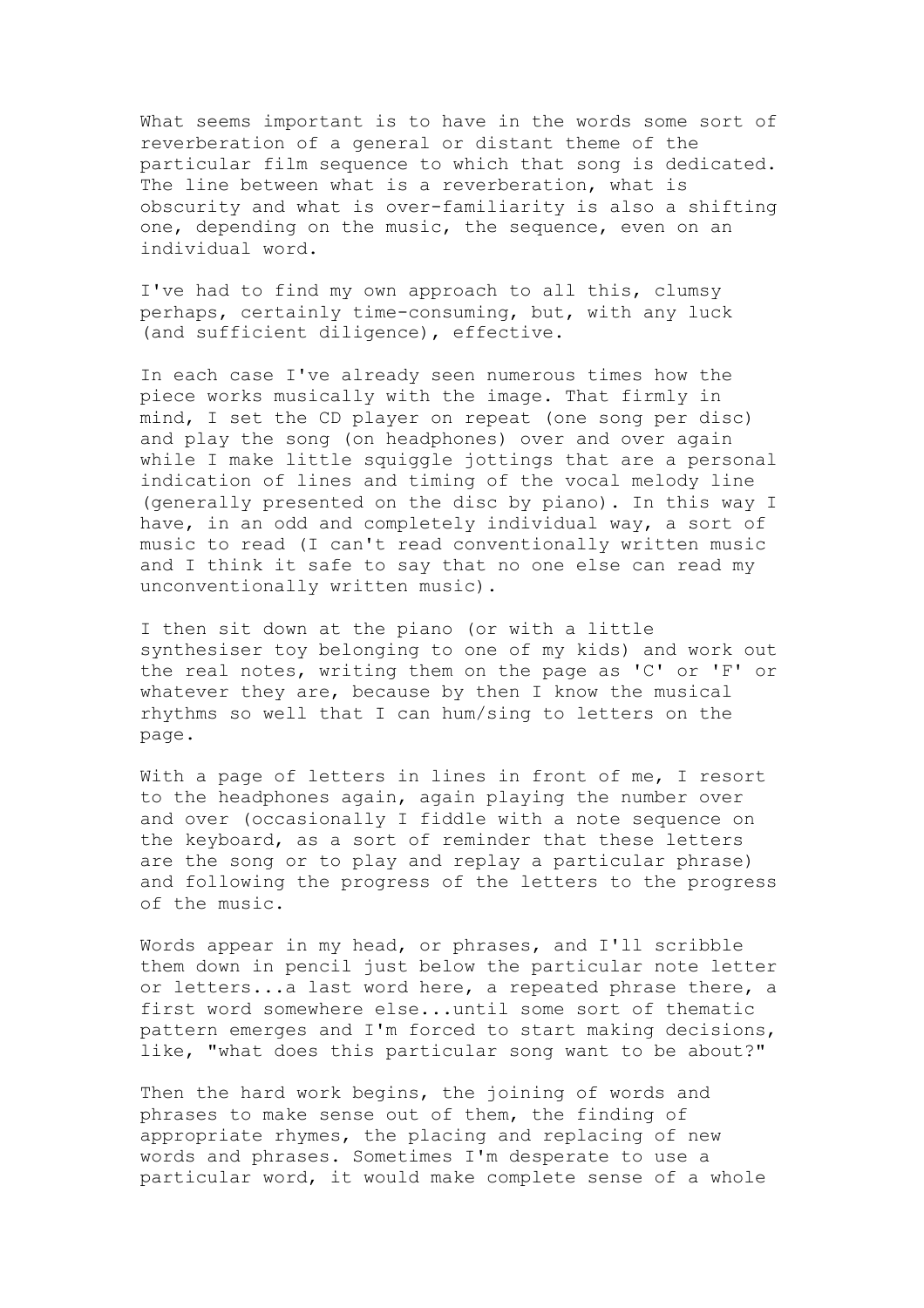section, but the word might simply sound wrong in the context of the music. Alternative words of similar meaning that come to mind might have too many syllables, or not enough, and I'm then forced to restructure the words, even meaning, of an entire section because one little word doesn't "sound right in this song".

I'm grateful in the extreme to Graham for composing music that I'm happy to listen to over and over again...it would be an awful task if I didn't like any particular song I was working on.

With a fine-cut deadline on Friday, a visit to the Coorong to deliver words and music to our possible vocalist on Monday, a screening next Thursday and a recording session next Friday, we have our work cut out for us. But at least we have the first result in song words...yesterday I emailed Graham a copy of proposed words for the first song, today he rang, having read them and sung them to his music, and declared they were as he'd hoped them to be.

And that's saying nothing of the fine cutting, which continues...

#### **Thursday, June 14, 2001**

Drawing towards the end of the fine cut, but still plenty of challenges and interests on the way...

Perception is a most interesting thing when editing especially with regards to performance. What I see is not necessarily what someone else sees, sometimes not even close, even though in a measurable sense exactly the same thing is coming from the screen every time. Gary's long monologue towards the end of the film was a prime example today.

On the shoot it was clear that the first take of the three was outstanding, the second much less so and by the third take Gary had run out of energy for it. During the edit the first take had not been an option, as the middle of it was damaged...two frames missing, some deep scratches on either side of the missing frames. Tania had chosen the third take for the assembly, but after careful weighing up of all the factors we'd gone for the second take in the more recent cut (although Tania still favoured the third take).

We reached that part of the film in fine cutting last night, and looked again at the first take, even though it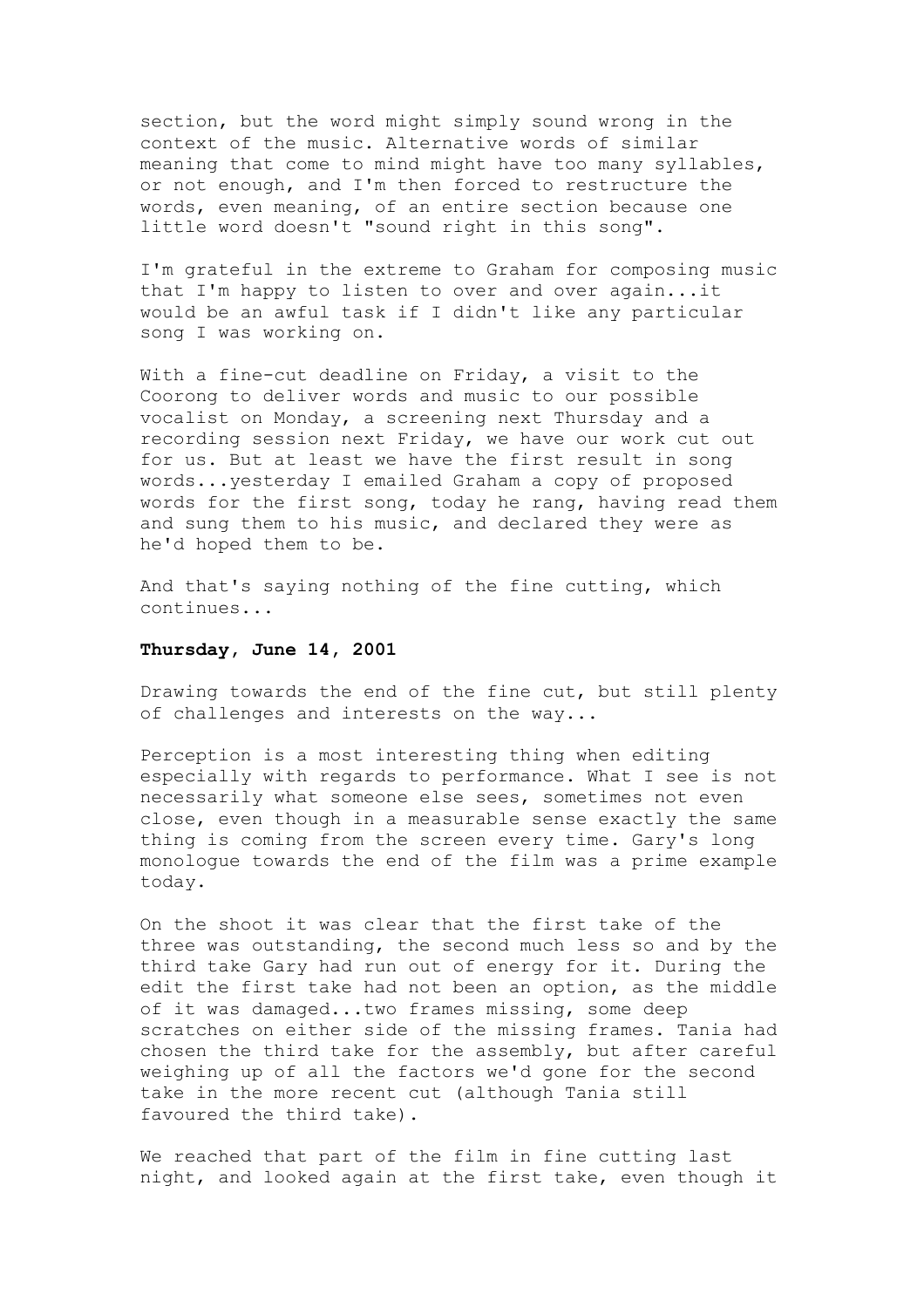was unusable (a sort of fond, wondering "what if?" farewell, I suppose). We'd begun to entertain finding ways to cut to other scrambled together bits during the damaged portions, had even calculated how much material we had to find and gone looking for it.

We returned to it this morning, looked again at the scene as it was cut (having used the second take of Gary). I thought then about perhaps shooting some achievable semiabstract cutaways (chain lying on ground? a piece of rope? hands fiddling?) to get around the problems of the damage in take one. As we prepared to look at cutting take one in, and to see if we had enough material to cover the damage, Tania mentioned that she still liked take three (and that Sar-J liked take three and that Rory liked take three). I hadn't at all thought of that, because two weeks ago I'd carefully and exhaustively examined and preferred take two over take three, and I liked take one significantly over take two, and therefore take three wasn't an issue any more.

Time to make time, back to square one and look at all three takes (easy enough with a normal shot, not so easy with a four minute shot you'd expect to use almost all of). Look at take two, then take three, then one, then look at them all again and it was clear (to me, in that moment) that not only was take three significantly better than take two, but it was also probably better than take one.

What happened? Had the film changed? (Yes, but I doubt that was the answer). Had my perception changed? Probably. Why, what caused this? Don't know...anything from getting out of bed on a different side this morning to sufficient distance having been put between me and the filming to a better understanding of the character dynamics running through the film. Or maybe I was just stupid last time. Who knows anything? What is objectivity when judging performance anyway?

Meanwhile the paintings have been quietly making progress in Peter Coad's studio. A flying visit today, 12 large canvasses at the correct widescreen aspect ratio, all with charcoal outlines on them. Not much to say, an early part of the final process, but a realisation of scale. Peter had felt much the same thing when he'd photographed his final studies and projected the resulting slides onto his studio wall...there is something about the scale of these paintings that will add substantially to the effect. And when they're on the big screen, twenty metres across...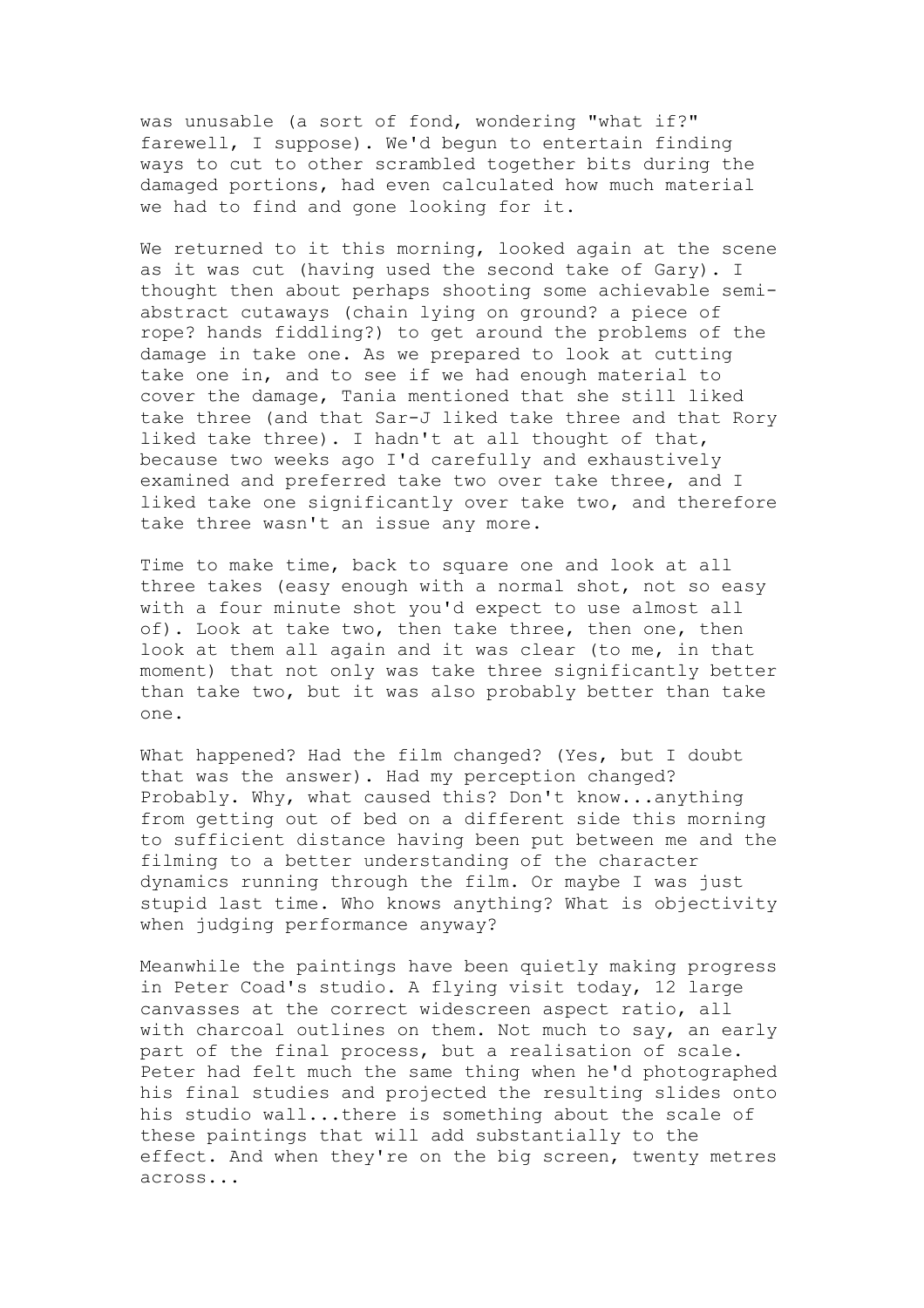A fair bit of fiddling with music this afternoon, partly exploration, partly dealing with the duality of almost any screening. Screenings are meant to be, first and foremost, about those of us working directly on the film being able to make judgements on what to do next on the basis of having seen a run of the film on the big screen and learning something from what other people might see and feel. At their best they can have a slightly experimental feel to them, you can try things out without fear of failure (something you try might fail, but the film, unfinished, does not fail yet).

The screenings almost always turn into something else as well, and that is almost at cross purposes with the first intent. The screening becomes a chance for worried (or not so worried) executives to see how their "investment" (in whatever form, financial, future work, past work, responsibility, whatever) is going. That doesn't bother me so much, they're entitled to see it and since I haven't finished it yet, I'm generally not too concerned by what might be said about it. What does happen though is that some of what you end up doing when editing is (consciously or unconsciously) with half an eye on the upcoming screening.

Something like what to do with music is especially relevant here, music making such a difference to the flow and sense of a film. Late this afternoon we spent half an hour with a piece of music (one of Graham's song compositions without the melody line, therefore more moody than melodic), trying it in slightly different positions, cutting and joining it in quite complex ways, until I realised that despite the rationale (read, rationalisation) that we might learn something, it was really to do with the screening, to give those who might be seeing the film an experience as close to the finished film as we could manage.

It's hard to realise at times like this that we are less than half way through post-production - we're already starting to behave as if the film is almost finished, worrying away to an arbitrary and artificial deadline to provide a cheap thrill when so much will be affected by what is yet to be done. I shake my head in wonder at my own behaviour sometimes.

### **Monday, June 18, 2001**

Not much to write about, all I seem to be have been doing is writing a few words to a few songs. Not strictly true,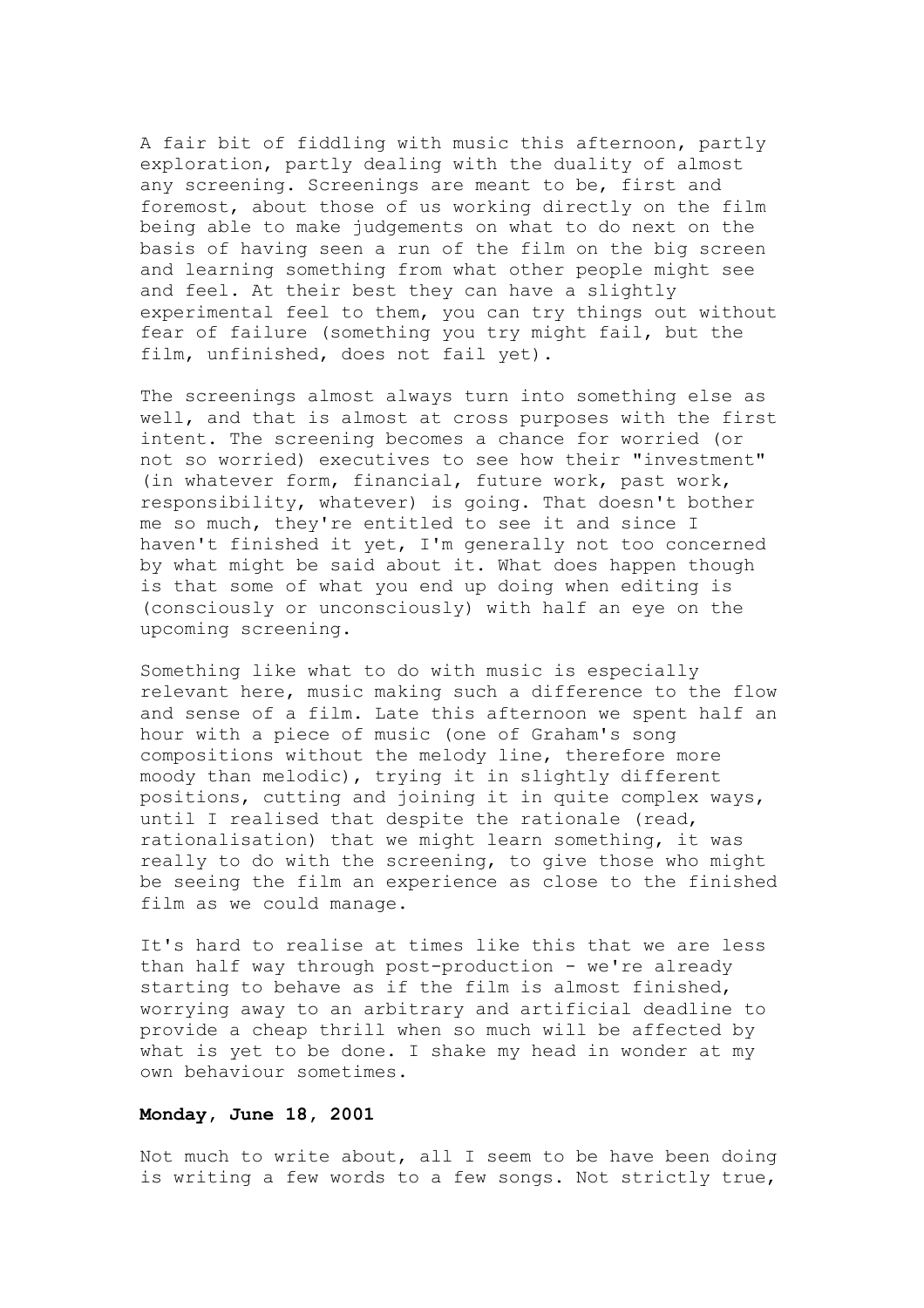it's just that I have to stop and think about what else has passed.

I vaguely remember Friday, finishing off the current cut of the film. I remember us doing something small but good with the final image of the film, which felt a bit overblown as it was and almost repetitive of how the previous scene ended. I'm sure we did a lot of other things on Friday, but this is the only one I remember at short notice.

The weekend was odd. A cold/flu hit Friday night (other members of the family also afflicted) so it was a stayat-home weekend, good word-writing conditions. This I attempted to do, despite the fuzzy head. And in the end it was not a bad way to spend a weekend, endless repetitions of music, a word here, a word there, a line develops, a theme, other lines, slowly the thing builds. By Sunday night songs #3 and #4 had words (of sorts), and at least I was ready to see Neville at the Coorong.

Today dominated by the trip down to see Neville...turned out his hospital stay had been caused by him running bodily (on foot in the bush) into a kangaroo, or perhaps equally, a kangaroo running into Neville. He (Neville) was quite recovered. We went through the songs together, and the words, and I left him to his task of learning.

Then a quick drop-in to the Adelaide Festival office to invite those appropriate to the screening on Thursday and to discuss preliminary ideas for possible premiere venues (nearly nine months away, but already taking some of our time: Julie and I between us have checked out no fewer than four possible venues so far).

Back to the office to tie up loose ends, Tania attempting to dump out the sound without the glitches of the previous screening...and not having much fun with it. And this diary entry was only made possible by me forgetting the CD with the next song on it, so no song word writing possible tonight.

#### **SOUND EDIT**

#### **Tuesday, 19 June, 2001**

A whole day spent going through the film with Tania and James Currie, deciding what dialogue post-synching is to be done. And we're not yet finished, more of the same tomorrow.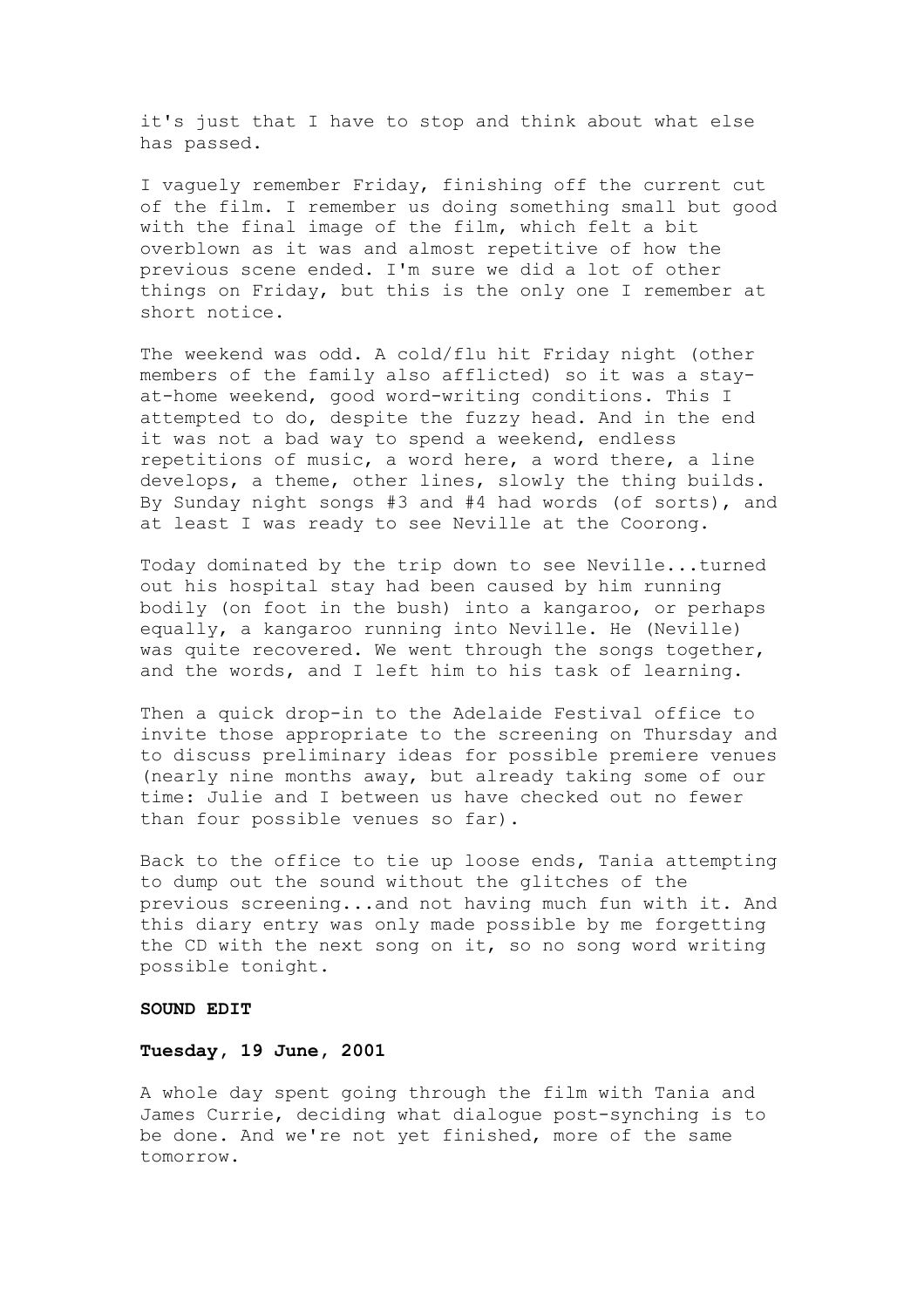Although I once made a film where every word was postsynched, I generally don't like it and try and avoid it where possible. It tends to sit less easily than location-recorded dialogue, although I don't know how much of that is getting used to the location dialogue as you cut, and how much of it is actually the new dialogue sitting less easily.

Another problem I find is when trying to post synch just a word or a line in a scene...attempting to make that sit naturally during a sound mix has proved frustrating and less than satisfactory in the past. The only prevention is to post synch the entire scene, but often there's some little gem of performance you consequently lose or a quality of the scene that can't be recaptured.

In this case we were a little more thorough than has been usual for me. Each line, each word, was listened to and weighed according to three basic criteria: technical acceptability; intelligibility; performance.

Almost all dialogue was recorded using both a radio microphone and a boom microphone (each giving a substantially different sound feel), these two tracks laid up in parallel for the cut. Often when something was technically unacceptable on one of the tracks, the other track would be fine, and so on this level of the recording we had very few problems.

Intelligibility is a whole other problem, and a can of worms on this film. Generally the problem in judging this is that we know the script, we know the material, and of course we can perfectly understand what such and such a character is saying. So we have to second-guess whether an audience will, or will easily work it out by context.

Here, however, we have two further problems. One of them is, will a foreign English-language audience understand this? When the tracker says, holding up a rabbit, "White fella bush tucker Boss", and when he says it fairly quickly, will the audience understand or not understand because of the vocabulary or because of the particular enunciation? No amount of post-synching is going to fix the vocabulary.

Exacerbating this problem is the very nature of the tracker's character. There is supposed to be a very substantial difference in how he speaks English at various times, from his (for the character) normal fractured English/almost pidgin, to a clear "Queen's English". If we make all the fractured stuff clear and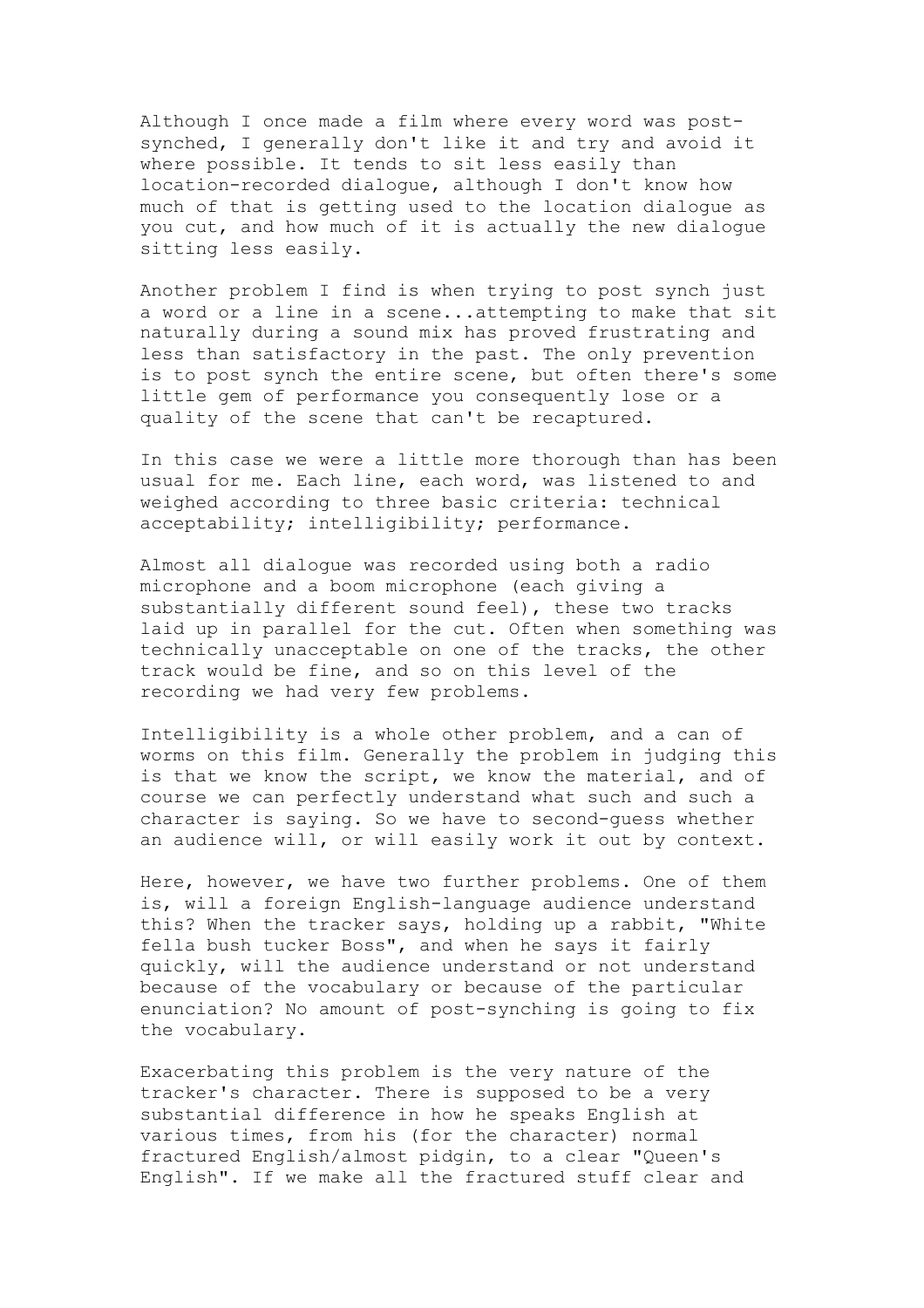easy, then the difference between that and the intentionally clear dialogue will be insufficient to get the point across, to create the shock when the character suddenly reveals himself to be not who he seems.

And then you get performance, when by post-synching you can sometimes improve or change an actor's performance, and since performance is such a subjective thing, this too can be hard to make decisions upon.

So it was a long and not so easy day, plenty of scope for disagreement about all things except technical acceptability, on which count we would mostly defer to Jim's judgement. Sometimes one wishes that all things were technical...

#### **Wednesday, June 20, 2001**

Tomorrow's fine cut screening is becoming bigger than Ben Hur...ten people from the Adelaide Festival of Arts coming (as they should...they, after all, need to understand what they're dealing with in the context of the whole festival), some people from the Department of the Arts (including, probably, the Minister herself), Neville Gollan from the Coorong for his first look at the film (to be followed by the recording session the next day), three from the recording studio, a few of the shooting crew and assorted others.

It's an easier atmosphere though...we know that the film plays and that what is to be seen tomorrow is really not so different from the film we screened a few weeks ago. It's a little shorter (about five minutes), a little tighter, a few try-outs, a little more music. There was more time between when we finished cutting and when the screening is, Sar-J is on top of the conform, Tania ironed out most of the sound glitches during the sound dump-out and all in all we're just better prepared. We'll see...

Completed the post-synch spotting in the morning, rearranged reels for music cross-overs and did some minor picture trims in the afternoon (ideas that had come about as a result of the post-synch spotting), talked about sound editing procedures and organisation, worked out budgetary aspects of this, ran through the film and accurately measured and counted opticals and worked out the budgetary implications of that. A clean-up day.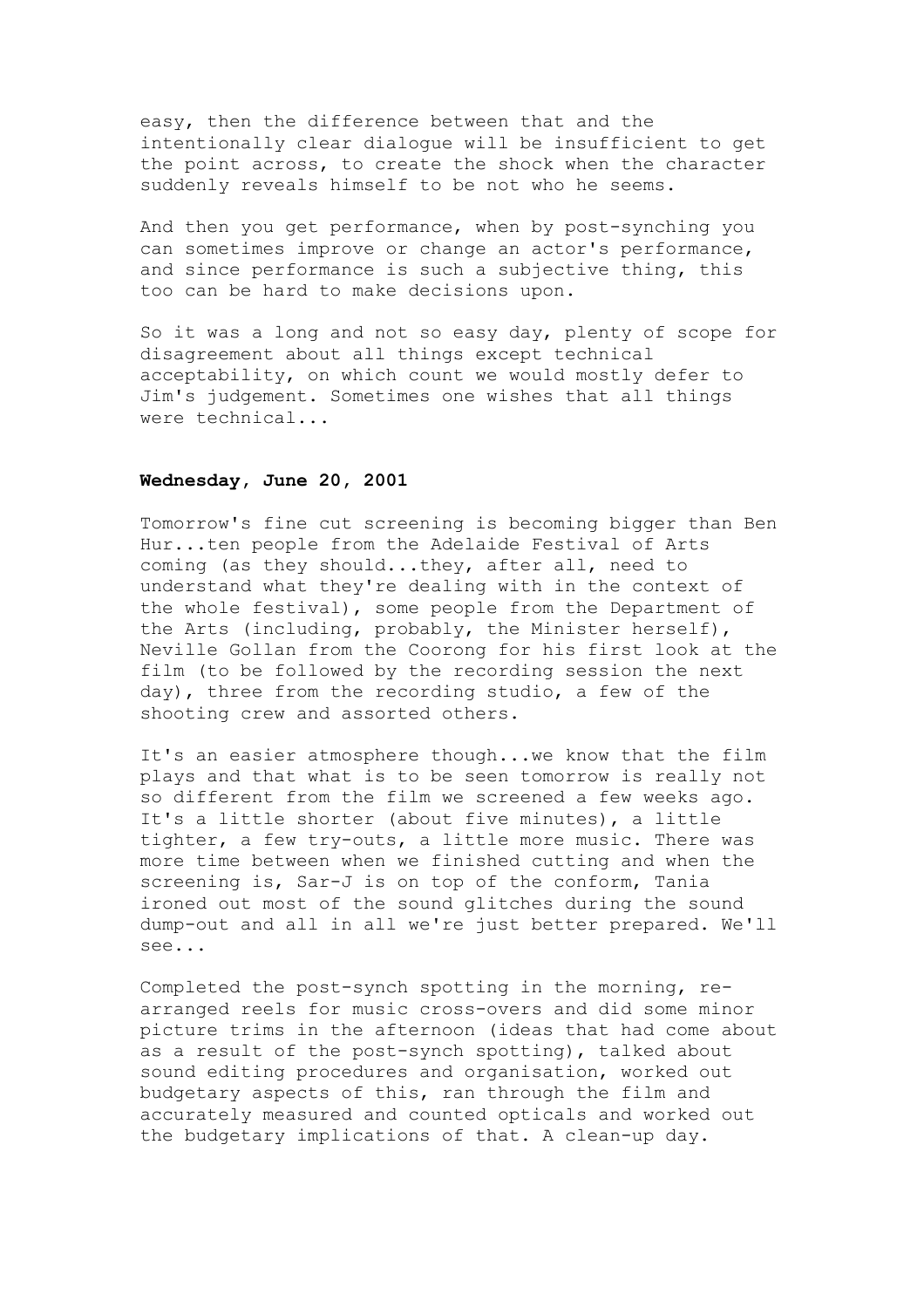#### **Friday, June 22, 2001**

Another lifetime since the last entry. The second screening only yesterday, seems much longer ago than that.

A lot learnt from it, most of it good. The film still plays, probably a little better, but the largest effect of the fine cutting has been on the character of the Tracker. After the previous screening, I felt this character was the one in dangerous territory, despite David's strong performance. Because of his (the character's) largely passive and observational role, he felt in danger of being irrelevant at times, of disappearing in taking note of what was happening on the screen.

That seems no longer to be true. I didn't feel we had done a huge amount to address this problem (we tried more things than we finally put into the cut), but the difference is stark...the film now is really "The Tracker", and David strides centrally across the canvas of the film. Very pleasing.

Very pleasing too was audience reaction. The majority of people either knew little about the film or were completely unused to ever seeing a film that was not yet complete, were not part of the film industry. For the first time there were laughs (where they were intended, although sometimes no laughs where there were intended to be laughs), and the final reaction seemed to be universally positive. We're almost there with the picture cut...more questions had been answered than new ones posed.

Then today our first music record, and the trying out of Neville. The setup was long and arduous, as the recording studio had just moved to new premises and not everything that they thought (and wished) would be ready was. This might have caused some uncertainty among the musicians, because it took some time for them to warm to their task, even though all had seen the film at least once and knew what they were there for, and were there because they wanted to be there.

Neville too had a hard time of it. His voice does indeed have the quality we were looking for, but he'd had insufficient opportunity to prepare (the aftermath of his kangaroo collision still taking up a lot of his time) and he didn't have the depth of experience to make up for this in ways that a seasoned recording singer would.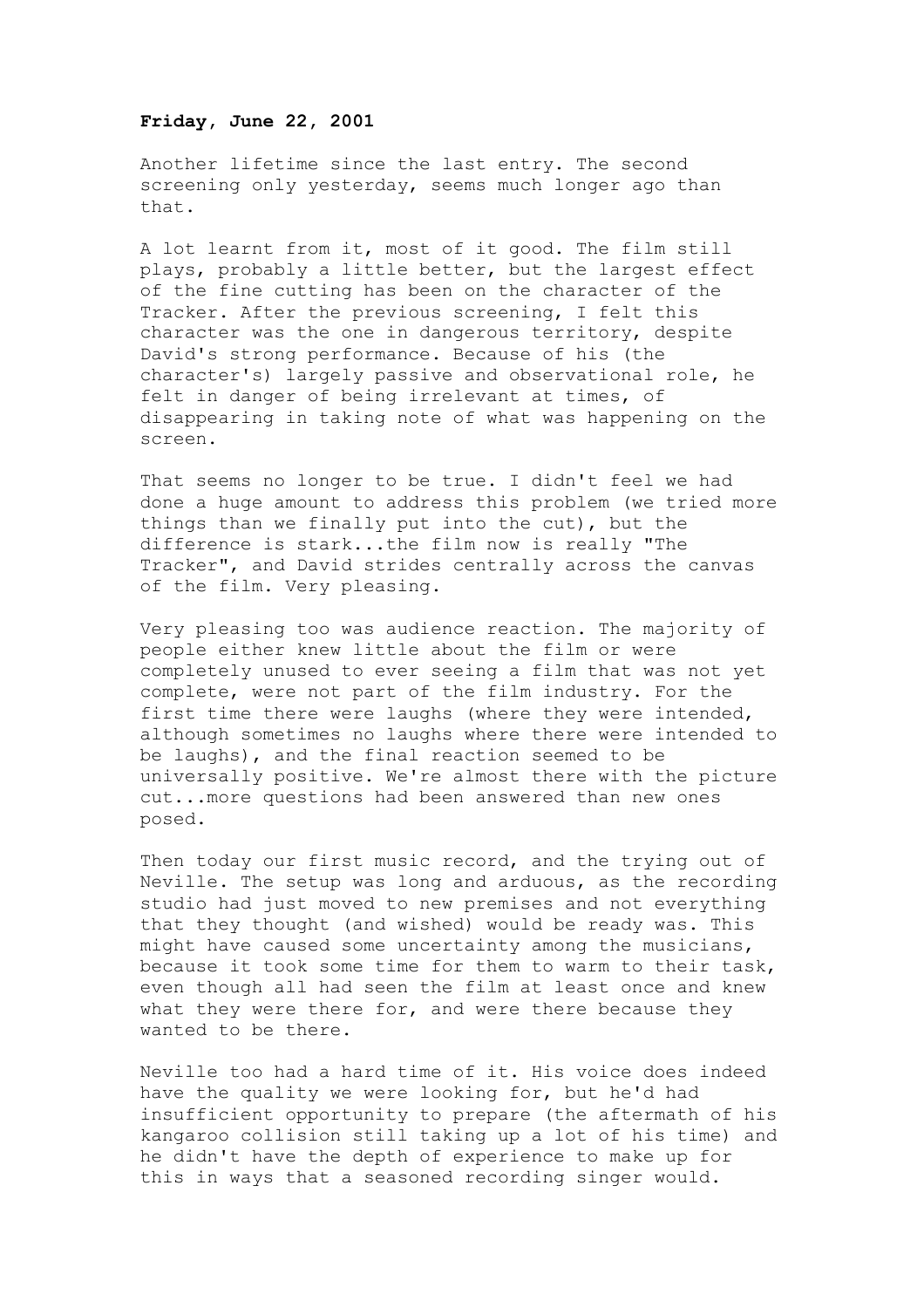Everything was new to Neville, everything had to be learnt for the first time, and that too was a struggle.

I realised during the session that I should have spent much more time with Neville beforehand, but then again, I was under time constraints as much as Neville was. The real question is, how much difference will spending much more time with Neville make? Enough? Not enough? Something for me to think about over the weekend, because the voice that comes from him is certainly interesting.

So we achieved a lesser result in actual recording terms than we might have from the day, but we learnt probably more than if the session had gone reasonably smoothly. And by the end of it we had no real doubts about the capabilities of the musicians, and that's a real step forward.

#### **Friday, June 29, 2001**

Time to go down to the Coorong and talk to Neville. Graham and I have discussed the issue at sufficient length...yes, there's a quality about Neville's voice, and yes, if we had lots and lots of time, we may be able to make him work, but at this stage of the film, and with live sessions coming up, Neville is simply too great a risk to take.

Julie and I drive down to the Coorong, gives us a chance to catch up and talk, something we haven't really had time to do much of since before the shoot. We get to Camp Coorong, Neville's not back yet from taking a tour group out. After some waiting, it looks like Neville may be quite late, so we head back. I'll have to come down another time.

The next day Neville rings and I think hang it, I'll go down now, so once again I embark (alone this time) on the 2 hours plus drive down to Camp Coorong. This time Neville is there. I speak to him for half an hour or so, tell him it didn't work out the way I'd hoped, he takes it well, understands our crazy way of dealing with time (we don't have any of it, whereas Neville is time-rich, and probably the better off for it).

Tania and I decide that we should just pass over the film once more, taking into account our thoughts and the feedback from the most recent screenings. We begin at the beginning...and are trapped by our own intention of making this a thorough last pass until paintings and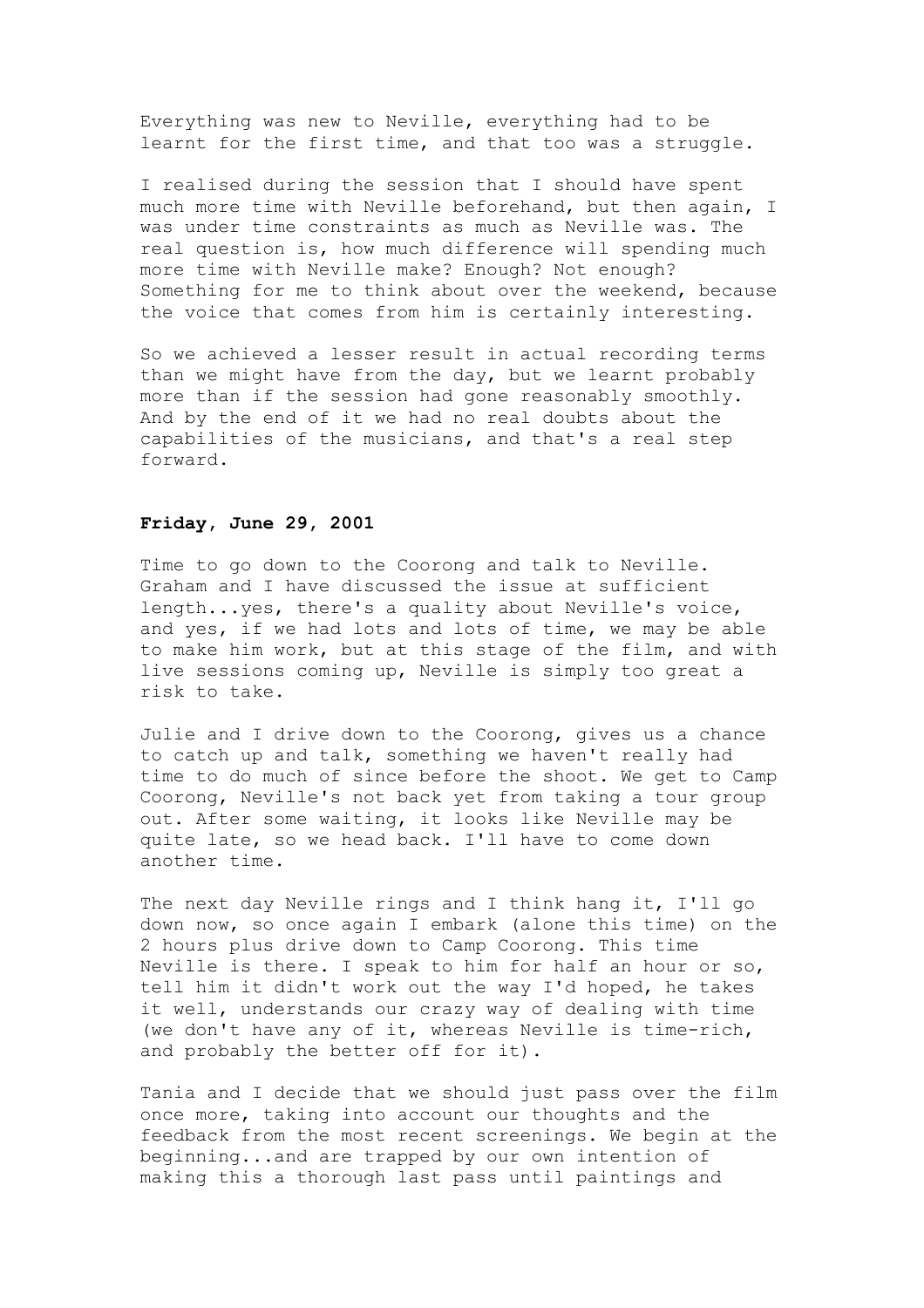music. We are confronted immediately with something we've forgotten, or perhaps avoided: the whole question of the text at the beginning of the film.

No choice but to deal with it. The non-linear editing system we're using at least allows us to work with words on image, but it's a fairly awkward procedure, very timeconsuming, archaic in computer terms. By the end of a whole day at it we're only partly into it, still in no way certain of how it's working (our approach is also non-linear, hence fragmented until the whole is there). We are to continue Monday, until I remember I have to go to Sydney Monday afternoon (AFC business), back Tuesday night. So not until Wednesday next week will we begin to know much about this.

Then a trip to Peter Coad's studio, see how the paintings are going. A dozen large canvasses litter the room, all with tremendous amounts of colour already on them. A few are downright exciting...although semi-abstract, I recognise the waterhole, the line of hills, from the first massacre location, but it speaks to me differently than do the images we captured directly onto film. This truly is a great unknown, how these images will sit with our images. At least I can feel the promise.

### **Saturday, 7 July, 2001**

A week since the last diary entry, the longest break since I began. The discipline has lapsed a little, particularly as I drift into areas that have little to do with the film.

Monday night in a hotel room in Sydney I tried to write the words for song #9, the sun rising behind the hanging tree. Graham had supplied a new version, and I was determined to crack the words that night.

I must have played the song around sixty times. At almost four minutes each time the song played, that was four hours of the same song, over and over. At the end of it I could have listened to it another sixty times (I like the song a lot), but there was little point...I'd managed just seven words in all that time.

Tuesday was Australian Film Commission business, back in Adelaide on Wednesday. We were meant to be having a four week break but there's no stopping Tania. More music had arrived so we spent the morning with that, fiddling with precise placement, making the odd, tentative, picture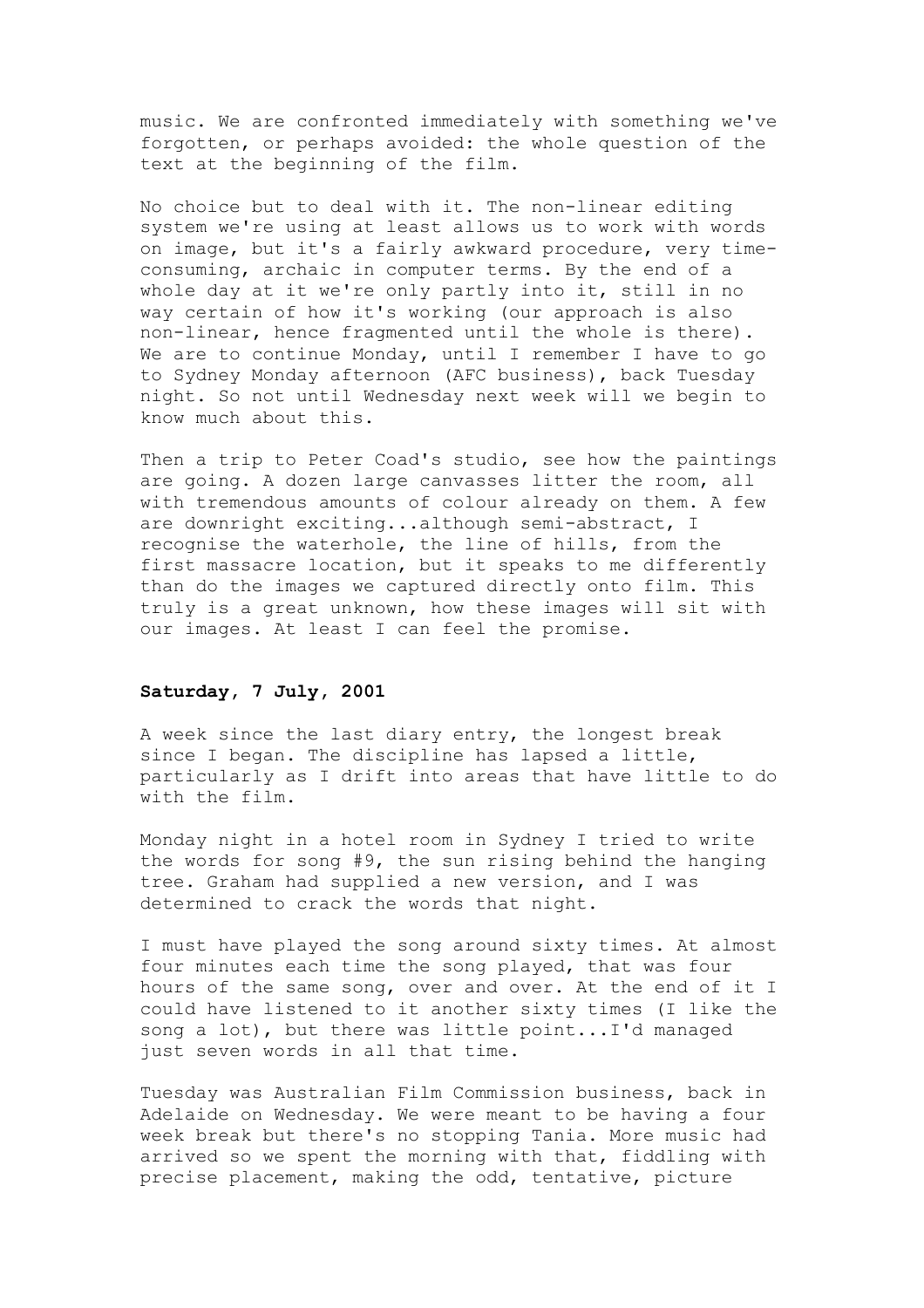cut, then letting go a little. The time away from being constantly with the film allowed some perspective, and we explored some areas I would not have thought of otherwise doing.

We cut a little into the sunrise hanging shot, then moved the music further forward and cut even more into it. It still didn't sit quite comfortably, so we moved it a long way forward, over the scene where the Tracker puts the Fanatic on trial. This had two effects...one was that the hanging shot was cut radically now (the last part of the song still had to match the following scene, where the Follower wakes to see the Fanatic hanging there, so it was the sunrise shot that had to be reduced in length) and the other was on the "trial" scene: it had lost a little of its raw power, but somehow that seemed right; it was less overt, more subtle, more about the whole than about the detail, and the David's performance seemed less demonstrative. And it was certainly less didactic. Not finished with this one yet, we'll probably get back to it next week.

Thursday was back to the beginning, and the slow process of trying to work out the text. Each attempt at superimposing a line of text, or a different positioning for a particular line, takes some time, so it was long, slow process. And here too we were a little braver than before, cutting into the previously sacrosanct opening sequence, seeing what happened if the music played until a later stage in the opening, again something we would not have thought of doing had not we given ourselves the time to think about it.

In the meantime Julie was out checking venues for the premiere, and chasing our choice of a vocalist for the songs. The venue hunt might seem premature, the premiere is eight months off, but with it being part of the Adelaide Festival, these things do have to be sorted out well beforehand, or we risk missing out on a decent venue altogether. The vocalist is becoming more urgent...I've decided I want to do a temporary record with him to the guide tracks, so we can see sooner rather than later what the words are doing to the film.

Friday again the beginning, and a "draft" we're happy with until we get the song with words. Then a quick pass over the remainder of the film, a few smaller points that had come from the screening over a week ago. A trim here, a tuck there, until we reached the Fanatic's long monologue.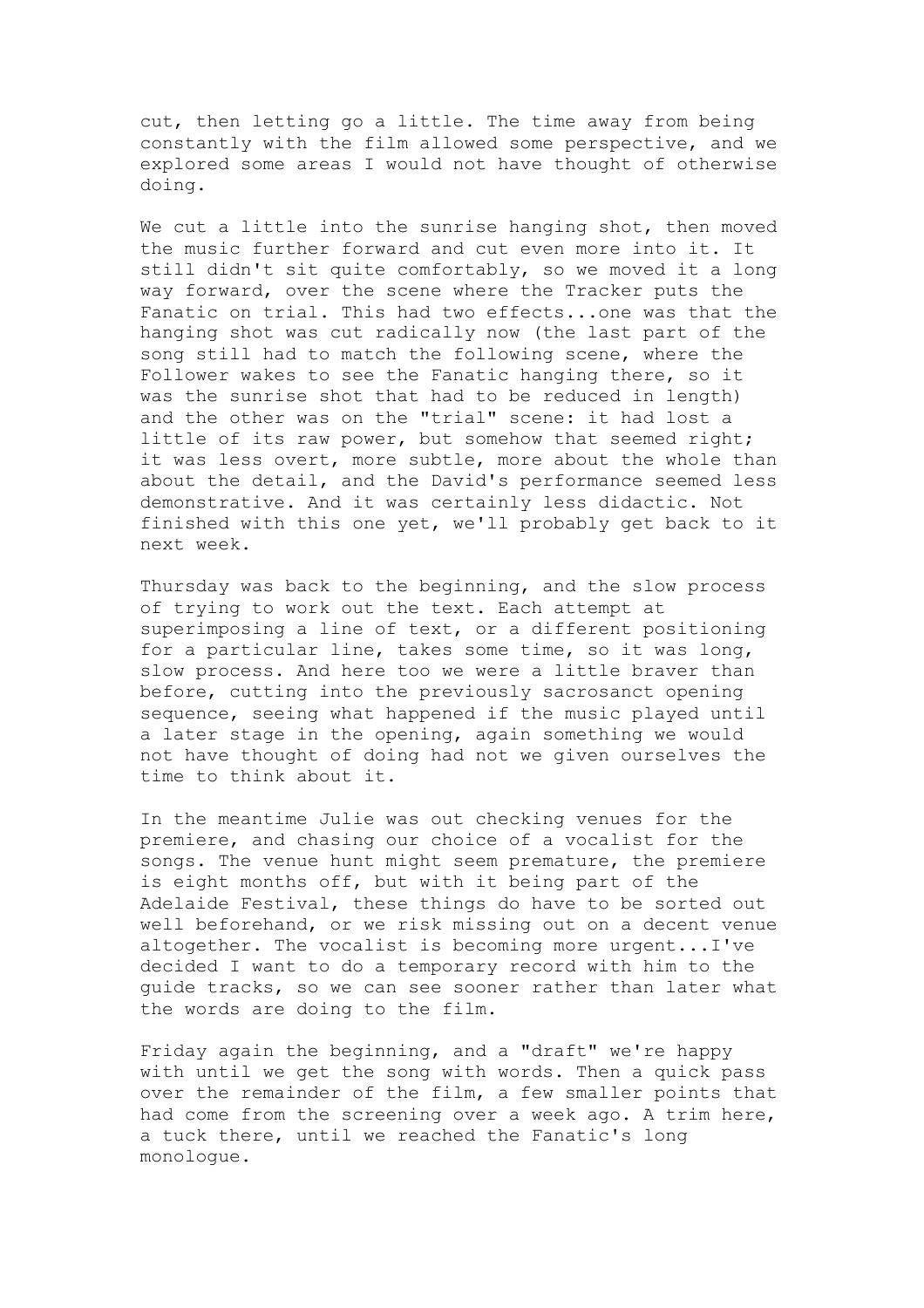The screening had disappointed me here, and I felt we should go back to take 2. I looked at take 2, shook my head, and felt we should do what we could to make take 1 work, damage and all. I'd shot nothing to cut away to, nothing which would easily adapt itself to allow us to skip across to another take, so again it was a question of manufacturing something. It was a little tricky with the Tracker's passing in front of camera at odd times (and at different times during each take), but I think ultimately we got there. Again a bit of preciousness (not cutting into the take was, in hindsight, simply preciousness) had been overcome, and hopefully the final film is a little the better for it. It is a very clear illustration of the tension between art and commerce...time, which costs, is often the key to improving a work.

Some word on our preferred vocalist (no names until it's agreed) came through, a likelihood of a yes, and again I start to be under pressure for the words. Today was a not very pleasant Saturday (weather) in Adelaide, and up early for another go at song #9. Family quite bemused to hear me randomly wailing during the day (I was under the headphones, so I did not consider myself to be wailing, but I'm told the effect from outside my head is less pleasant than the imagined effect inside my head). Finally, 8.30 at night, I have the song...I think.

### **Sunday, July 15, 2001**

Another week has passed us by, almost unnoticed except when carefully looked back upon. Many small things have happened or have been done which, when all added up, denote progress, but taken individually, make it feel like very little.

We've gone as far as we can go with the picture cut without having the paintings and some version of the songs with words. Just prior to getting to that point, Tania and I made a few more little discoveries, particularly near the end of the film.

We'd cut a sequence the way it had been written and shot, and used some temporary music to fill it out (a walking sequence). There was something a little odd about it, but we'd always let it through. This time we didn't, and worried at it. First thing we tried was dropping the first scene in the sequence, which certainly improved it (was this simply because there was less of it? I don't think so, there was something about the sequence of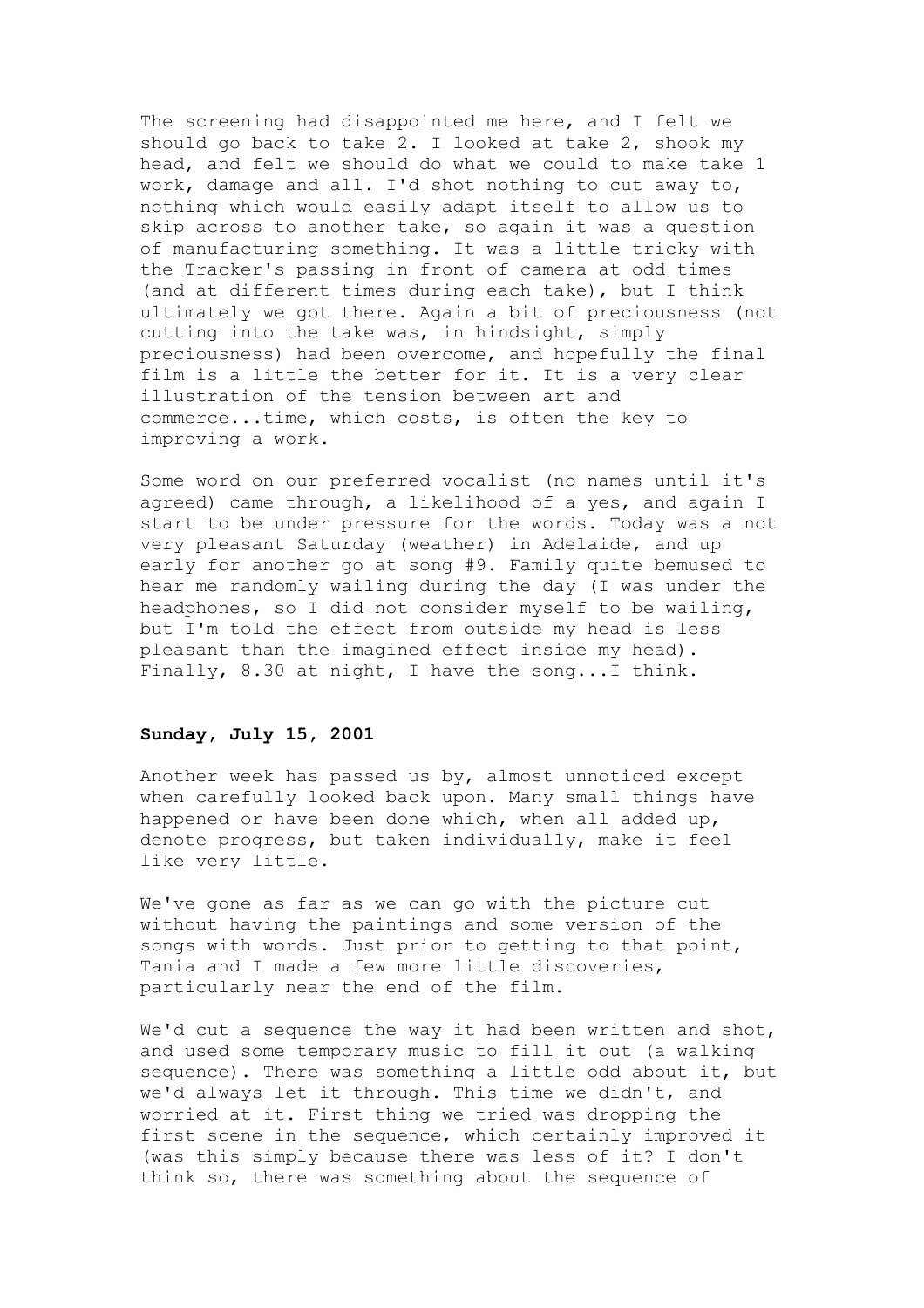landscapes that hadn't been working). This led to a different way of looking at things, and the next thing we did was change the music, try an entirely different feel, dramatic and foreboding rather than open and "beautiful".

The effect was immediate and dramatic. Suddenly the sequence felt as if it belonged, as if it had some purpose. We could now entertain putting back a different shot that had previously been dropped, because it might enhance the sequence rather than dragging it out. And even that went into a different place, becoming the first shot in the sequence instead of appearing somewhere towards the end of it. It was a good little discovery, and tapes of the recut (one with the temp music, one without) were immediately generated and sent to Graham...luckily he hadn't started on the music for that sequence yet.

The paintings are making steady progress (steady from an outside point of view, that is...from the inside it is probably a frenzy of activity). The backgrounds of the twelve paintings within the film are just about there. The figurative sections are being filled (by now have been filled) preparatory to painting.

The words to another song are written, and Graham is working on the incidental music. Julie strives every day to bring us some progress on the negotiations with our choice of vocalist, but the headway being made is slow and tentative, a function of another contract being negotiated for the same singer.

Facing the fact that it may be weeks before we know for certain who the vocalist is going to be, a different temporary solution has to be found for the songs-withvocals need that we have. Enter one Owen Love, unit on the shoot and a fair singer to boot. We'll record temp tracks to Graham's recordings with Owen.

Owen is away next week, but has left with the words to five songs and the music for ten songs. On Tuesday week we'll record with him, lay up the result and start to be able to see where we are with this.

Plans for the shooting of the paintings, particularly the first and the last, advance slowly. The first and last paintings have yet to be started, because they're a special case...each has to be a match dissolve with an image (the first and last) of the film. These days CGI is the answer, if you can afford it. We can't, so we'll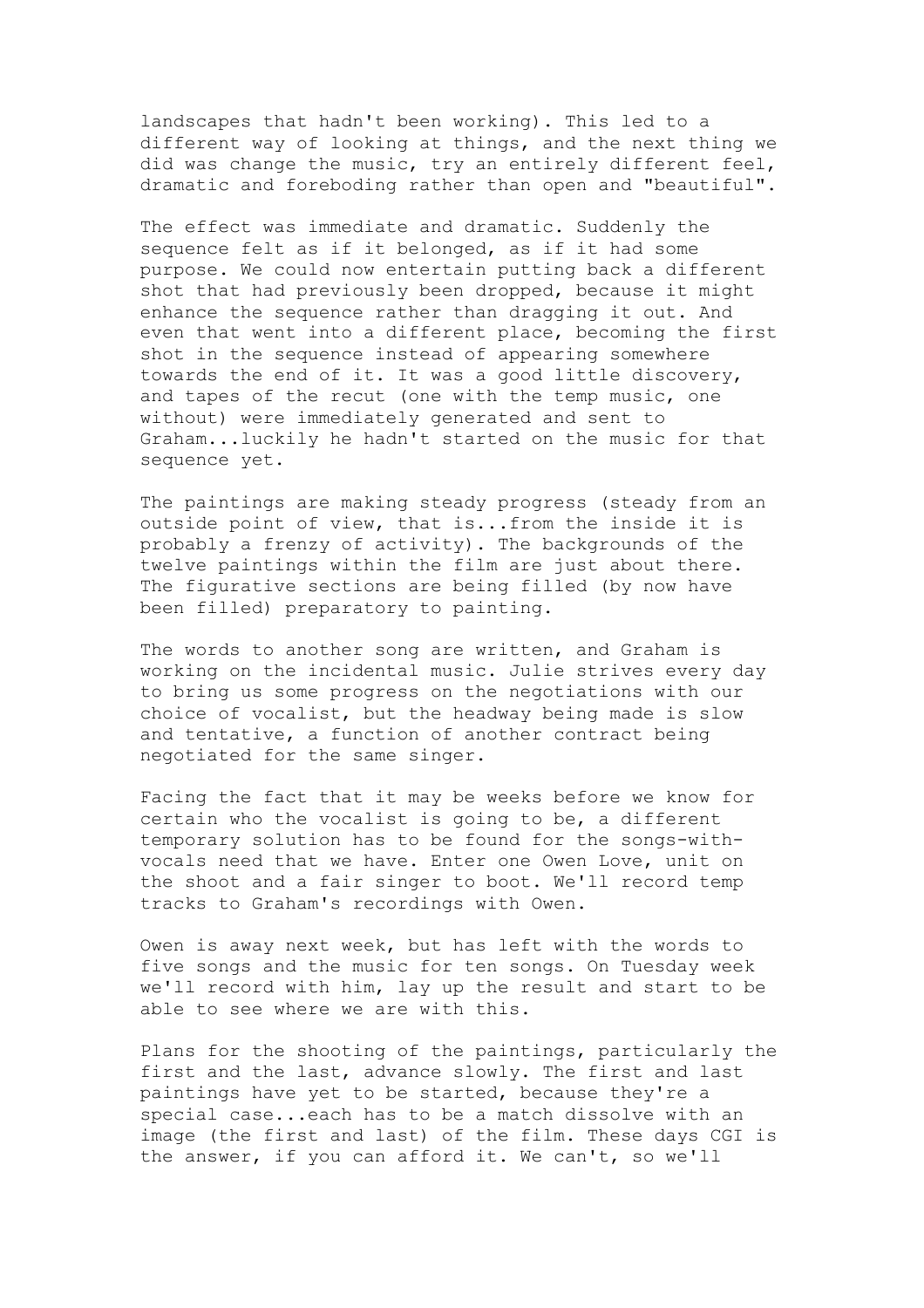bypass the digital age and try and do it in a crude but effective fashion.

Our problem is that the film has been shot in anamorphic, so there's no way to project, with accuracy, a frame of the film onto the canvas to allow Peter to paint the landscape such that it will dissolve precisely. Talking first to Tony Clark at Rising Sun (we've made four films together) and then to Robin at Cameraquip (our shooting equipment suppliers), we figure the best way to try and do it is to put the particular frame of the film that has to be matched in the gate of whatever 35mm movie camera we'll use to shoot the paintings, with the same lens attached, and try and project a lightsource through that onto the canvas...that way the image is unsqueezed by the same lens that will be squeezing the image of the painting onto film. Hopefully next week we'll start to nut that out in a bit more detail. Judd Overton, the camera assistant on the shoot, also happens to be Cameraquip's Adelaide rep...he's just come off a shoot and is now casting his mind to the problem.

Friday morning was potential venue inspection time. Julie, E.P. Bridget Ikin and I, along with some Festival people, had a good look at the old Her Majesty's Theatre as a possible venue for the premiere of the film with band. In some ways it is less than ideal, in other ways it works very well. Still a lot of thought has to go into this - no venue will be ideal in every respect, and we have to be clear about what's important, both technically and from an event point of view. A test is to be run in the next few weeks to see how a film screens there. We'll know more then.

Song words continue to plague: now the second song is proving to be stumbling block for me.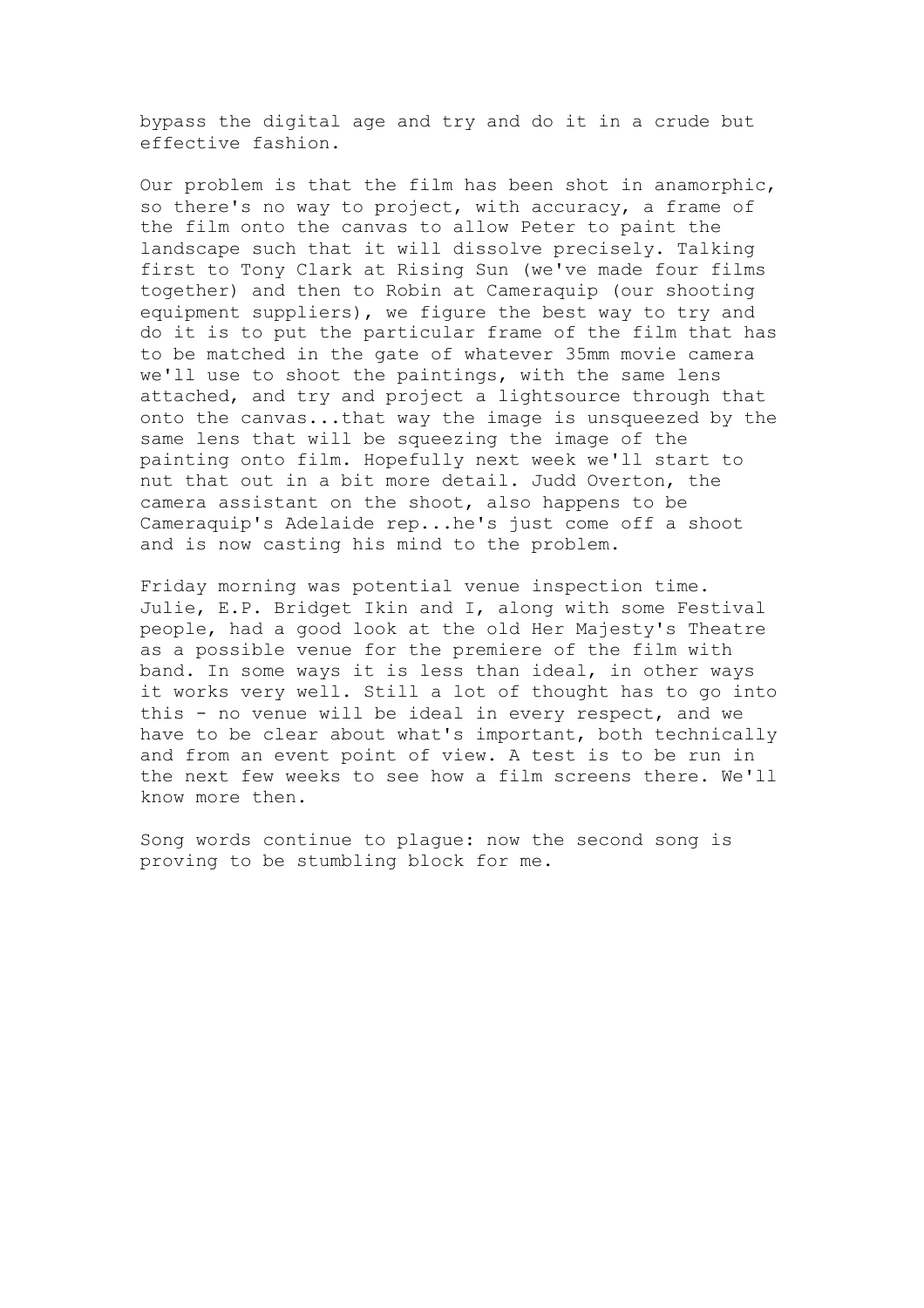### **Friday, July 21, 2001**

The third week of our "hiatus", and the quietest week yet. A diary entry seems necessary...word from readers comes occasionally to wonder if it's being kept up to date. Some progress has been made this week, with painting, song words and planning.

What feels like the biggest achievement was to work out a schedule for many of the rest of the things that have to be done during post. Next week we sort out the equipment and then test the projection of frames onto canvas when the camera arrives, plus we record the temp vocals of the songs. Early the following week we project and Peter will draw the image that has to match the film image. He'll then have more than a week to do the last two paintings.

Early the following week we're scheduled to go back to Arkaroola for the two pickup shots...leave Monday, shoot Tuesday, return Wednesday, shoot the paintings Thursday. That's assuming Noel (the Fugitive) can find Uncle Billy okay (Uncle Billy is suffering a family bereavement). The following week we start post-synch dialogue, first Gary, then Grant, followed by Damon. David, much more difficult to organise, will be here the following week for his post synch.

It's a plan, a schedule, and the whiteboard with the next six weeks of activity is suddenly looking crowded.

The paintings are progressing well...some are almost finished and look powerful. According to Peter it's a question of knowing when to stop (he says himself he doesn't always know when to stop). The colours are really starting to bring the canvasses to life, and I suspect we'll all stop worrying about how this aspect of the film will work soon enough.

Nine of the ten songs have their words now complete, subject to major (or minor) revision with time and when we record seriously. The tenth song has to wait, for length, for when we know how long the end credits will run. It's a huge load that's been lifted, and the hiatus is starting to feel more like a hiatus. We're still doing quite a bit, but little of it under any sort of pressure at the moment. That's not just a relief, but also a sort of recharging.

A trial screening has been scheduled for next month at Her Majesty's. I'm as much interested in the function and capabilities of the projector (and how it might otherwise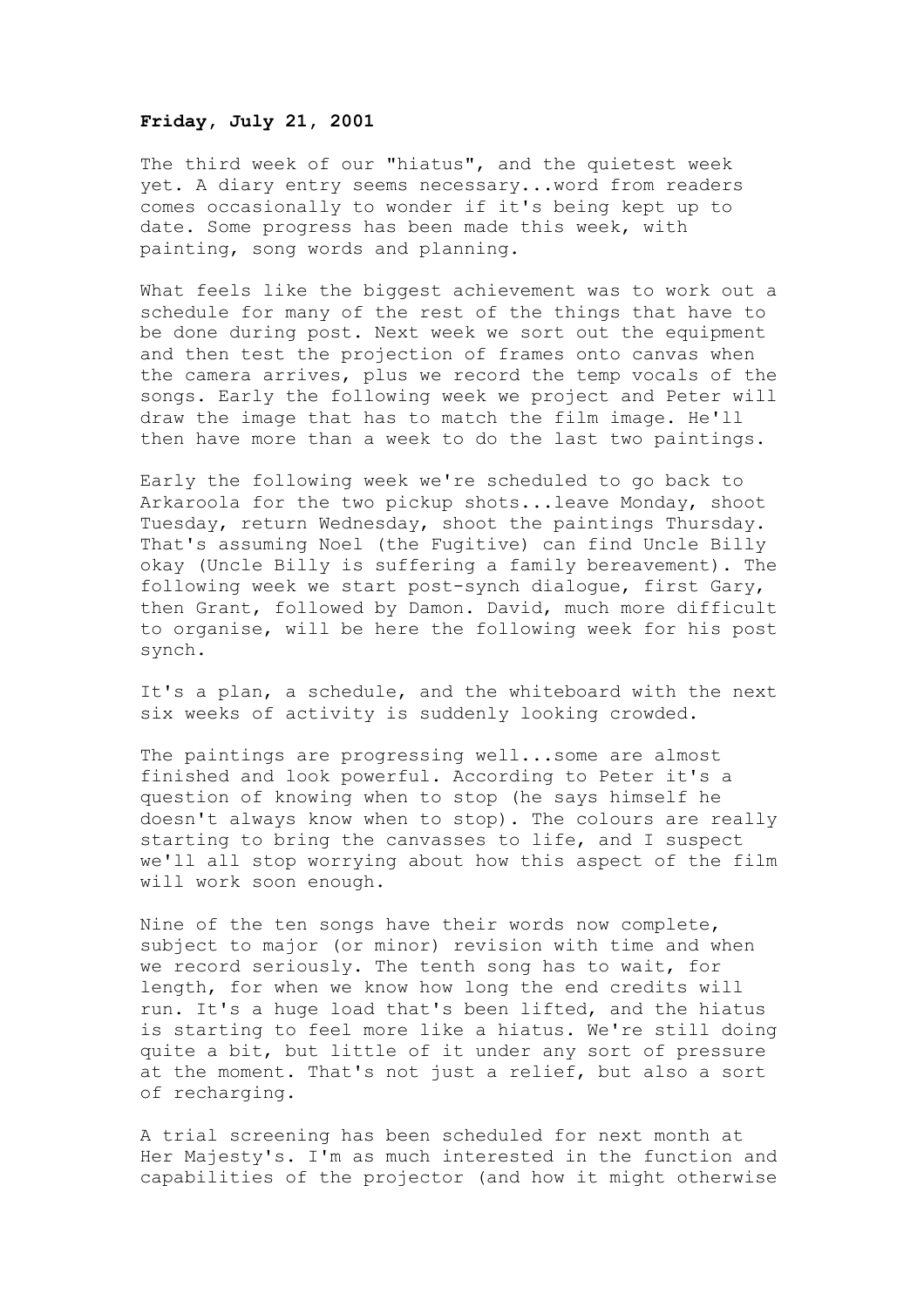be used in any sort of location, interior or exterior) as I am in how it performs at this particular venue. Other screenings for the Festival are planned, some in the country, and this is something we'll have to eventually deal with. The trial screening next month will start us on the road to dealing with those technicalities.

Still no definitive word on our singer, but it seems to be edging closer. Julie has been hard on the case of that one, a little frustrated that we can't yet pin it down, having implications as it does on budget and schedule. Still, most other aspects seem currently under control, so we can afford to run a bit closer to the wind with that one.

### **Wednesday, July 25, 2001**

A bit more serious activity for a couple of days...Tuesday recording Owen singing the words to Graham's guidetracks, Wednesday quite a busy day with a variety of stuff.

The recording session was at least interesting, not always easy but very instructive.

Somehow the first fifteen minutes or so were the best. We'd decided to work through in order the songs that Owen had had in advance (five of them), then if there was time left, see if we couldn't get through the other three that he hadn't seen before.

So we started with song one, the opening of the film, and quite quickly I was hearing something of what was intended by the song...and I had a quite unexpectedly emotional response. Certain aspects at least of these songs were going to work, you could hear that much from a rough recording from a temporary singer.

The idea of using an Indigenous singer was something that very clearly felt right, and certainly will make a difference to the feel of the film for Australian audiences. How the actual songs will work with the visuals remains to be seen, but as far as I could imagine standing listening in the recording studio, at least some of it was going to resonate very well.

Owen sang his way through the list of songs...some worked better than others (without their visual references), but I was beginning to see how much work was going to have to be put into the recordings later to get them right. The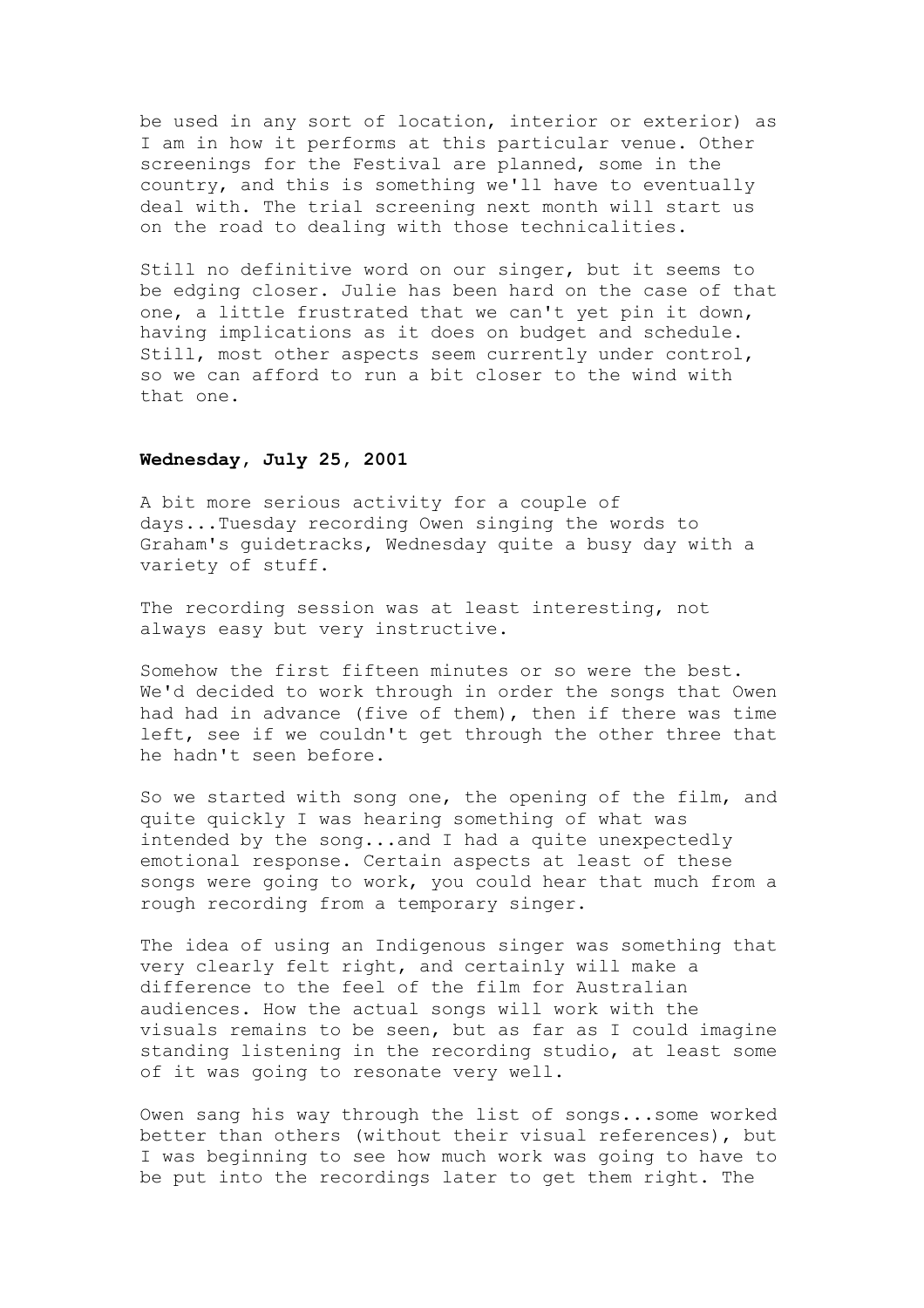nuances seemed critical, and even though Owen knew the film and had had the songs for a week, the time available was only enough to get it down in some barely acceptable form (I guess I should have known...why else can it take weeks to record an album that plays for forty minutes?)

Towards the end of the day we'd worked through all eight songs I had words for, and I'd learnt something else...even with good guide tracks and printed words, it's not so easy for a singer to work out exactly how the words ought be sung (i.e., how they fit to the melody). Owen had had to do some figuring and make some choices, and some of the choices he'd made might have worked for him musically, but they didn't necessarily work for clarity or understanding. To then have to unlearn how to sing it according to the way he'd been rehearsing was not easy; it was also time-consuming (which, in studio rental terms, is expensive).

So after Owen had left I thought I'd better provide a more accurate guide track for whoever is going to be our vocalist (and that's another story). The only way to do this was to sing the words myself, and record that. Todd (Telford, the studio sound engineer who I'd worked with as an actor in 'Bad Boy Bubby') after an initial laugh or two set to the task of trying to make me sound half reasonable ("Don't worry, I'll stick on a ton of reverb..."), and we threw down some very rough recordings. I won't comment on the quality, I haven't heard them back, but I think they'll do the job.

Todd will edit Owen's tracks for temporary laying into the film, and we should very soon learn even more about this music and these words.

Today Jim and Tania and I started going through the film for post-synch sound effects, what we wanted or needed to enhance the English language version, what would need to be done to create the M&E (Music and Effects, all the sound except for the dialogue so that foreign languages can be dubbed onto it). It was a slow process, we'd completed less than two reels before lunch when I was interrupted by the arrival of Judd (camera assistant), with whom I then began to sort out gear and strategies for projecting images onto canvasses, this now to take place next Tuesday.

Later in the afternoon I went round to Peter's studio, to check on progress of the paintings. The twelve large canvasses littered around the studio are impressive...I look forward to seeing them on celluloid in the film.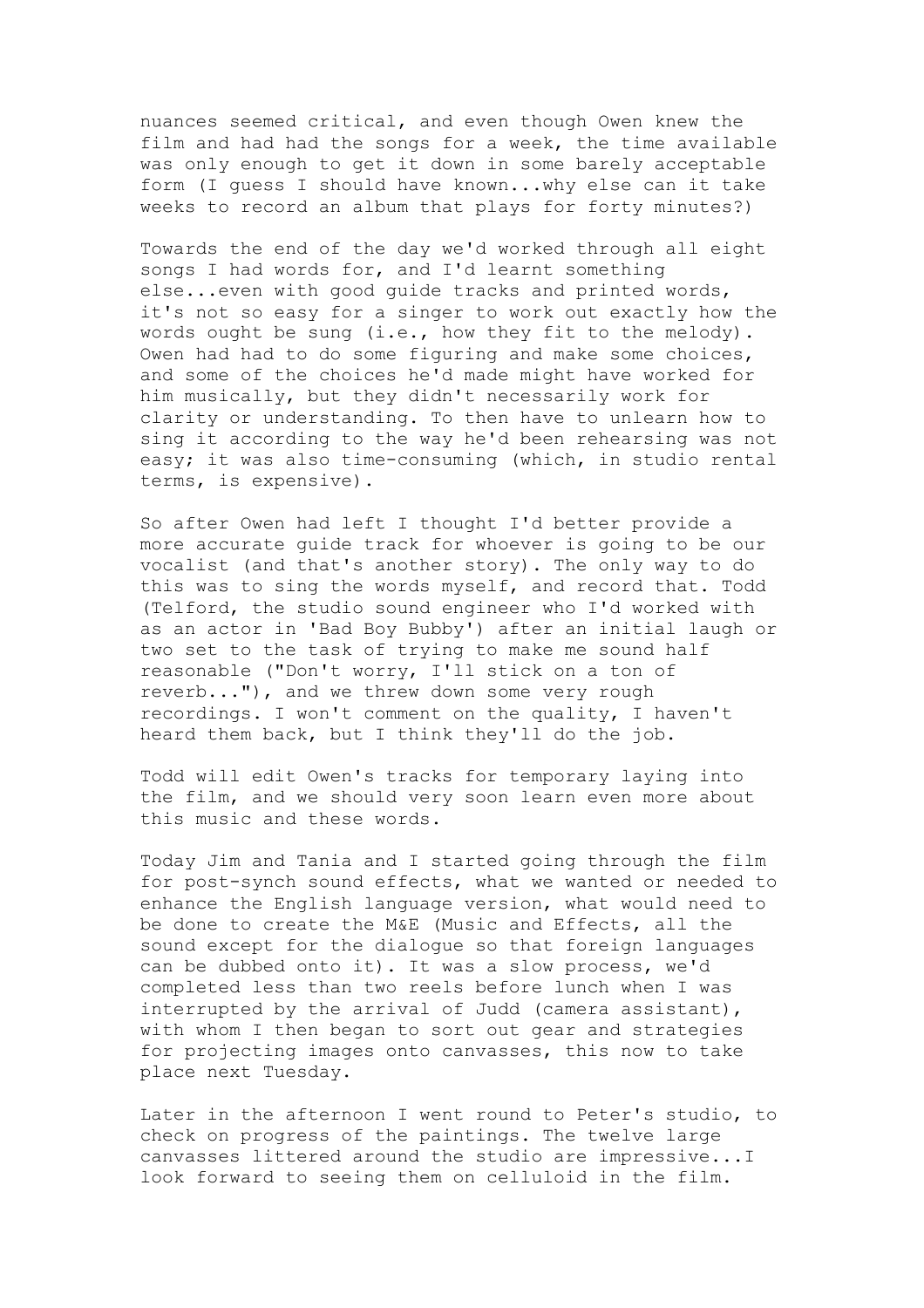Then finally we got some word through on our potential vocalist...he's likely to come and see the film early next week, at which point we might know something more. Fingers crossed.

# **Wednesday, August 1, 2001**

A few days away from it all at the Melbourne Film Festival for "The Old Man Who Read Love Stories", and some serious issues confront upon returning.

First and foremost are the songs. The recordings made with Owen last week were in the cut, and it was a confusing array of material to look at/listen to. How much to keep the faith? How much to panic and change all our plans?

It started well enough...the opening number with vocals mostly worked, even a little better than expected at this stage, and seemed to sit fine with the text. This was pretty encouraging.

With the second number, immediately the words seemed wrong...the nature of them, the placement of them, just about everything about them. But this was a song that Owen hadn't received beforehand to learn, he did it just at the last moment, so how much of it could have been that simply the interpretation of the words was not yet there? The further we went into looking at this stuff, the more I had my doubts.

The third song wasn't altogether bad, and one could imagine that with time and effort, it could be made to work...proper translations into language, time and effort on interpretation, tone and pitch (pitch was a real problem with all the songs...how much of what I felt was wrong was due to the pitch problems? How could I tell what was causing what?).

And even the fourth number, although it felt wrong, could be seen to have a fair chance of working, but once past that, five six seven and nine all felt terrible, enough to make one think of giving up this having songs caper once and for all. But again, the (at this stage) unanswerable questions, how much of these problems were caused by the words, how much the song to begin with, how much the particular singing of this song and these words, how much due to my tiredness after some long hours in Melbourne?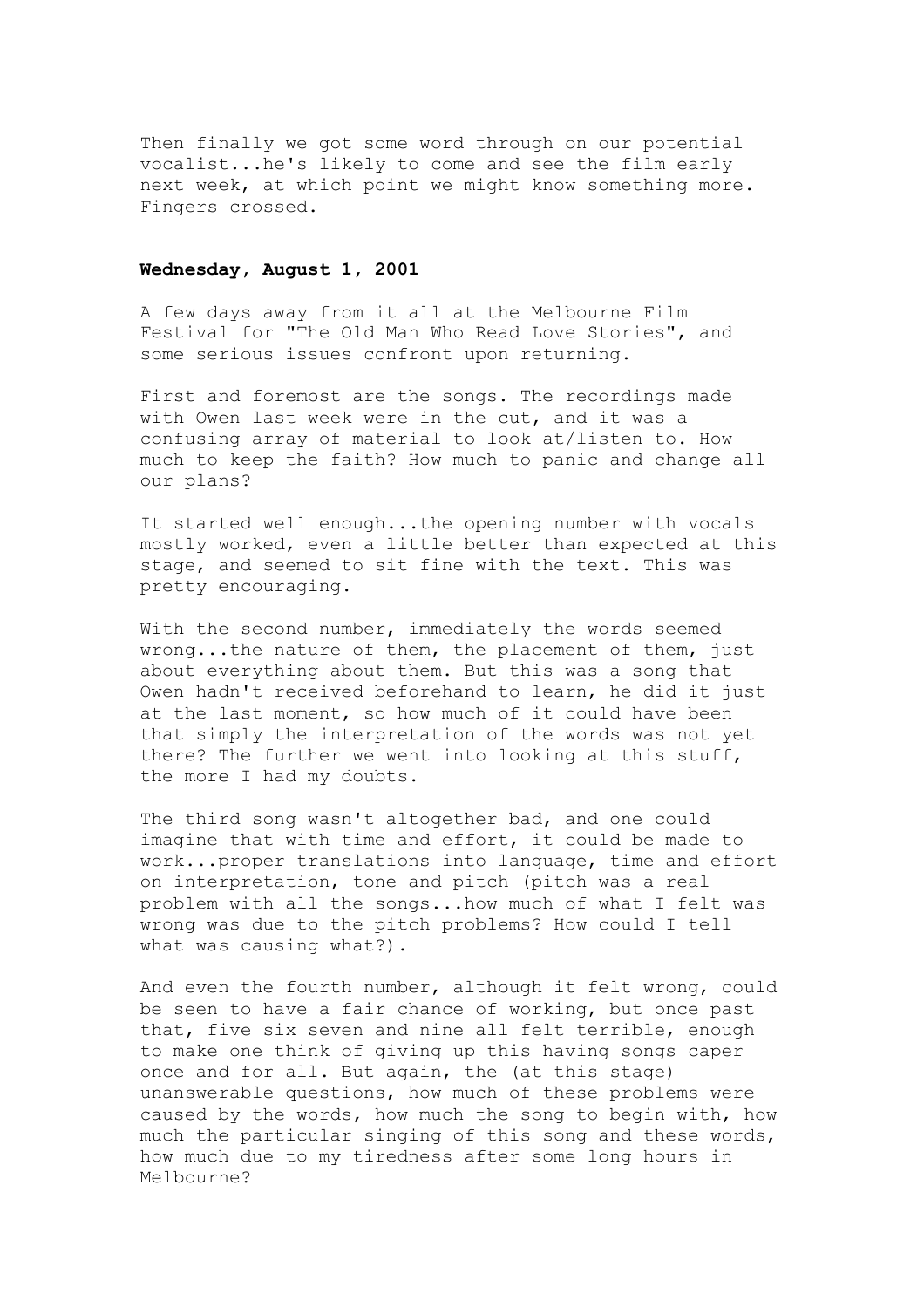We're committed in a way, but we can't be committed at the cost of the film. I now feel immense pressure about this, but perhaps I shouldn't feel any pressure at all, perhaps there isn't even a major problem, just a few little ones that can be overcome by the process.

Then straight into attempting to project the opening and closing images onto the canvasses at Peter's studio, and that didn't help my peace of mind any either. From the start we were beset by unexpected technical problems: the tests had failed to reveal that the whole image could not be projected fully through the gate of the camera at any one time (you had a choice of either the top two thirds or the bottom two thirds); what could be seen through the eyepiece was not necessarily the same as what was projected through the gate; focus difference between projecting and shooting was such as to create quite a difference between the two images.

Judd, Peter and I fiddled and thought and tested and theorised for a few hours, Rose fed us, we fiddled some more and eventually settled on something that gave us what we thought to be the biggest chance of success. Thoughts of delaying and sorting it out very properly were dismissed as ultimately leading to too much expense, and I didn't want to start adding even more to the pressures of the budget, particularly being forced to keep in mind that the whole music area still had a long way to go.

Then this morning was oddly frantic, with more and more slight problems to be solved and small budgetary issues to be faced. Our "hiatus" is over, Tania and Sar-J are fully back on the job and there seemed to be an endless run of things to be dealt with. Noel has not yet tracked Uncle Billy down for next week's pickup shoot; technical problems with the video machine for the sound edit; reflectors required for the pickup shoot; can we solve the painting matching problem by getting the titles sequences done digitally, incorporating some small amount of CGI into that? Can we then afford to do that? How much will it cost? Who can know this? How long is a piece of string?

These and many other questions ought to be answered sooner rather than later, but tomorrow is out (I drive to Berri and back to pick up the potential vocalist, screen the film, then drive to Berri and back, total driving time, twelve hours), Friday I go to Brisbane for the Brisbane Film Festival, Monday we leave for Arkaroola for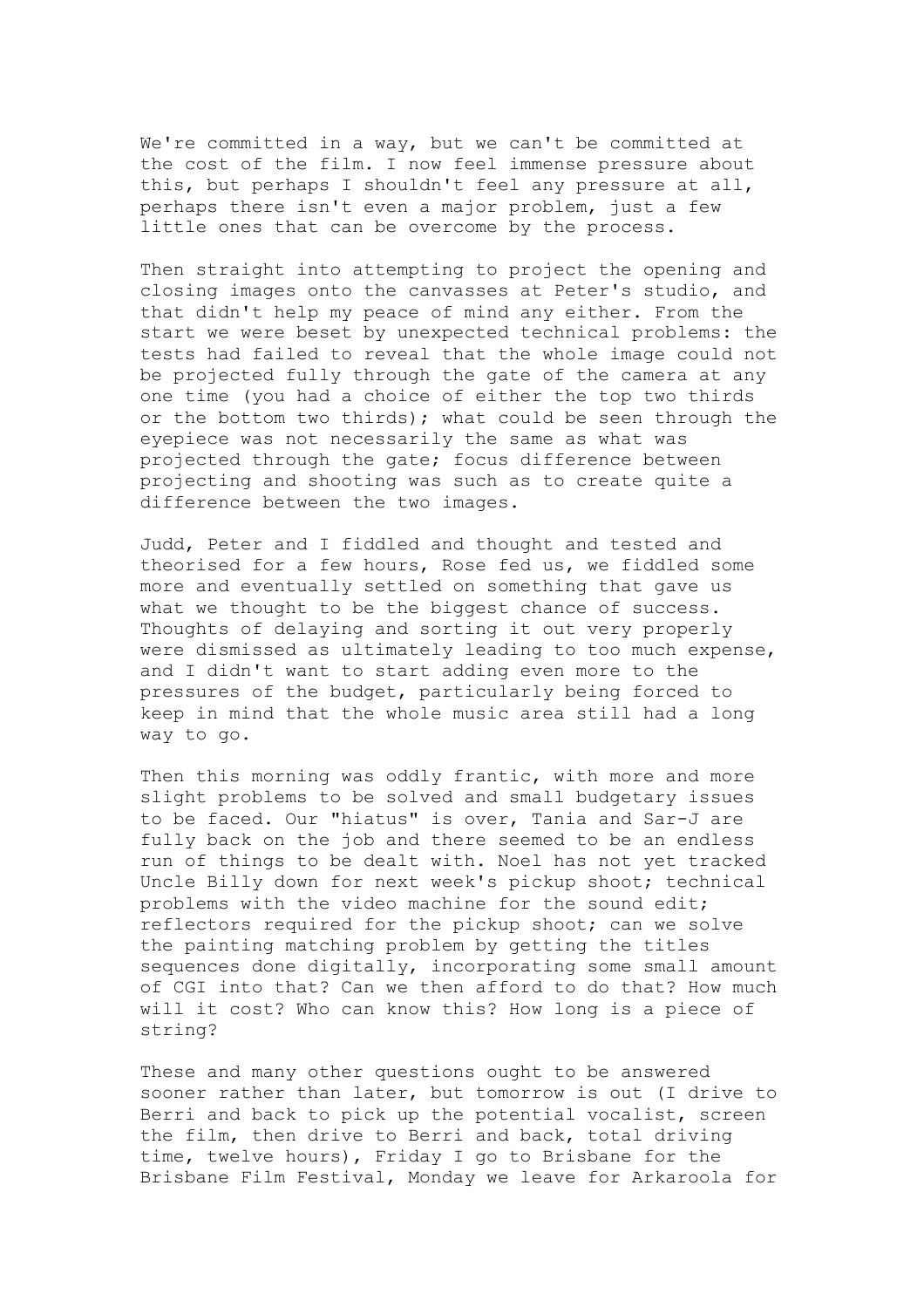the pickup shoot (if Uncle Billy can be found), back Wednesday night to shoot paintings on Thursday.

I shake my head. This is meant to be the easy part...

### **Thursday, August 9, 2001**

A somewhat chaotic week has elapsed since last I wrote...characterised more by driving in vehicles than anything else, we've nevertheless made substantial progress.

Thursday last week was vocalist day...drive 250 kms to Berri, pick up Archie Roach, drive back to Adelaide, screen the film, drive back to Berri to take him home, drive back to Adelaide. Archie came out of the screening rather stunned (I think beforehand he wasn't at all sure what he might have been going to get into) and his response was that he'd be privileged to be part of it.

It's a fair step forward. Archie is a beautiful singer, and as an experienced and popular recording artist (ARIA Awards and all) we can now feel very confident with both the soundtrack recording and the live presentations.

Monday morning was off to Arkaroola to shoot the pickup shots. Difficult to know what to do here...Noel (the Fugitive) had told us he'd find Uncle Billy, but we'd not yet received confirmation. The camera gear had been hired in, Ian had flown in, we had no real choice but to go and rely on Noel's word.

Late Sunday we learnt that Uncle Billy was very likely in Port Augusta, and we'd been given instructions as to how to track him down. So Ian, Beverley and Judd drove directly to Arkaroola while Chris and I went to Port Augusta to pick up Uncle Billy.

Easier said than done. The Indigenous Media Centre gave instructions as to who next to go to (at a clinic) and how to find them. At the clinic we were told that yeah, Uncle Billy was back, how to find his abode but he might be at the beach. We found his place (he's considered a "fringe dweller") and approached cautiously past the barking dogs. No sign of anything.

Wandered off to another dwelling, someone came out and said Uncle Billy was at Yatala, near Ceduna 500kms away. He'd know, he was looking after his dogs for him. Didn't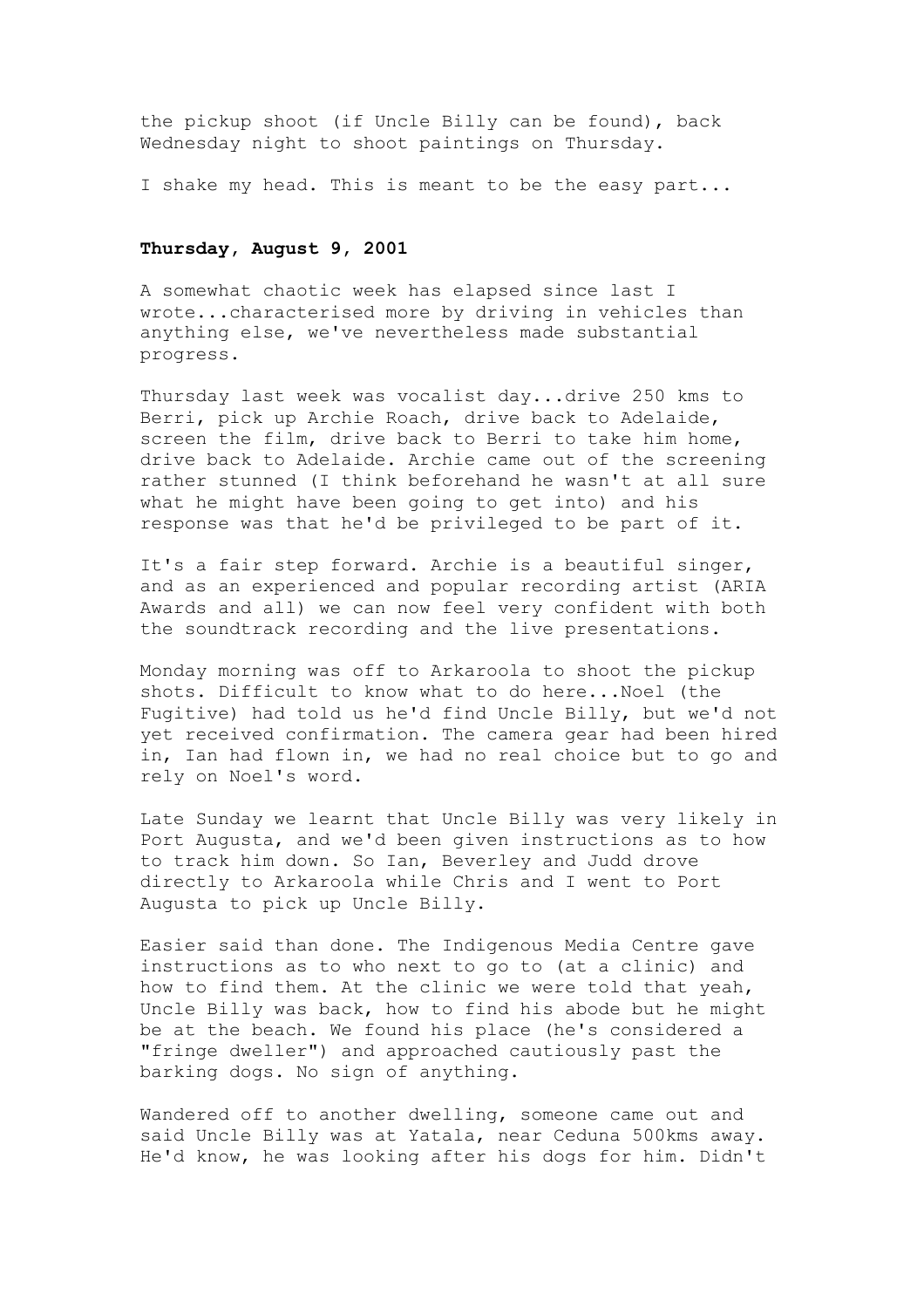know when he'd be back, probably soon, he'd been gone a while since his wife passed away.

What to do now? If we went to Ceduna we were just as likely to pass him going the other way...no real option but to go on to Arkaroola, do what we had to do there whilst trying to track Uncle Billy down - hope he was on his way back to Port Augusta and find somewhere near there to shoot his shot on the way back to Adelaide.

So Chris and I drove to Arkaroola, picking up Noel at Nepabunna and arriving late afternoon. The others were already there, Chris and I continued on almost immediately to a location we'd shot at in order to record a very specific atmosphere, soft wind through a particular species of Casuarina, a lovely sound.

There was slight movement in the air, a little of that whispering sound, but I couldn't hear what I was recording because my ears were still ringing after driving for the best part on nine hours. I doubted there was much there worth using, so made another attempt early next morning in slightly better conditions.

Then off to East Painter Gorge to shoot Noel's shot, while Chris stayed behind to try and track Uncle Billy down. We'd worked out the previous night that if Billy was in Ceduna, Doug Sprigg from Arkaroola could fly three of us over to shoot, then fly us back to Port Augusta to meet with the vehicles which would meanwhile have driven there. It was a plan, and we'd already learnt that Uncle Billy was indeed reputed to be in the Ceduna district.

Shooting Noel's shot was uneventful, an anticlimax even, taking a bit of time only because cloud was dominant and we needed sun. We got the shot and were back at Arkaroola before lunch, to learn that a bloke in the Ceduna pub reckoned that Uncle Billy had got on a bus for Port Augusta the previous night but he couldn't be sure.

With no further way of confirming where Uncle Billy might exactly be, back towards Port Augusta we went. Chris and I had a couple of hours of recording to do with Noel (grunts, groans, screams and the like, difficult in the very windy conditions that now prevailed), so we ended up at Parachilna for the night. Next morning Chris and I went on ahead to try and find Uncle Billy while the others gathered materials (sand, pebbles and rocks) to create a matching creek bed for the shot.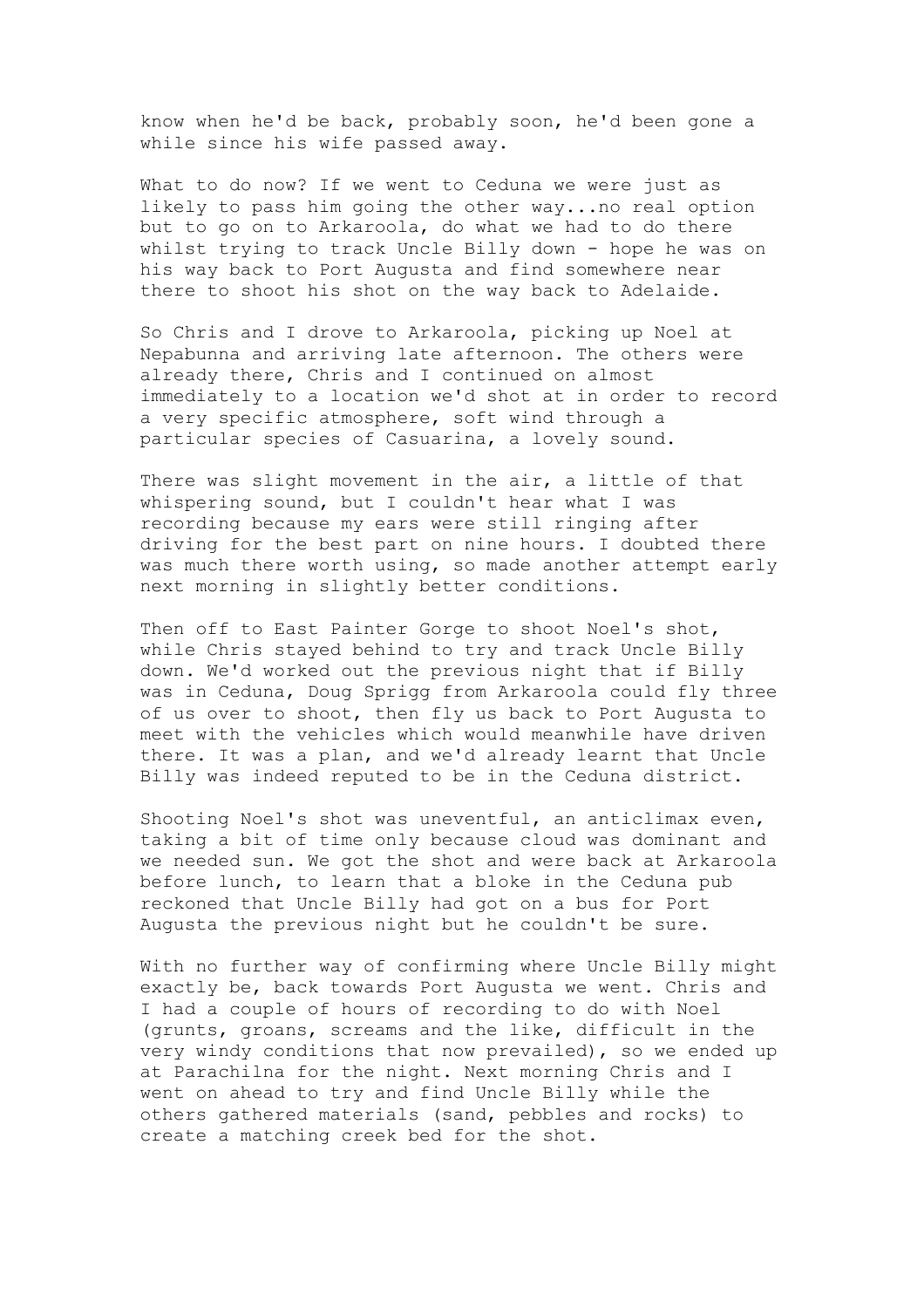Overnight Noel had organised for the extras from the first massacre to be waiting for us to record some extra sound we hadn't previously planned on. Uncle Ross was there, and he knew straightaway where Uncle Billy was...just down the road and available.

In between recording we set up for Uncle Billy's creekbed shot in the car park of the media centre. Beverley worked on Uncle Billy's appearance to match him to five months ago, we lay him down and arranged pebbles around him and hey presto, there he was lying in the creekbed at Arkaroola. The wonders of illusion.

And here I am writing this today in Peter Coad's studio while we're finally shooting the paintings, painting the paintings with light. They're coming alive, and it will be most, most interesting to see them in context on the big screen.

### **Tuesday, August 14, 2001**

I'm always under the illusion that things will get less busy once the picture cut is locked off. I'm almost always wrong, and certainly in the case of "The Tracker" I'm very wrong. Not only does the outside world (other projects, the future, the past) intrude more, but the actual amount of work on the film just changes focus...it doesn't get any less.

The shooting of the paintings went well. By themselves in the studio, they were...paintings. The moment they were seen through the lens they became part of the film. Peter seemed to be having a truly wonderful day. Months of working intensely and mostly privately and here we were acknowledging them with our own efforts to make them look as good as possible.

Whole issues of budget/music/album also started to dominate. As it seemed that Archie was a possibility, so the possibility of a meaningful soundtrack album came to the fore. Little shifts of the budget to eke out this extra or that extra, but eventually we had to face the fact that having an album, and doing it properly with Archie, was going to cost more than we have in the budget for the film.

Meetings with Mark Kraus, Julie and I to try and work out how this might have to be structured...research on album deals and album financing structures and album returns (they don't work at all like film), more meetings, more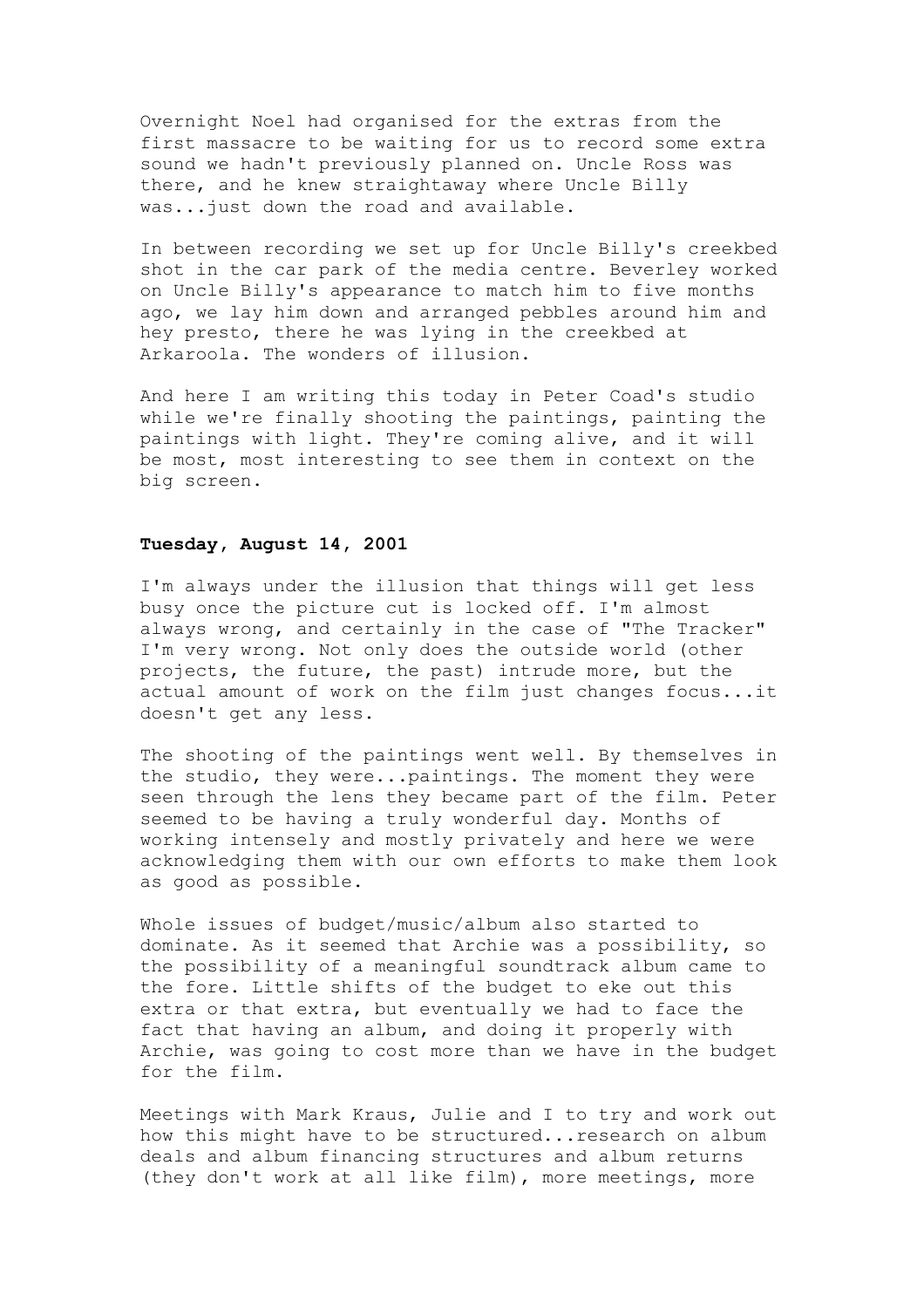budgets, more schedules, more structures. Do we do an album deal now (probably better not, it'll be hard to do a deal without a label understanding what it is that we really have here, and that won't be possible for another two to three months) or later (but later is no good to us in terms of raising the money now)? Where then do we access the money required to do this properly?

I have a (sometimes irrational) reluctance to go over budget on a film, so my first instinct was to try and interest an outside investor and restrict it to the album. What can we offer by way of returns? How risky would the investment be? What sort of deal could be constructed to satisfy both an outside investor and the investors in the film? A lot of digging, a lot of maths and finally something emerges. Feels good to me, everybody looked after fairly. Some investor possibilities also emerge.

But first option on this ought to go to the investors in the film, so a call to the major investor to discuss the issues. Now it seems likely that the film investors may in fact want to put up the money themselves and thus guard the possible revenue stream. See what happens.

And in between it all, other progress on the film. The first of our post-synching, with Gary Sweet. A joy to have Gary back and working on the film again, even though the session is shorter than planned because Gary is so good at this.

The foley (post-synch effects) is well underway, the reels completed so far have the right feeling...augmentation of sound without overwhelming the general sparseness we're after.

A mini-rushes screening...the paintings and the pickup shots. Projection difficulties leave me unsure as to what I've seen, but later, when the paintings are cut into the film (admittedly only on the Heavyworks), Tania and I are delighted with how they're working, truly delighted. Only one major unknown now...the songs with Archie singing them.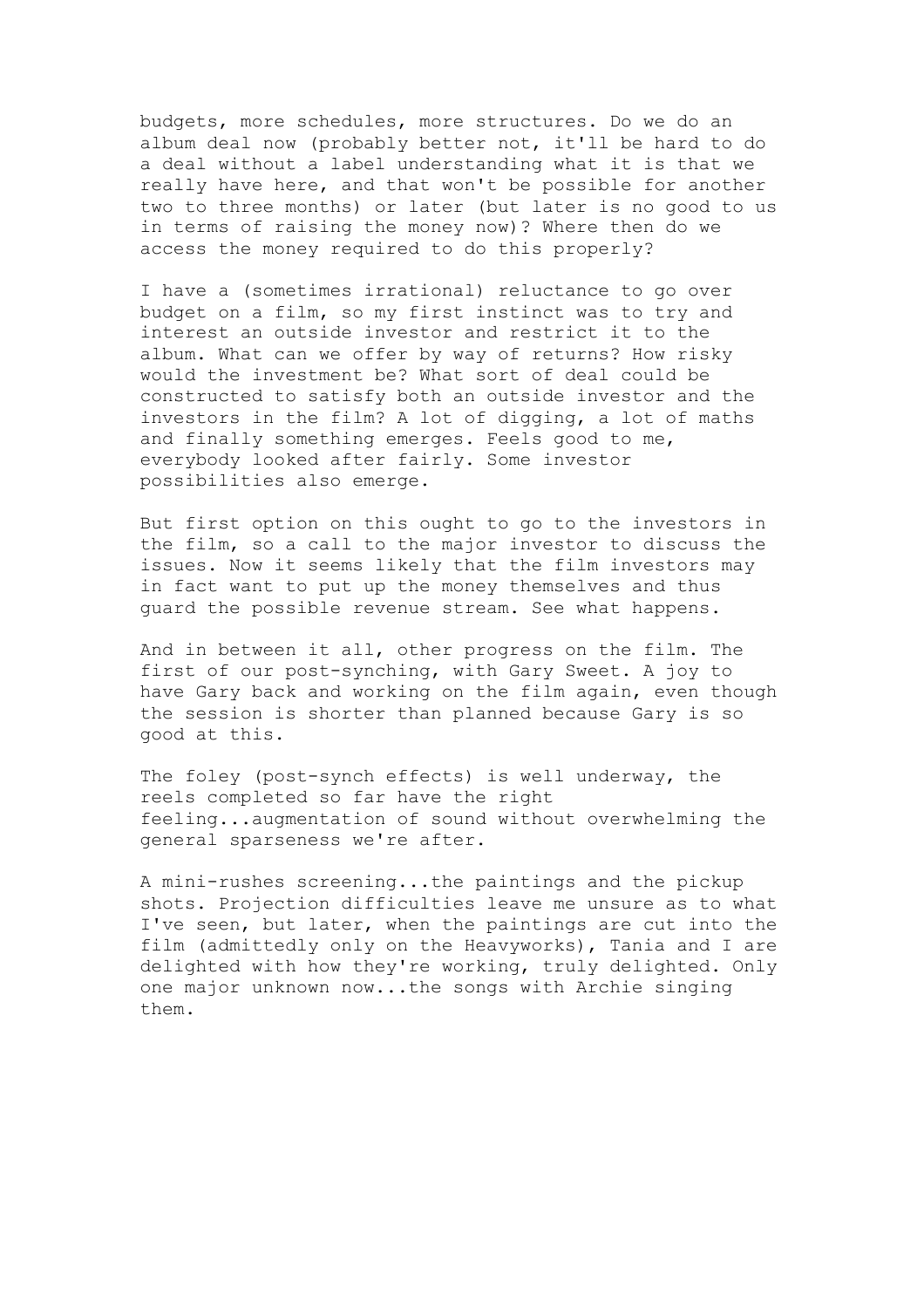# **Tuesday, August 21, 2001**

Another week has passed, and I'm struggling to think back to the beginning of it: so many bits and pieces but nothing coherently larger...it's an odd time for me in that I have time, but not for anything substantial there are too many interruptions for that.

Both Damon and Grant have now completed their post-synch. Damon, despite having little experience, took very easily to the process. He's a drummer and so has a very developed sense of timing, and he's also very good at improvisation, and so it was hardly surprising that he's a natural. Grant, on the other hand, really has to work at the process, which he did. Little steps, but the results in both cases ought marginally improve the film.

Sound editing continues, not without its own dramas. A day and a half was lost through the Fairlight (computerised sound editing contraption) spitting the dummy. Lots of diagnosis, the problem became bigger and bigger until in the end it was narrowed down to a loose sound card. A little jiggling, fixed. A day and a half.

A lot of planning for the music record, exactly how best to approach it, guessing how long what might take, refining the budget for it. Spoke to Archie Roach's partner Ruby Hunter (Archie has laryngitis and was not allowed to speak), who said Archie singing the songs sounded "...deadly!". Sounds good to me.

Endless phone chasing for someone to translate some of the words of two of our songs into the Bandjalang language, Archie's preferred Indigenous Language for singing. The phone trail went from one contact to another to another (all north coast of New South Wales). Finally getting somewhere with that, but I'm not sure I'm not going to have to take a trip up there next week to ensure we have it done well and on time.

Our opening slot at the Adelaide Festival of Arts has been changed to about the best we could have hoped for...the first Saturday night of the Festival, March the 2nd 2002. That's almost six and a half months away, but already much is being done. A Public Address system has been hired (they run out unless you get in early) and on Friday we're doing a venue test, projecting an anamorphic film at Her Majesty's to see what technical problems we're up against.

And tomorrow we start post-synching with David Gulpilil.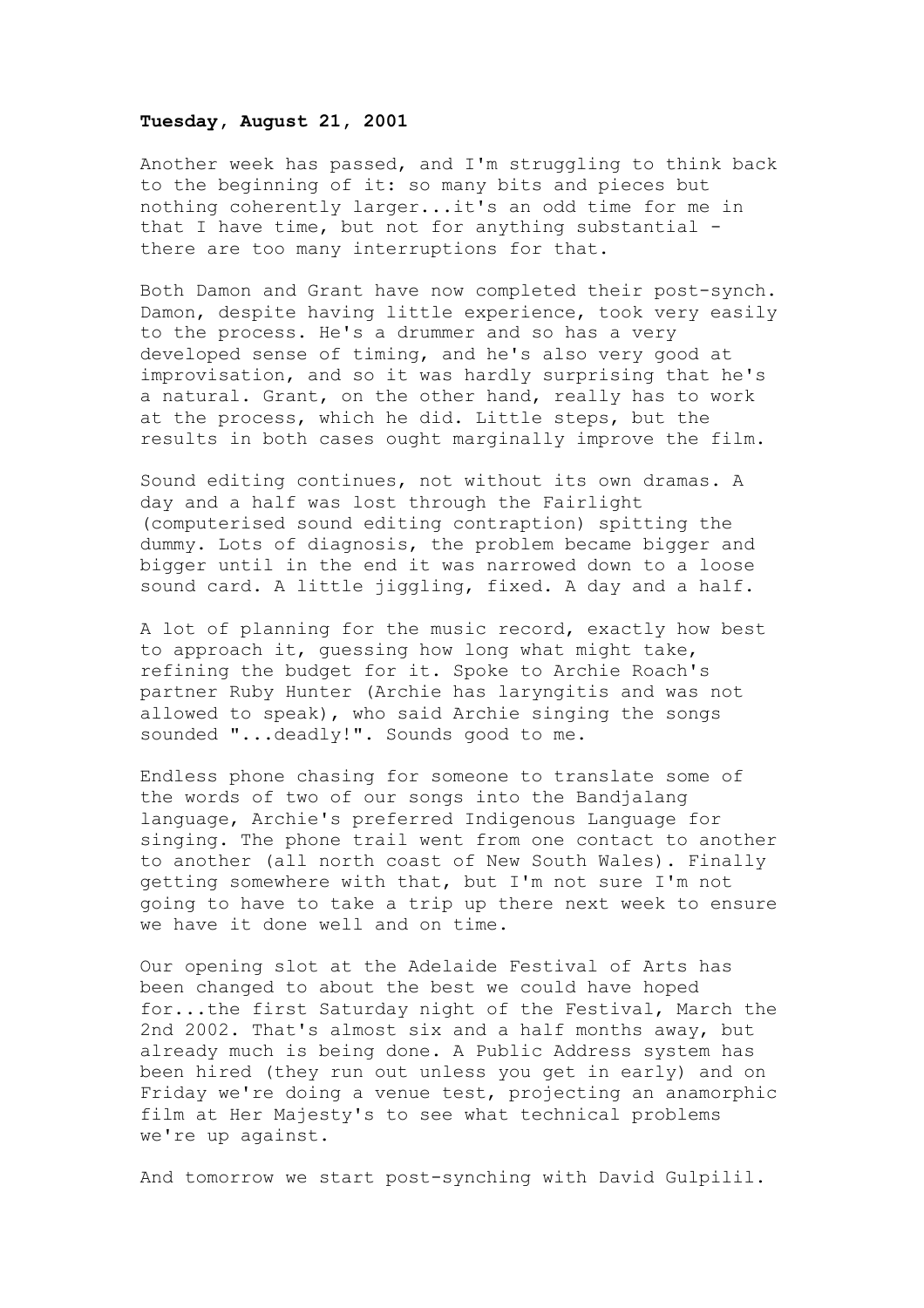### **Monday, August 27, 2001**

Another week gone, highlighted by three days of postsynching with David.

David had a fair bit more post-synching to do than the others. His character has three speech modes: one of them is a sort of "normal" (= expected) heavily accented semipidgin, one of them is a much better enunciated "proper" English and the third is Aboriginal Language. Plus he occasionally breaks into Latin, so his task was always going to be the most difficult.

The attempt was to differentiate the two modes of English-speaking as much as possible, to make the contrast between them as great as we could manage whilst still understanding the pidgin clearly. This would serve the drama best...the audience forms the usual picture of the character which is then totally subverted when he speaks perfect English or Latin.

Being a largely instinctive actor, the rigidity of postsynch does not sit easily with David. They were, however, three very constructive and rewarding days. David has always been enthusiastic about the film, but when he saw how it was developing, the enthusiasm boiled over into pure passion, and there was nothing he wouldn't do, no amount of attempts at a line or phrase that he wouldn't undertake.

We'd allowed a substantial amount of time to experiment, as much with methodology as with content. We tried breaking a sentence down into individual words and then editing the words together (this for the "proper" enunciation, with which David had the greatest difficulty...on a day-to-day basis in his normal life, David speaks almost no English, and when he does it is hardly the Queen's version).

Occasionally this would work, but more often the sentence had to be broken down into phrases, which David would either find a way to get himself or attempt to repeat faithfully after me.

Sometimes it would work to do it completely conventionally (hear the guide track, have the cue come through the headphones and try and match it), but more often than not the original guide track was simply a distraction to David.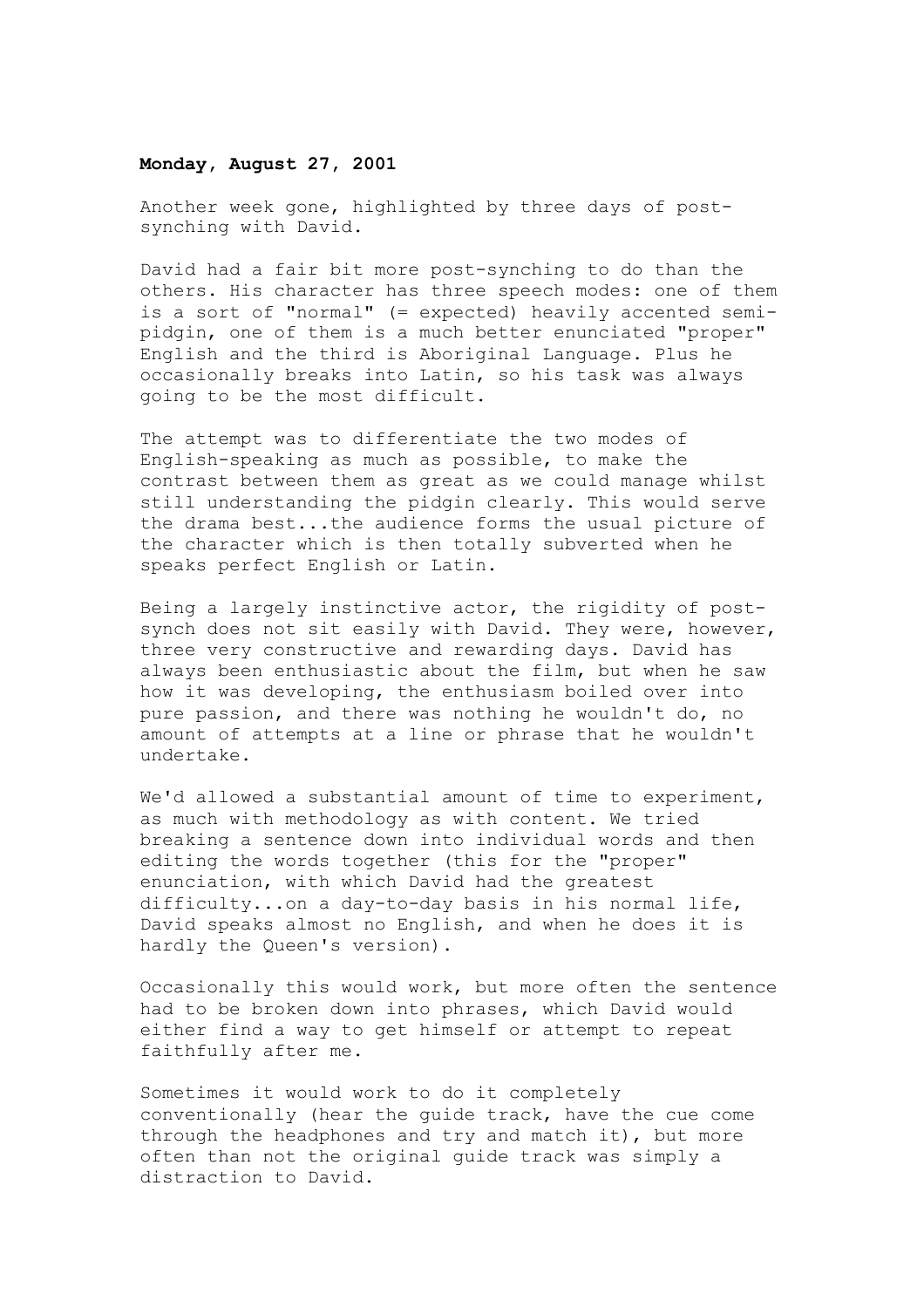We ploughed through the material in whatever way seemed the most appropriate for the particular piece (oddly enough David nailed the Latin the most easily), through numbers of technical breakdowns, and finished in substantially less time than we'd allowed.

The translations for the two songs now seem under control. I eventually found someone in Kyogle (northern NSW), Terry Walker, who is going to do it with his father Mick Walker, who seems to speak the Bandjalang language well. This was confirmed by a call I received afterwards from the Federation of A&TSI Languages in Queensland, who confirmed that Mick Walker is indeed an acknowledged Bandjalang expert.

In the meantime Tania and Sar-J toil on with the sound...

# **Sunday, 9 September, 2001**

Although the sound editing continues apace, the last two weeks have, for me, mostly been about things other than "The Tracker". We have to think about what comes next...if we don't begin to set up the next project, things will grind to a financial halt here some time before the film's premiere in March.

It is, therefore, an odd time, the first serious amount of time away from this film for almost a year. Even then the resonances of what we're doing with this keep it close to the surface - I found myself unexpectedly in Arkaroola (researching and writing one possible next project) and of course there were signs of "The Tracker" everywhere, from the locations to the accommodation to the people who work there. It was an odd perspective to have on the place, and it felt almost disloyal to the film that's getting closer to being let out into the world on its own.

Even through this time, there were lots of bits and pieces. Primary among these were Archie's contract negotiations.

These are complicated somewhat because the film and music industries, although related, go about their business in quite different ways, and there's not just a film involved, but also an album. We're used to working with film but not the record industry, they are used to record deals but not the film industry. Sometimes it's hard to make sense of each other's methods.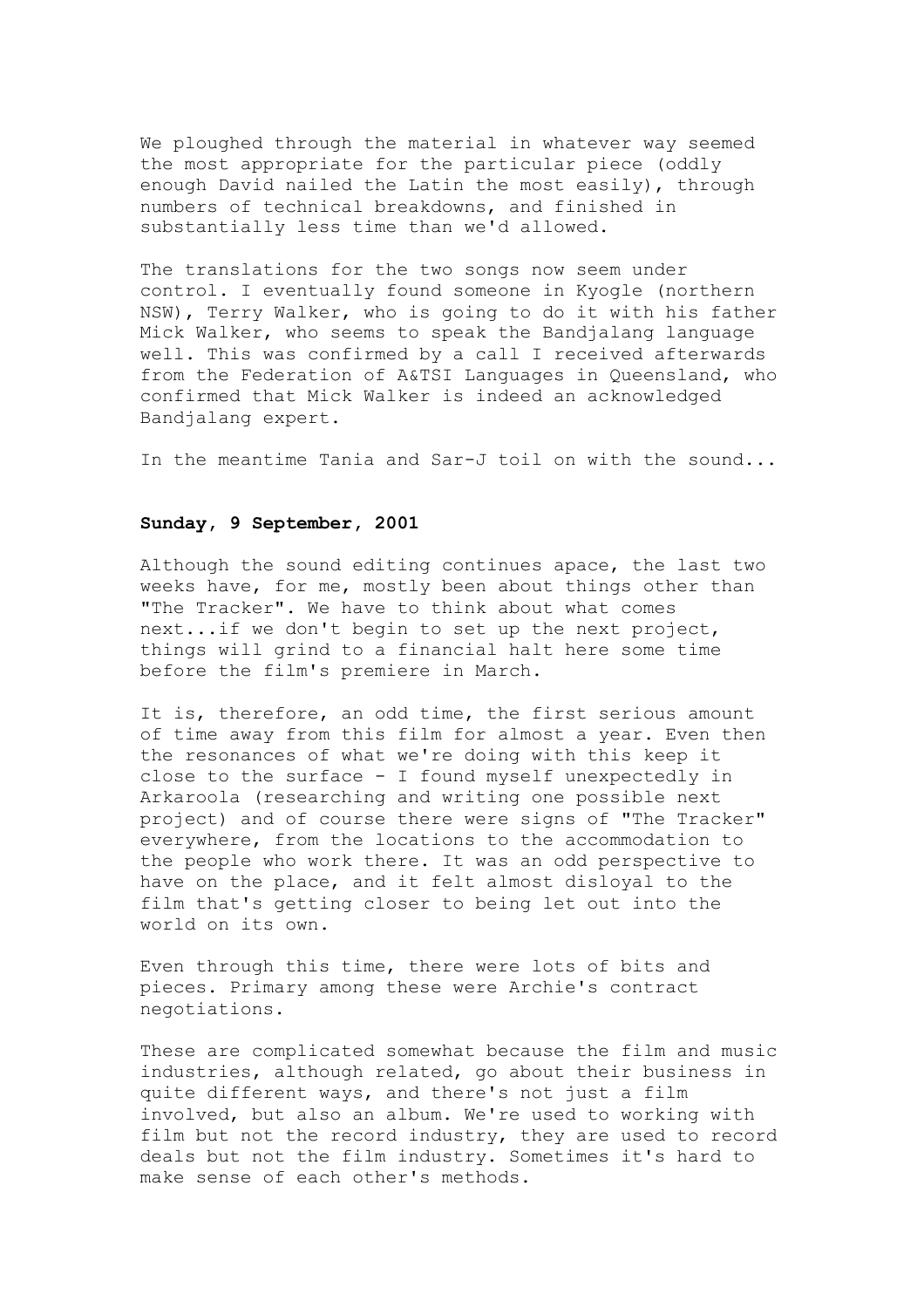On the way to Arkaroola (Chris was driving) I attacked the words to the last song, the music for which had arrived the previous week. That song had been delayed pending a knowledge of the length of the end credits. Didn't quite finish the words on the long drive up (once we hit dirt it was impossible to continue), and I finally finished them yesterday (although there's one word I'm still not quite happy with).

A week and a half before the music record and we realised there had been a breakdown in communications about the dates. Archie was performing at the Yeperenye Festival at Alice Springs the weekend before the scheduled start of our recording, and there was no way he could start on Monday morning. A lot of rescheduling and jiggling later and we still start the recording session on the Monday, the incidental music without Archie, and Archie will start Tuesday afternoon.

And finally a couple of days ago all the basic terms and conditions for Archie's contract were agreed upon and we could rest a little easier about that.

Meanwhile Graham came down from Sydney to rehearse with the musicians, for three days prior to the recording. Even that was not so simple...the guitarist/dobro player was still overseas, so rehearsals were limited to drums, bass and keyboard.

When I returned from Arkaroola on Friday evening Graham had a grin from ear to ear. The rehearsals had been terrific for him, some slight changes, some good contributions from the musicians, it was sounding fantastic. I regretted missing the rehearsals, but earning a living (or preparing to) comes ahead of pleasure...mostly I manage to combine the two.

Other issues floated and were dealt with: the draft press kit checked and corrected; copy written for the Festival guide, out next month; questions about the end credits, questions about the grading of an optical; can we afford to re-do the hanging optical and improve its steadiness?; decisions to be made about the sequence of events leading up to the first Festival screening...what technical checks, involving who, how many days before the screening, what rehearsals of band and film, how do we do this? How do we make these decisions when we have no precedent to call on?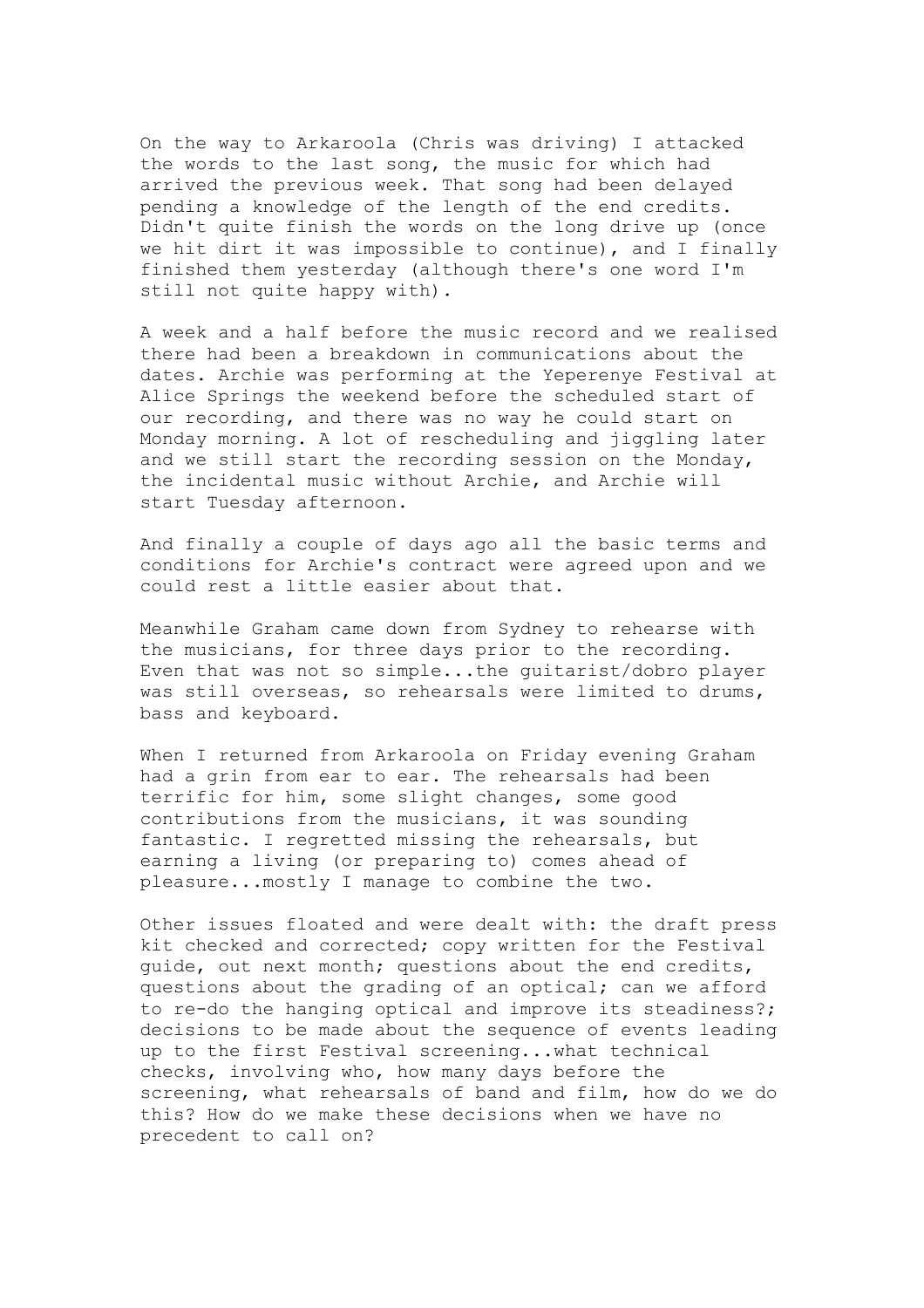Still, we make them, informed guesswork. I'm sure it will be chaos in the lead-up, and somehow a performance will happen. But that's a long way off...we now have two weeks of music recording and mixing, followed immediately by the film's sound mix...then we'll begin to know what we really might have.

# **Tuesday, September 11, 2001**

I'm in seventh heaven...a pig in shit...a sheep in clover. It's Tuesday night, the second day of our music record, one of those times when you wonder about it all: it's my job to be this happy?

Yesterday was good enough. Just three members of the band, Craig on drums, Andy on bass and Mort on keyboards; by the time I got there, song 6 rhythm section had been put down and we started on song 3. A bit of fiddling about, a click track put down, and away the three of them went.

Within seconds I was smiling, within half a minute I had a grin plastered across my face as I realised that the live music performance of the film would work...would not only work, but would be special, would add something to the experience of watching the film, would indeed be a unique cinematic experience.

Things got better. A bit more fiddling about with an organ sound, a comment about an old Hammond sitting in a corner...we wired it up, tried it out, sounded better than the electronic version. No half measures by then, because there was a newly renovated old Leslie (a speaker cabinet with spinning speakers) sitting at the side of the studio. Wired that up to the Hammond and it was like Christmas for me, the sound that I'd been hoping we could get.

All of that was actually rather a lot of fiddling, and in the end we didn't quite get all the pieces of song 3 done (we did it in parts because of the timing changes...what we do during the live performance is another matter).

Then today we also had two sessions, but with Archie there as well. Again quite a bit of setting up to get started because the Leslie had to be moved to a spot outside the actual studio to make way for Archie, a lot of rewiring and resetting of microphones.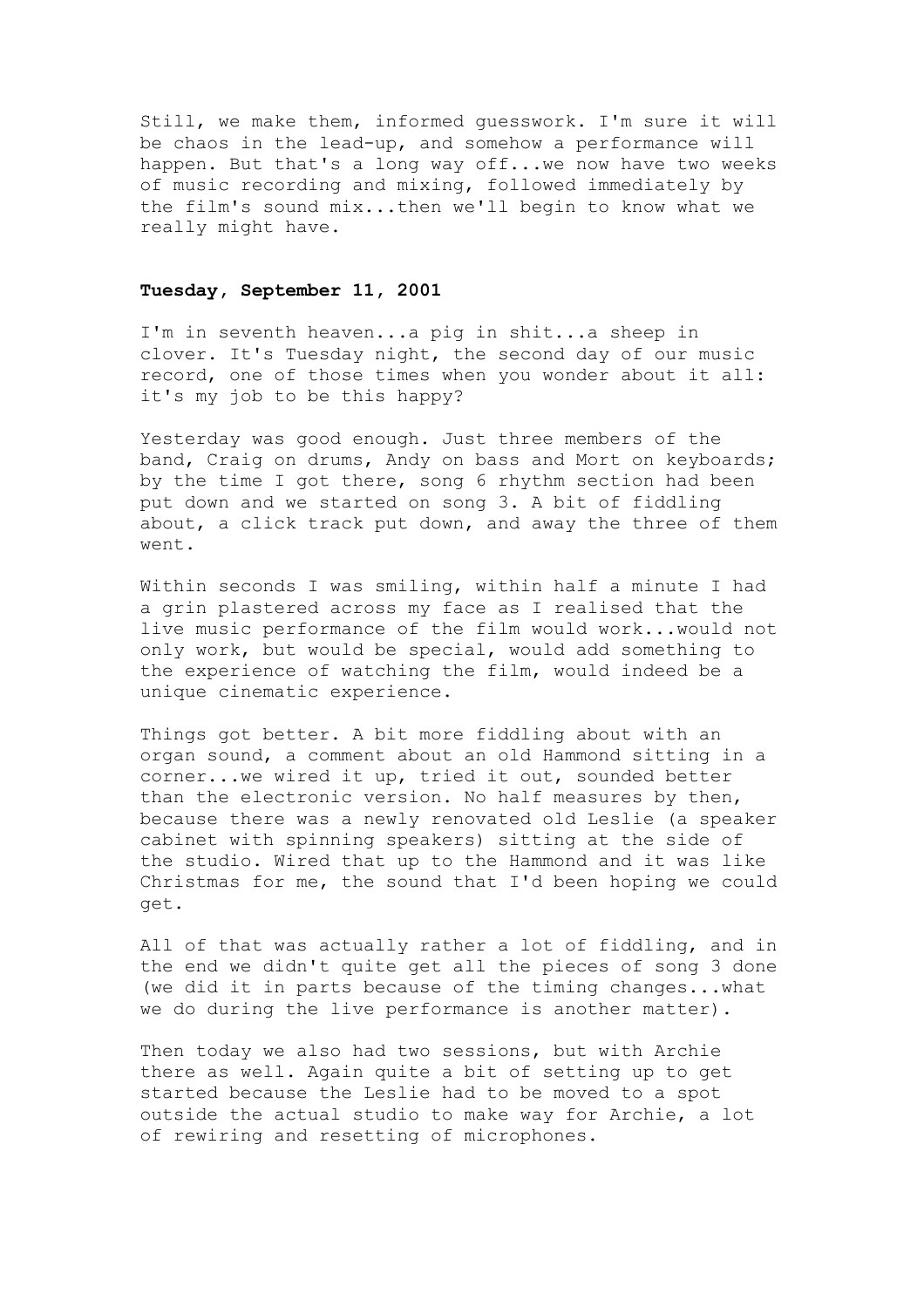Into the business end of the day...song 4, the long "ballad", now with Archie and a Leslie. A few run throughs for the feel, then into one.

What can one say? I've still got a grin on my face, and this is many hours later. The voice, the music, the voice, the band, the voice...

The rest of the session and the following session were spent largely putting the beds down and familiarising Archie with the material in real form rather than guide form. It was a lovely time. Every time Archie hit a line we knew there was something special going on, something that we'd concentrate on getting properly over the following days.

The Hammond became another of the signature sounds of the song sequence (the others being the quality of Archie's voice and the dobro). Every song we tried it in was improved by it. All in all a very exciting couple of days.

## **Saturday, September 15, 2001**

Hard to know how to write about this, the previous days having reduced themselves to an overall "feel"...heavy hearts turning up to do what has to be done (record music), the outside world locked out of the studio, the music taking over.

And what music it is, and what performers...and how little perspective I have on this now, and how all we can do is to try and remember at least what it should be like and if it's better than that, it must be okay. And mostly it does feel better than that.

On the first of these days Steve, the guitarist, arrived (he had been overseas) and began to make his contribution, with guitar and dobro. Another layer was added, another part of the feel of it.

Each song seemed to require a different approach. The free time stuff is the biggest problem, overcome by having Archie sing in his own time, and having Mort follow or lead as appropriate on keyboards, then editing the individual lines onto the previously recorded instrumental base.

Length is an issue...precise timing is an issue. The precision of timing to image that can be obtained from a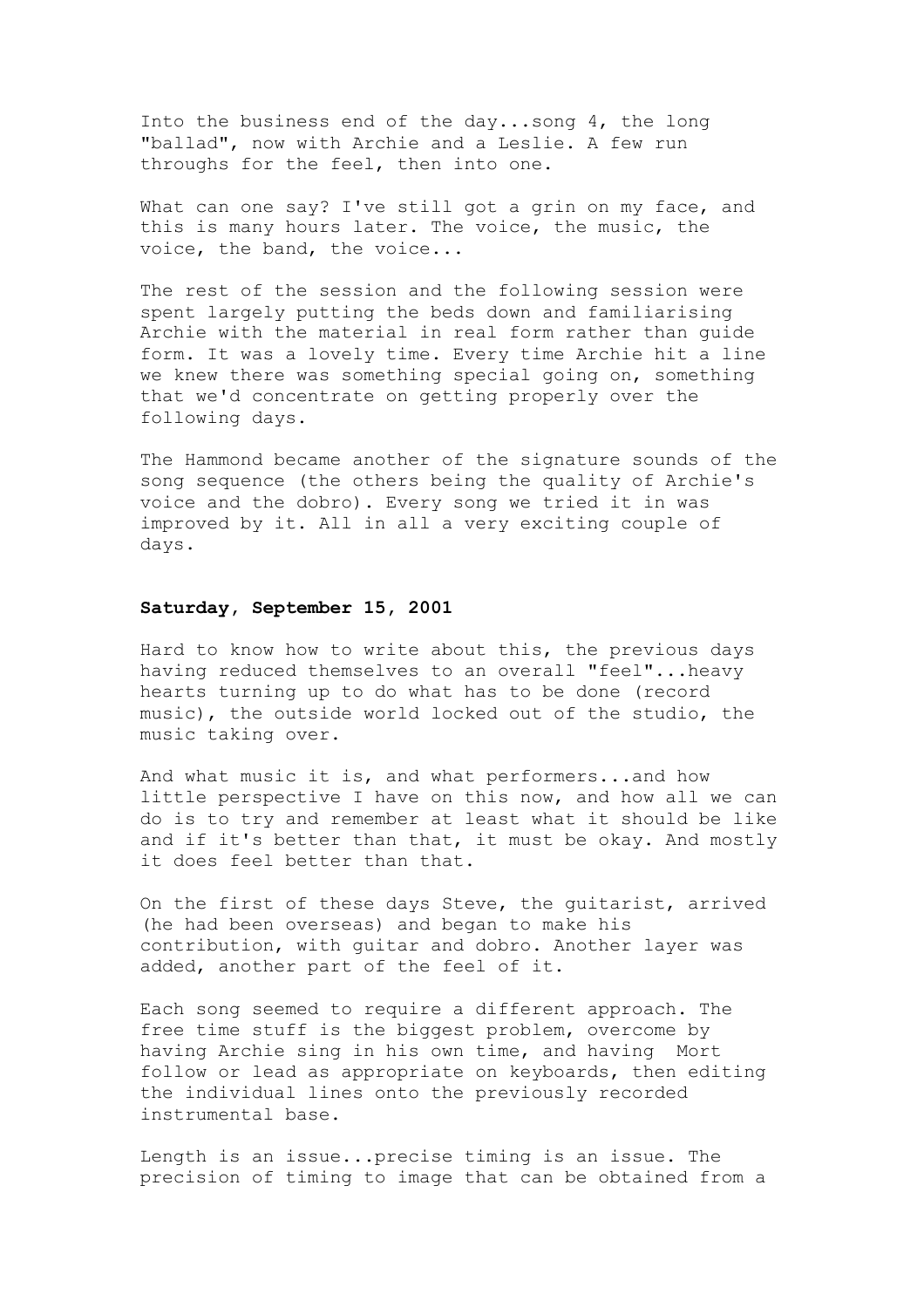computer is not so easily found in a studio with performers, and sometimes a couple of frames, a twelfth of a second, can make the difference between a good cut in the film and a bad cut. We may have to explore a few image changes when this stuff is mixed, not so easy anymore without the non-linear system, but achievable the old-fashioned way, film and mag and Steenbeck (and then a complicated procedure to match this to the sound edit, which runs off a tape of the previous version, and so on...still a lot to think about here).

But mostly, and overwhelmingly, there is the feeling the songs engender, through Archie's complete understanding of them and identification with them. "We have travelled very different paths," he says to me, "and have arrived at the same place."

Then today was something different again, the translating of one and a half songs into the Bandjalang language. In the end we'd had to fly Mick Walker and his daughter Michelle Torrens down from Kyogle for the task. The degree of difficulty for them, trying to do it in isolation, was too great. We were momentarily affected by the big domestic story...they were booked on Ansett. Somehow (and I don't know through who) we were given warning late the evening before. A little chaos for Julie for a bit, solved by them flying from Ballina rather than Lismore, and they arrived almost as scheduled the next day.

Mick, Michelle, Archie and I sat in a hotel room for the day, trying to make this work. It was not easy... structurally the languages differ enormously (sometimes one word for a whole phrase, sometimes a whole sentence for two words), sometimes words simply don't exist, sometimes there are too many choices of word for the one thing.

But there was great determination to respect the language, even though there'll be only a few who ever see the film or hear the CD who would know the difference. What necessarily evolved were songs that have their own meaning, not exactly as written, but a distant reflection of that, more personal to those who still speak the language. We'll record those on Monday.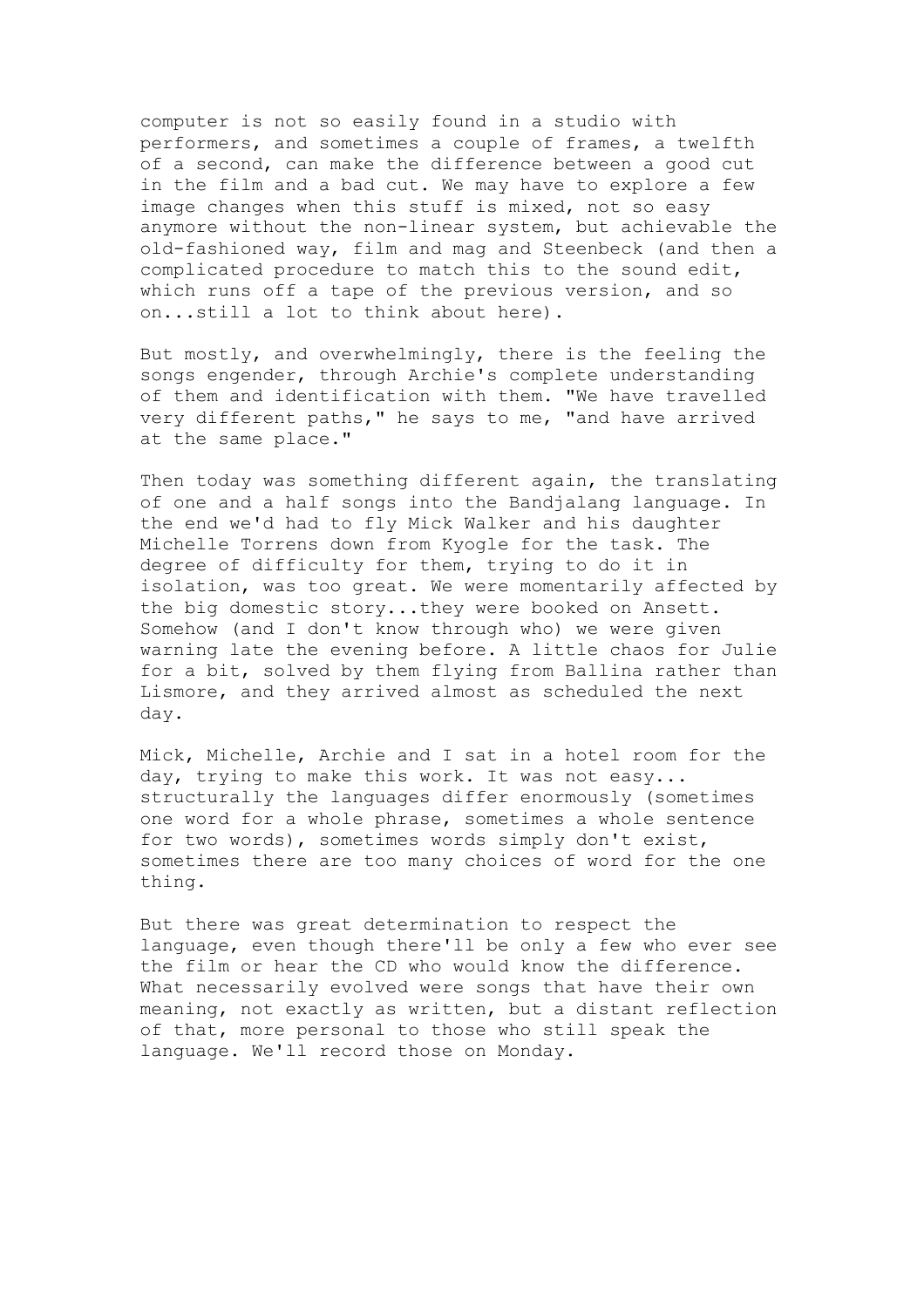#### **Monday, September 17, 2001**

A difficult day, a deep, dark emotional day, yet one of the best days I've had on this entire project. Today was all Archie singing, the incompleted songs and the material in language, and by the end of it we were all a bit excited really, as well as being emotionally wrung out.

We started with the song #10, the last song in the film, all in English except the last couple of lines. As a wrap up to the film, it seemed to work beautifully, Archie's voice rich and powerful as usual, the arrangement and instrumentation just lovely, the words seeming as if they'd always belonged to this song (despite my insecurities about them), all of it just beautiful.

Then the very ending, our first go at anything in language, Archie's father's language, the first time he'd sung in it. Just a line repeated several times, but in its power already an indication of what was to come.

Onto song #3, over the lead-up to the first massacre. This is a tricky piece, in four parts, some free time, some not, some language, some English. Considering we did the translations only on Saturday, Archie was wonderfully well prepared.

We did the first part, in free time, separately, with Graham accompanying Archie on keyboards, leading and following as necessary, this then to be edited into the correct time (a much better way to allow Archie space for performance rather than him having to concentrate on almost nothing but somehow getting the timing right). The next three sections were done in one run.

Almost first up Archie had it, and we could have gone onto the next number. Without any of the other musicians there however, we seemed to have more time, so we tried something new. We played the scene, off videotape, accompanied by what we'd put down. It was already very effective, but we went into another take immediately after seeing it. It had even greater emotional depth, and Archie was on a roll.

Onto what might have been the most difficult number of all, song #8, the aftermath of the second massacre, all in language. Again Archie nailed it straightaway, and again we then watched the scene and went again. David's performance in this scene is so strong it makes your hair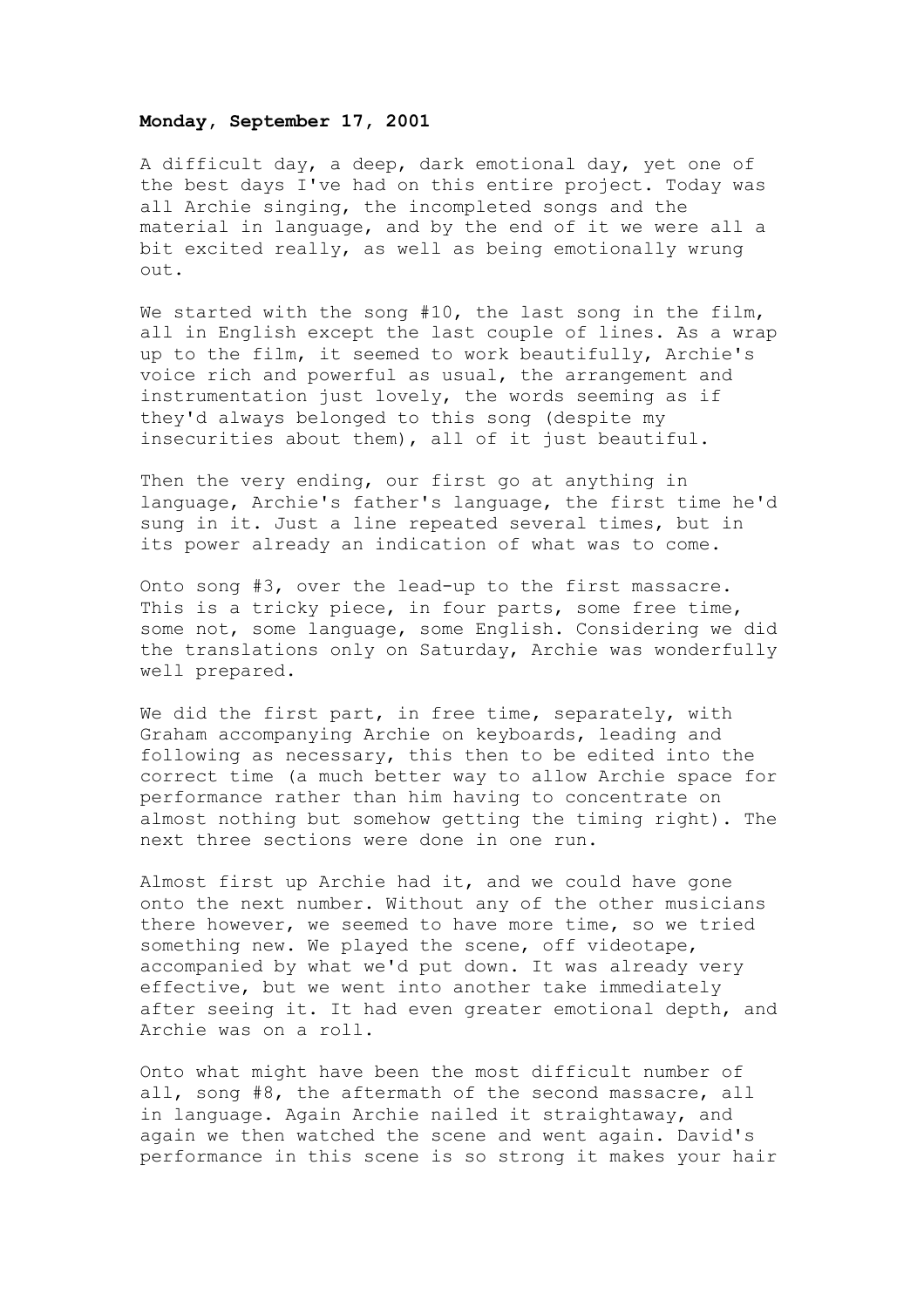stand on end: Archie's performance in this song is so strong it brings tears to your eyes.

We had to call a break then...people sat silently, I was overwhelmed, Archie was overwhelmed. To have sung this song to these images in his father's language was an experience that rocked him to the core.

The break lengthened necessarily into lunch. After lunch we had one more song to do, song #9, the hanging song, the song that put the greatest strain on Archie's voice (parts of it are near the very top of his range). Again what also struck was how the words sat, naturally, as if they'd been written for it.

Multiple takes of the entire song were not considered wise, so we broke it up and took little rests in between. That done, that successful, we listened through all ten songs to see if any pickups were needed. Having the time, and being on a roll, we decided we could do better (Archie could do better) on all of one song and part of another.

It was over almost as suddenly as it had started...another abrupt film industry parting until next time. We were all enriched by the experience, and all felt we had a real chance of enriching those who choose to come and see the film. Those able to come to a live screening may be privileged (and I don't mean to be sounding like an advertising copywriter here...as I wrote in a recent entry, I've lost perspective).

#### **Wednesday, September 19, 2001**

Another two days have passed, and the first song, the first completed song, has emerged at the end of the process.

Tuesday morning was spent replacing and/or adding some guitar work on some of the songs. Upon reflection the previous evening, we felt the guitar work on some of the songs was just too complex, too much of the virtuoso, for the feel of those pieces. Steve's natural inclination is to play fast and complex (which he does very well) and we'd gone with this as it had seemed right at the time. At the end of the process though, with better perspective, we felt it needed simplifying in places.

Steve we knew to be unavailable and as we had a looming problem further down the track with the live performances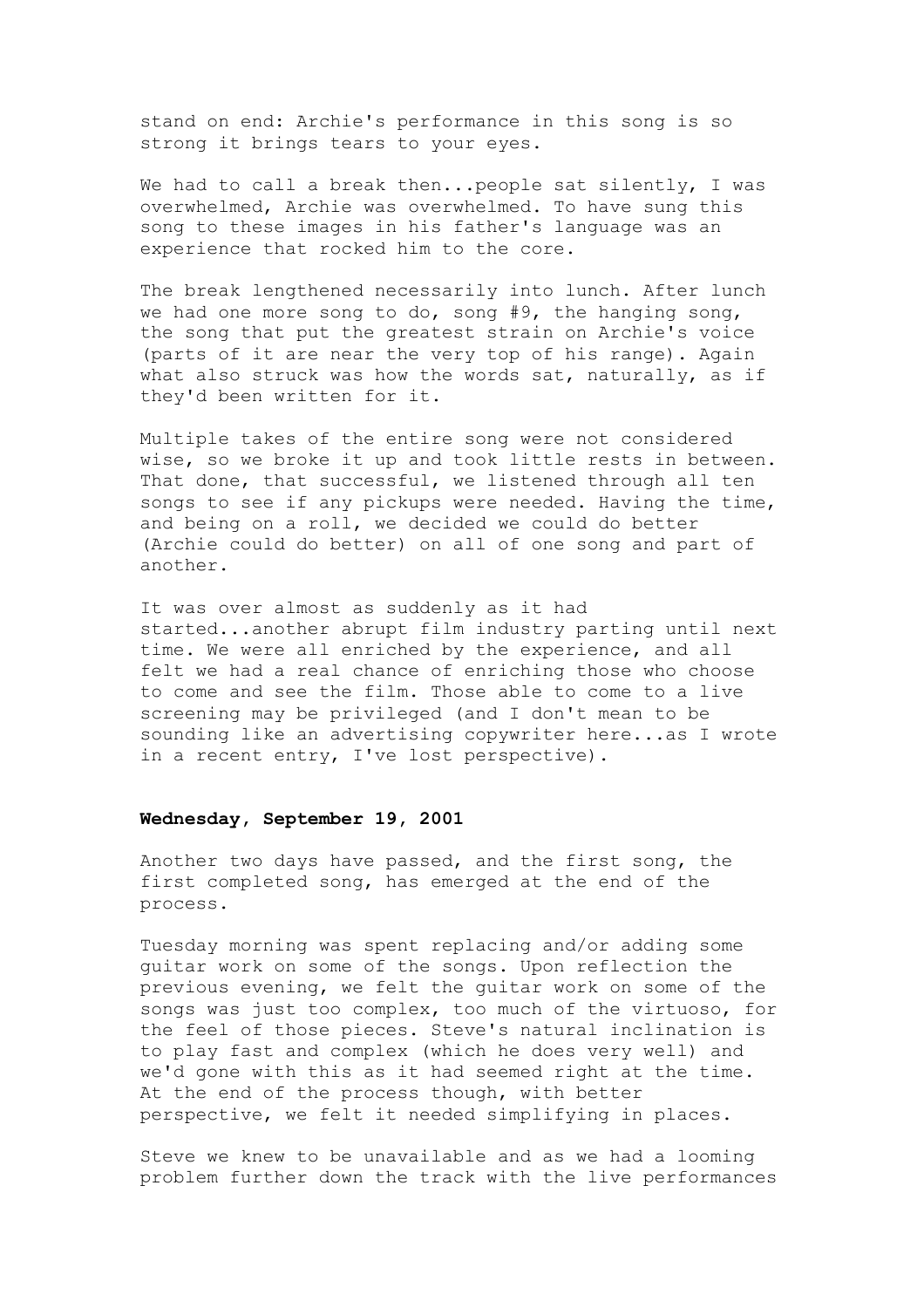anyway (no human can play guitar and dobro at the same time), we called in another guitarist.

Julian arrived (having heard the music for the first time only the night before) and completed the job according to specification in fairly short order. Like Andy, Craig, Mort and Steve before him, he was gifted and professional, and he'll help make the live performances just that much closer to optimum.

Then the editing process began, vocals first, selecting takes, or verses, or lines or even words when such choices presented themselves. In a number of cases there was little or nothing to do...we'd recorded a good take and left it at that, or we'd made decisions about which take (or part thereof) during the recording session. In a number of other cases, however, we'd tried some different things, and it was now a matter of seeing what worked best when the pressure of recording was not upon us.

Occasionally there was a terrific take with just the one vocal glitch in one word, in which case we'd try and replace it with that word from another take.

All done by the end of the day, so the first part of today was spent doing the same thing to the instruments, plus cleaning up any extraneous noise (of this there was plenty...the Leslie has a very high noise floor, which had to be removed whenever it was not playing).

Just after lunch we could begin to think about mixing. Mick (the chief mixer) and Brett (the Protools whizz) had to spend some time setting up, checking links and leads, connecting machinery and so on. Rory (the assistant film mixer, from the SAFC) also turned up, to make sure that all was going to be delivered according to film mix requirements, such that it was mixed, but that we still had the flexibility to change relative levels if required for the film mix.

The particular "sound" for each instrument had to be found and set, the amount of reverb, and so on. Then finally the mix. Mick's fingers danced over the console, and not too much later Graham and I heard our first song, much as it was meant to be and will be, heard. It was crisp, clear and beautiful. Graham and I had the same odd thought: it sounded..."professional", really. Not that we should have been surprised, but all the same it was a nice thought.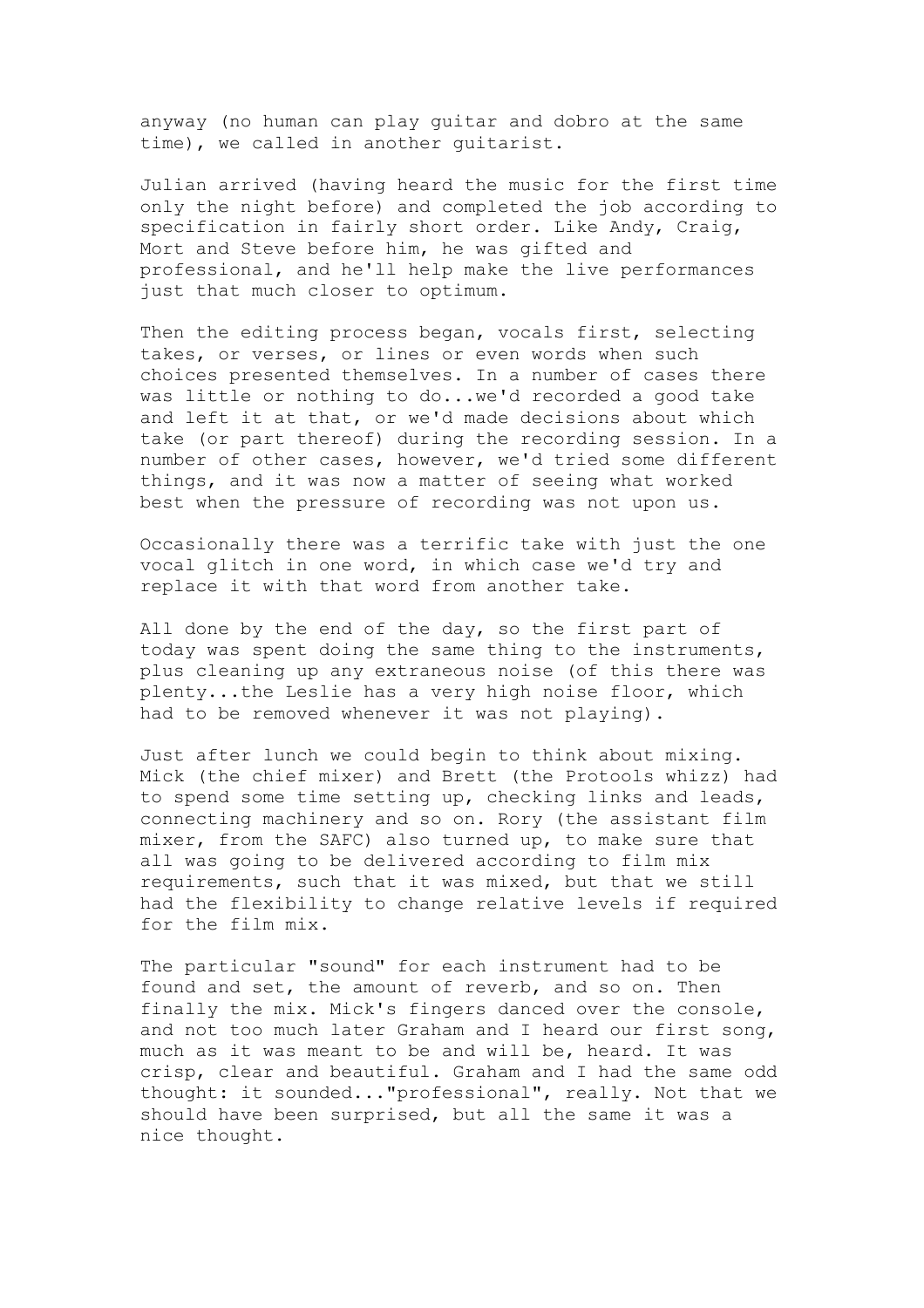#### **Saturday, September 22, 2001**

The emphasis has been shifting over the past two days, as the music mix ground inexorably on (at least half its time being spent dumping down onto a format suitable for our film mixing) and the next pressure point became the sound edit.

The nature of the phone calls coming from the sound edit to the music studio made me think there was something more amiss than simply the pressure that normally builds up as the mix approaches. The music mix being in good hands (and there being flexibility later anyway), I went back to the office to try and deal with sound, something I should have done more of during the process.

Tania and I started going through the tracks. Much was as it should have been, but I discovered that I had completely failed to communicate my intentions for what were to me some of the most important sections of the film. It's a bad habit I have, where I think and conceptualise and think and discover and something then becomes formed for me. I think about that, and that's how it's going to be, that's now how it is, that's how it's always been because it seems to me to be the right way.

All well and good, but thinking about it is not enough...I have to tell people what I'm thinking. But because by then it is all so obvious to me, I fail to do so. And then I discover that people can't read my mind.

So there's now more to do on the sound edit than there should have been at this stage, and instead of a weekend off before the mix, it's a weekend very much on. Nothing, I don't think, that's unsalvageable, but it's the sort of pressure we just don't need at this point.

Almost co-incidentally we had to shift the start of the sound mix back a day. The music mix, though going well, was not as advanced as we would have hoped by then, and there's still quite a job to do to lay up all the music to the picture. Facilities were not available to do this over the weekend (there is another film premixing), so it'll have to be done on Monday. We're at that point when there is simply not enough time to do everything that needs to be done (mostly at the same time).

Most of Friday was spent going through tracks with Tania and discussing our approach to what needed to be done. Then back to the music studio for the last of the mix there (there were questions of length to be resolved, and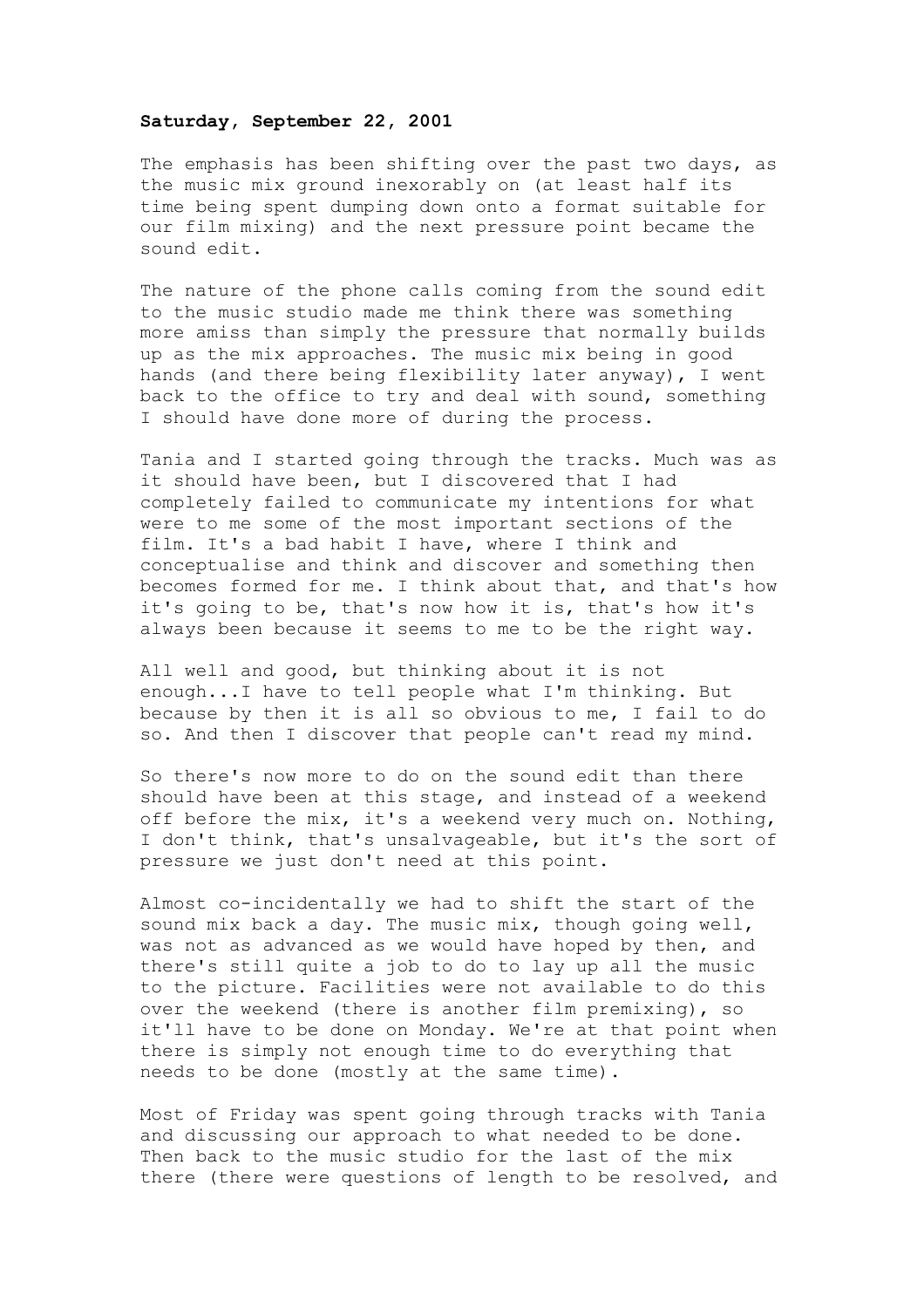better to be there at the end than to have failed to do something which becomes a much bigger job later). It was still all sounding marvellous, and I don't think we could really be happier with the music than we are.

The last thing that was dumped down was the twelve minutes of single dobro to be used for licks and stings and anywhere else it might prove useful. As I listened again to the fruits of that little session, I got myself fairly excited all over again. Steve, although not sounding so satisfied himself, had done some quite extraordinary playing...the licks we required, some more stuff that started to play around with a theme, then some more extended pieces that were variations on that theme.

It sat well for me, particularly as music that would enhance travelling...walking horse music, I called it. But it was so much more than that. It evoked emotions in me that were very resonant of the film. At the last minute I asked Brett to make me a CD of this material so that I could deal with it during my spare time at the weekend.

I took it home and listened to it a number of times, then wrote down a description and length of each useable piece (they range from six seconds to about a minute and a half), and any musical relationships any of the pieces might have had to each other.

Then it was into a video of the cut of the film, writing down a list of possible areas where this single dobro might work, and how long each of those pieces might need to be. I'd intended to start working out which piece might fit where, but for some completely unknown reason (it was late at night after a heavy week) the CD player would not function in the room where the video was (it's a mystery). That'll have to wait for another day, but the prospect is most exciting.

## **Monday, September 24, 2001**

A day that promised much but delivered little, except a lot to think about and more to do at the end of it than there was at the beginning of it.

A fair bit of time over the weekend at the sound edit, and that went well. There were some big segments to deal with, but talking them through and trying a few things usually solved the larger problems, and Tania then took this start and built on that, cleverly and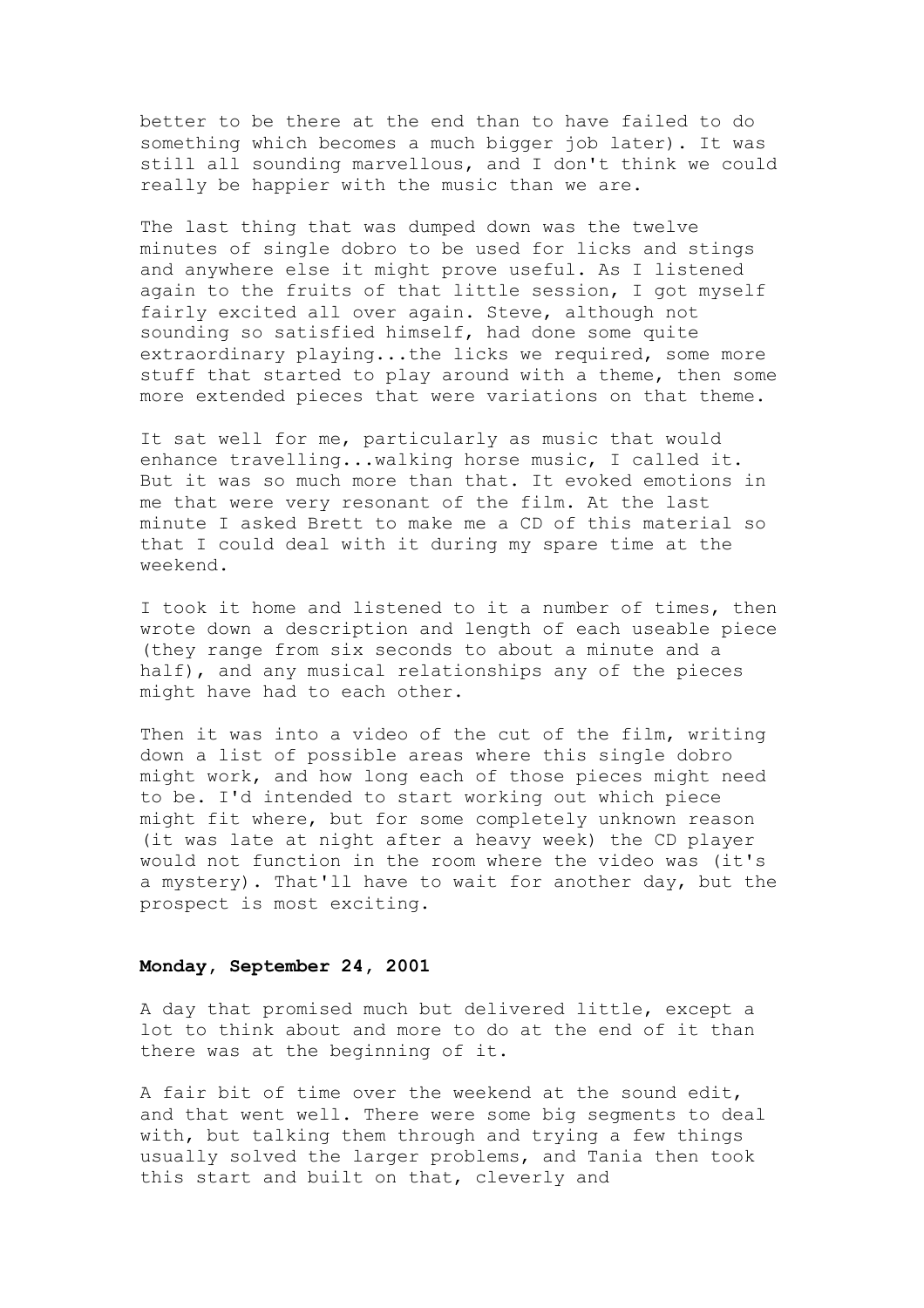systematically, until by Sunday night what had been potentially problematic sequences were ones that I was looking forward to mixing.

This morning was meant to be laying up music, but didn't turn out that way. Mick from the recording studio was delayed, so the masters didn't turn up until at least an hour and a half after we were meant to start with them. Process was worked out so that we'd first transfer all the tracks into the Fairlight (sound computer), clean up the tracks, then lay them against image.

The bulk of the tracks went down well enough, then a crackle sound made its presence felt. Origins a mystery. Rory tries several things to get rid of it, avoid it, go around it. Is it the drive or is it the something else? (I'm lost in these conversations, though I can sometimes make a contribution as to how to think about tracking down the problem).

Eventually phone calls with Fairlight in Sydney, the problem not solved yet, but a way to work around it if we start again from the beginning.

We start again, by now more than half a day behind. The songs sound good, except for song 9, where the acoustic guitar, which drives the song, has somehow almost disappeared, and instead of being strong and rich and powerful, is thin and weedy and barely there. I remember this one clearly from the day, Julian's re-recording of it, we did an extra two takes with a different guitar because the sound was fuller. Note that one down to sort out.

Then finally songs and incidental music against picture... and this, despite the poor video image and the absence of guide track sound (consequences of low budget film making), is what really gives me cause to think. Far from a triumphant marrying of idea and reality, of song with image with story, in parts it rather disturbs me. The songs are so strong, they tend, in places, to overwhelm the image.

I know that the songs are more dominant in this process than they'll ever be in the mix, but still it feels a little disturbing. I can only see problems at this stage, and know we still have a fair bit of work to do, a fair amount of creative thinking and lateral solutions, to make this sit in the film.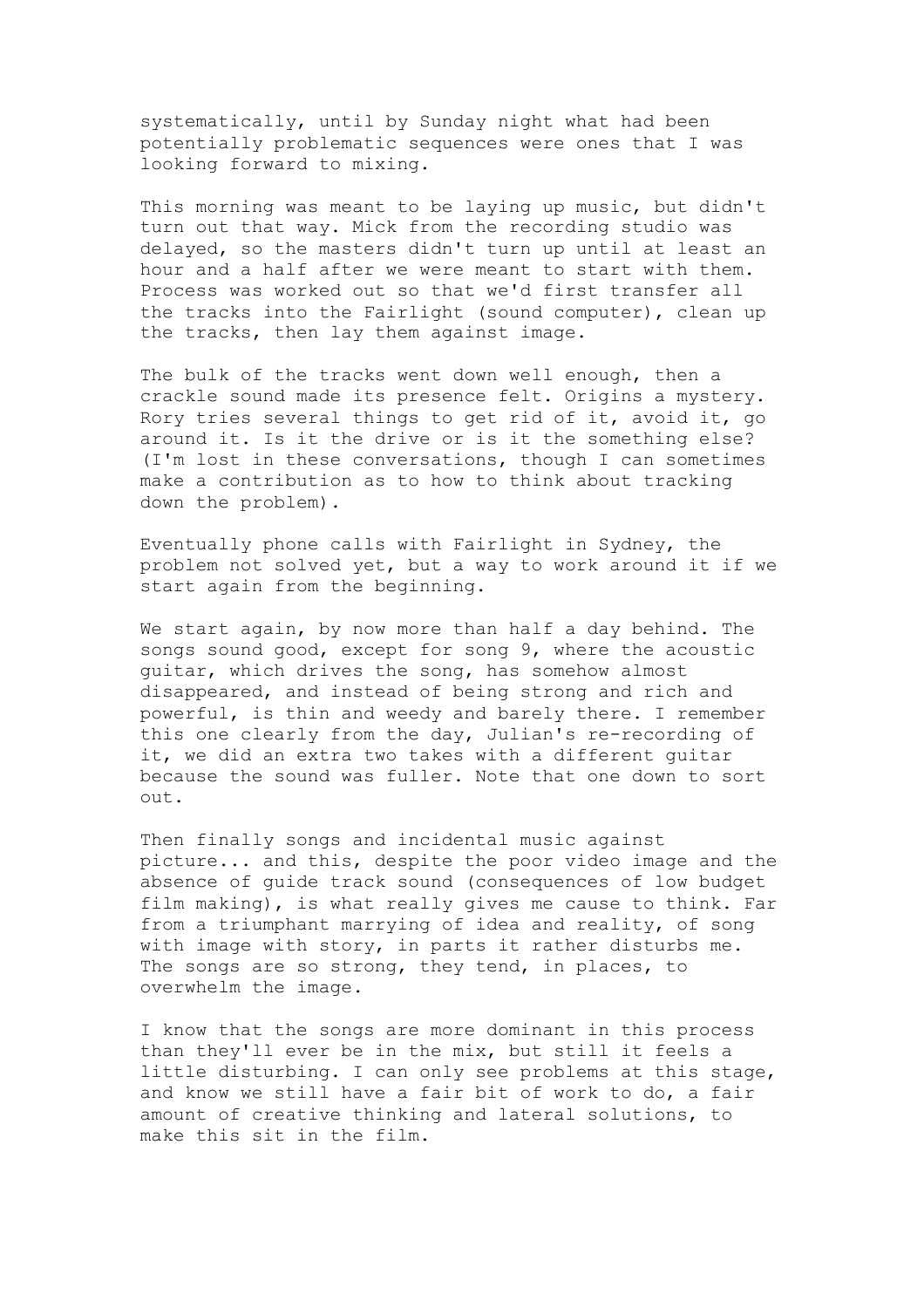James (Currie) is ahead of me here. He's not thinking about problems, he's thinking about solutions, and a few muttered words already get me resting easier...not that I stop thinking about the problems, but at least now I know someone else is thinking ahead of me.

Song 4 provides a different problem...it relies on timing, and when checking it back at the studio we felt we might have to do some internal shot-length adjustments, but we discover that the adjustments are not only to be relative, but absolute as well...the song is somehow several seconds too short. Easy enough to do conceptually, considering the material and the sequence, but actually a lot of extra work, all over the place (transfers, editing, adjusting the length of all the tracks to match, timecode offsets etc). Still, it must be done.

One of the incidental pieces is also too short, by more than several seconds, and might require a more creative approach to it than simply cutting a little picture out. After we stop for the day I ring Mick at the music recording studio, ask for the guitar tracks of song 9 and all the tracks of incidental 7 to be put onto CD Rom so that we can have a go at fixing this stuff tomorrow. He sets straight to work, I'll pick it up early in the morning and we'll see.

#### **THE SOUND MIX**

#### **Tuesday, September 25, 2001**

An early morning trip down to Mixmasters Studio yielded two CDs, one in Protool format, the other an audio file of the same thing, and I was back at the Corporation by start of mixing.

First thing dealt with was the guitar track on Song 9 (the audio file worked fine for that), then a better look at the components of the problematic piece of incidental music and how we might reconstruct them to make the piece fit the picture. In the end, having to deal with picture cuts for Song 4 anyway, the decision was to cut picture for it. The incidental and Song 4 were transferred to recycled 35mm mag stock (an old "Bad Boy Bubby" printmaster, sudden strange memory jogs), and it was off to the Steenbeck to cut the picture with Tania.

It was an odd thing, cutting on film again. Skills were not so much lost as temporarily a little rusty, but what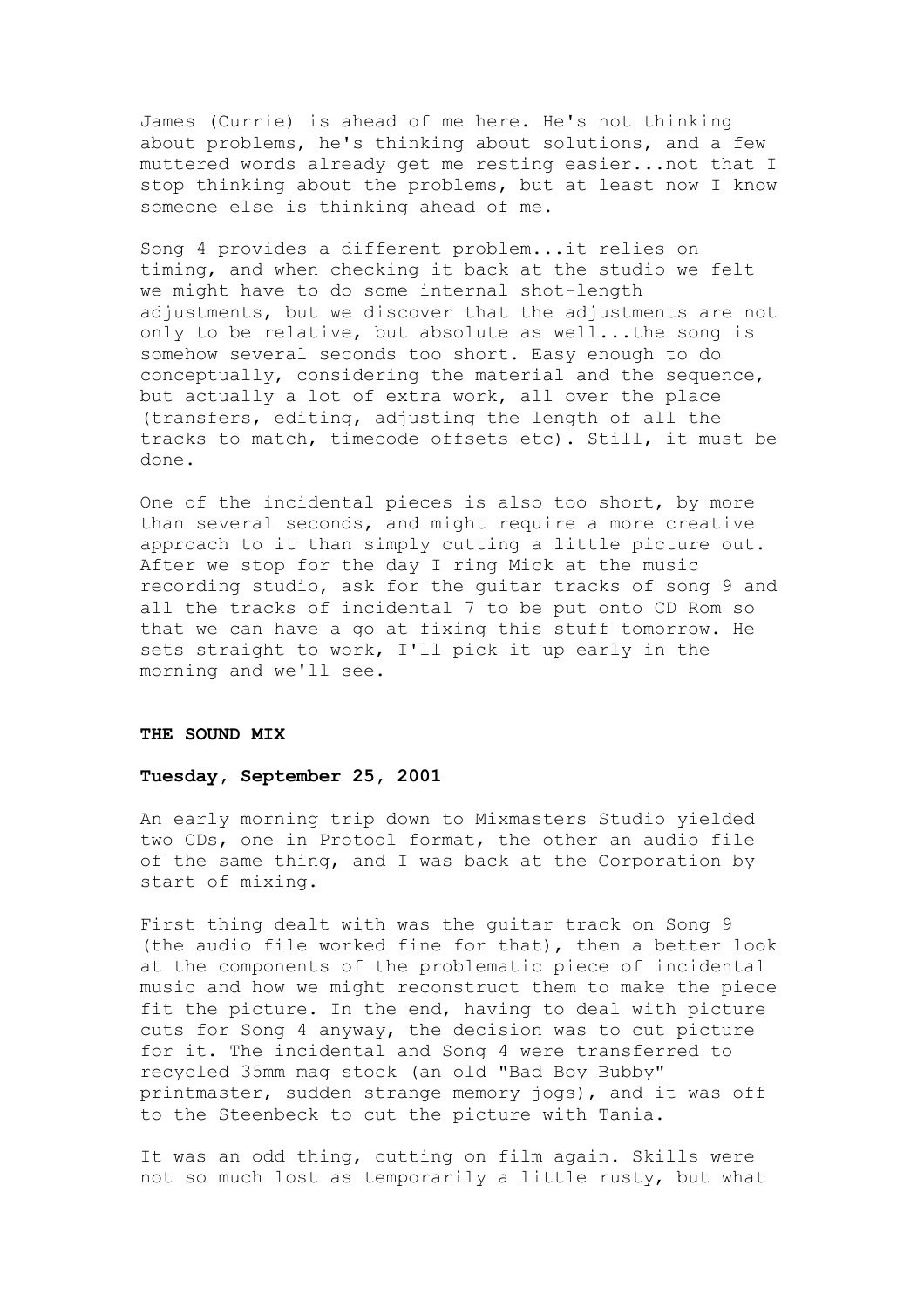was most evident was the quality of the picture...the words to Song 4 actually meant a fair bit more once you could see the image properly, and in fact this caused me to rethink our approach. In the end we cut a little over three seconds from one shot nearer the beginning of the song, and added the same amount to a shot almost immediately after the song had finished, so as not to get into all sorts of time-consuming problems of time code off-sets and track editing.

The incidental piece of music was more of a fiddle. We played around with precise placement (for the ending of it) for quite some time...it was not obvious, even three or four frames out made it seem fairly random (could be here, could be there), but once we found the particular spot, there was no moving it. Having it where it was intended meant that the beginning was now quite a few seconds too short, so we looked at where the picture could be cut...nowhere, really, since the piece had musical/action cues in several places, that all sat very well now that we'd found the correct spot for it. Only the first shot could really be cut, and even with that I didn't feel comfortable (it is the length it is because it's meant to be that long). Finally we decided that the only option was in fact to extend the piece of music by repeating the first few bars and bringing it in very softly.

All that was not a bad result for something that seemed like it was going to be much more of a problem, and by the time I got back to the mixing theatre, we were set up to finally begin mixing.

Reel one, dialogue and synch effects...

It was a sort of wonderfully atypical place to start, not that it was reel one, but that it was straight into a song, and that there were all kinds of interesting decisions to be made almost straightaway, and a few new bits of sound that are atmospherically key but that had never been in before (like the Follower playing the ukulele whilst riding his horse along a distant ridgetop).

From the very beginning it felt like we were mixing, that favourite part of the process for me, where all the elements finally start coming together and forming the whole that until this point has only been in your imagination.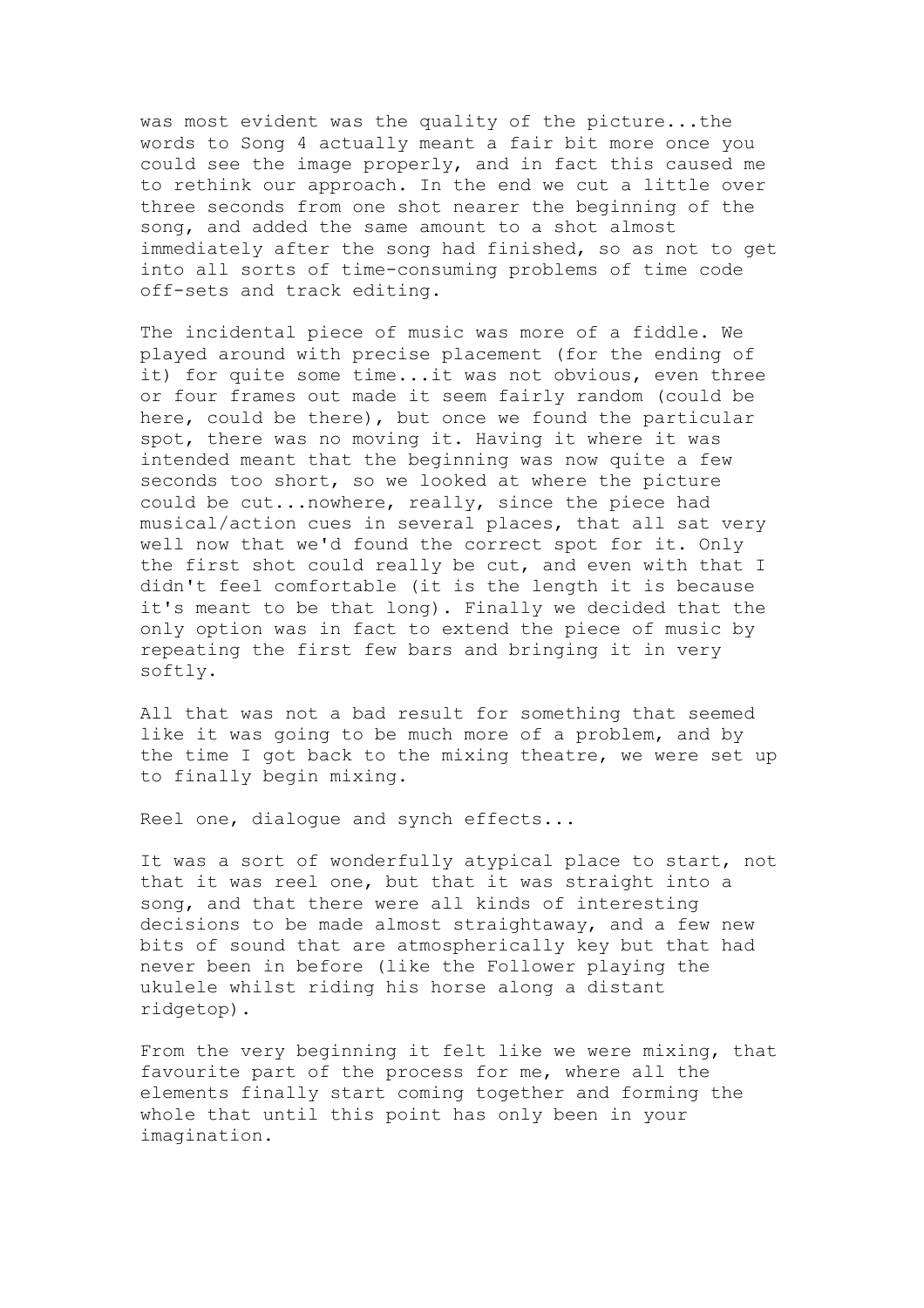The first four minutes were mixed against video (the optical constituting the opening is not yet ready), then mercifully we were able to switch to film.

Film mixing is slower, at times significantly so, compared to mixing against video, but it gives you time to think and you can see what you're doing. Plus you get a real sense of the cinema of the work, which you don't when the resolution is video resolution. I personally don't know how people can stand doing it other than with film, but it's becoming increasingly difficult to do so.

Even three years ago the standard here at the South Australian Film Corporation was to mix with film, but now the standard is to mix with video. Film mixing has become a hassle, and not just here. A projectionist has to be called in (and paid) to run the film, and the number of projectionists who know what they're doing is down to very few.

Bernie (Mays) is one of the last of them, and we're lucky he's kept his working life outside the Film Corporation as flexible as he has, so he can come in and mix with Jim and me (he used to be fulltime, but nowadays, with most people opting to mix video, there's not enough work for him to be anything but very part-time). My first mix here was in 1987, and Bernie was the projectionist, and I suspect my last mix here will be with an aging Bernie on his last job too.

But we're mixing, and it's exciting.

### **Thursday, September 27, 2001**

Two days of mixing later and we're almost half-way through the dialogue and synch effects premixes of the film. Plenty of downs as well as the ups, but the ups are far stronger, and outnumber the downs substantially...this is a wonderful time.

Much of this time can be likened to ploughing...it's simply hard work, focussed, concentrated, sometimes mechanical, to create the circumstances where the final mix has some freedom. Dialogue equalised, choices made between alternatives, horses walking, more horses walking, still more horses walking (we were somewhat glad yesterday when the packhorse went over the cliff...this reduced the number of horse walking tracks at any time by one).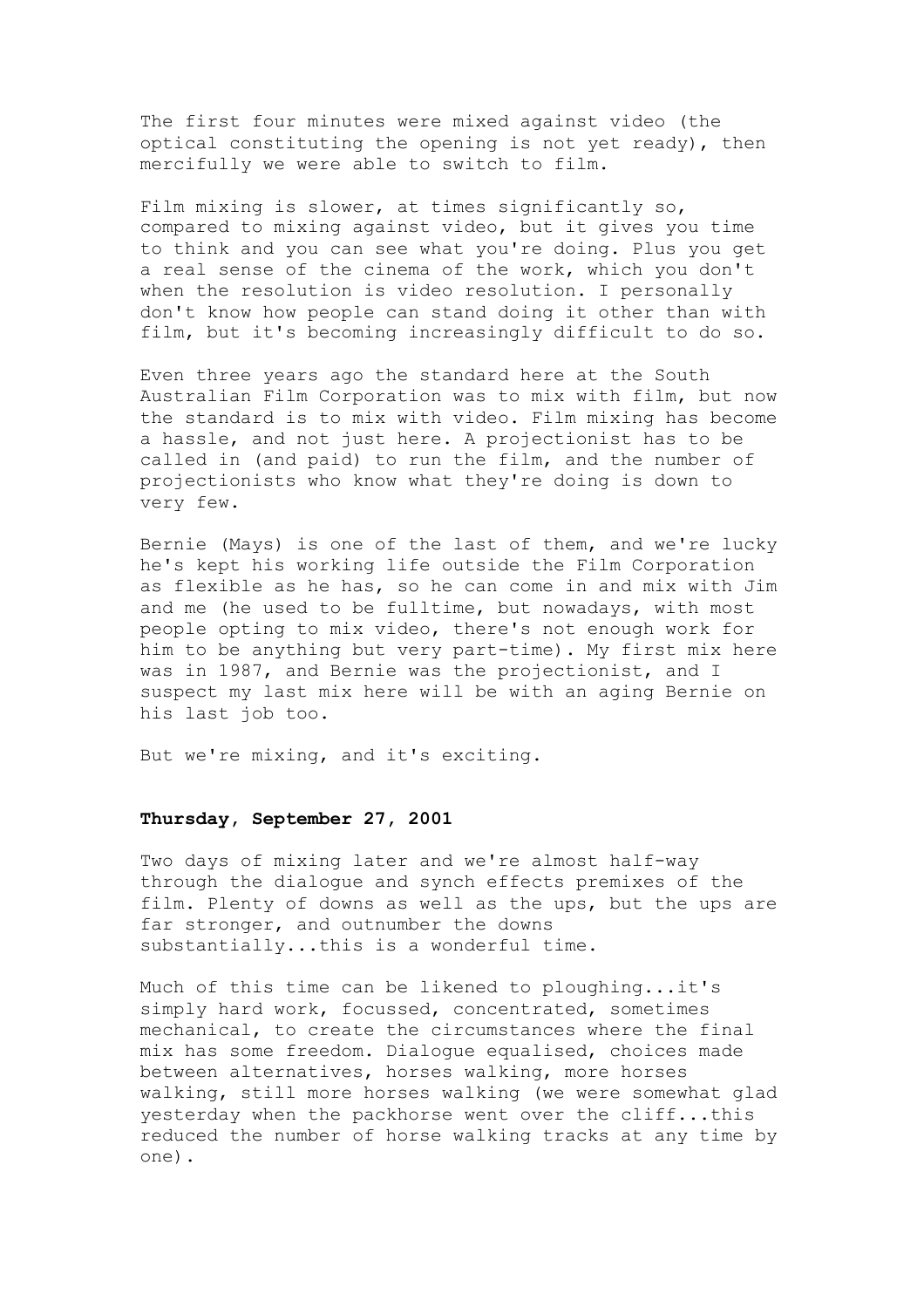But there are moments of joy and creativity, and there something truly satisfying about seeing moments much as they'll be in the finished film, moments that were until now only a hope or an expectation...

# **Tuesday, October 2, 2001**

Not enough time and energy to properly keep track of these diaries, at the very time when things are at their most interesting for me. All we've done is mix since the last entry, yet that that seems so long ago, and so much seems to have happened that I can't begin to remember the highlights or the lowlights or even much of the process itself.

We have a schedule of sorts, leading to a screening and the making, with the Dolby rep, of the MO disc, the final component necessary for the lab to make the sound negative. The Dolby rep has to be booked, and he has to come from interstate, so that's a date that one aims for. By Thursday evening it was clear that we were slightly behind schedule, so we decide to use one of our spare days (the Monday public holiday) to catch up.

Saturday was spent in the sound editing room with Tania doing the gunshots. This is actually a very detailed job, made even more so by how particular I am about their exact placement under the paintings, and also by how we'd recorded on location, not always in a way that was easy to follow if you weren't there, gunshots that were meant to be used in very particular ways.

Half past one on Saturday night we were finally through, with all the appropriate plosives and reverberations (sometimes from different locations) and gun cocking mechanisms laid up.

Monday's mix saw almost the end of the dialogue and synch effects...it was a very good day, and with the extra day worked, we were now ahead rather than behind. Today was spent finishing spool 5, completing spool 1, doing the gun runs and any fixups that had come to light during the process (an extra bit of sound needed here, an idea for something there, Tania and Sar-J working long hours to try and keep up with us).

The gun run was more than a little interesting. We spent some time getting the equalisations right, the sounds of each perfect, then left Rory to it...it is the sort of thing he revels in. Placement in the cinema (left,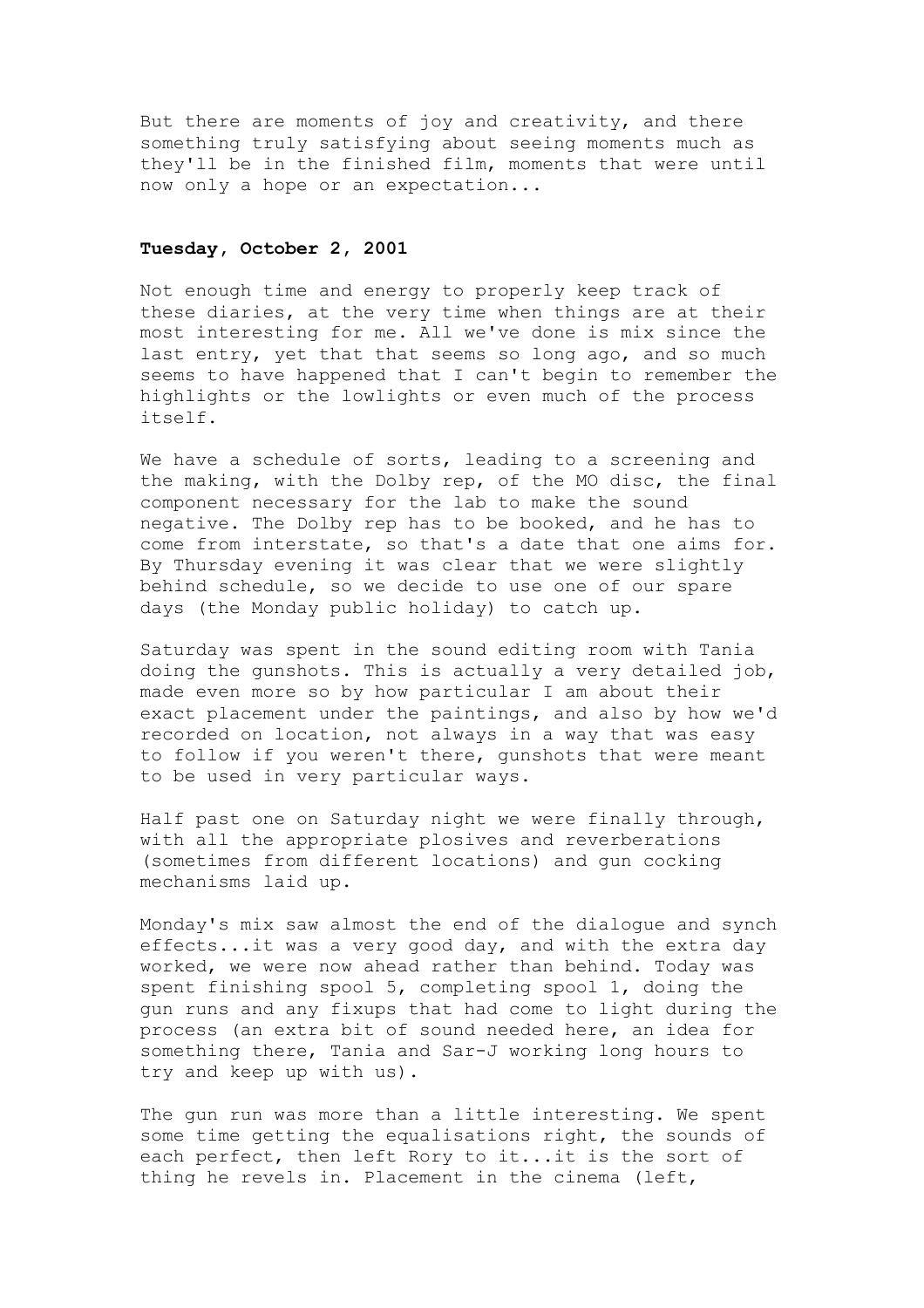centre, right, surrounds, a combination of any or all of these) is something he loves to play with, and play with it he does very well.

We played back one of the gun runs starting a minute or two back, carrying everything with us, music, dialogue, other synch effects. For a moment it was a little scary...good, but maybe too good, too strong, almost more than I could bear emotionally. And if I can't bear it emotionally, what chance an audience? I spent much of the next few hours thinking about how to lighten up this sequence...yet there was something compelling about it in all its power. No decisions need be made yet, that can be done in the final mix, but my current thinking is to go for broke, have a look at it in a run and then modify it if necessary when we do fix-ups afterwards.

The end of the gun run also meant the end of dialogue and synch effects, and a big changeover to atmospheres and foley (post-synch effects). A lot of (necessary in most cases) mucking about before we got started, and then a lot more mucking around while we explored particularly the atmospheres for the opening...the beginnings of a run usually take much more time than the general run, as you establish conventions, ways of working, types of approach and styles (how many birds? how much wind?).

Jim loves his atmospheres (he takes an inordinate amount of care in recording them on location), and is very good at working with them. Gradually the opening came together... and we were pleased.

### **Friday, October 5, 2001**

It's hard to imagine that mixing atmospheres and foley can bring such enjoyment, such satisfaction. But it does, and today was a day of great enjoyment for me, and equal satisfaction.

Mixing atmospheres is, in some way, pushing around the sound of air...still air, moving air, slight sounds that inhabit the air. What surprises (and continues to surprise, each film I do) is how much difference to a scene the right (or wrong) atmosphere can make.

There are endless discussions here about what is still, what is breeze, what is wind, how much of what is right for this scene, if the leaves in the foreground move violently but those in the background are still, and the characters are in the background, do you make the scene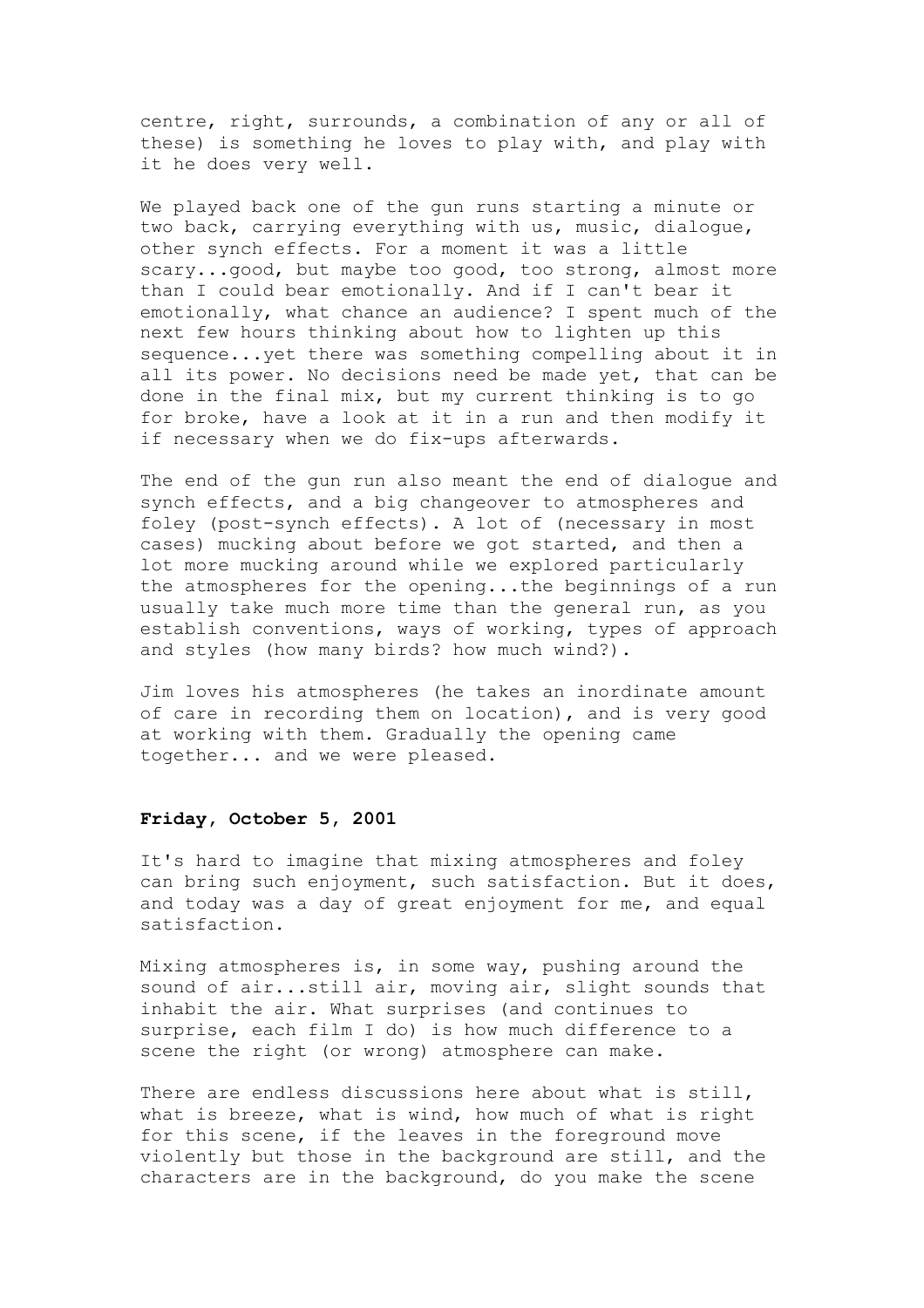windy, breezy or still? There are no absolute answers to these questions, it's a case of what works for the scene. Sometimes what works for one person, doesn't work for another. One person's breeze is another's wind.

What further complicates the issue is the shooting. When shooting, often one films in one direction first, then one turns 180 degrees and films all the shots in the other direction. It may be breezy/windy (don't ask me which is which) in one direction, but several hours later, when shooting into the other direction, the wind has dropped.

When editing, one can't always do very much about this, and sometimes every second shot will have leaves waving about everywhere, every other shot will be still. Many films have the odd scene where this is the case..."The Tracker" probably has more than most because every scene is exterior bush, most during the day.

I don't know how other people solve this problem (sometimes they don't...a number of people have commented to me how in a recent Australian film the wind in the image was blowing gales whereas the sound, including the dialogue, was free of any wind whatsoever, not even the slightest of breezes), but we eventually found our way through it (or think we have found our way through it) by having "gusts of breeze".

We have a basic still atmosphere track (a few birds, a few insects, the 'sound' of Arkaroola), usually different for each scene (there were some seventy or eighty recorded, most in more than one way), and a steady wind (or breeze, depending on your perception) track. Jim then manipulates the wind/breeze track into little gusts, a sort of coming and going of the moving air. Under almost all circumstances, the perception that the wind comes and goes is enough to convince, whether the leaves be still or whether they be moving.

A fair bit of time too is spent sorting out crickets. I have very fixed ideas about crickets, other people are not so rigid. The odd debate about crickets enlivens the day, and usually we end up settling on something that satisfies all.

There was a wonderful period today during which we mixed a scene that had almost no original sound in it at all. It was a night scene, the fourth campsite where the Fanatic hastens the Veteran on his way to that land from whence no traveller ever returns: no dialogue, sound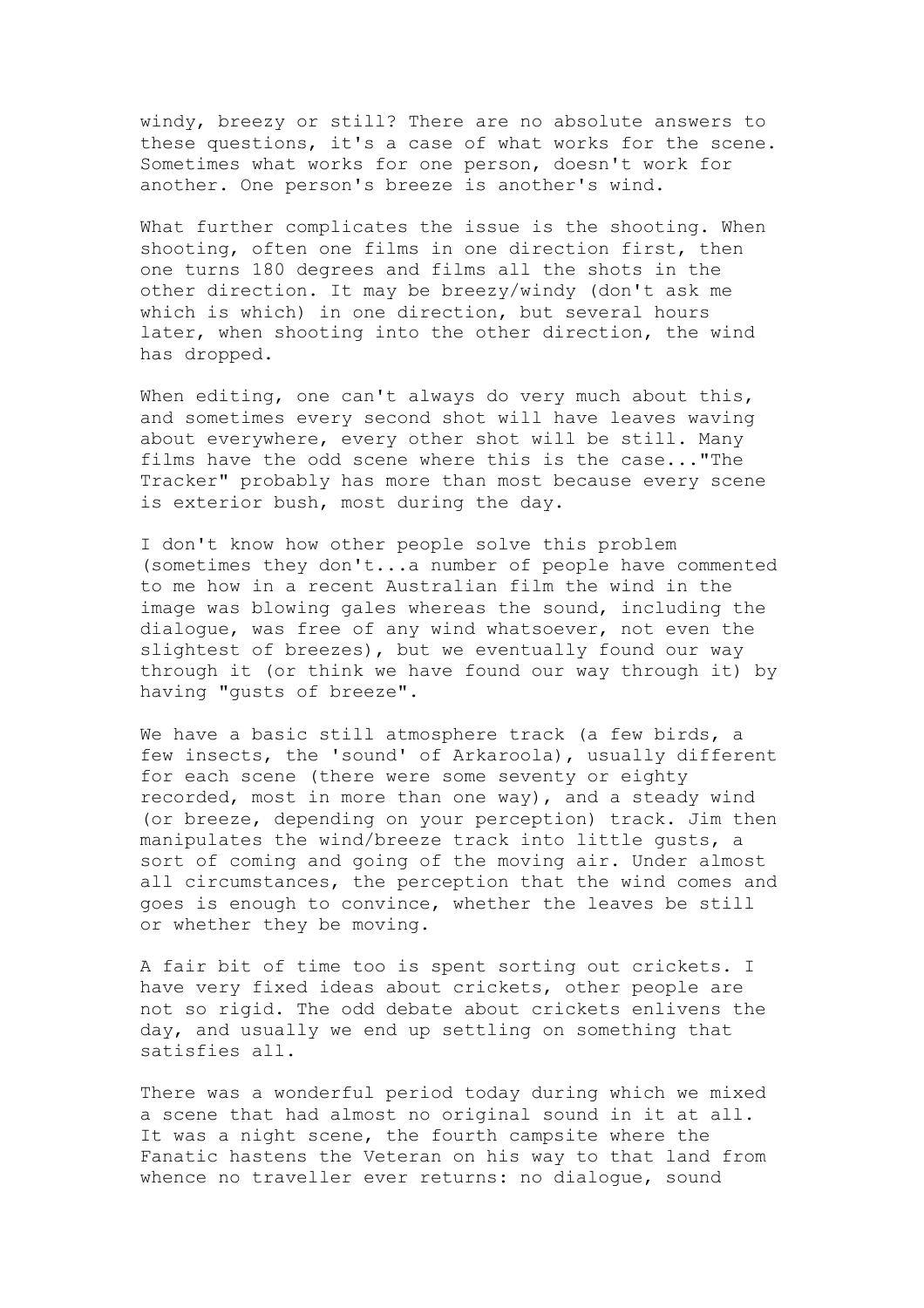composed of atmospheres recorded on location (including crickets), breathing recorded in ADR and sound effects done in foley.

Normally I prefer location sound, but this went much the better for the construct. Each sound, being clean of other sounds, could be worked on in detail, particularly the Fanatic's footsteps. Foley had done an exceptionally good job providing the raw material (no editing required at all), but they sounded wrong, perhaps a little clumsy. In the end they began to work when any frequency remotely mid-range was removed...they sounded cautious, with inevitable slight gravel crunch. And Rory has taken to this foley mixing stuff...his sensibility for it is as good as Jim's is for atmospheres, and he comes into his own when presented with an entire scene and all its complexities.

The scene is carried emotionally by Gary's post-synch breathing, which, despite the fact that we rarely see his face in it, so well expresses what is happening, one might almost imagine a whole film being made like this.

This was our third full day of just atmospheres and foley...although we look very much forward to doing the final mix, just to finally get it all correct, we're far from having had enough of this part of the process. It seems almost a pity to be already half way through spool four, when there are only five spools all told.

# **Wednesday, October 10, 2001**

The first day of the final mix yesterday, and during the day I'm frequently reminded why the mixing theatre at the South Australian Film Corporation is my favourite place in the universe.

With the doors closed, the outside world is completely shut away from us. We're here with the film, and neither wars nor weather impinge. It's the most desirable of closed systems if the material you're working with has any attractions, and in this case it does.

I think about the difference between my perception of a film I'm working on and the audience's perception. I know I can never see it like an audience sees it, fresh, new, something different, a film to be viewed like any other film, and held up against those other films for comparison.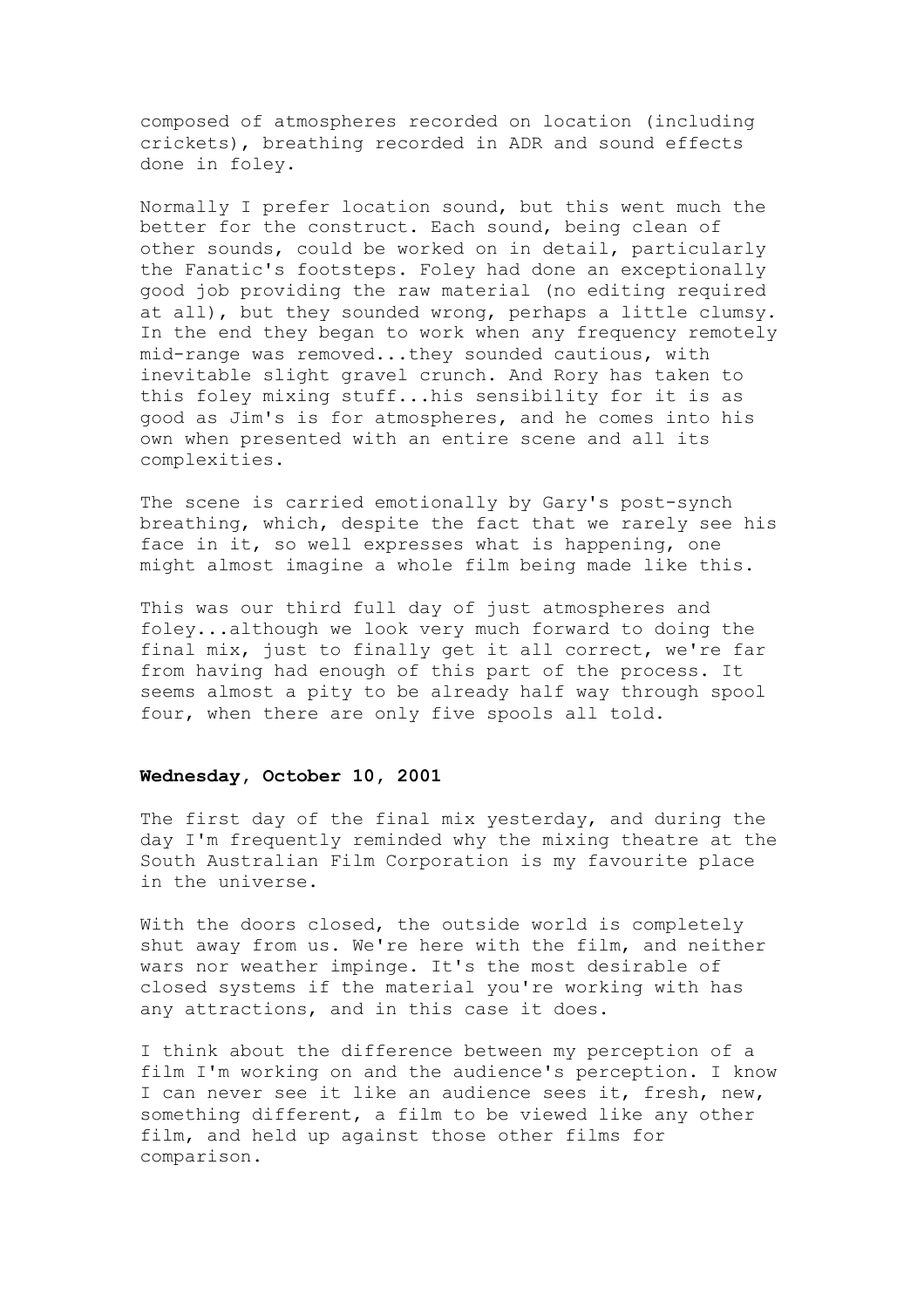But I understand I'm privileged to see it in a way probably no one else will ever see it. Three times today the blood pounded in my head, the tears flowed down my cheeks, the level of my appreciation of what was passing in front of me exceeded anything I might be losing in never being able to see it objectively.

I guess what I see is a sort of culmination, instead of something new. I know the elements very well, their subtleties, the little beautiful bits that can't really be learnt in a single screening, or even several. Now I see all the elements together for the first time, and when they're layered with what I'd hoped for the particular sequence in the first place, it's almost too much to take in.

To experience all the elements and hopes coalescing for the first time is, for me, the very best of all aspects of film making (it's why I say to myself, during the most difficult parts of any shoot, "It's all right, stick with it, you get to mix this").

By mid-afternoon spool one is mixed, and we play it back. Much less powerful for me now, almost no effect, but I know (hope?) that's largely because I'm emotionally exhausted by the previous few hours. And the dialogue seems slightly out of synch, but mentally I ascribe that to the screening back, it all seemed fine as we were doing it.

We start with spool two as we did with one, screening it in full with all the premixes playing at an average level, to get a feel for the whole spool. Again it's out of synch, and we now know there's a problem. The rest of the day is spent beginning to sort out what the problem might be.

This morning was a continuation of that search...an hour into it one of the DADs (a sort of digital audio delivery system) completely packed up, and we knew the reason for at least part of the problem. But we'd been screening a specially prepared piece of film with regular flash frames, matched with audio pips on the appropriate audio projects (to check if synch was drifting), and had discovered that there may be more to the problem than a sick DAD.

Luckily John Simpson (one of the foley artists) had a Fairlight we could borrow for the rest of the week while a replacement DAD was brought in, and by mid afternoon, after it had seemed that no mixing would be done today,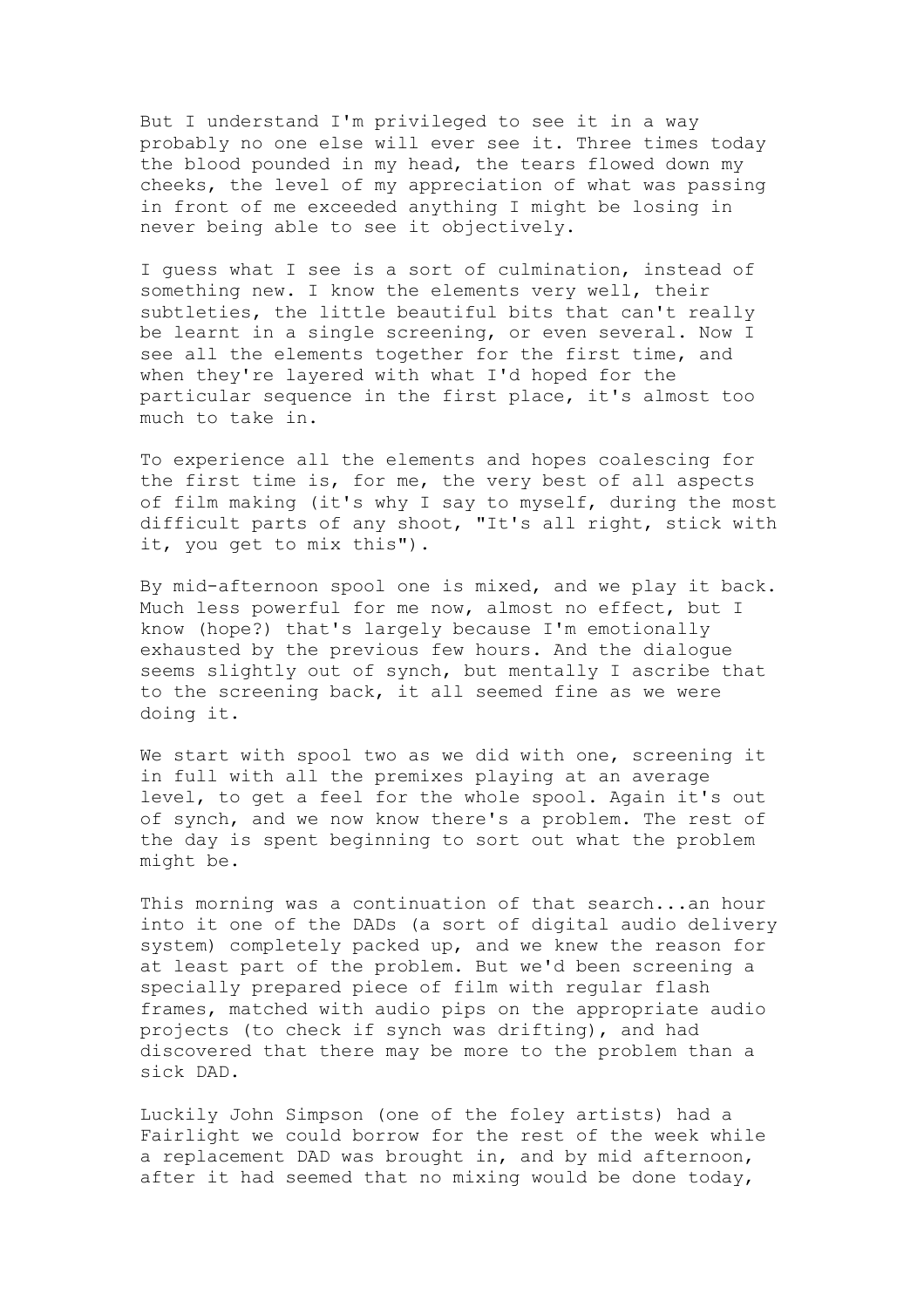we were back to it. First up was a synch check and fixups for spool one, then synch on spool two, and finally beginning to mix spool 2.

As much as yesterday had been a wonderful day, today was a frustrating one.

### **Thursday, October 11, 2001**

Mixing...hours of pure, pure joy.

#### **Tuesday, October 16, 2001**

Long, tiring but rewarding hours...little time or energy to write about them. The mix is done, we've had two screenings, done fixups. Almost there.

The last few days of mixing were mostly delightful...the odd technical problem, but in systems as technologically complex as these, the fact that more often than not everything runs smoothly is the surprise. And, in balance, this has been one of the smoothest mixes I've been involved with.

There seems to me to be a great precision about the sound on this one, from the location recording onwards through the track laying to the music recording, through the Foley and the ADR to the mixing. Rarely, for example, has ADR fitted so well with location dialogue. Almost everything is behaving more easily than might be expected.

That's not to say there aren't creative issues. The second massacre is a fine example (or a poor example, in some ways). A lot of work had gone into laying the many tracks, so much so that it was hard to penetrate the sound editor's intent while mixing (and we premixed much of this while Tania was in Melbourne). In the end, we attempted to leave most of the decisions for this sequence until the final mix.

By the time we reached the final mix on this I'd become undecided, particularly because of the power of the first massacre. We played round with the material for this, it didn't satisfy and finally I decided we should go simple, almost the opposite direction to that which we'd been headed in. Only gunshots and close perspective rifle sounds. It seemed like an elegant enough solution to something which had promised to be quite complex.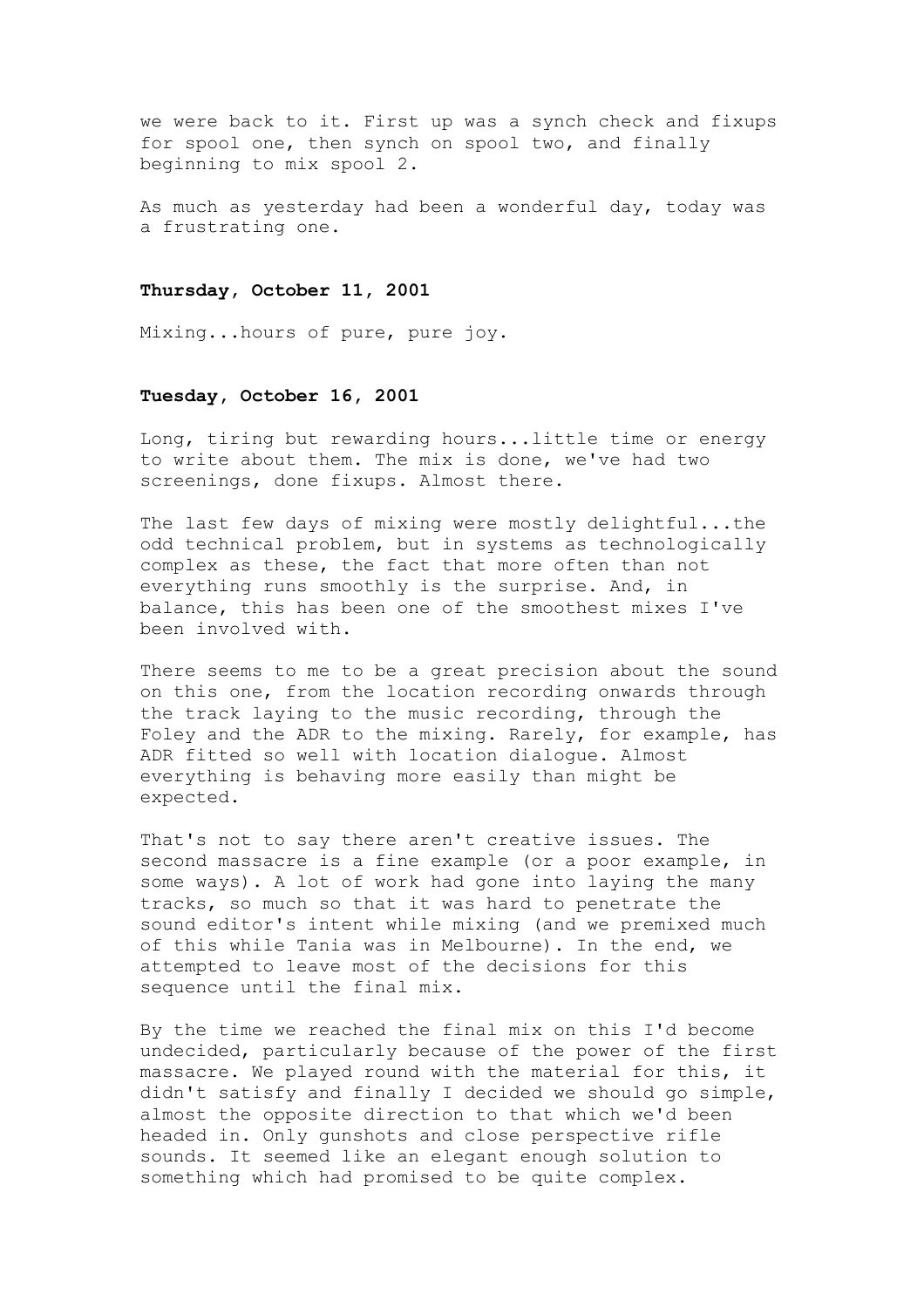We sat with that for a bit, but even as we did I sensed there was something wrong with it. During the screenings I figured what it might be...there was no real human connection with the material, therefore the scenes that followed lost their power, were too cold and clinical. So suddenly there was a whole new spot to create sound for, with only a day of fixups available to us. Tania and I listened to every bit of sound recorded for it, and quite a bit of sound recorded for other sequences. We began to find ideas, adding a little bit here, a little bit there, until suddenly it seemed to find its own way, to the point where a new way of looking at it, of mixing it, of reading the scene, evolved. To what degree it works remains to be seen, probably the next time we screen the film, in Sydney next Friday.

Saturday late evening we finished the mixing proper (none of us wanted, by this stage, to work on the Sunday), leaving us sufficient time to transfer to mag and check for the first screening on Monday afternoon. As usual, there was mounting tension before the screening, this time waiting for the opening four minutes of the film to arrive from Sydney (we'd had to mix this bit to video), which it finally did no more than twenty-five minutes before the screening started.

This first screening was not the best...the rushed add-on of the opening had somehow caused the first spool to run a couple of frames out of synch (something that couldn't be picked until about five minutes in, by which time it felt too late to stop and start again); the next three spools were each, through a quirk of just-in-case efficiency, three quarters of a frame out of synch while the change to the last spool went wrong and the film had to stop for some seconds before re-starting, now also slightly out of synch.

Three quarters of a frame out is not much, just enough to give one doubts, especially after weeks of mixing, when synch is an ever-present issue. So the screening was only really a problem for those of us deeply involved in the last few weeks. Others in the audience seemed not to mind, or notice, and the film was enthusiastically received by the dozen or so other people present.

For the next screening, in the evening, we were much better prepared. The just-in-case three quarters of a frame problem had been rectified and the film ran splendidly all the way through. I liked it a lot, even though I came out with a fairly lengthy list of little